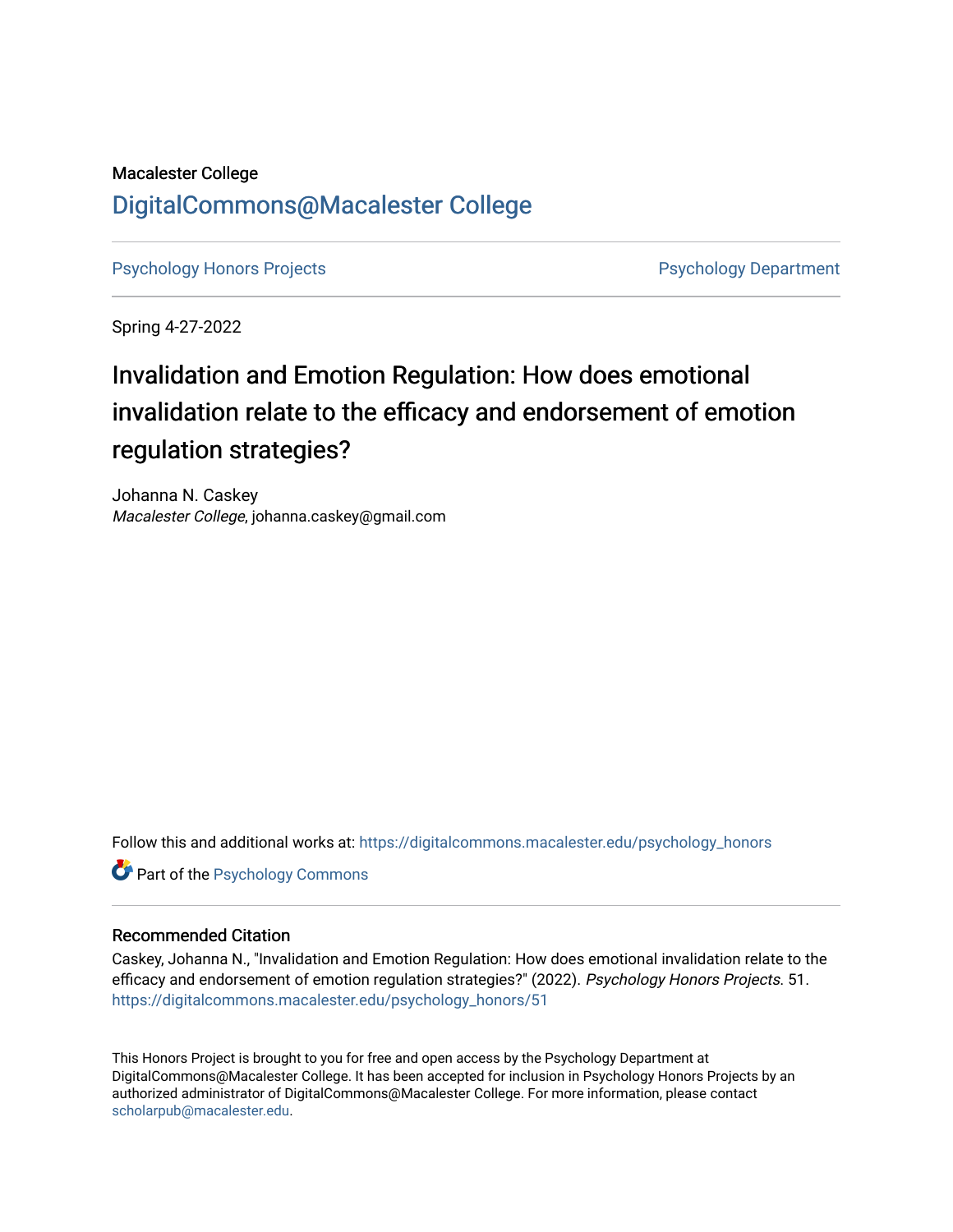# **Invalidation and Emotion Regulation: How does emotional invalidation relate to the efficacy and endorsement of emotion regulation strategies?**

Johanna N. Caskey

Advised by Dr. Jaine Strauss

Macalester College Department of Psychology

Submitted April 27, 2022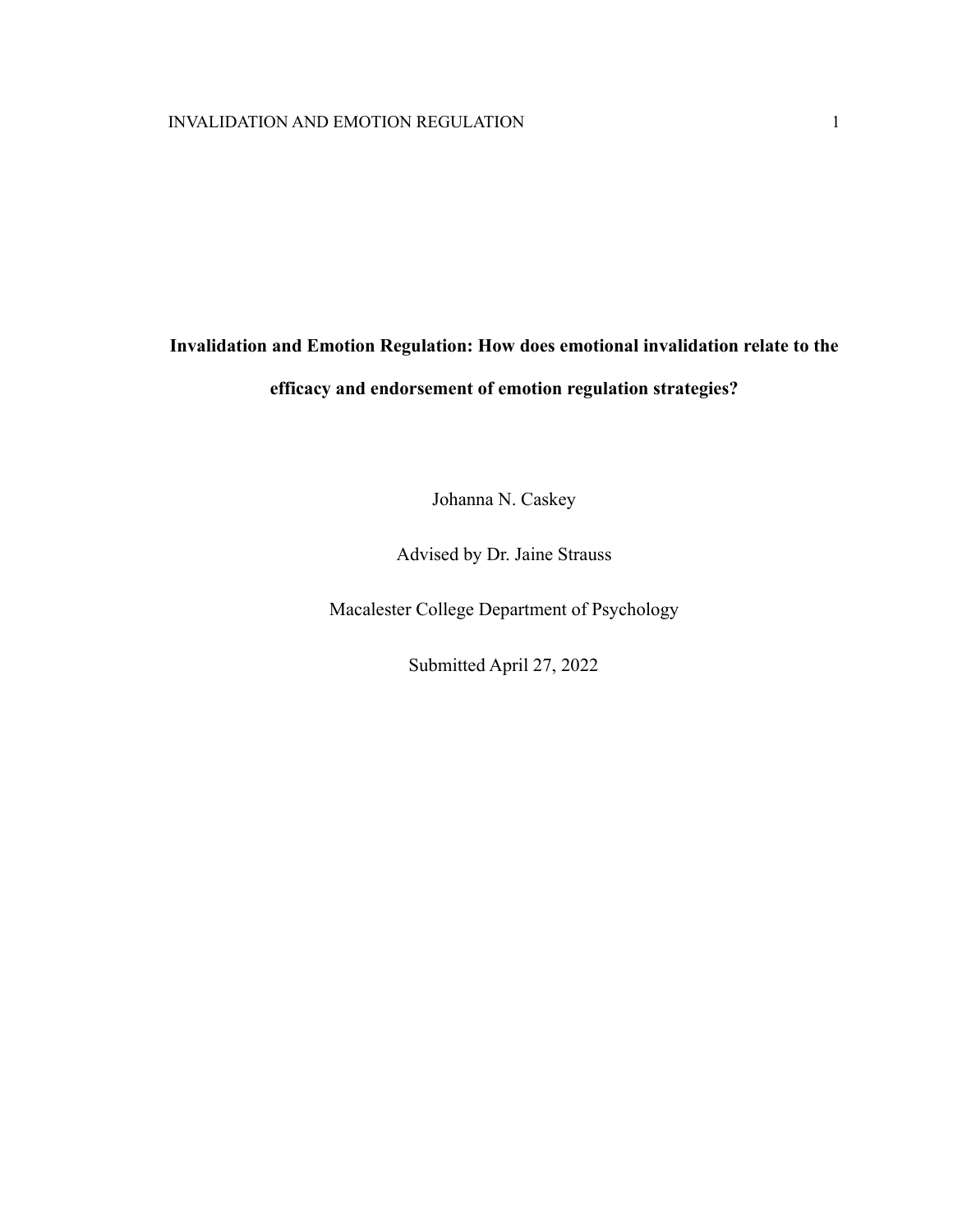# **ABSTRACT**

Past research has reliably shown that emotional invalidation poses a threat to one's capacity for successful emotion regulation, though the relationship between the two is complex. The pair of studies presently discussed sought to understand how perceptions of emotional invalidation relate to the success (Study 1) and endorsement (Study 2) of emotion regulation strategies. Study 1 did not provide support for the prediction that perceptions of invalidation would undermine the success of the particular emotion regulation strategy of affect labeling, generating a new hypothesis: invalidation may be more related to how we conceive of the process of regulating our emotions, rather than whether a specific strategy is successful. Study 2 tested this hypothesis and found that invalidation (defined generally) is associated with higher endorsement of suppressive emotion regulation strategies and lower endorsement of the strategies of problem-solving and social support. This study also examined whether the relationship between invalidation and emotion regulation differed as a function of the source of invalidation (family vs. friends). Invalidation from family members in particular was also associated with increased endorsement of rumination, a relationship that was not exhibited in the case of invalidation from friends. A continued understanding of the relationship between invalidation and emotion regulation is invaluable to the understanding of emotional well-being broadly defined.

Keywords: *emotion regulation, affect labeling, emotional invalidation, mental health*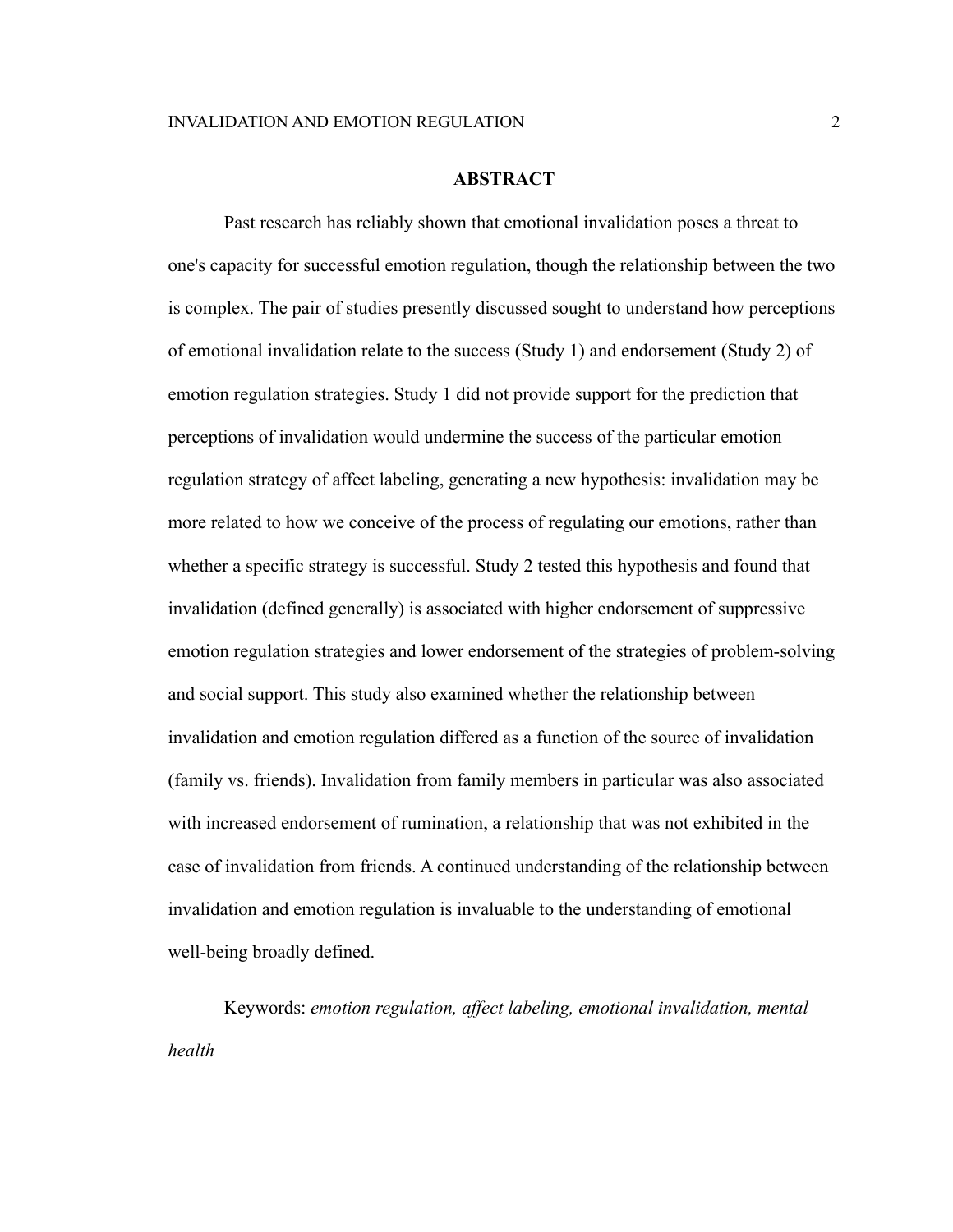# **Invalidation and Emotion Regulation: How does emotional invalidation relate to the efficacy and endorsement of emotion regulation strategies?**

One in five adults in America experienced mental illness in 2019 (SAMHSA, 2019). Though exact figures are not available, recent work suggests that this number has only increased as a result of COVID-19, making it increasingly vital to understand the mechanisms that facilitate a healthy mental state (Czeisler et al., 2020). Across myriad diagnoses, challenges involving emotion regulation emerge as a key dimension of psychopathology and more general mental illness (Cludius et al., 2020). For college students in particular, difficulties in emotion regulation have been associated with increased negative affectivity and emotional distress, underscoring the importance of emotion regulation in the domain of holistic well-being (Mohammadkhani et al., 2021). Therefore, an examination of factors that inhibit or promote adaptive regulation is vital to efforts to understand and improve mental health across communities. The present study aims to investigate the relationship between emotional invalidation and emotion regulation to better conceptualize and promote the wellness of young adult populations.

#### **Emotion Regulation**

Emotion regulation refers to the extrinsic and intrinsic processes responsible for monitoring, evaluating, and modifying emotional reactions (Thompson, 1991). Essentially, emotion regulation encompasses our ability to notice, identify, react to, and manage our emotional states. The range of emotional regulation strategies is vast, and strategy selection and adaptive value are both variable across contexts (Livingstone  $\&$ Isaacowitz, 2021). For example, Greenaway (2021) and colleagues found that not only do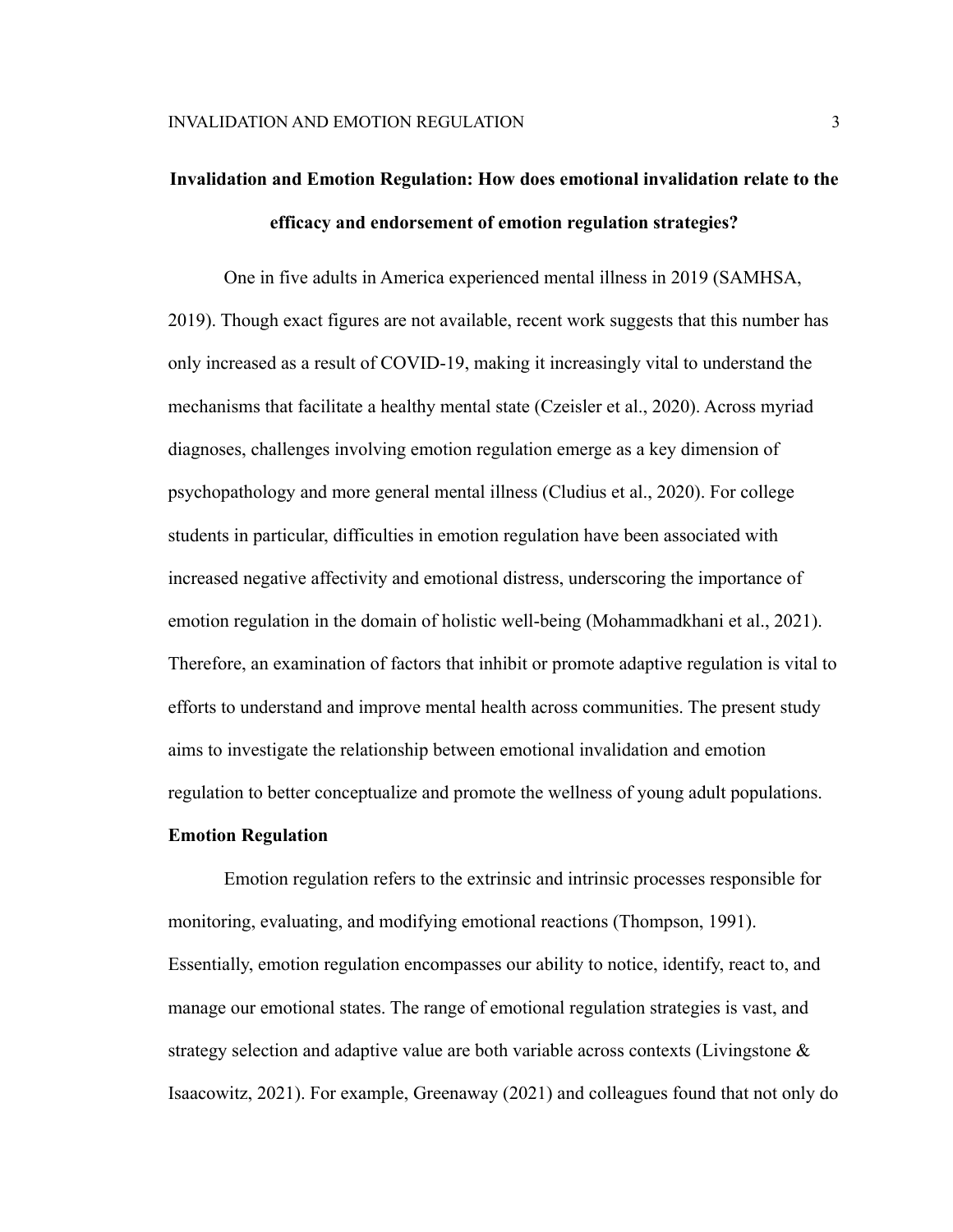we consider how we want to *feel* when selecting an emotion regulation strategy, but we also consider how we want to be *seen feeling*; emotion regulation strategy selection was related to whether or not participants wanted to experience emotion as well as whether or not they wanted to express it. Other work has found that social context, personality factors, and emotional valence (i.e., positive or negative) additionally influence our evaluation of appropriate emotion regulation strategies (Tang & Huang, 2019). Emotion regulation is therefore both an inter- and intrapersonal process. The strategy that we employ in a given situation is based on our own understanding of and goals related to our own emotions as well as the social environment in which we find ourselves.

The current literature suggests that some emotional regulation strategies may be more adaptive than others—and the adaptivity of a given strategy can vary alongside the context in which it is deployed. Some strategies serve to down-regulate emotions, while others up-regulate emotional experience; in other words, certain strategies may reduce the intensity or duration of an emotional experience, and other strategies instead increase it's intensity or duration. For example, emotion regulation strategies such as suppression of emotional experience (or expression) create psychological distance between an individual and their emotions, thus reducing the intensity of emotional experience; in contrast, strategies like rumination lead to the prolonging of an emotional reaction and, consequently, increase the duration and intensity of emotion (Gross, 2002). Certain strategies—rumination and social withdrawal, for example—have been associated with trait emotion dysregulation, suggesting that some strategies may be inherently less adaptive than others (Daros & Ruocco, 2021). However, it is additionally important to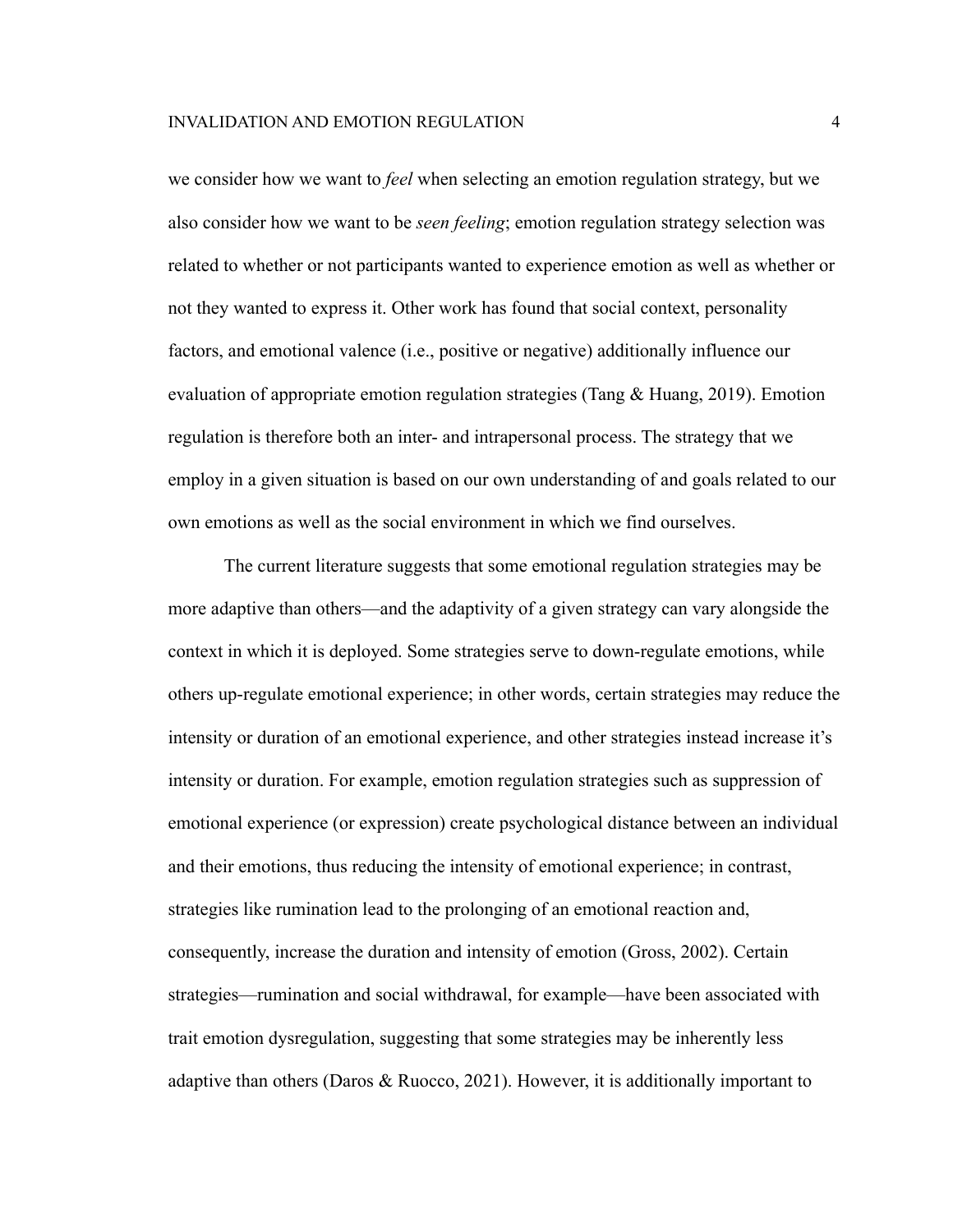note that given the contextual influence on both strategy selection and adaptivity, a single strategy can vary in efficacy based on the context in which it is employed (Wenzel et al., 2021). In fact, the ability to flexibly and variably employ emotion regulation strategies is associated with greater well-being in daily life (Davidson et al., 2000).

Neurologically, emotion regulation is thought to be a process involving the communication between the prefrontal cortex and areas of the limbic system (Davidson, 2003). Our emotions are largely a product of the amygdala—this structure provides what is considered the biological emotional response. When we feel fear, for example, the amygdala triggers the release of hormones which provoke bodily reactions like increased heart rate and decreased metabolic activity to prepare the body to protect itself from perceived danger (Rasia-Filho et al., 2000). However, we are able to make sense of these reactions and experiences because of the prefrontal cortex; this region of the brain synthesizes input from other parts of the brain and body with prior knowledge and experiences to facilitate things like reflection or even the simple ability to name what we are feeling (Siddiqui et al., 2008). Emotion regulation strategies represent a combination of learned and innate behaviors that influence the communication between the amygdala and prefrontal cortex. Strategies that generally down-regulate emotions such as reappraisal and affect labeling have been empirically associated with both a decrease in amygdala activity and an increase in prefrontal cortex activity (Ortner, 2015). In this way, many strategies help facilitate the top-down processing necessary to make sense of and attenuate our emotional reactions.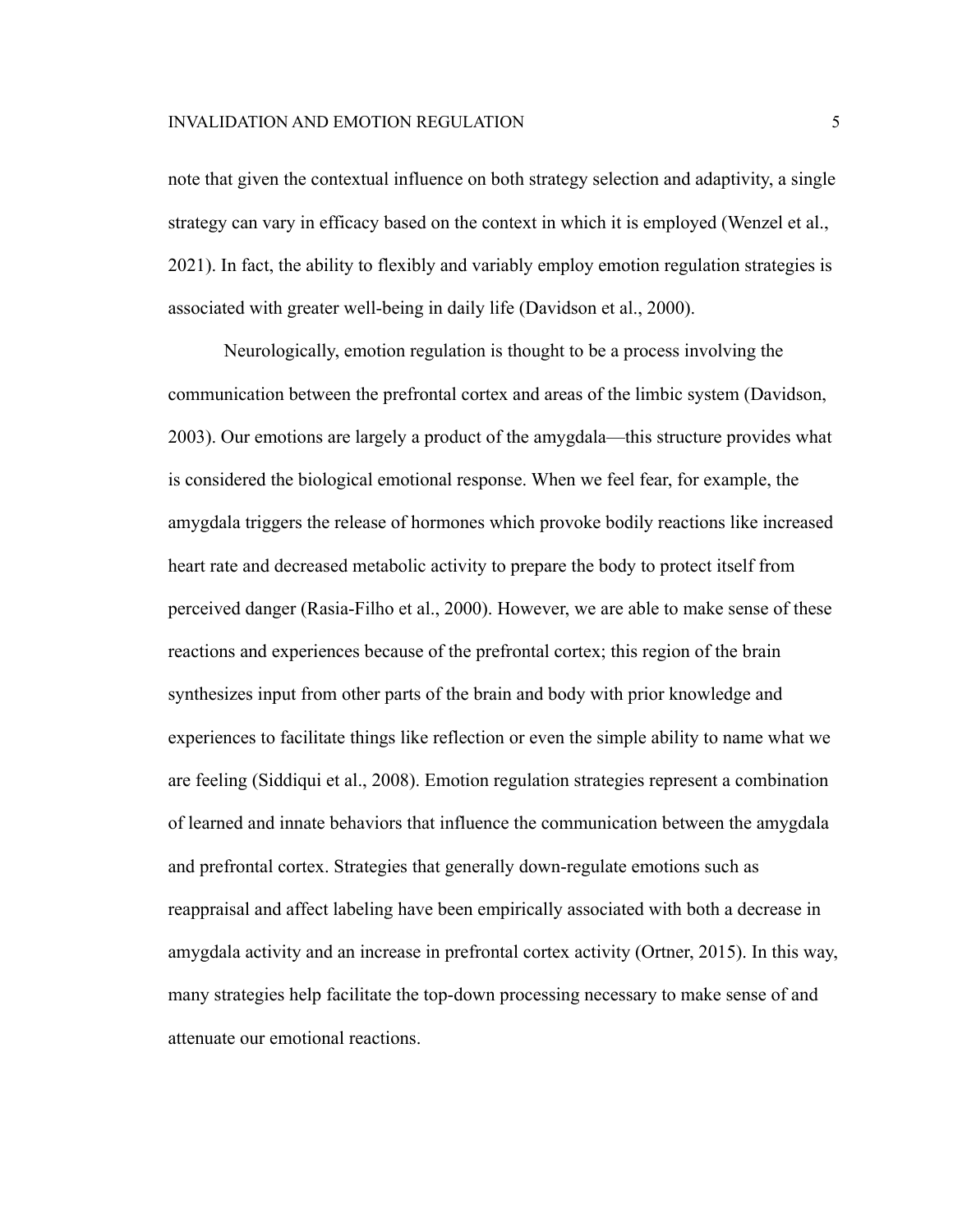A person's capacity to regulate their emotions is dynamic and thus develops throughout the lifespan. For example, regulatory capabilities are present as early as infancy, but the processes employed by the infant are heavily reliant on the influence of their caregiver(s); parental modeling of emotion regulation strategies as well as responses to a child's emotional reactions through direct intervention (e.g., attempting to alter the child's emotional experience, discouraging or encouraging certain emotions or reactions, etc.) and/or reinforcement can have lifelong consequences for social-emotional development (Thompson, 1991). As a child grows, their relationship with caregivers and the consequent role of the caregiver in the child's emotion regulation develops. An infant eventually learns to move about their environment, and can then exert more control over their emotional environment—primarily by choosing to enter or leave a space. Emotion regulation is also highly influenced by language development; as children become more able to articulate their feelings and needs, caregivers begin to enter more complex regulatory relationships with their children—for example, a parent might be able to ask their child what would make them feel better and help them access such comfort. Throughout development, we learn to rely less and less on our caregivers for emotional support and instead develop the capacity to self-regulate (Calkins, 1994).

The more reliant we become on our own capacities to regulate emotions, the greater the role of individual and internal factors on our ability to regulate. In adolescence, for example, we begin to see a more dramatic shift towards emphasis on peer relationships compared to familial bonds, and these friendships add to our base of social support. During adolescence, emotion regulation strategies may be more variable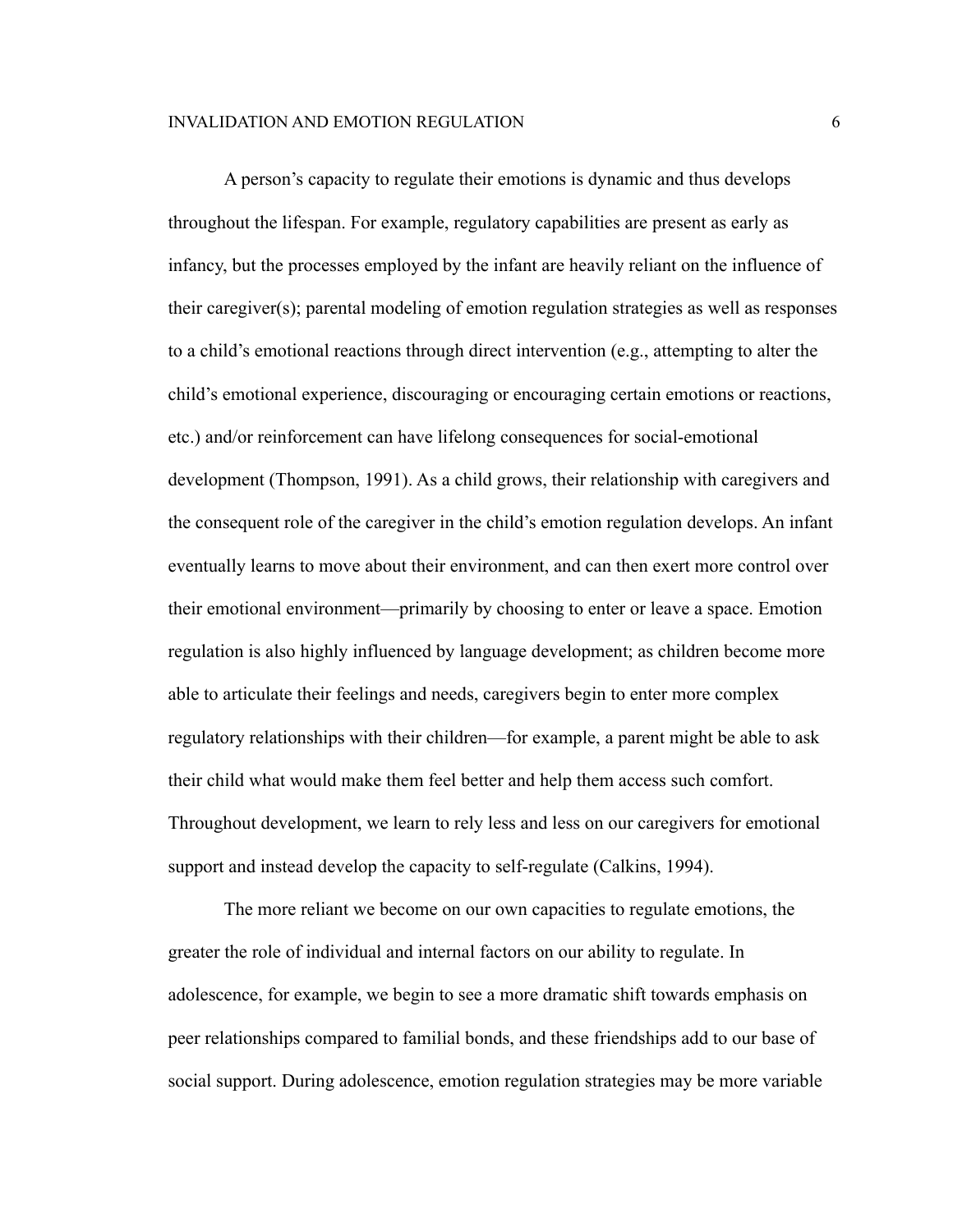and less reliant on caregivers, instead based more deeply in peer relationships (De France & Hollenstein, 2021). Adolescence can represent a critical period in the development of emotion regulation because we begin to diversify our support networks and, consequently, the emotion regulation strategies we use. Importantly, our role in regulating emotion is not only strategy selection, but also the selection of peers to make up our network of support. We learn not only how to deal with emotions, but also how to communicate these feelings in a way that elicits peer support. Factors such as social skills and personality traits may therefore continually influence our emotional development because of the role they play in our social networks, peer relationships, and abilities to communicate our feelings.

Our emotional cognitions influence our regulatory abilities as well. Especially as we continue to grow and increase our self-reliance to regulate our emotions, the ways we come to understand our emotions impact how we choose to address them. For example, a study examining emotion regulation in young adulthood found that distinct cognitive distortions—that is, biased patterns of thought, often negatively valenced— predict the types and efficacy of emotional regulation strategies employed (Deperrois & Combalbert, 2021). Additionally, our broad conceptions of emotion (i.e., emotion beliefs, mindsets, or schemas) affect not only our experience of emotion, but also how we choose to deal with it (e.g., Kneeland et al., 2020; Manser et al., 2011). For example, Kneeland et al. (2020) found that people who hold more malleable views of emotions (as opposed to fixed mindsets) are more likely to employ cognitive reappraisal in response to upsetting events and, consequently, tend to experience reduced negative affect in response to such events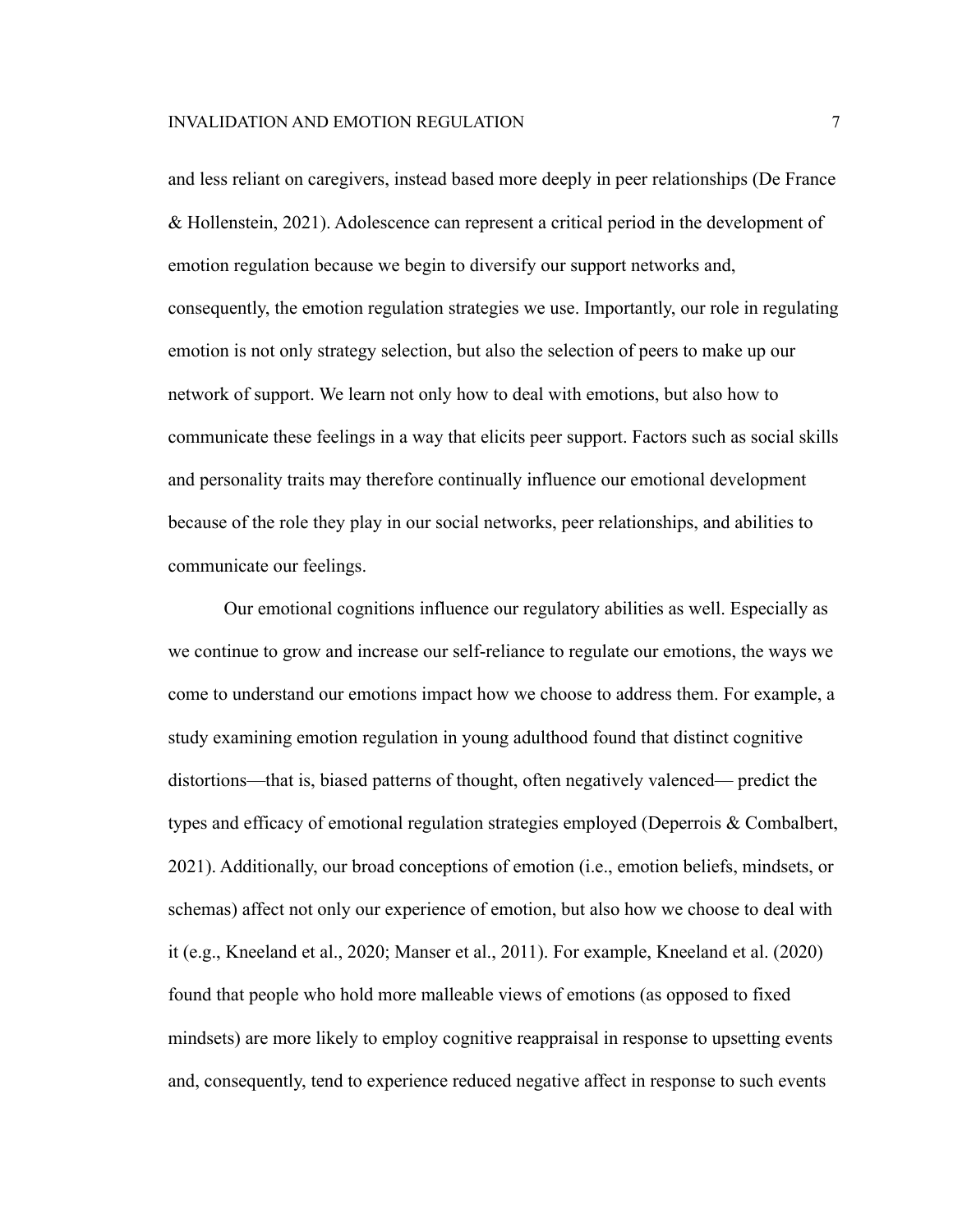(Kneeland et al., 2020). The simple belief that emotions are holistically "bad" has also been associated with general dysregulation, and the belief that emotions are private or should be concealed is associated with less expression, reduced social support seeking, and even lower emotional intelligence (Veilleux et al., 2021).

Of particular importance when examining emotion beliefs and regulation is the understanding of their relationships with psychopathology. While dysregulation is often seen as a symptom *indicative* of clinical disorder, psychopathology brings with it a number of distinct cognitive distortions surrounding emotion, and thus—in the absence of treatment—may lead to a continued feedback loop of emotional difficulties, maladaptive cognition, poor regulation ability, and dysregulation (Faustino & Branco Vasco, 2020). Unstable beliefs about emotion have indeed been associated with increased psychopathology, and certain beliefs may be more "pathological" than others—for example, beliefs that emotions are more fixed than malleable and that one's own emotional experience is unique tend to correlate with psychopathology (Veilleux et al., 2021). Whether beliefs precede pathology or vice versa, it is clear that psychopathology and its related factors are undoubtedly intertwined with emotion regulation. Understanding emotion regulation is therefore also crucial to the understanding of its relationship with psychopathology, and this understanding may provide useful insights toward the improvement of emotion regulation in clinical, subclinical, and non-clinical populations.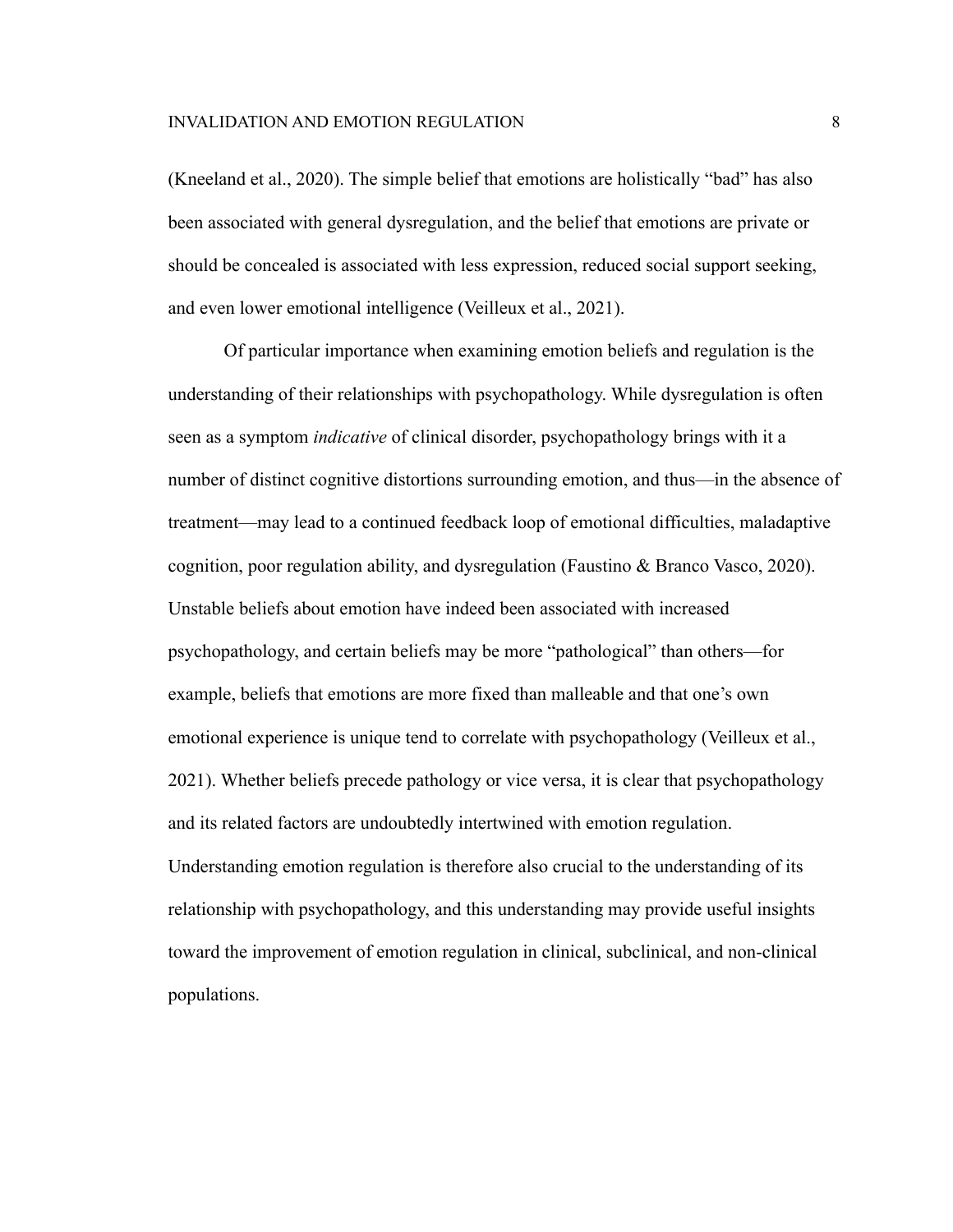# **Affect Labeling**

Among myriad strategies of emotion regulation, affect labeling is a particularly fascinating case; in contrast to other strategies such as reappraisal or suppression, affect labeling does not involve any attempts to alter or control one's emotional experience but has nonetheless been validated as an effective regulation strategy (Torre & Lieberman, 2018; Bai & Yue, 2013). Indeed, a number of studies have shown consistently that affect labeling can downregulate the experience of negative emotions. For example, a 2015 study (Constantinou et al.) examined the relationship between certain types of cues and symptom reporting in irritable bowel syndrome (IBS) patients and found that while unpleasant cues generally led to an increase in reported symptom severity, patients who were instructed to label the emotional content of the image cues reported fewer and less severe symptoms (Constantinou et al., 2015). A study using a similar paradigm in which participants either labeled or passively viewed affective stimuli (in the form of emotionally-evocative images) found that those who were engaged in labeling reported significantly less distress following image presentation (Burklund et al., 2014). Research investigating the autonomic consequences of affect labeling supports these findings, revealing that autonomic nervous activity can be reduced as a consequence of affect labeling (Bai & Yue, 2013).

The juxtaposition of these regulatory benefits and the lack of explicit regulatory *intent* has led to a widespread lay belief that affect labeling is not, in fact, an effective emotion regulation strategy (Torre, 2017). Nonetheless, psychological scholarship makes clear that affect labeling is indeed a beneficial strategy. For this reason, scholars argue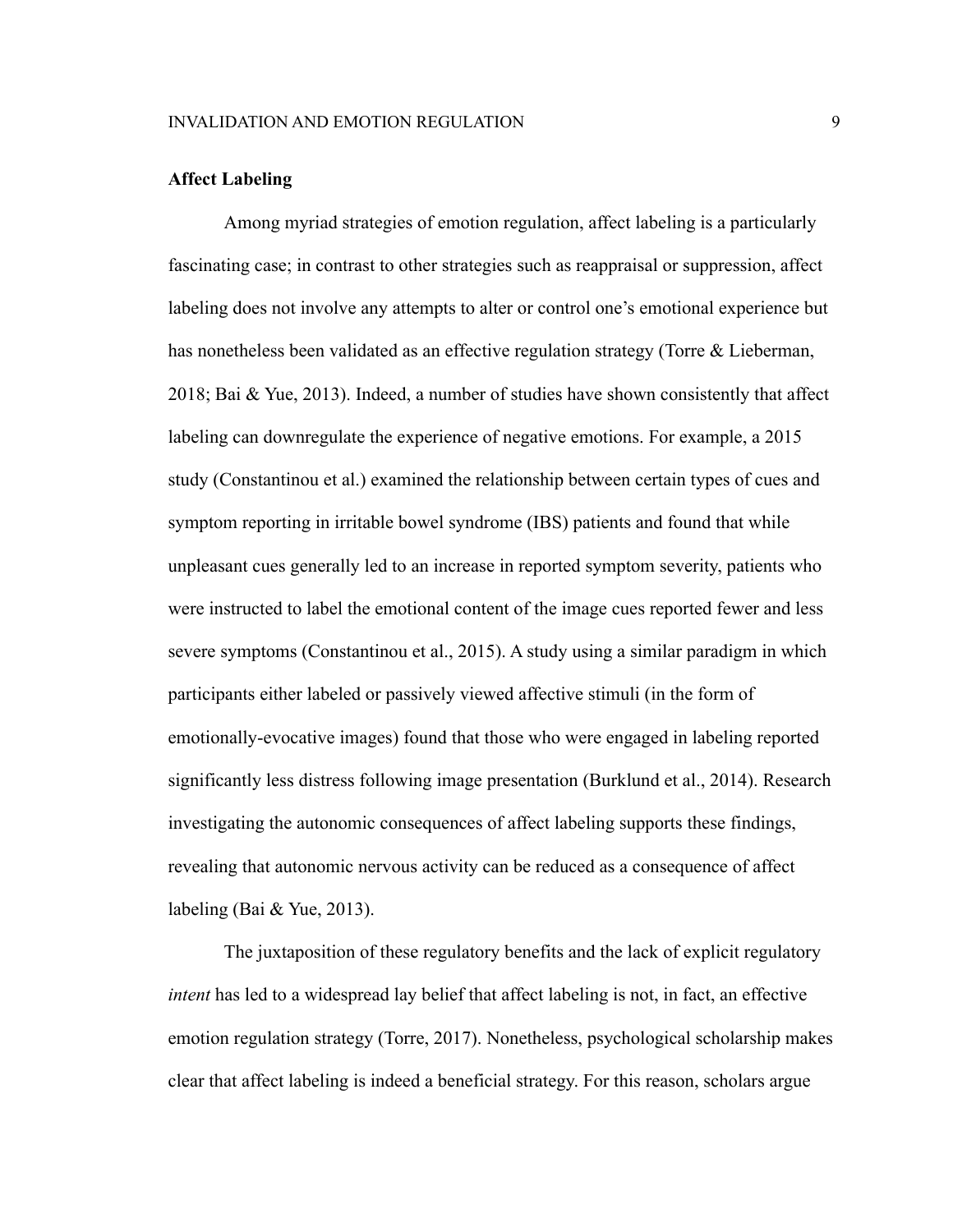that affect labeling is a form of implicit emotion regulation; similar to the mechanisms associated with processes such as habituation and fear extinction, affect labeling can regulate the emotional experience in the absence of conscious efforts or intentions to do so (Torre & Lieberman, 2018). Unlike habituation and extinction, however, affect labeling does require a degree of conscious involvement in order to consider and assign a name to one's emotional experience. In some cases, affect labeling acts as a precursor to the deployment of another emotion regulation strategy—one might assign a label of "sad" to their emotional experience and choose to distract from the painful feeling, or alternatively notice "anger" and begin to reframe the situation from another person's perspective, effectively engaging in reappraisal. Affect labeling therefore represents an interesting junction between the conscious and unconscious aspects of emotional processing and emotional regulation.

As previously noted, emotion regulation involves the neural communication between the prefrontal cortex and the amygdala (Davidson, 2003). The benefits associated with affect labeling are therefore also a product of the pathways between these regions; more specifically, affect labeling appears to primarily involve greater activity in the ventrolateral, dorsolateral, and dorsomedial prefrontal cortices along with an associated decrease in activity in limbic regions such as the amygdala and subgenual anterior cingulate cortex (Lieberman et al., 2007). The regions activated during an affect labeling task—unsurprisingly—overlap with a number of other emotion regulation strategies, suggesting that emotion regulation generally maintains a similar neural profile despite experiential differences in the strategy employed. Scholars have speculated on the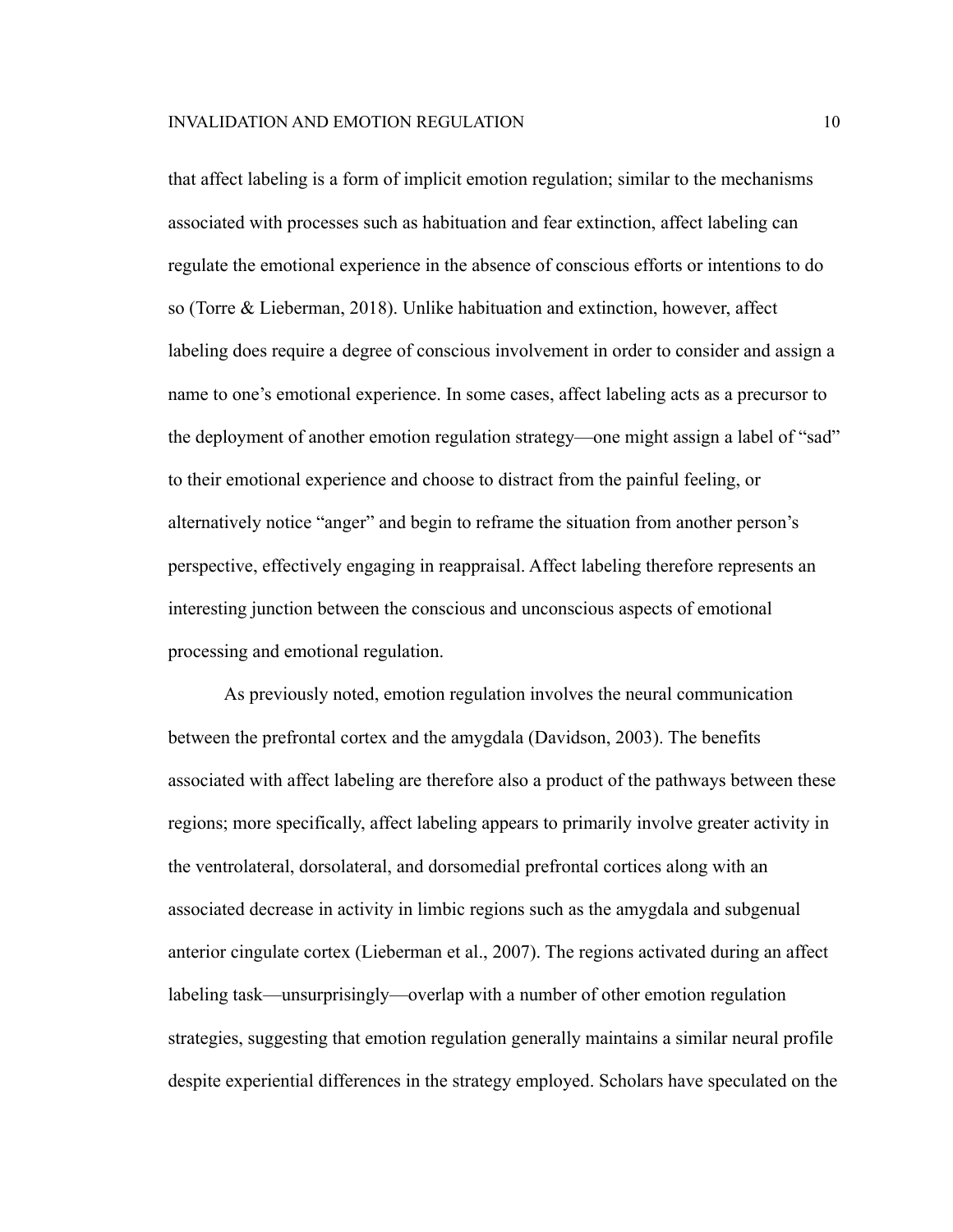mechanisms underlying the benefits of affect labeling based on these similarities. Distraction, reappraisal, and self-reflection, for example, all share features with the neural profile of affect labeling (Torre, 2017). Perhaps, then, affect labeling is effective because it distracts attention from the emotional trigger, or because it prompts engagement with more reflective practices which, in turn, lead to better understanding of and responses to emotions. The successes of affect labeling as an emotion regulation strategy have additionally been attributed to its ability to reduce uncertainty about emotions as well as its capacity to convert an emotional experience into a meaningful symbol through language use (Torre, 2017). Despite any neural and/or experiential similarity, however, none of these theories can account for the consequences of affect labeling independently. Instead, it remains likely that the capacity of affect labeling to regulate one's emotional experience is a complex conglomeration of the mechanisms previously identified, and this may still vary between individuals.

# **Emotional Invalidation**

A distinct challenge to successful and adaptive emotion regulation is emotional invalidation—in other words, the feeling that one's emotions are invalid, unreasonable, irrational, or should be concealed (Elzy  $&$  Karver, 2018). Emotions may be invalidated by one's close family, friends, peers and other social connections, and even oneself. The experience of invalidation can take many forms, and some examples include being told how or what to feel, that one's emotions are excessive (e.g., "You're overreacting!"), or feeling that one's emotions have been overlooked or do not matter (Zielinski & Veilleux, 2018). One might imagine that hearing such a reaction to sharing one's feelings could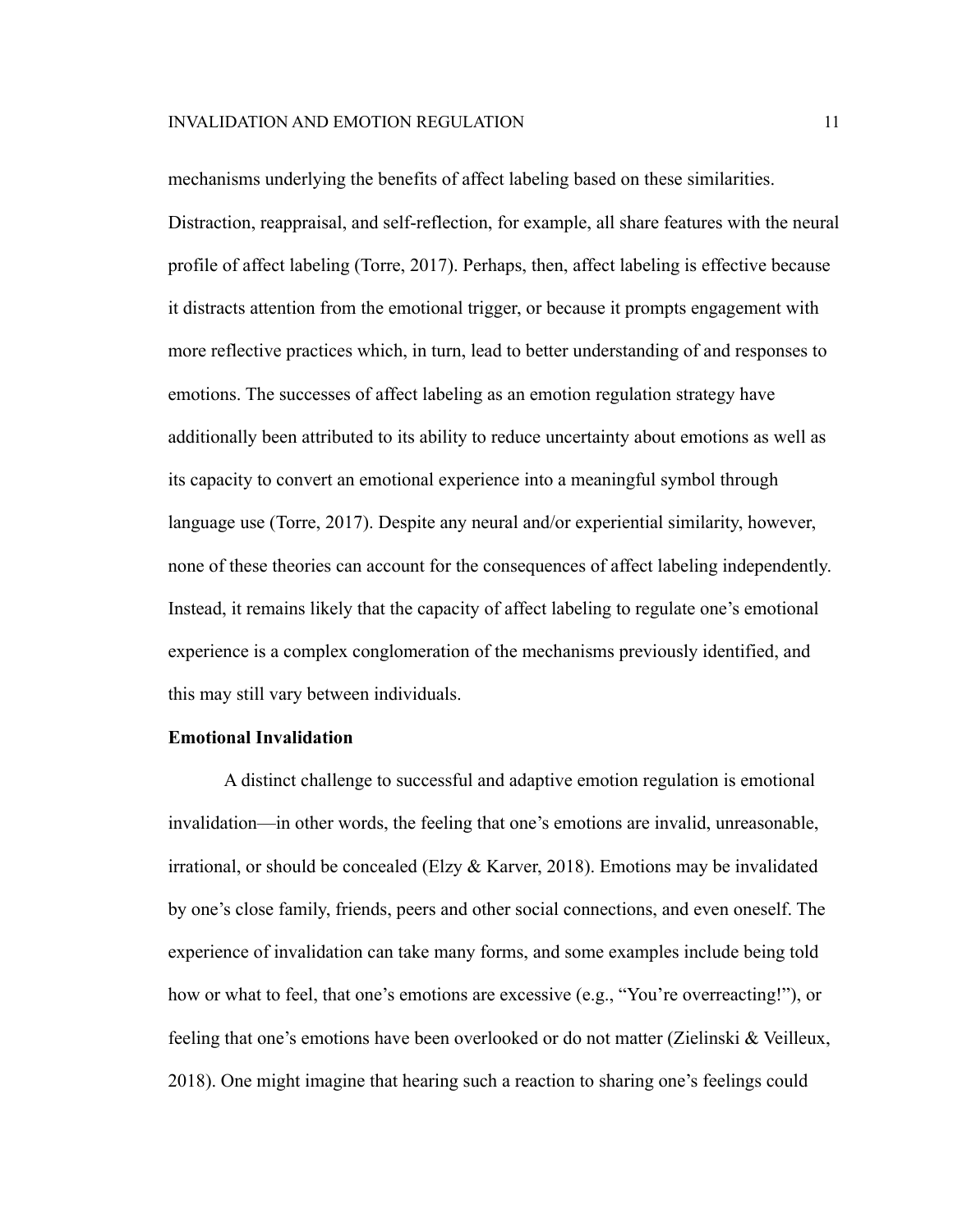make it difficult to move past the emotional experience. This common-sense deduction has been empirically validated as well; studies have shown that invalidating feedback following emotional experiences or expressions leads to heightened physiological and emotional arousal compared with validation or neutral responses and thus exacerbates emotional responding (Greville-Harris et al., 2016; Herr et al., 2015).

Much literature examines this construct of invalidation within the context of childhood - namely, the consequences and correlates of experiencing chronic emotional invalidation from caregivers early in life. One study makes the case that trait emotion dysregulation is transmitted intergenerationally; based on self-report measures from parent-child dyads, researchers found that parents who experienced greater emotion dysregulation tended to be more invalidating of their children's emotions which, in turn, accurately predicted greater levels of emotion dysregulation among their children (Buckholdt et al., 2014). A number of research efforts have reproduced and expanded upon this finding that emotional invalidation is related with dysregulation down the line; for example, emotional invalidation during childhood has been supported as a risk factor for borderline personality disorder (BPD) and subclinical symptoms of psychopathology that relate to disorders including BPD as well as post-traumatic stress disorder (PTSD), anxiety, and depression (Sturrock & Meller, 2013; Hong & Lishner, 2016; Krause et al., 2003). In other words, experiencing chronic emotional invalidation may be related to a disruption in well-being almost—if not directly—comparable to a diagnosable disorder.

The relationship between emotional invalidation and BPD is particularly interesting in the context of affect labeling because of the structures of the brain that are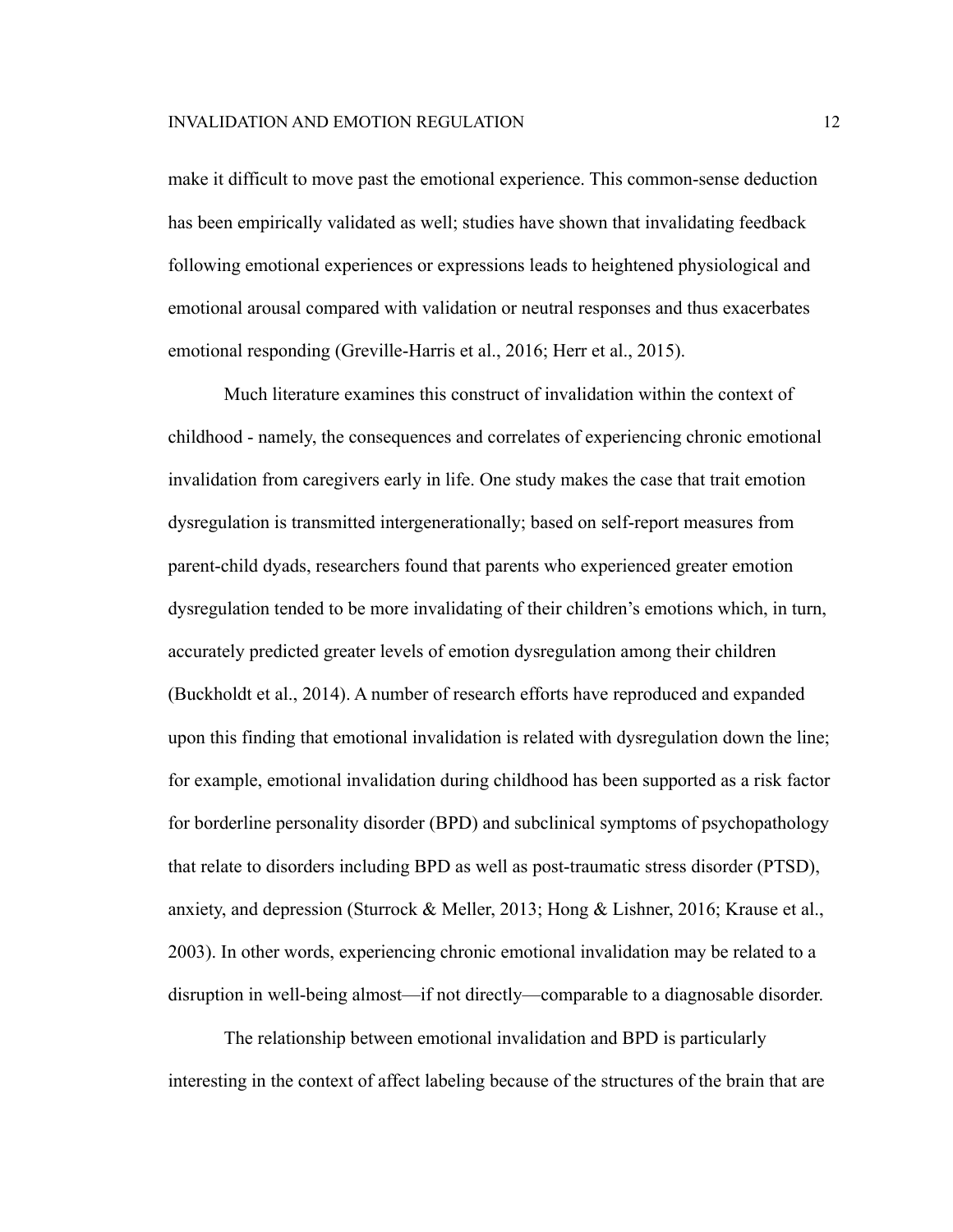implicated in both the aforementioned disorder and the processes of emotion regulation. As previously mentioned, affect labeling primarily relies on pathways between distinct areas of the prefrontal cortex (i.e., the ventrolateral PFC) and the amygdala (Lieberman et al., 2007). Interestingly, a study that aimed to test theories of the relationship between childhood emotional invalidation and BPD found that participants with BPD showed significantly reduced activity along these pathways when compared to non-clinical participants (New et al., 2007). This suggests that invalidation of emotions in particular may be associated with certain upsets in the functions of these pathways and may have implications for emotion regulation later in life. In BPD, this neurological disruption may play a role in the emotional volatility associated with the condition (Selby et al., 2008). Highly volatile emotions require greater effort to regulate, and therefore may be less responsive to certain emotion regulation strategies than others (Daros & Williams, 2019).

#### **Study 1**

The literature reviewed above intersects to suggest that there may be some intriguing connections between emotional invalidation and emotion regulation in the particular form for affect labeling. The present study therefore aims to investigate how perceptions of emotional invalidation in one's current life are associated with the efficacy of affect labeling as an emotion regulation strategy. Previous work has found that affect labeling is an effective emotion regulation strategy while emotional invalidation diminishes the ability to regulate successfully and adaptively. I therefore expect to find main effects of affect labeling and emotional invalidation such that affect labeling will promote more emotion regulation while participants experiencing invalidation will be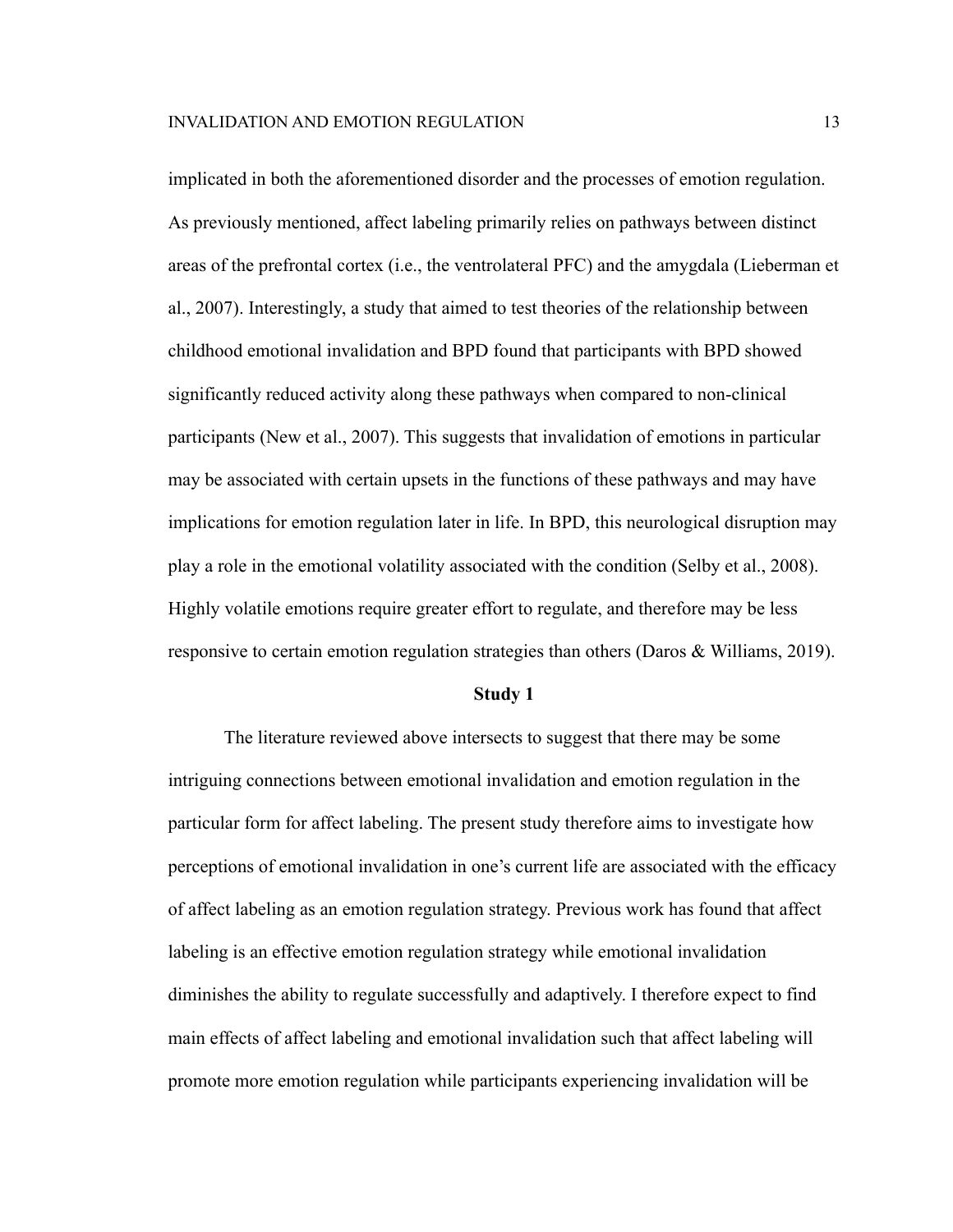less-able to regulate their emotions. Further, the present study seeks to extend previous work by additionally hypothesizing an interacting effect of affect labeling and emotional invalidation on emotional regulation. I believe that this interaction could manifest in one of two ways; first, affect labeling may be a strategy with enough success to overcome the detriments to emotion regulation that invalidation poses. While this would represent a null interaction, the widespread success of affect labeling as an emotion regulation strategy represented in previous literature would support such a conclusion. On the other hand, scant literature investigates the efficacy of affect labeling when other challenges to emotion regulation are present. It is therefore also possible that the presence of emotional invalidation in one's environment may undermine the efficacy of affect labeling as an emotion regulation strategy.

#### **Method**

#### **Participants**

One hundred and seventy-one participants consented to participate in the present study. Of the 171 who gave consent, 28 failed to complete the survey and were excluded from analysis. An additional four participants were excluded due to age (i.e., they were older than 26 years of age), and nine more were excluded due to incorrect responses to a manipulation check. This left 128 participants eligible for analysis.

Based on the population of interest (young adults), participants' age ranged from 18-25 years (Mean = 20.64, SD = 1.65). In terms of gender identity,  $18.75\%$  (n = 24) of the participants utilized in analysis identified as men,  $70.31\%$  (n = 90) as women, and 5.47% (n = 7) identified as non-binary. Additionally,  $40.63\%$  (n = 52) of participants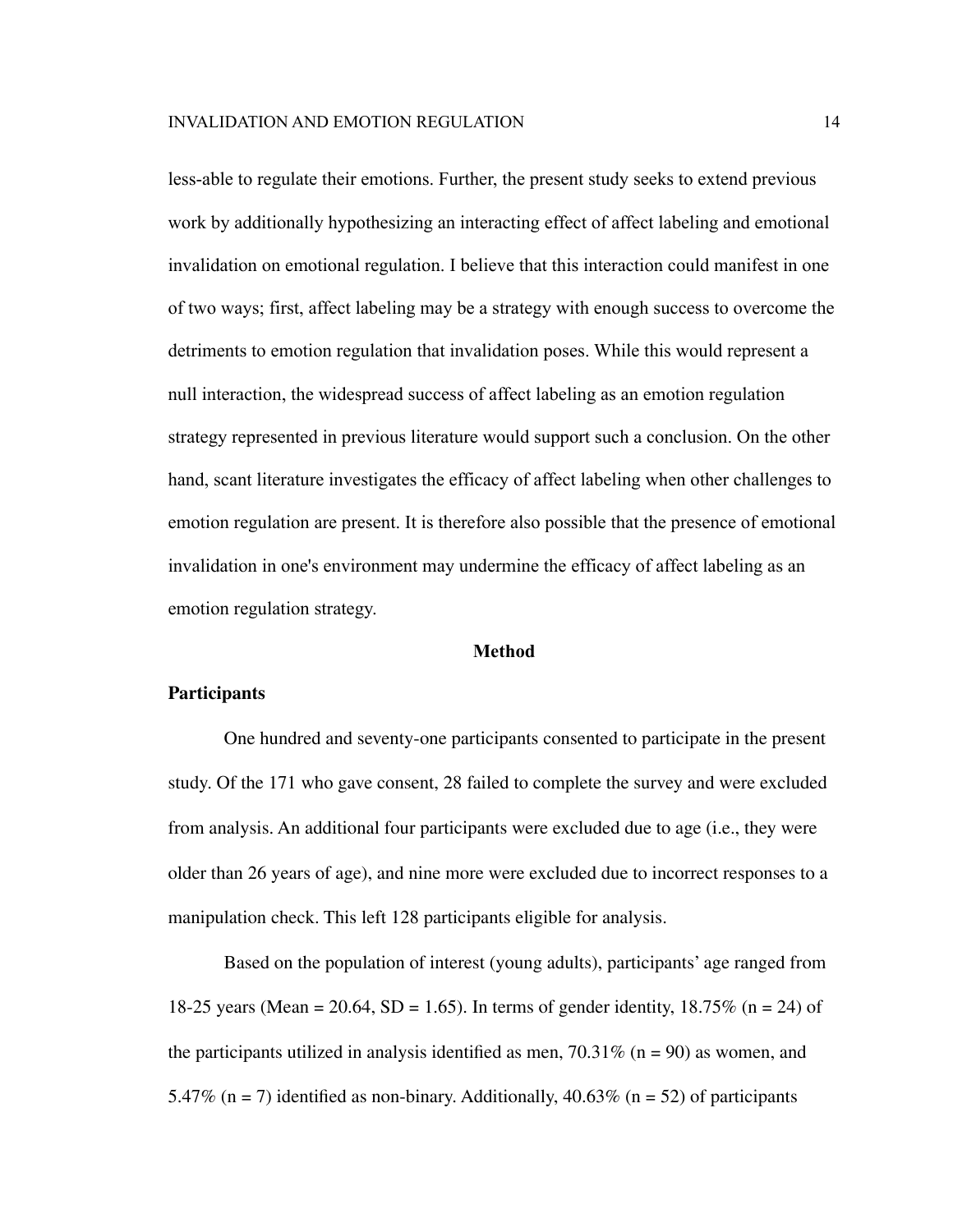self-identified as cisgender,  $3.13\%$  (n = 4) identified as transgender, and the remaining 56.25% did not indicate either of these options. One participant utilized the "Other" option to input their own gender identity as "gender fluid, gender queer." In terms of race/ethnicity, 83.59% (n = 107) racially identified as White, 2.34% (n = 3) as Black or African American, 12.5% (n = 16) as Asian, 3.91% (n = 5) Latinx, .78% (n = 1) identified as Native Hawaiian or other Pacific Islander, and  $1.56\%$  (n = 2) participants utilized the "other" option and indicated Arabic  $(n=1)$  and Middle Eastern  $(n=1)$  racial identities. Among all participants,  $7.03\%$  (n = 9) indicated more than one racial identity. **Measures**

#### *Demographics*

Participants were given a brief demographic questionnaire (Appendix B) to collect the aforementioned data about age, race, and gender identity.

# *Emotional Invalidation*

Participants' experience of emotional invalidation was assessed using the 10-item Perceived Invalidation of Emotion Scale (PIES,  $\alpha = 0.93$ ; Zielinski & Veilleux, 2018). Participants were asked to rate the extent to which each of 10 statements (e.g., "When I share my feelings, others don't take me seriously.") applied to them on a 5-point likert scale (1 = "Almost never,"  $2 =$  "Sometimes,"  $3 =$  "About half of the time,"  $4 =$  "Most of the time,"  $5 =$  "Almost always").

# *Affect*

Participants' affective state at baseline and following mood induction was assessed using subsets of the Implicit Positive and Negative Affect Test (IPANAT,  $\alpha$  =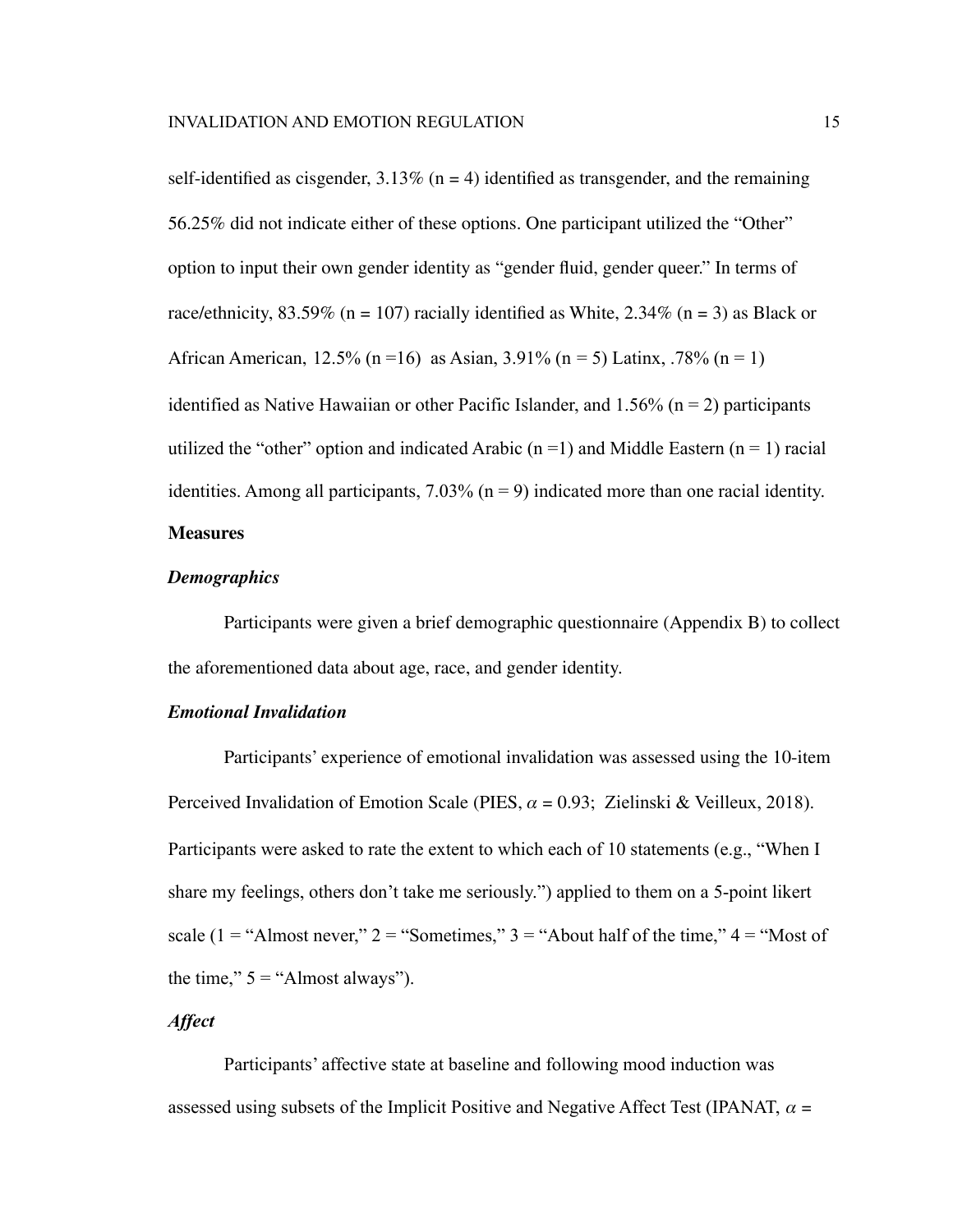0.81; Quirin et al., 2009). This scale is designed to capture implicit affect by allowing participants to project their internal experience onto ambiguous stimuli (nonsense words). Implicit affect was measured (in place of explicit affect) in order to avoid the labeling nature of most explicit measures of affect. The original measure included six items, each of which consisted of one nonsense word (SUKOV, TALEP, BELNI, SAFME, VIKES, TUNBA) and six emotion words (happy, tense, cheerful, helpless, energetic, inhibited). These six items were split into two subsets of three items each—one was presented at the start of the experiment (BELNI, TALEP, TUNBA) and the other was presented following completion of the labeling tasks (SUKOV, SAFME, VIKES). Participants were asked to judge how well each of the six emotion words were represented by the provided nonsense word using a 5-point scale (1 = "Doesn't fit at all,"  $2 =$  "Fits somewhat,"  $3 =$  "Fits fairly" well,"  $4 =$  "Fits very well"). This scale produces two subscale scores: implicit positive affect and implicit negative affect. Implicit positive affect is represented by endorsements given to positive emotion words, while implicit negative affect is captured on the endorsements given to negative words. In making their judgments, participants were instructed to rely on their "spontaneous feelings."

To ensure that the three items presented at pre-test were not consistently rated differently from those presented at post-test, a second study was run concurrently presenting participants with the six test items in a random order (see Appendix A for a full write-up of this study). Results revealed that the pre-test items (TUNBA, BELNI, and TALEP) were rated significantly differently from post-test items (VIKES, SUKOV, and SAFME) when assessed at the group level (Positive affect:  $t(44) = 4.06$ ,  $p < .001$ ;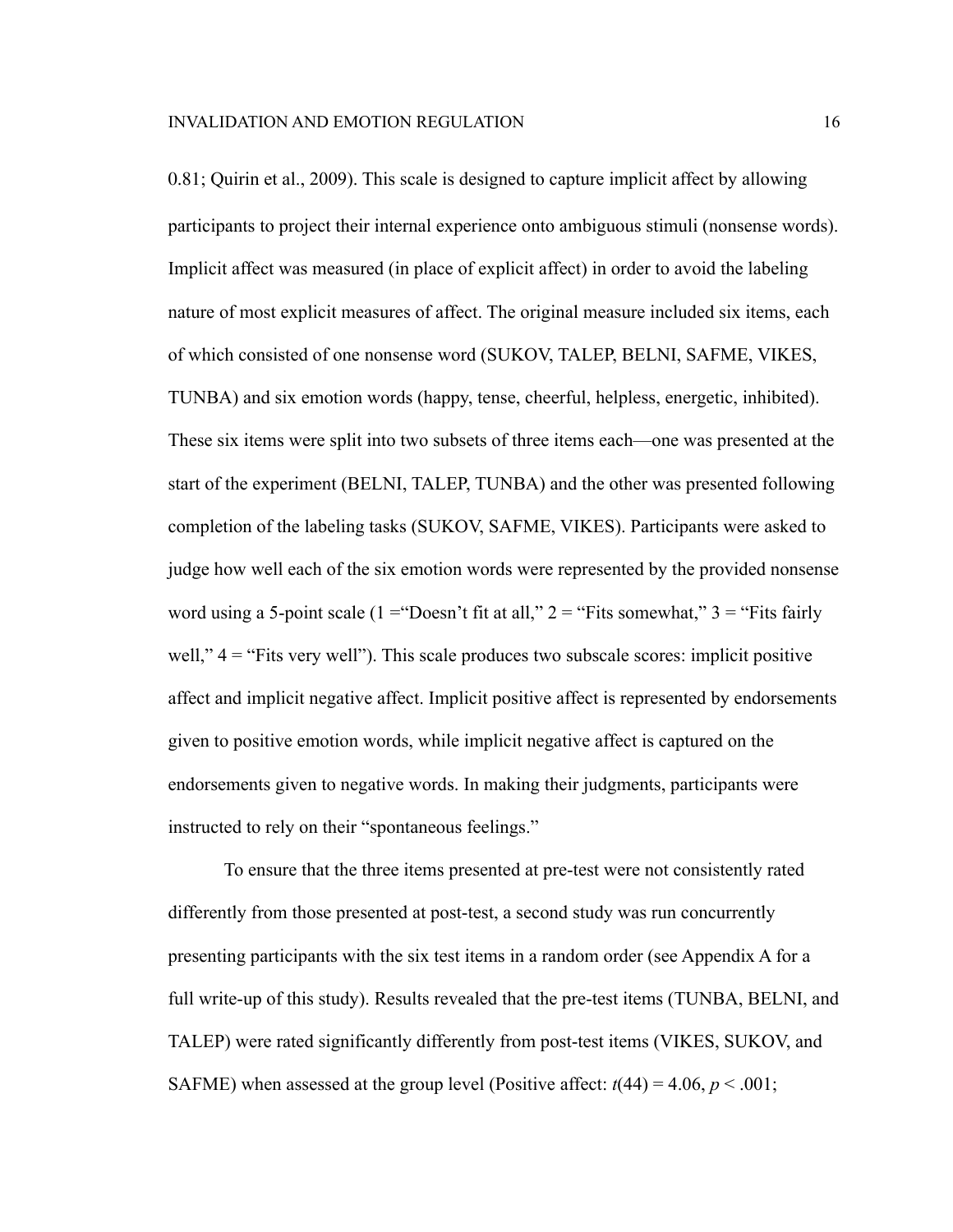Negative affect:  $t(44) = -3.23$ ,  $p = .002$ ). Examination of marginal means identified two items that varied considerably from the remaining four items; BELNI was consistently rated as significantly more positive than any other item (all pairwise  $p < .001$ ), and SUKOV was consistently rated as generally (but not always significantly) more negative (see Tables 6 & 7 (Appendix A) for all comparisons). The removal of these items from their respective groups equalized group ratings, thus no significant differences were found between the resulting two-item pre- and post-test measures of affect (Positive affect:  $t(44) = .426$ ; Negative affect:  $t(44) = -.589$ ,  $p = .559$ ). Participants responded to all original items, but BELNI and SUKOV were excluded from analysis in the present study.

# *Negative Mood Induction*

Participants were induced to experience a mild negative mood using a vignette created by Vine et al. (2018) specifically to elicit multiple and/or ambiguous emotions. While traditional emotion-induction vignettes often target discrete emotions, an emotional experience with more variety is conducive to a more naturalistic representation of emotions. Vine et al. therefore created a vignette (Appendix E) that has been shown to provoke emotional responses that range from sadness to jealousy and disappointment to anger (Vine et al., 2018). Participants were instructed to imagine the story as if it were really happening, and they were informed that they would be asked to recall information about the passage at a later time.

# *Labeling Tasks*

Roughly half ( $n = 57$ ; experimental) of the participants were instructed to complete an affect labeling task after reading the mood inducing vignette while the others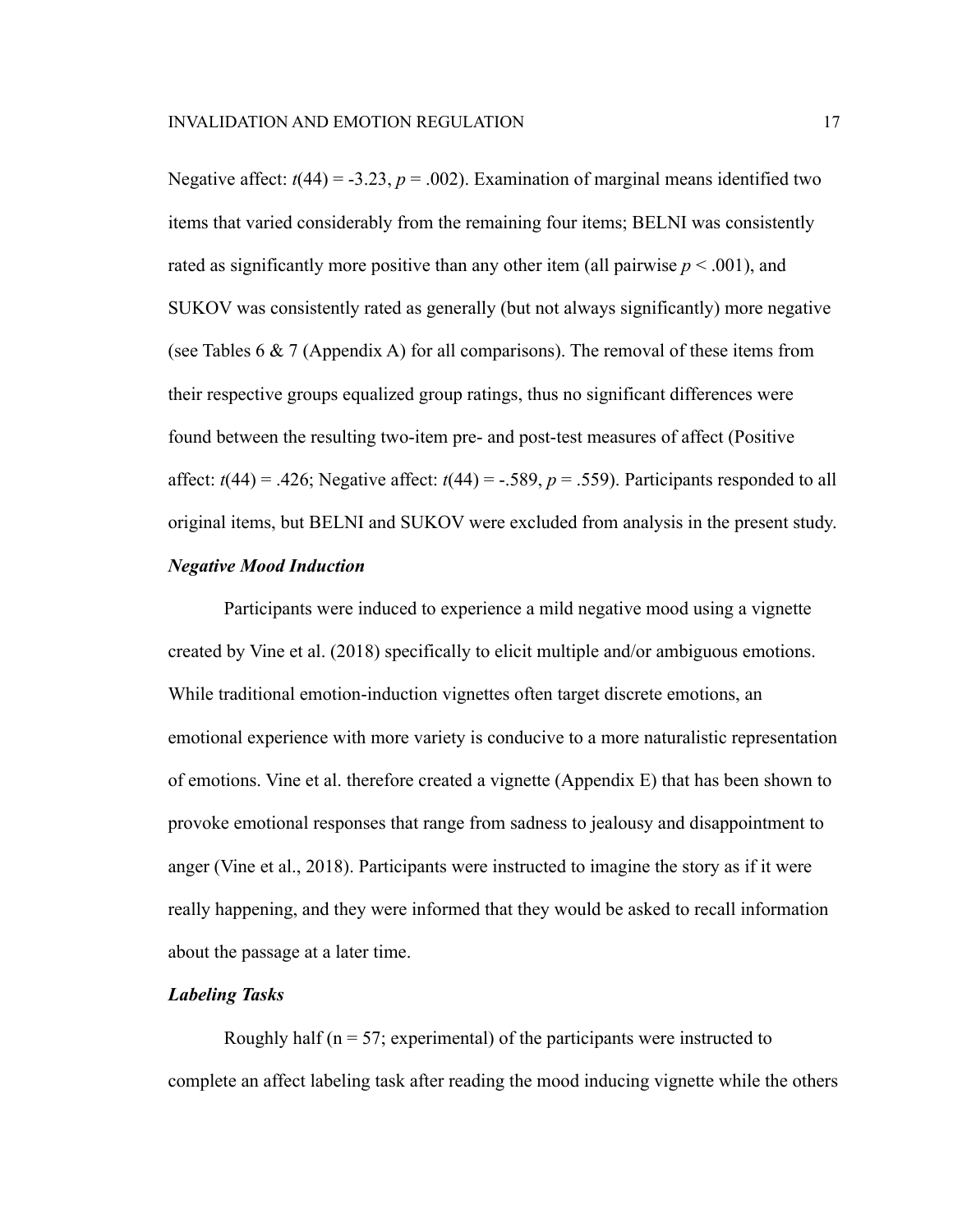$(n = 62;$  control) completed a content labeling task. In both conditions, participants were prompted to reflect on the passage they had just read. Participants in the affect labeling condition were instructed to provide a list of any emotions they noticed or experienced in relation to what they had read (Vine et al., 2018). Participants in the control condition were instead asked to list anything they could remember about the contents of the vignette (Vlasenko et al., 2021). These tasks were created to encourage both groups to reflect on the passage itself and maintain the emotional experience of the vignette in their minds so that neither group would be disproportionately engaged with (or disengaged from) this experience. The key difference, therefore, remains to be whether or not the emotion regulation strategy of affect labeling was employed.

#### *Manipulation Check*

To ensure that the data reflect participants who truly engaged with the inductive vignette, a brief two-item manipulation check was included. Although the content labeling (control) group was asked to freely recall information from the passage as part of the prior survey sections, this check ensured that both groups were assessed for a basic understanding of the passage and that participants in either group who had not attended to the vignette were excluded from analysis. Both items were multiple choice and referred to fairly general aspects of the vignette narrative (see Appendix F).

Exclusion from analyses based on these measures was determined using a point-system algorithm; participants were awarded one point for each correct response in question one (struggling with work and school, argument with significant other) and would lose a point for each extra wrong answer included in their response. The correct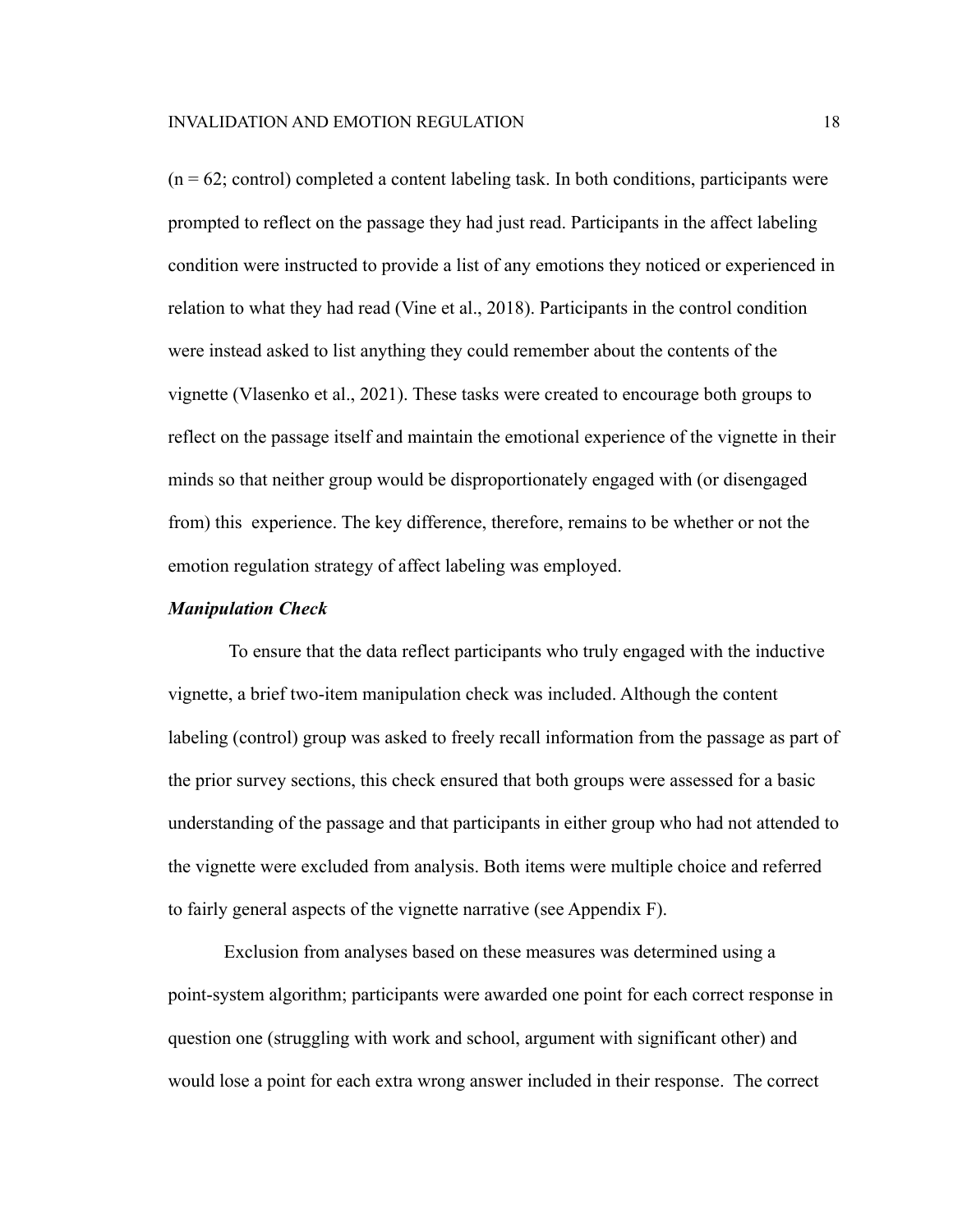answer for question two (over an hour) was worth 2 points, and if participants answered 45 minutes for this question, they were awarded one point (each time increment in the vignette was 30 minutes, therefore recognizing that it was longer than that minimum was adequate, although incorrect). Participants who earned 3-4 points were automatically included while participants who earned 1 point or less were automatically excluded. If a participant received exactly 2 points, their responses to the labeling tasks were qualitatively evaluated to determine whether engagement was evident in these responses.

# *Positive Mood Induction*

Because the present study involves an induction of negative mood, participants were given the option to undergo a positive mood induction at the close of the study. A clip (158 seconds) from the film *The Mighty Ducks* was used based on previous work that validated this clip as an effective tool for inducing positive mood (Gilman et al., 2017). Participants could either opt into viewing the clip or instead choose to move straight to the debriefing form. Participants were able to stop the viewing and move on at any point. Out of the 128 participants who were eligible for analyses,  $45.3\%$  (n = 58) chose to utilize the positive mood induction while the remaining  $54.7\%$  (n = 70) did not.

# **Procedure**

This experiment was conducted entirely online using the survey platform Qualtrics. The survey was distributed as a link via email and social media platforms. Participants in this study therefore represent a convenience sample. The distributed link was completely anonymous and did not record any personal or identifying information from the participants or their devices.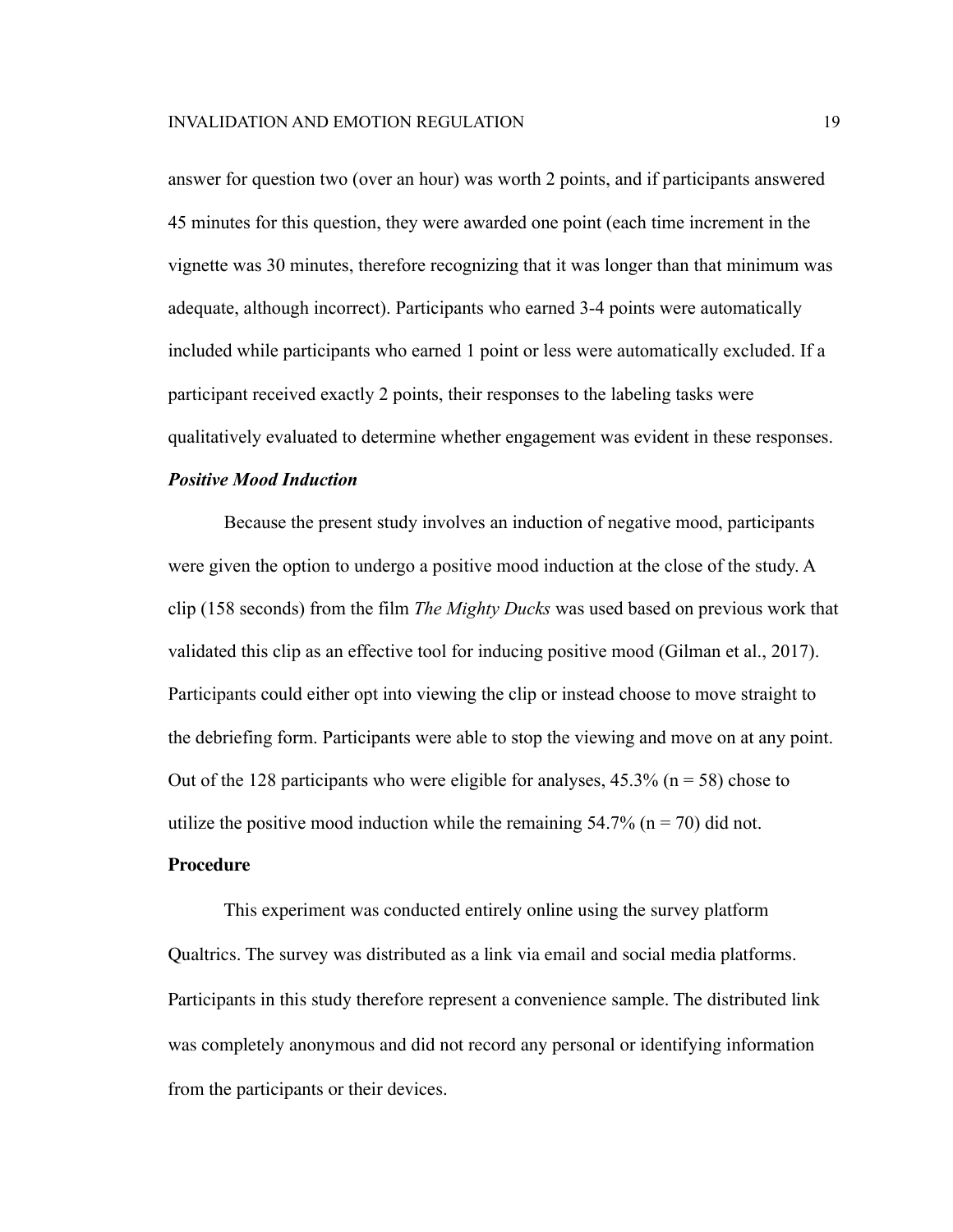Participants were first presented with a consent form describing the contents of the survey. Once informed consent was collected, participants were directed to complete a brief demographic questionnaire. Following this, participants completed the Perceived Invalidation of Emotion Scale (PIES) which was followed by a subset of the Implicit Positive and Negative Affect Test (IPANAT). These measures were intended to assess baseline levels of the perception of environmental emotional invalidation and implicit affect, respectively, and were therefore presented prior to the experimental manipulations and mood inductions alike. Following these preliminary measures, participants were then exposed to a negative mood induction in the form of a vignette. Before reading, participants were instructed to read carefully and notified that they would be expected to answer questions about the vignette later in the survey.

After undergoing the induction of negative mood, participants were randomly assigned to either an experimental or control condition. The control group was instructed to reflect on the passage and list anything they could remember about it (content labeling condition) while the experimental group was instructed to reflect on the passage and list any emotions that they experienced during reflection (affect labeling condition). In both conditions, participants were not permitted to advance to the next survey item until at least one minute had passed since they began the labeling activity.

Following the condition manipulation, participants completed another subset of the IPANAT intended to detect changes in implicit affect. Afterwards, participants were presented with two questions regarding the content of the vignette. Both questions were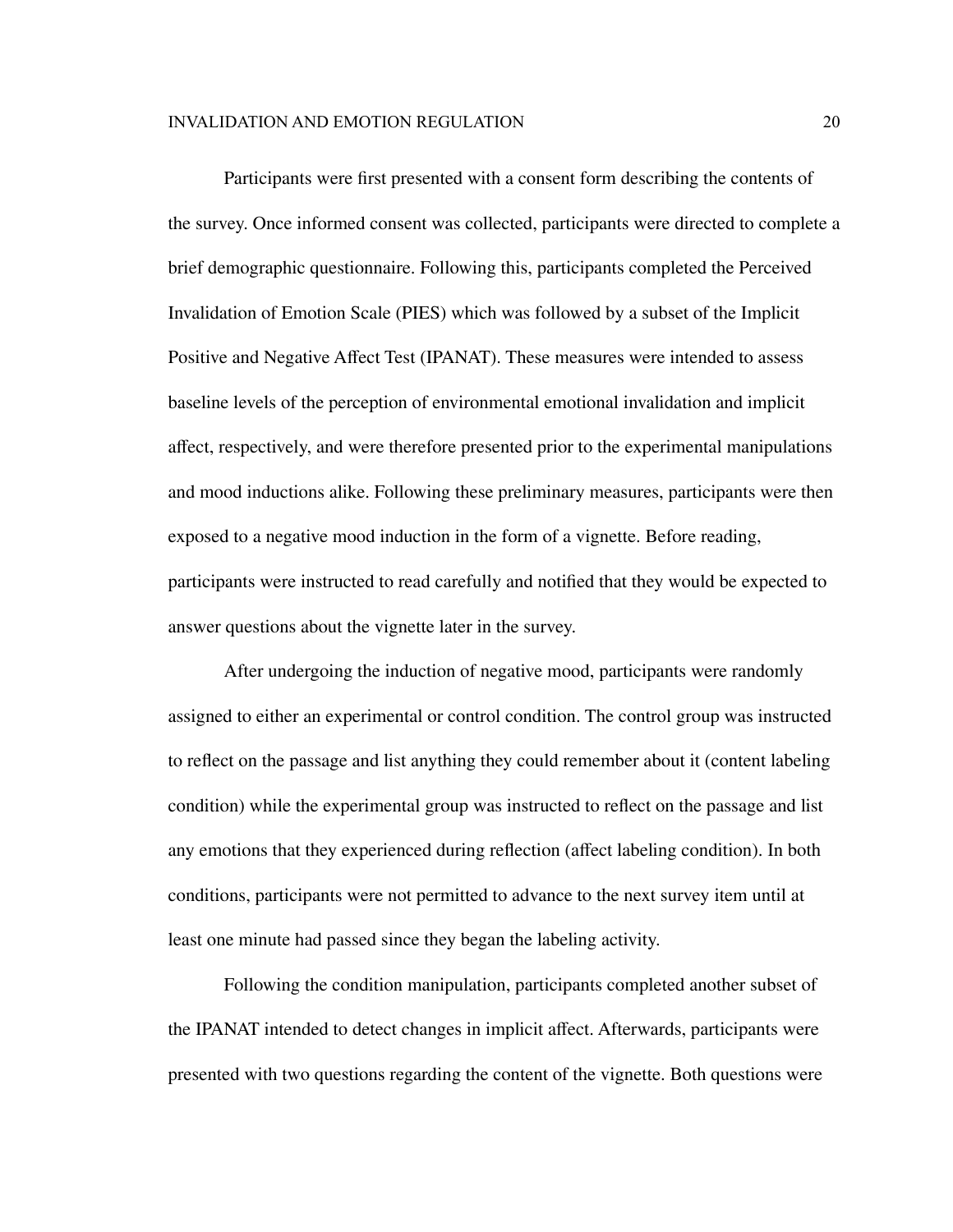multiple choice and participants' responses acted as evidence as to whether or not they had engaged with the vignette. This check was also used to determine exclusion of participants based on whether their answers reflected sufficient engagement. Finally, participants were given the option to undergo a positive mood induction using a film clip from *The Mighty Ducks*. This was presented as optional to provide participants with an opportunity to engage with a positive mood induction without requiring them to spend additional time engaged with the survey. After either viewing the clip or choosing to skip it, participants were presented with a debriefing form and thanked for their time.

#### **Results**

The present analysis was performed using IBM SPSS Statistics Software. Summary scores were computed for responses to the Perceived Invalidation of Emotion Scale (PIES) and Implicit Positive and Negative Affect Test (IPANAT). The individual responses to PIES items were aggregated to produce the average value across all 10 items (Mean  $= 1.89$ , SD  $= 0.82$ ). Participants were then grouped into "high" vs. "low" perceived invalidation based on their score and its relationship with the sample median (Median = 1.6). Participants who scored 1.5 or lower were classified as "low invalidation,"  $(n = 65)$  and participants who scored 1.7 or higher were classified as "high invalidation" (n = 54). Participants with scores in the middle range  $(1.5 \le x \le 1.7; n = 9)$ were excluded from analyses in order to maintain separation between groups. IPANAT scores were calculated at baseline (T0, 2 items) and after reading the vignette and completing labeling tasks (T1, 2 items). Additionally, the IPANAT produces two separate scores: one for positive affect (IPANAT-P) and the other for negative affect (IPANAT-N).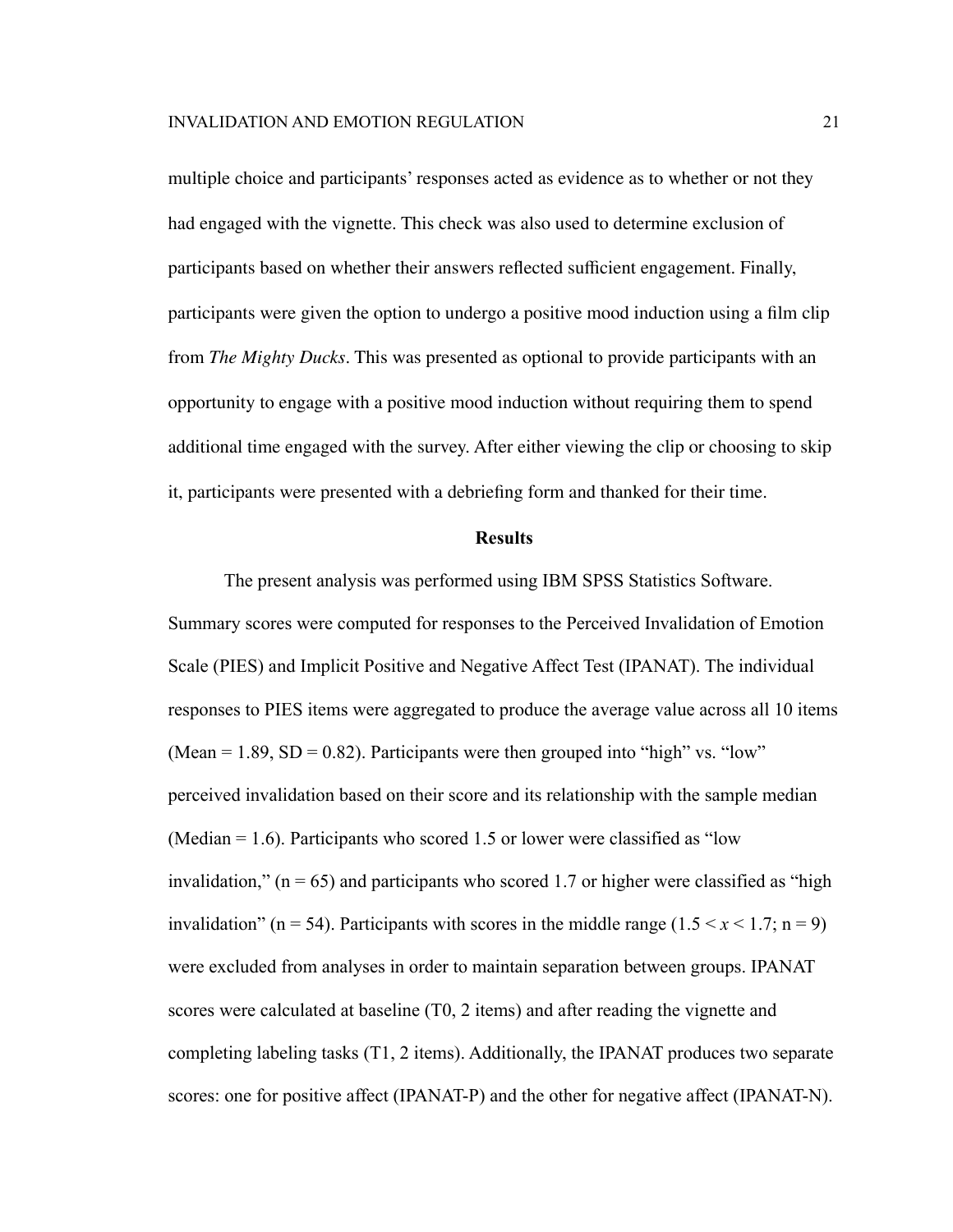At each time-point, the average of all values assigned to positive emotion words represents the score for IPANAT-P (T0: Mean =  $2.02$ , SD = .56; T1: Mean = 1.69, SD = .57), and the average of all values assigned to negative emotion words comprises the score for IPANAT-N (T0: Mean =  $1.89$ , SD = .55; T1: Mean =  $2.15$ , SD = .57). To assess change in implicit affect over time (and thus in response to the vignette and labeling tasks), a difference score for both implicit positive and negative affect was computed by subtracting IPANAT scores at T0, from IPANAT scores at T1 (IPANAT-P Difference: Mean =  $-.34$ , SD =  $.68$ ; IPANAT-N Difference: Mean =  $.26$ , SD =  $.63$ ).

These two measures were also subjected to reliability analyses. Cronbach's alpha for the PIES was .924, indicating excellent internal reliability. However, Cronbach's alpha for the IPANAT subscales was middling (IPANAT-P:  $a(T0) = .553$ ,  $a(T1) = .724$ , ; IPANAT-N:  $a(T0) = .629$ ,  $a(T1) = .619$ ). To investigate whether these values were the result of a faulty item in the set, an analysis of the values of Cronbach's alpha if each item were removed was performed. Resulting values ranged from .461 to .712 (IPANAT-P) and .517 to .618 (IPANAT-N), indicating that the removal of any singular item would not be particularly beneficial to scale reliability.

Before any testing of hypotheses, it was first necessary to determine whether the random assignment of participants into conditions of affect and content labeling tasks resulted in groups with comparable perceptions of invalidation and implicit affect at baseline; it was also necessary to confirm that the negative mood induction vignette was successful in inducing negative mood. Initial investigations using a univariate analysis of variance (ANOVA) revealed no significant differences between affect and content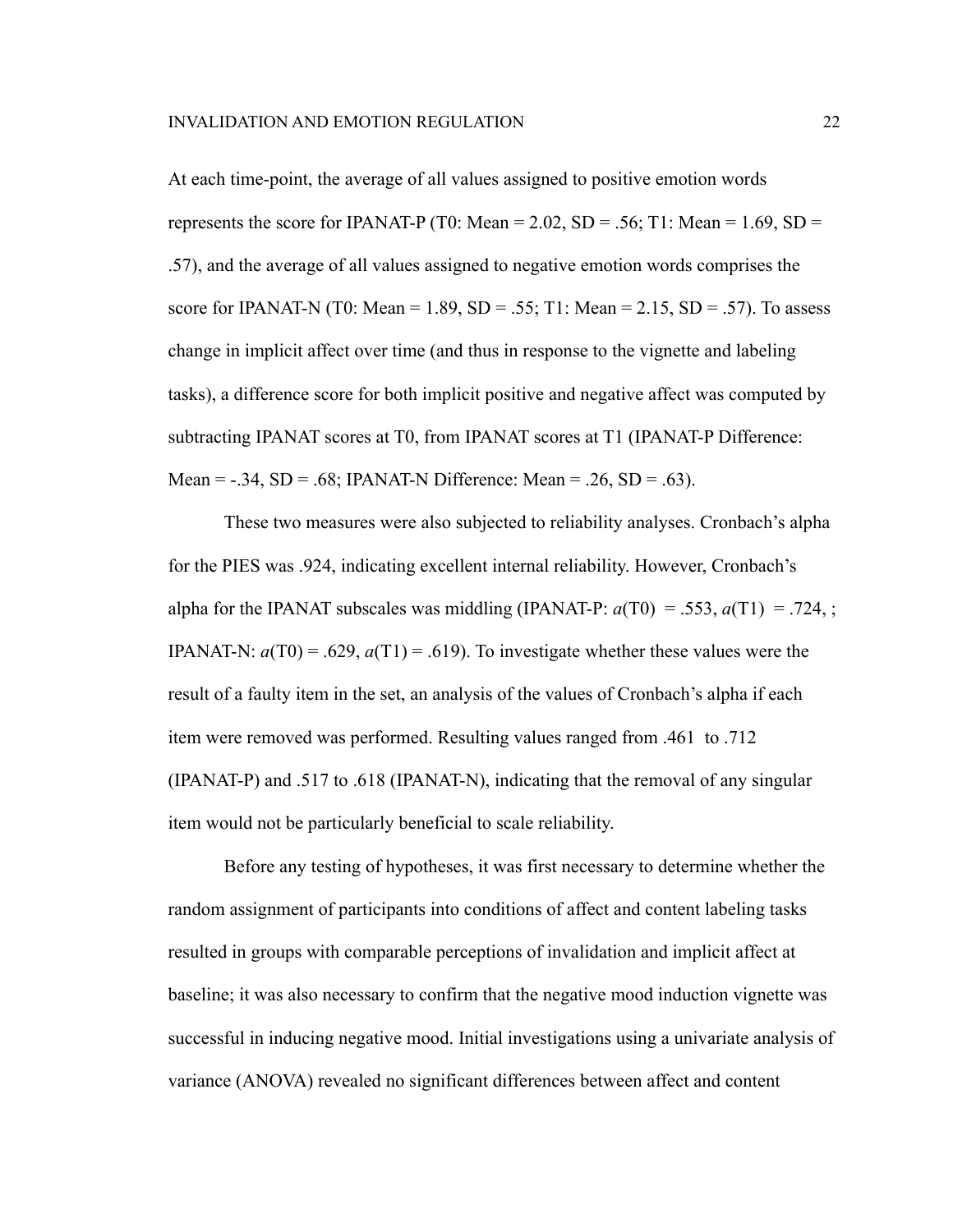labeling groups in terms of their PIES scores  $(F(1, 127) = .842, p = .361, \eta^2 = .007)$  or baseline IPANAT scores (IPANAT-P:  $F(1, 127) = 3.13$ ,  $p = .079$ ,  $\eta^2 = .024$ ; IPANAT-N;  $F(1, 127) = 1.68$ ,  $p = .197$ ,  $\eta^2 = .013$ ). Additionally, a one-way ANOVA revealed that across all participants there was an overall significant decrease in IPANAT-P (Mean(T0)  $= 2.05$ , Mean(T1) = 1.69;  $F(1, 127) = 35.56$ ,  $p < .001$ ,  $\eta^2 = .219$ ) and increase in IPANAT-N (Mean(T0) = 1.90, Mean(T1) = 2.15;  $F(1, 127) = 20.26$ ,  $p < .001$ ,  $\eta^2 = .138$ ) scores from baseline (T0) to post-test (T1), indicating that the vignette presented was successful in inducing negative mood. An additional analysis was conducted to confirm equal engagement with the vignette and labeling task between conditions. An independent-samples t-test revealed that more time was spent on the labeling task by participants in the content labeling condition (Mean =  $118.12$  seconds,  $SD = 55.66$ ) compared to participants in the affect labeling condition (Mean =  $94.92$ , SD =  $52.74$ ;  $t(126) = -2.41$ ,  $p = .017$ ). This suggests that the content labeling task took longer to complete than the affect labeling task, perhaps also implying that participants in the content labeling condition experienced greater levels of engagement with the mood-inducing vignette compared with participants in the affect labeling condition.

To test the hypotheses that a) affect labeling would be beneficial to emotion regulation, b) emotional invalidation will hinder emotion regulation, and c) that these two factors will interact such that affect labeling will be differentially effective for emotion regulation in relation to the level of invalidation perceived in one's environment, a multivariate analysis of variance (MANOVA) was performed. The MANOVA tested the effects of labeling task condition, perceived invalidation, and the combination of these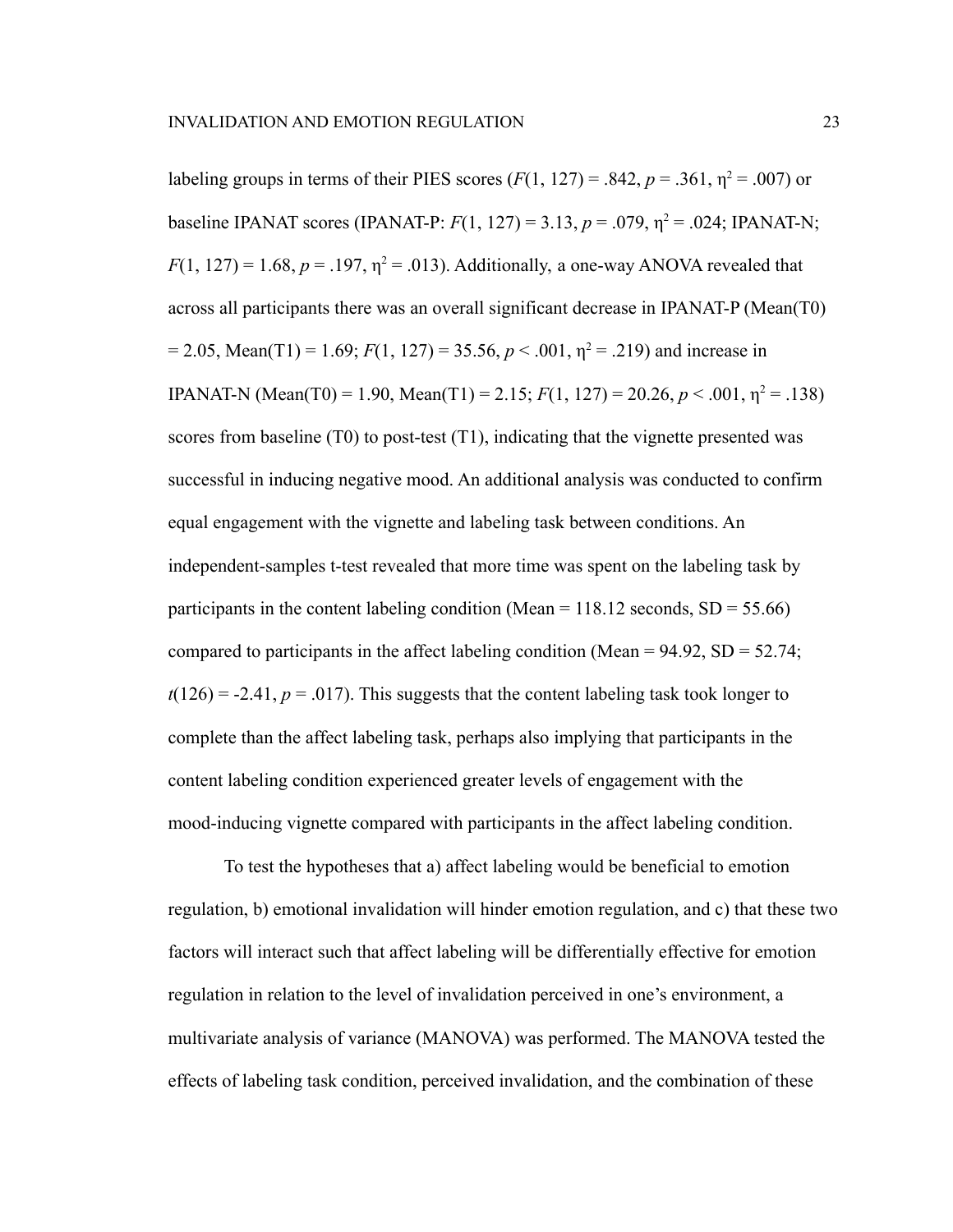factors on the changes in implicit positive and negative affect together as a combined dependent variable. No significant main effects of labeling task condition  $(F(2, 114) =$ 2.02,  $p = .138$ ,  $\eta^2 = .034$ ) nor perceived invalidation of emotion ( $F(2, 114) = 1.43$ ,  $p =$ .243,  $\eta^2$  = .024) were found. The interaction between these two variables also failed to reach significance  $(F(2, 114) = .568, p = .568, \eta^2 = .010)$ .

A brief exploratory analysis was also conducted to determine whether there was any relationship between emotional invalidation and general affect. This could have been a potential confound if participants who experienced higher levels of invalidation displayed different levels of positive or negative implicit affect compared with participants reporting lower levels of invalidation. Univariate ANOVA revealed that the groupings created based on levels of reported invalidation were not significantly different from one another in terms of implicit positive  $(F(1, 118) = .465, p = .465, \eta^2 = .004)$  or implicit negative affect  $(F(1, 118) = .719, p = .398, \eta^2 = .006)$  at baseline. Bivariate correlation analyses were also conducted between PIES score and each measure of baseline implicit affect. These analyses revealed no significant correlation between perceived invalidation of emotion and implicit negative affect at baseline  $(r = -0.047, p =$ .612). However, a weak but significant correlation between perceived invalidation of emotion and baseline implicit positive affect emerged ( $r = -182$ ,  $p = .047$ ). This suggests that participants who experienced higher levels of perceived emotional invalidation may have experienced reduced implicit positive affect overall.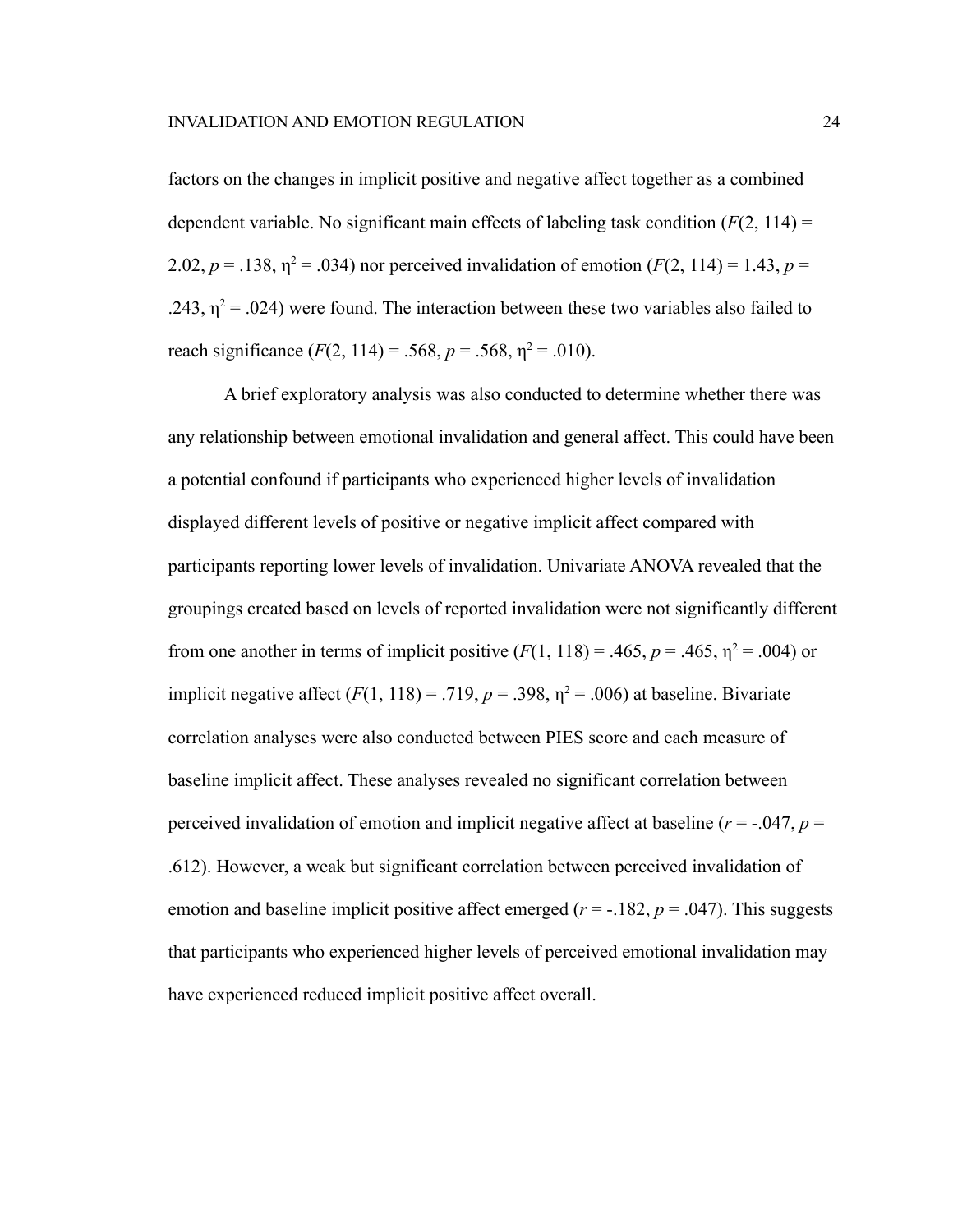# **Discussion**

The present study sought to examine the relationship between emotional invalidation and emotion regulation in the particular form of affect labeling. The current literature on emotion regulation has supported the hypothesis that affect labeling would facilitate emotion regulation while emotional invalidation would hinder it. Speculations based on previous research suggest that these two factors would interact in such a way that affect labeling may be less effective for people who experience high levels of emotional invalidation. The results presented above failed to support either of the hypothesized main effects of affect labeling and perceived invalidation on emotion regulation. These findings are inconsistent with previous work that has reliably shown the successes of affect labeling as an emotion regulation strategy as well as work that has underscored the detriment to emotion regulation posed by emotional invalidation (e.g., Torre & Lieberman, 2018; Bai & Yue, 2013; Greville-Harris et al., 2016; Herr et al., 2015). Further, these results fail to support the hypothesized interaction between affect labeling and emotional invalidation. While this may imply that there is no such interaction to be found, the contradiction between the aforementioned results and current supporting literature concerning main effects of affect labeling and invalidation suggests that there may instead be paradigmatic issues with the present study which obscure existing effects. Strengths and limitations of the present study are discussed subsequently, and their implications for future research will follow.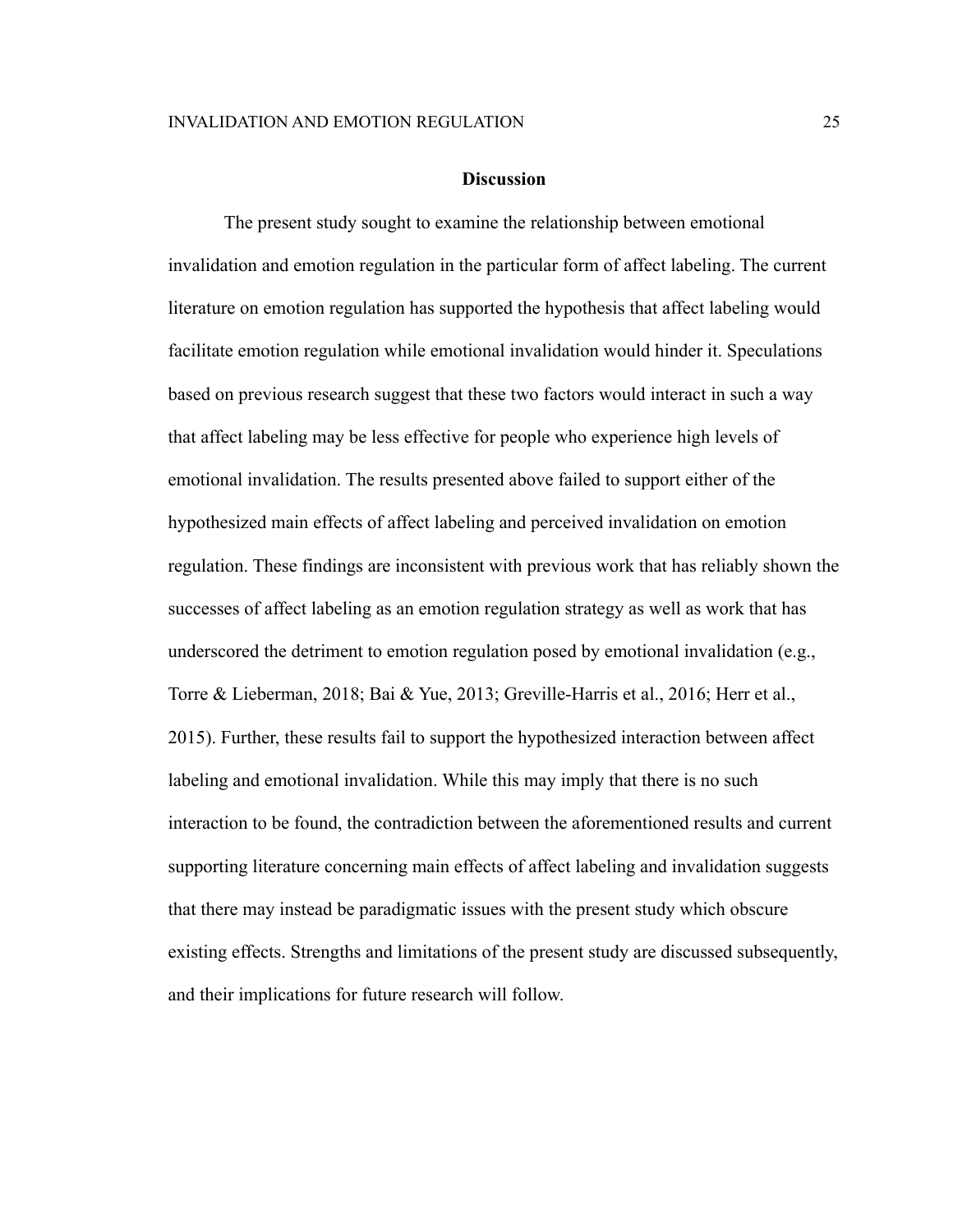### **Strengths**

A notable strength of the present work is the effectiveness of the vignette employed. Overall, participants showed a trend of decrease in implicit positive affect and an increase in implicit negative affect after having read the vignette—that is, it successfully induced negative mood. Additionally, random assignment successfully led to two condition groups which were not significantly different from one another in terms of perceived invalidation or baseline implicit affect. Finally, the Perceived Invalidation of Emotion Scale (PIES) maintained good reliability within this sample, suggesting that emotional invalidation was well-measured and operationalized within this study

# **Limitations**

The investigation presented above is not without limitations. One of the measures employed in this study—namely, the Implicit Positive and Negative Affect Test (IPANAT)—did not display robust reliability within this sample. This may bear additional consequence for the findings reported if it is not an accurate or reliable measure of implicit affect. This middling reliability score may be due in part to the fact that the IPANAT was presented at two time points, and different items were used at baseline compared to post-test assessments to avoid the influence of previous responses on those subsequent. However, previous work has found the IPANAT to be reliable in various contexts and in many forms—one study found that a single item was sufficient to detect change in implicit affect over time, suggesting that the division of items should not impact the overall reliability of the measure (Quirin et al., 2009). While the other survey measure employed in this study (PIES) did show good reliability, it is worth noting that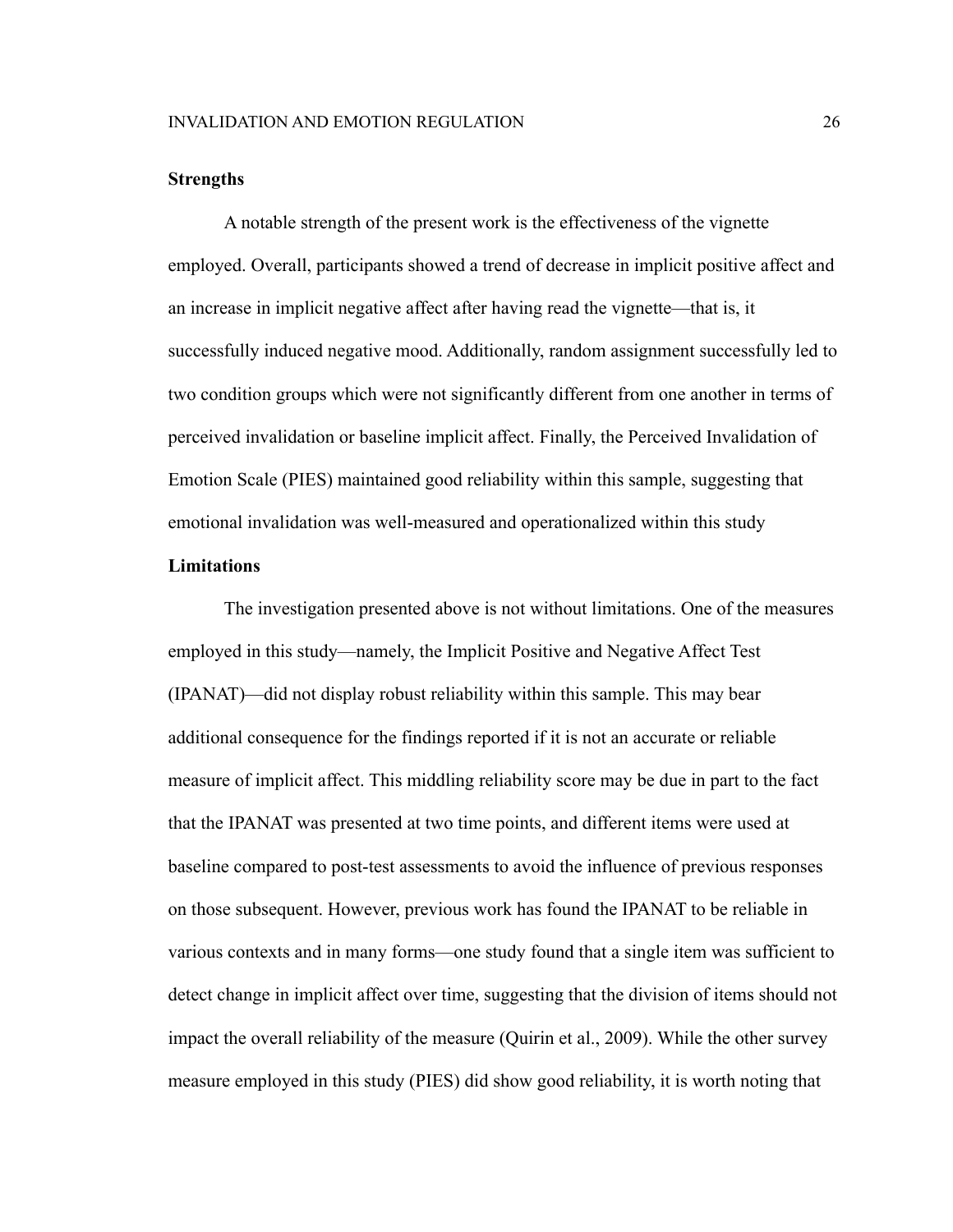participants overall experienced relatively low levels of invalidation, leading to a truncation of range in observed values. Future work may therefore benefit from a more variable sample in terms of invalidation so that the group divisions represent more meaningful differences in this construct. Also in regards to the construct of emotional invalidation, bivariate correlations revealed that the perception of emotional invalidation is moderately (but significantly) negatively correlated with implicit positive affect as measured by the IPANAT. While this is perhaps unsurprising given that emotional invalidation has been associated with emotional dysregulation and low mood (e.g., Sturrock & Meller, 2013; Hong & Lishner, 2016), it also implies that participants who were higher in perceived emotional invalidation may have experienced differing baseline levels of implicit affect. Subsequent studies examining the constructs of implicit affect and emotional invalidation may need to consider controlling for this relationship.

Additional limitations are present in the attempted manipulation of negative mood and subsequent emotion regulation strategy. Although proven to induce a negative mood, reading a vignette is not identical to the naturalistic experience of emotional response and regulation. The emotions brought to light and subsequently labeled therefore may not accurately represent a realistic emotional experience, and this could impact the observed effects or lack thereof. In the labeling conditions themselves, it should be noted that participants spent considerably greater time completing the content labeling (control) exercise than did those who completed the affect labeling (experimental) task. The control group may have consequently engaged with the passage more, and thus experienced different levels of emotional response than did those who were simply asked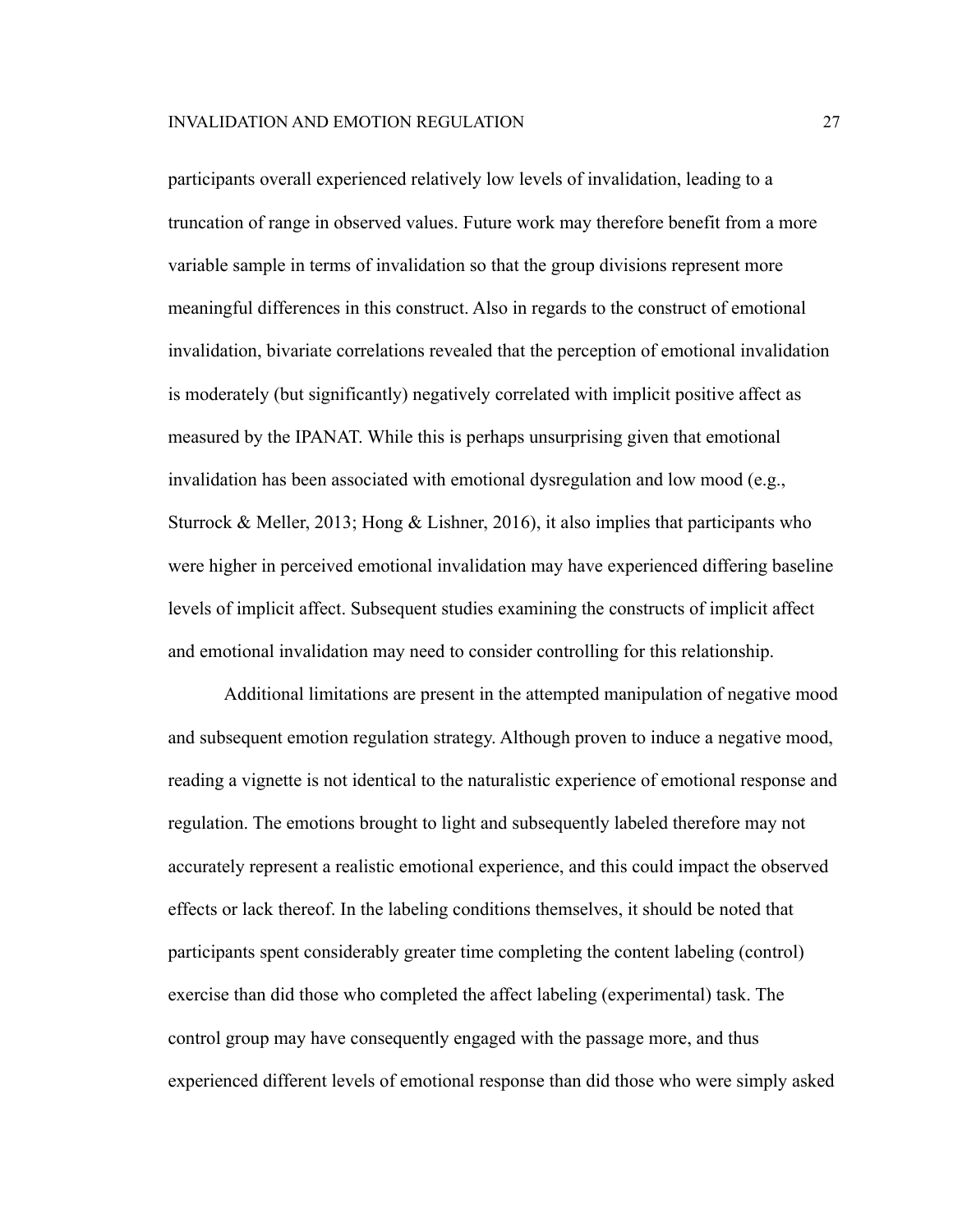to focus on their feelings, rather than relive the passage as a whole. It is also worth noting that participants in the content labeling condition did not necessarily complete the task without regard to their emotional states. Interestingly, throughout their recount of the short story, some participants indicated how imagining such events made them feel. The control condition therefore may have increased the strength of resulting negative emotion rather than remaining a neutral exercise as it was originally intended.

# **Future Directions**

Based on the findings presented above, future work may benefit from subsequent investigations of these hypotheses with methodological alterations. Given the limitations associated with the Implicit Positive and Negative Affect Test (IPANAT), this paradigm may be replicated with an adjustment to this measure. While operationalizing emotion regulation in the context of affect labeling is difficult (given that most measures of affect involve some type of labeling), perhaps more abstract, global measures of affect would be able to capture the changes to emotional state which the IPANAT sought to measure. Another way around the confounds of affect labeling as a condition and an assessment tool would be to utilize a similar study design and operationalize emotion regulation using neurological or physiological correlates—a much more costly and time-consuming design, but one that might shed additional light on the relationships between emotional invalidation and emotion regulation.

Future endeavors may also look to flesh out the implications of emotional invalidation on affect labeling as they differ between positive and negative affect. Either or both of these factors may impact emotion regulation differently based on whether a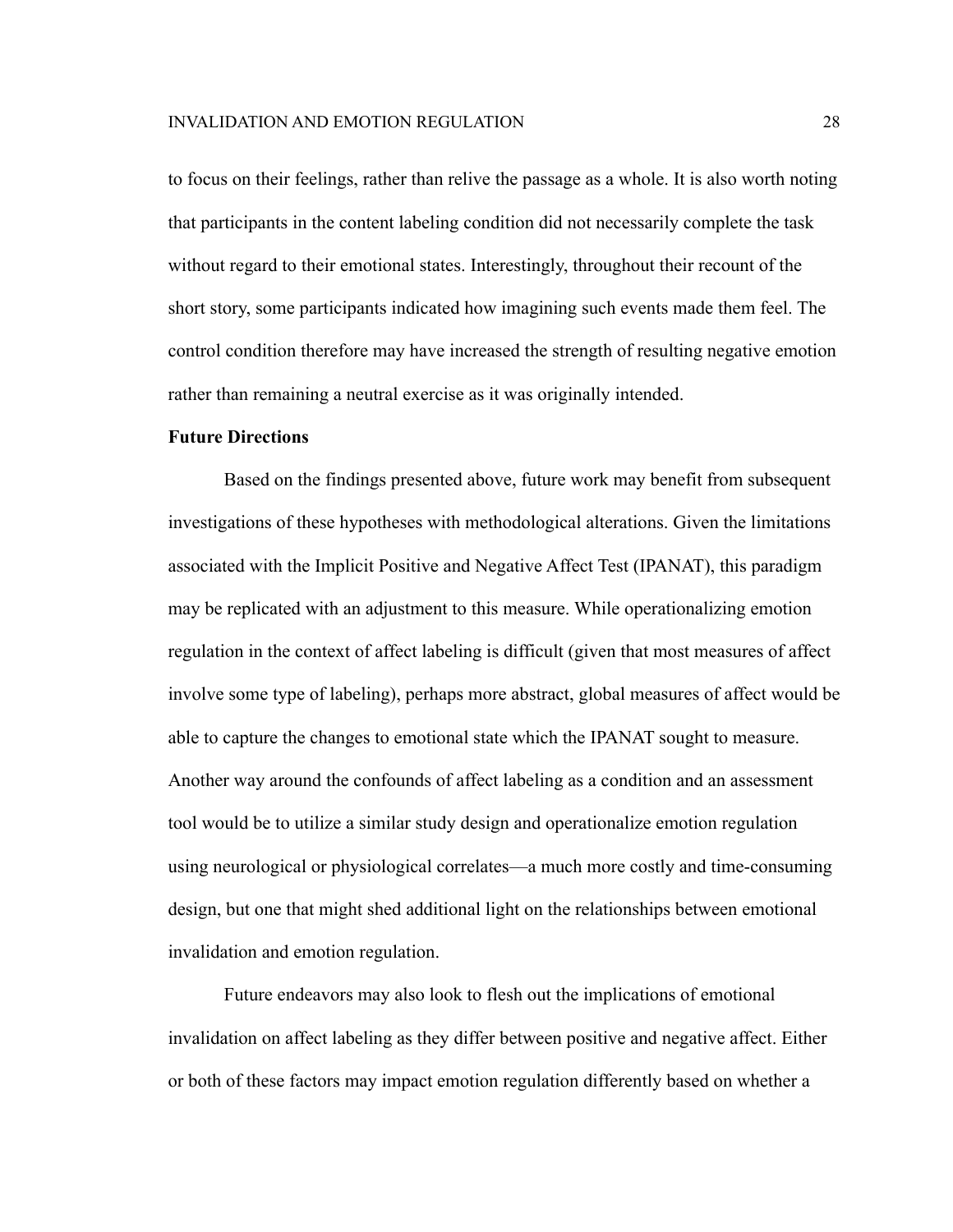positively or negatively valenced emotional state is present. It would be additionally beneficial to examine other factors aside from invalidation that intersect with emotion regulation; for example, while invalidation represents a largely external factor (although one might argue that its *perception* is indeed internal), internal factors such as emotion mindsets or schemas may also impact our capacity to regulate emotions. Because emotion regulation can be conceptualized and employed in many different ways, future research may also investigate how invalidation (or other factors) impact other emotion regulation strategies as well as how such factors impact the selection and successful employment of these strategies. Alternatively, the present paradigm could be extended to investigate the mechanisms underlying emotion invalidation and/or emotion regulation by assessing certain state difficulties that arise in emotion regulation and whether those challenges are related to invalidation or some other identified factor (i.e., emotion mindsets). Finally, although no meaningful relationships were identified between emotional invalidation and the efficacy of affect labeling in particular, perhaps other strategies may be more prone to the effects of invalidation; or, perhaps invalidation is more relevant to the particular strategies which are often used as opposed to their general efficacy.

#### **Study 2**

Although Study 1 did not detect a relationship between affect labeling and emotional invalidation, much research still supports a connection between emotion regulation and the experience of emotional invalidation. Perhaps it is not the success of emotion regulation strategies that suffers from invalidation, but rather it is the perception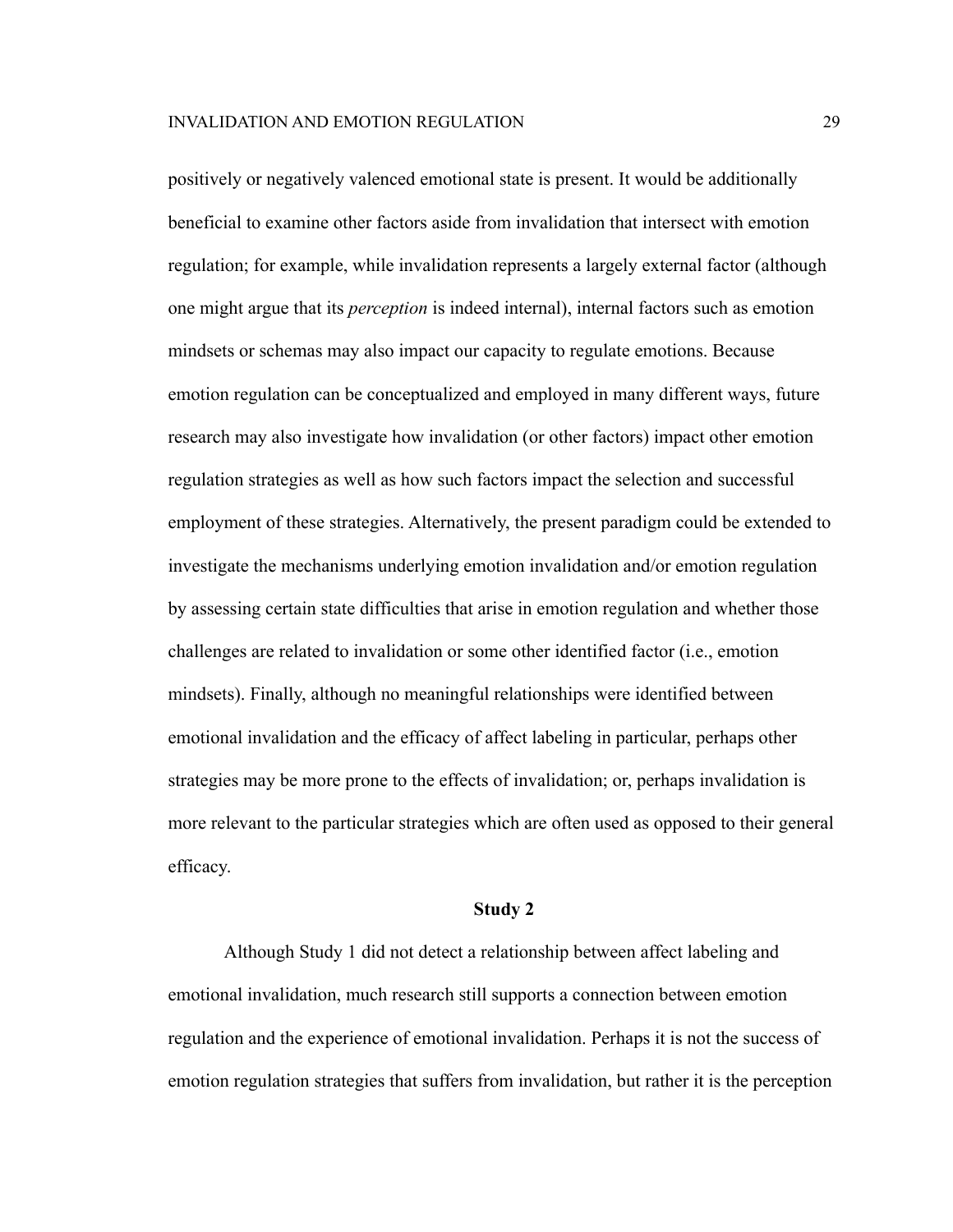of emotion regulation strategies themselves that is affected. Emotion regulation strategy selection has been shown to differ based on the context of emotion regulation as well as our desired emotional experience, thus invalidation may be an important contextual factor that impacts the strategies appraised as useful (Livingstone & Isaacowitz, 2021; Greenaway, 2021; Tang & Huang, 2019). Further, emotion dysregulation has been conceptualized as "transmissible" intergenerationally as a product of invalidation such that dysregulated parents are more likely to invalidate their children's emotions and, as a result of this chronic invalidation, their children are more likely to experience greater issues with emotion regulation later on in life (Buckholdt et al., 2014). Based on the influences of both contextual and socialization-related factors on the experience of emotion regulation, there is reason to believe that the perception of invalidation is also a factor in the selection of strategies to regulate emotions. The present study aims to clarify this relationship.

Invalidation first and foremost represents a social cue which signals to an emoter that their emotions are unwarranted or unappreciated, and this may impact the ways that an individual comes to understand emotions as a whole. If others reject our expressions of emotion, we may come to believe that emotions are inherently negative or inutile. I therefore expect invalidation from both family and friends to show a negative association with acceptance of emotion—that is, awareness without judgment. Following Greenaway's (2021) model of emotion goals, I predict that invalidation will contribute to a social context in which one would desire to neither feel or be seen feeling their emotions (Greenaway, 2021). Therefore, I additionally expect to find a positive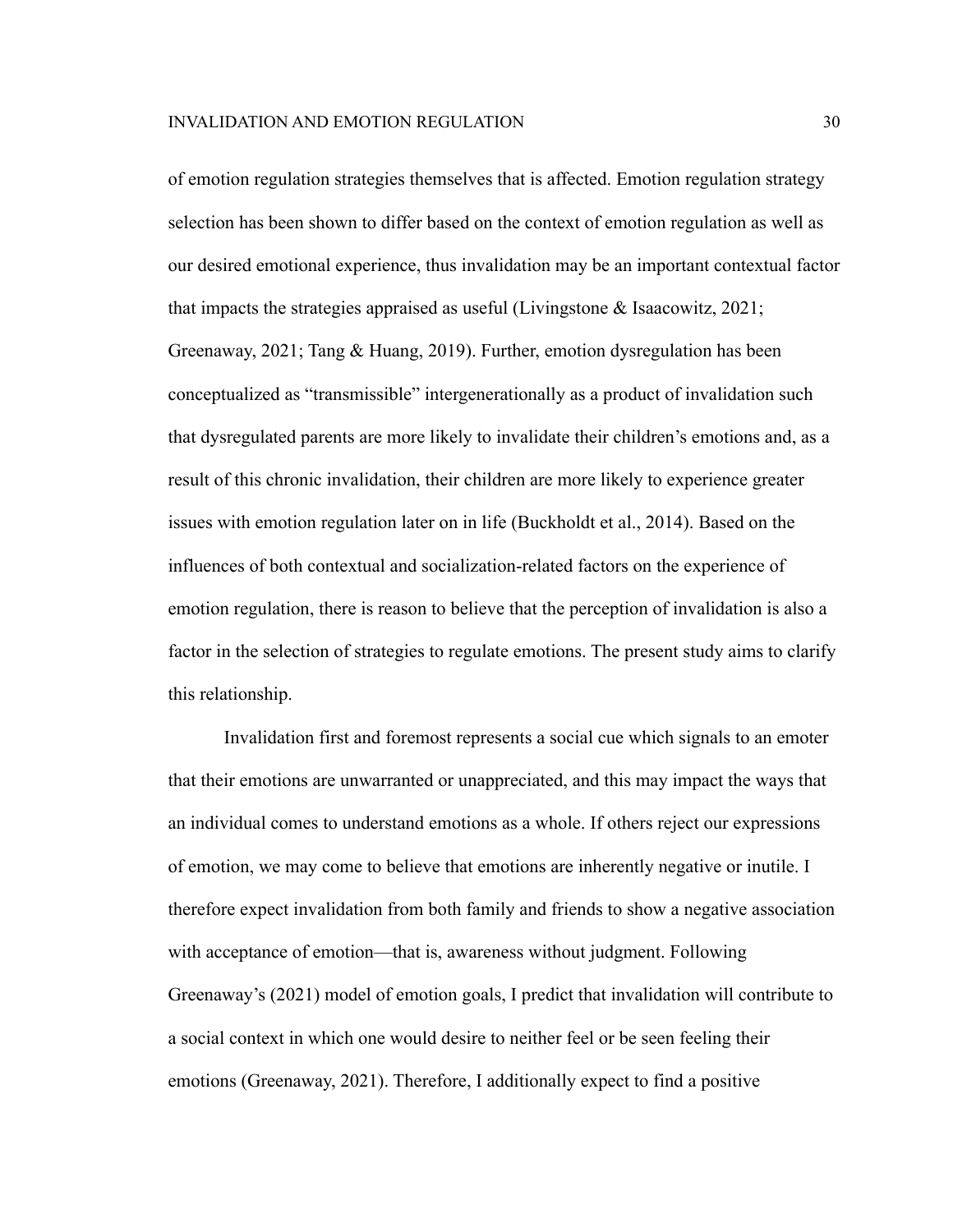association between emotional invalidation (from both family and friends) and suppression of emotional experience (i.e., efforts to avoid feeling one's emotions) and suppression of emotional expression (i.e., efforts to hide any indication of one's emotional state). Finally, I believe that the experience of invalidation will be associated with the extent to which social support is endorsed as an emotion regulation strategy; on one hand, the experience of invalidation may lead one to believe that talking with others about their feelings won't help or will make the feeling worse. However, it is also possible that the experience of invalidation will have prompted the selection of "safe people" to discuss emotions with, and this safe space may be a powerful source of emotion regulation for otherwise-invalidated individuals.

It is also worth noting that the source of invalidation (family vs. friends) may impact the relationship between invalidation and the strategy of social support. I suspect that invalidation from friends may be more negatively associated with social support as a regulation strategy compared with familial invalidation of emotions, but I concede that the opposite is equally plausible. In the present sample of young adults, I expect to find that friendships and peer relationships are more strongly associated with distinct emotion regulation strategies compared to family relationships because young adulthood is often a time of greater independence from the family. However, given the extensive literature examining the consequences of invalidation in the family environment, it is equally plausible that invalidation from family members will show equal or greater association with regulation strategies.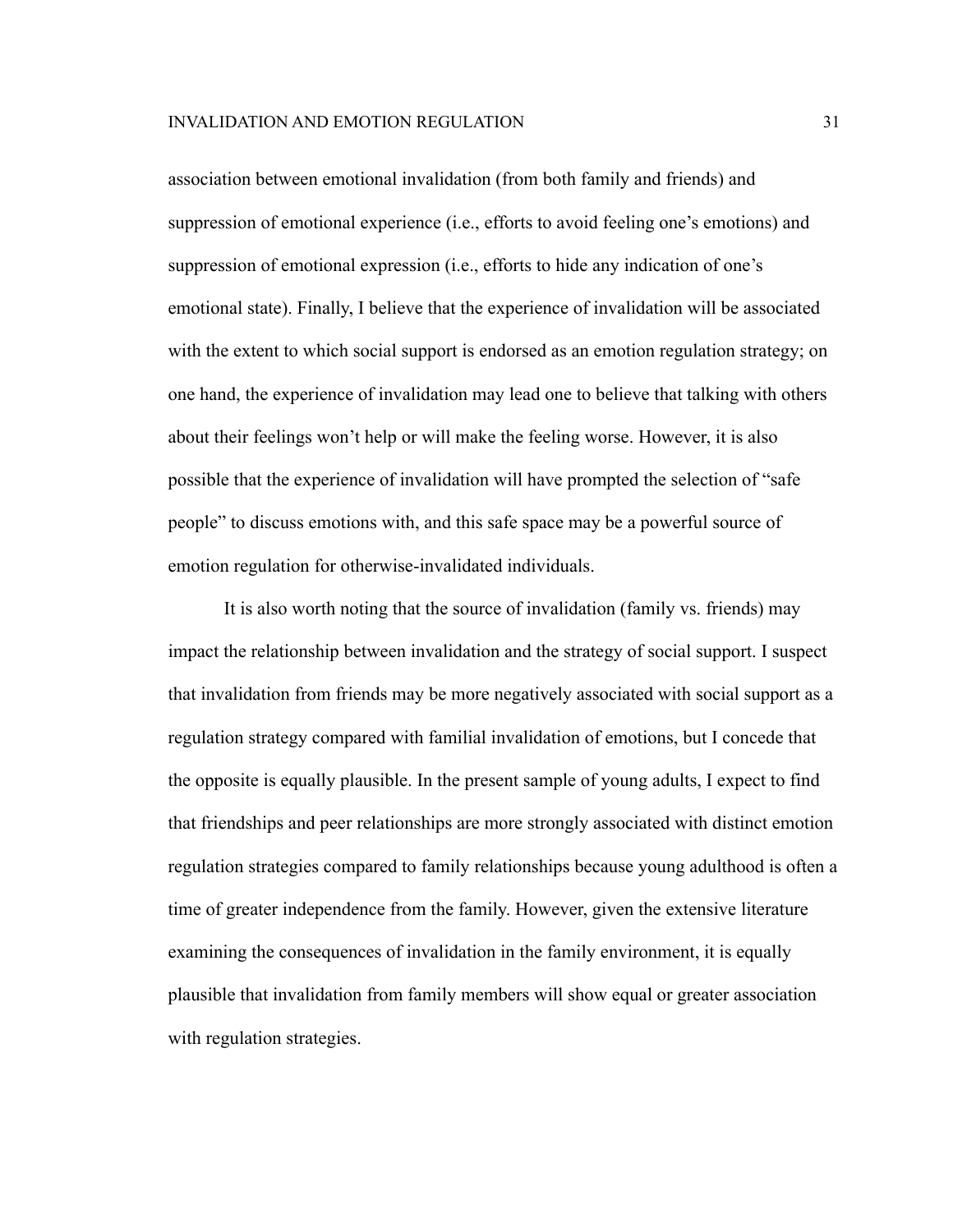#### **Method**

#### **Participants**

Participants were recruited for the present study using convenience sampling by sharing the anonymous survey link via social media, text, and email platforms. One hundred and eighty-four participants consented to participate in the present study, but 44 were excluded due to failure to complete the full survey. An additional 22 were excluded due to age (i.e., they were outside of the prespecified population of interest). This left 118 participants eligible for analysis.

Based on the population of interest (young adults), participants' ages ranged from 18-28 years (Mean = 20.99, SD = 2.06). In terms of gender identity, 22.03% (n = 26) of the subjects utilized in analysis identified as men,  $74.75\%$  (n = 88) as women, and  $4.24\%$  $(n = 5)$  identified as non-binary. Additionally, 18.64%  $(n = 22)$  of participants self-identified as cisgender,  $1.69\%$  (n = 2) identified as transgender, and the remaining 79.67% did not indicate either of these options. One participant (.85%) indicated that they would prefer not to indicate a gender identity. In terms of race/ethnicity,  $72.88\%$  (n = 86) racially identified as White,  $6.78\%$  (n = 8) as Black or African American, 16.10% (n = 19) as Asian, and 8.47% ( $n = 10$ ) identified as Latinx. Among all participants, 5.08% (n = 6) indicated more than one racial identity.

# **Materials**

#### *Demographics*

Participants were given a brief demographic questionnaire to collect the aforementioned data about age, race, and gender identity.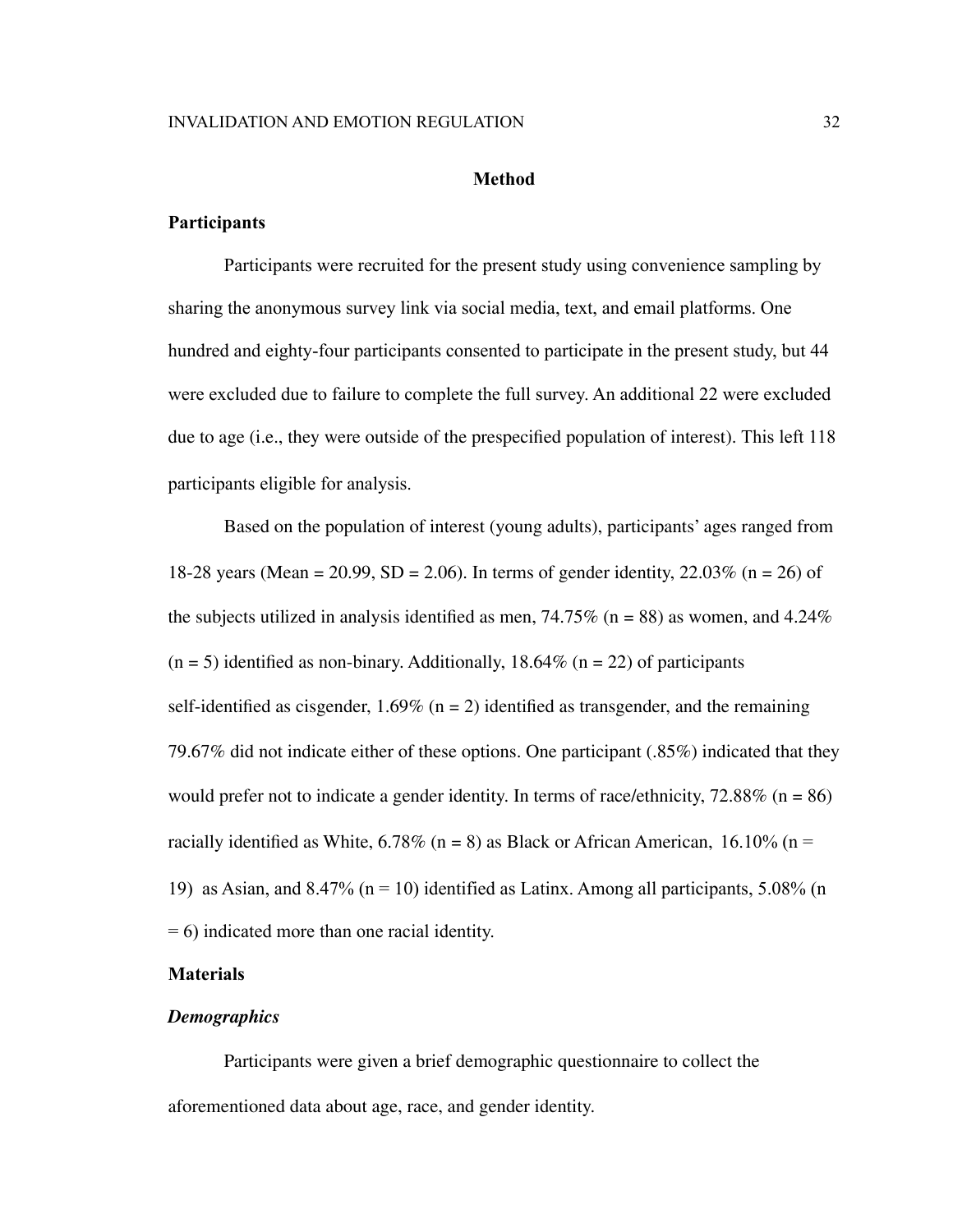#### *Emotional Invalidation*

Participants' experience of emotional invalidation was assessed using two versions (Appendix G) of the 10-item Perceived Invalidation of Emotion Scale (PIES,  $\alpha$  = 0.93; Zielinski & Veilleux, 2018). While the original scale prompted participants to reflect generally about their interactions with "others" around them, the two altered versions asked participants to reflect specifically on their experiences with a) family members and b) friends. Participants were asked to rate the extent to which each of 10 statements had applied to them over the past month on a 5-point likert scale  $(1 = "Almost$ never,"  $2 =$  "Sometimes,"  $3 =$  "About half of the time,"  $4 =$  "Most of the time,"  $5 =$ "Almost always").

# *Emotion Regulation Strategy Selection*

Emotion regulation strategy selection was measured using the English version of the Heidelberg Form for Emotion Regulation Strategies (HFERST; subscale  $\alpha$ 's = .78 -.86; test-retest correlations for subscales  $= .64 - .84$ ) to assess the extent to which participants would endorse or utilize various emotion regulation strategies (Izadpanah et al., 2019). Participants were asked to rate the extent to which each of 28 statements had applied to them over the past month using a 5-point likert scale (1 = "Never,"  $2 =$ "Occasionally,"  $3 =$  "About half of the time,"  $4 =$  "Usually,"  $5 =$  "Always"). This scale produces ratings for each of eight subscales, each representing particular emotion regulation strategies; rumination (4 items), reappraisal (4 items), acceptance (3 items), problem-solving (4 items), suppression of emotional expression (4 items), suppression of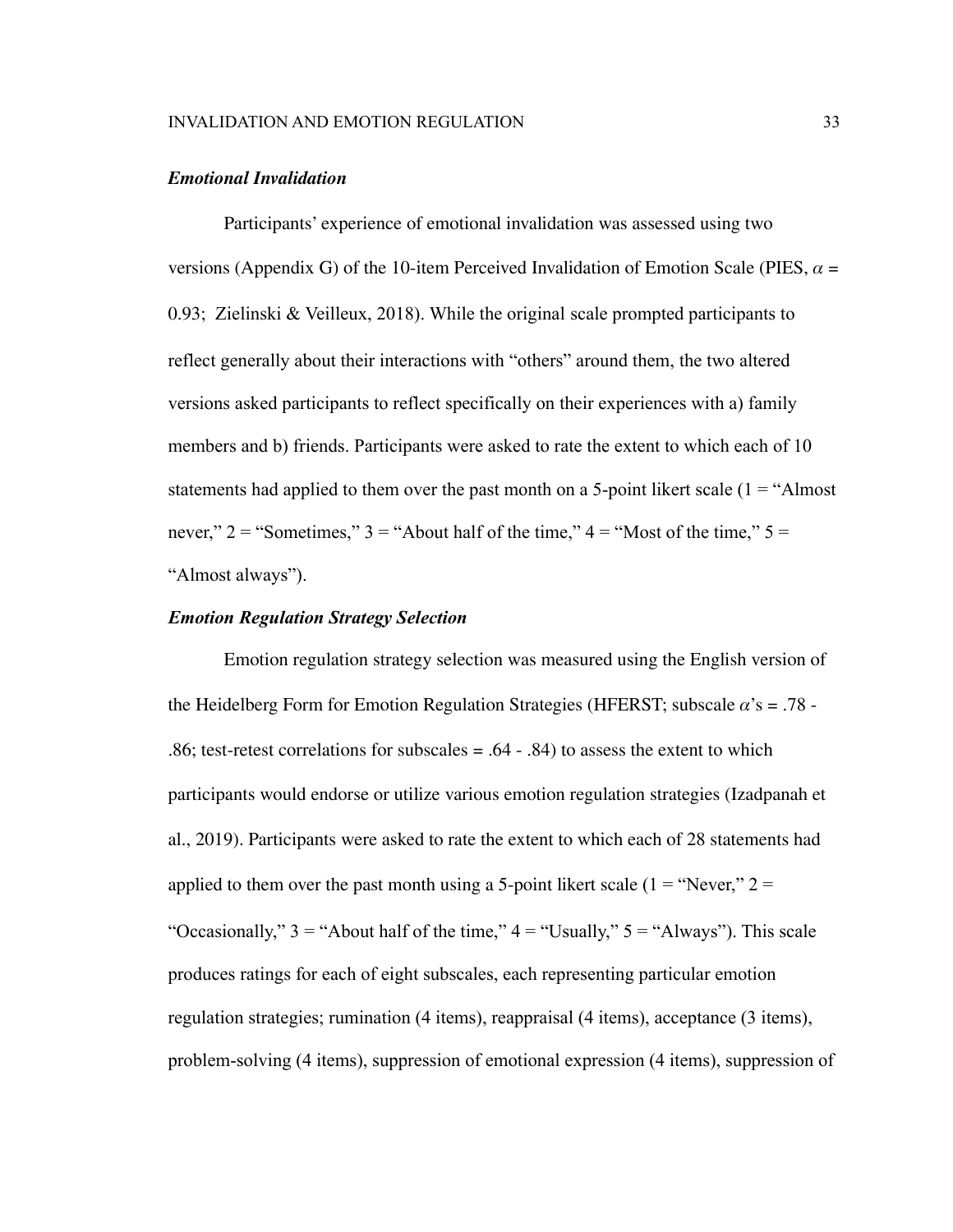emotional experience (4 items) avoidance (3 items), and social support (2 items). The full scale is provided in Appendix H.

### *Free-Response Questions*

As a qualitative measure of emotional response and regulation to invalidation, participants were also asked to respond to a set of four free-response questions in regards to a recalled experience in which they had tried to share their feelings with someone and they felt that they had not been taken seriously. Participants were instructed to think of such an event and respond to four questions about their relationship to the person with whom they wanted to share their feelings, the feelings they were trying to share, their immediate reactions to feeling invalidated, and what they chose to do about it (see Appendix I). The present analysis focused mainly on the responses to the first question: the source of invalidation in the recalled scenario.

#### **Procedure**

The present study used a correlational design to investigate the relationships between perceived levels of invalidation from two different sources (friends vs. family) and the endorsement of various emotion regulation strategies. This study was performed completely online using Qualtrics. Participants were first presented with a consent form, and once consent was obtained, they were presented with either the Heidelberg Form for Emotion Regulation Strategies (HFERST) or one version of the Perceived Invalidation of Emotion Scale (PIES). The order of these scales was randomized in order to control for any order effects. Both versions of the PIES were presented together (one following the other), but the order of the scale type (friends vs. family) was also randomized.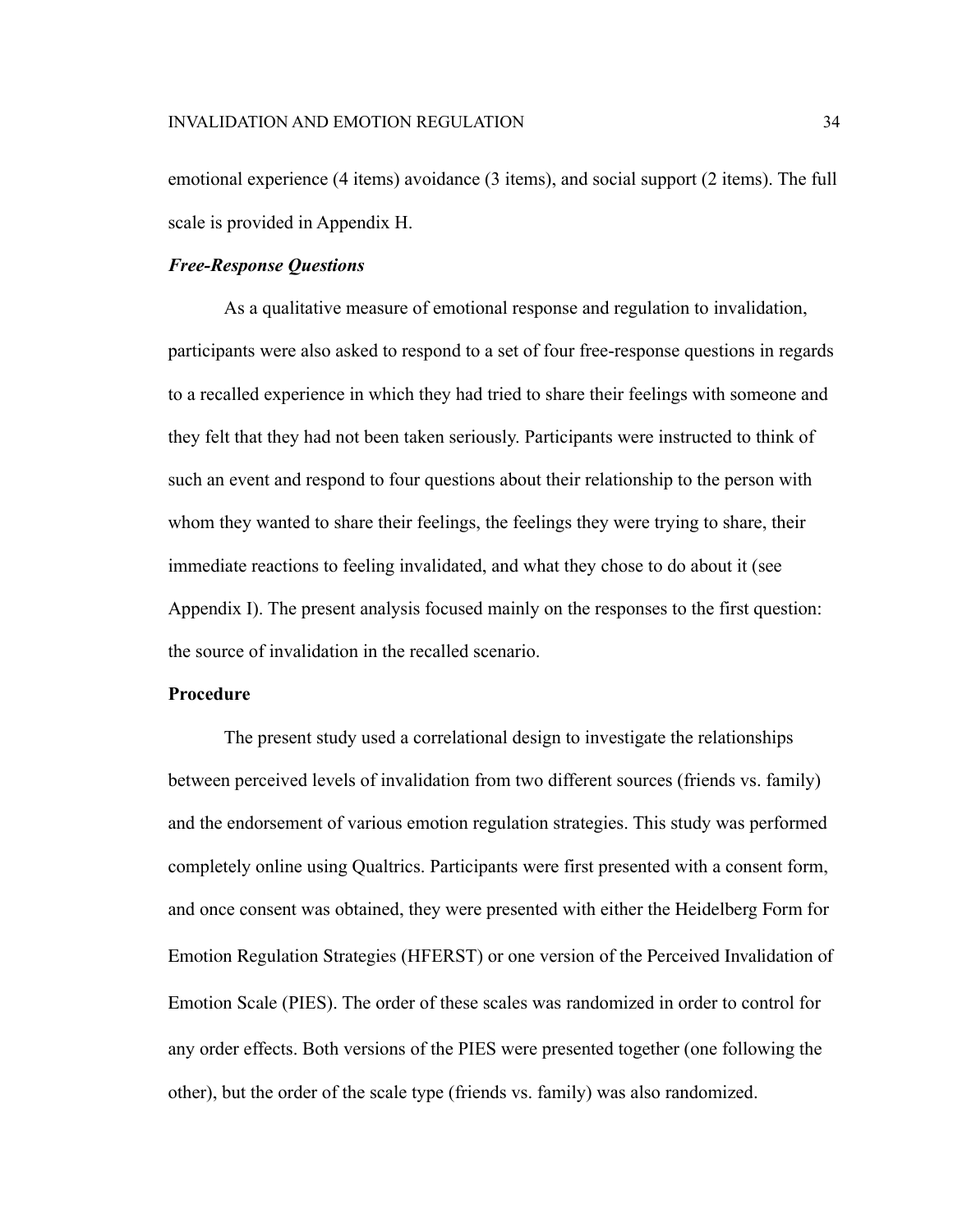Participants were then prompted to think about an interaction they had with someone in which the other person didn't take their feelings seriously, and to answer a set of four free-response questions with regard to this interaction. Finally, participants were presented with a debriefing form and thanked for their time.

#### **Results**

Items from each version of the Perceived Invalidation of Emotion Scale (PIES) were averaged to produce scores for invalidation from family  $(M = 2.08, SD = 1.00)$  and friends (1.45,  $SD = .591$ ), respectively. Additionally, a measure of general invalidation was created by averaging scores from the aforementioned variations of the PIES ( $M =$ 1.76, SD = .688). To generate scores of endorsement for emotion regulation strategies, ratings given to the Heidelberg Form for Emotion Regulation Strategies (HFERST) were averaged within each of the eight subscales. Across participants, the strategy of problem-solving was the highest-endorsed ( $M = 3.73$ ,  $SD = .804$ ; all  $p's < .001$ ) and the strategy of experiential suppression received the lowest endorsement ( $M = 2.63$ , SD = .818; all  $p$ 's  $\leq$  .014). All means and standard deviations for each scale are reported in Table 1.

I expected to find positive associations between invalidation (generally as well as from family and friends in particular) and emotion regulation strategies that suppress both emotional experience and expression, as well as a negative association between invalidation and the emotion regulation strategy of acceptance of emotions. I also expected to find a relationship between invalidation and social support such that invalidation from friends would be more negatively associated with social support as an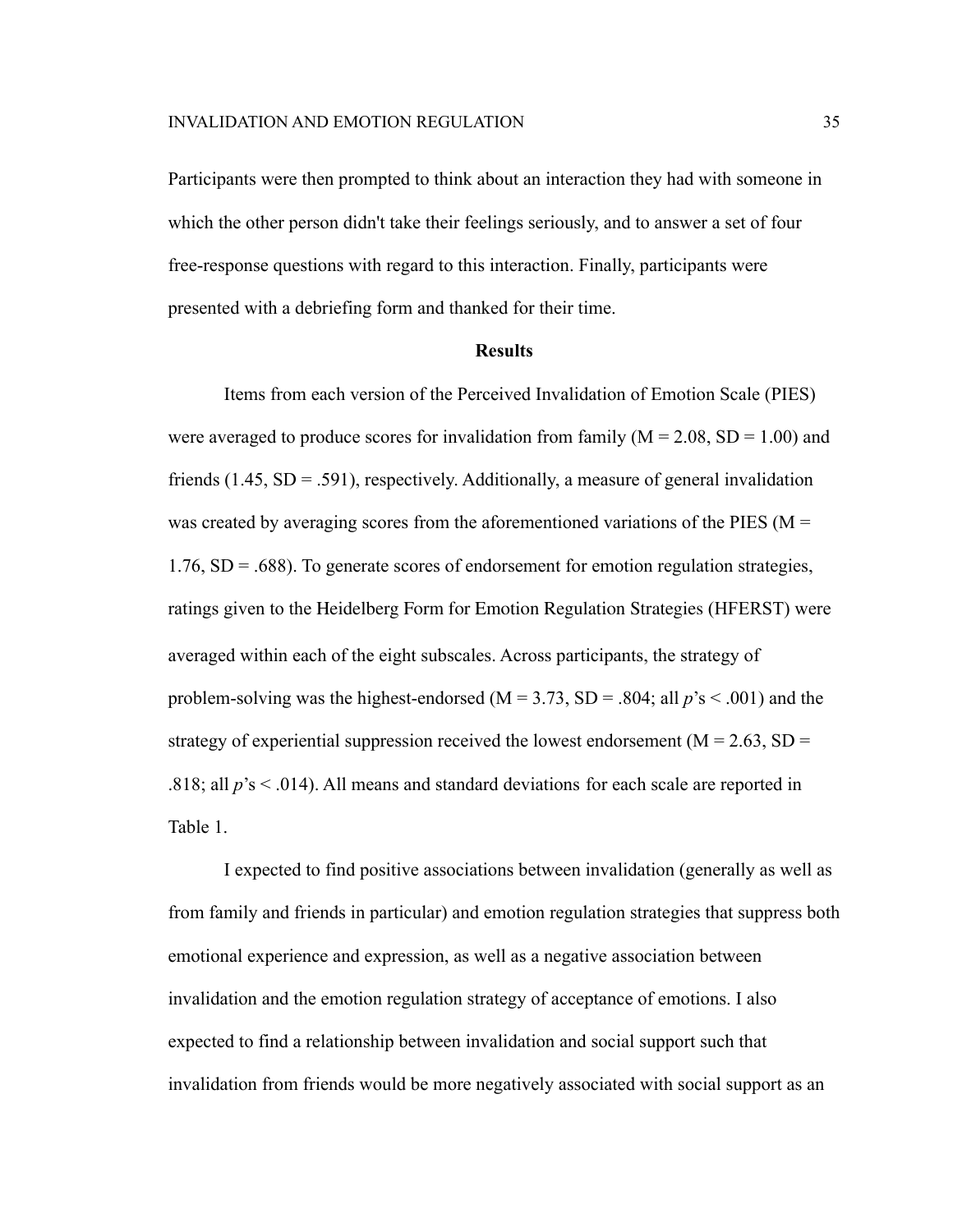emotion regulation strategy compared with invalidation from family members. To test these hypotheses, bivariate correlations were performed between all invalidation measures (overall, family, and friends) and each emotion regulation strategy subscale. All Pearson correlations and *p*-values are reported in Tables 2-4. Small but significant negative correlations emerged between overall invalidation and the strategies of problem-solving  $(r = -193, p = .037)$  and social support  $(r = -1208, p = .025)$ . Small but significant positive correlations emerged between overall invalidation and strategies of suppression of emotional experience ( $r = .250$ ,  $p = .006$ ) and expression ( $r = .212$ ,  $p =$ .021). While the relationship between invalidation and acceptance of emotions did not reach significance, the correlation was in the expected direction ( $r = -153$ ,  $p = .099$ ).

These bivariate correlations additionally revealed differential relationships between invalidation and emotion regulation strategy endorsement based on the source of invalidation (family vs. friends). While invalidation from family members was positively associated with rumination ( $r = .248$ ,  $p = .007$ ) and suppression of emotional experience  $(r = .223, p = .016)$  and negatively associated with social support  $(r = .198, p = .033)$ , invalidation from friends was positively associated with both suppressive strategies (experiential:  $r = .237$ ,  $p = .011$ ; expressive:  $r = .186$ ,  $p = .045$ ) and negatively associated with problem-solving  $(r = -.284, p = .002)$ . The correlation between familial invalidation and the strategy of rumination was identified as significantly different from the (non-significant) correlation between invalidation from friends and rumination using Fisher's r-to-z transformation ( $z = 2.24$ ,  $p = .025$ ). The positive correlations between both sources of invalidation and suppression of emotional experience were not significantly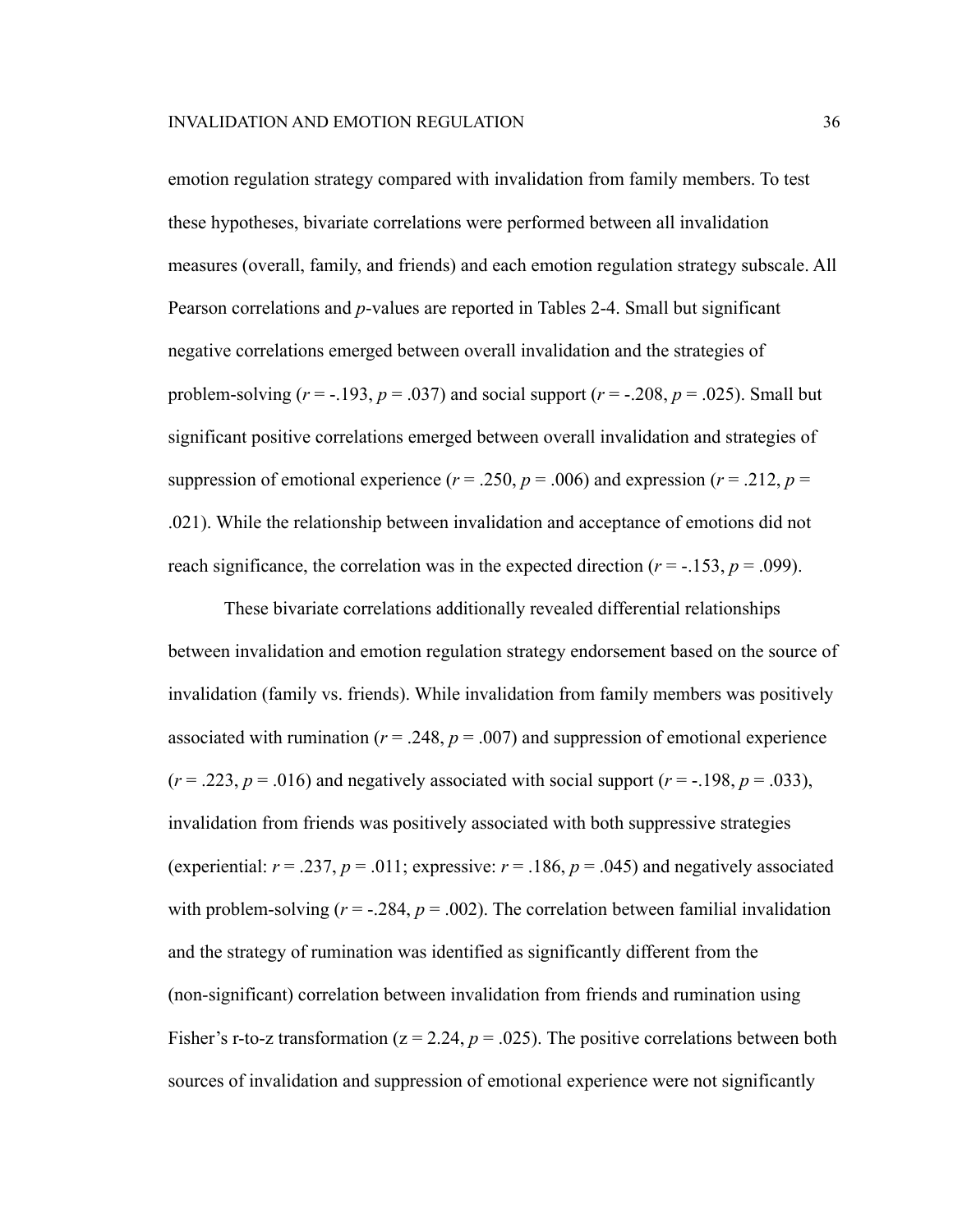different from one another  $(z = -11, p = 0.912)$ , and the significant positive correlation between invalidation from friends and suppression of emotional expression was not significantly different from the (non-significant) positive correlation between this strategy and familial invalidation ( $z = -.08$ ,  $p = .936$ ). Further, the significant negative correlation between familial invalidation and social support was not significantly different from the (non-significant) negative correlation between invalidation from friends and social support ( $z = -.28$ ,  $p = .780$ ).

## **Exploratory analyses**

Exploratory analyses were conducted to examine how endorsement of each emotion regulation strategy related to the endorsement of other emotion regulation strategies. All correlation coefficients are reported in Table 5. All strategies displayed significant associations with at least one other strategy, but rumination emerged as the least-associated strategy among all eight, being associated only with two other strategies (positively with avoidance and negatively with problem-solving). This suggests that emotion regulation is a complex process. While these subscales certainly capture discrete experiences of emotion regulation and particular strategy features, there may also be meaningful relationships between them which impact the overall experience of individual emotion regulation.

Additional analyses were performed on the free-response portion of the present study; namely, responses to the first question asking participants to identify their relationship with the individual in their recalled anecdote of invalidation were assessed to determine whether any patterns emerged in the types of relationships most likely to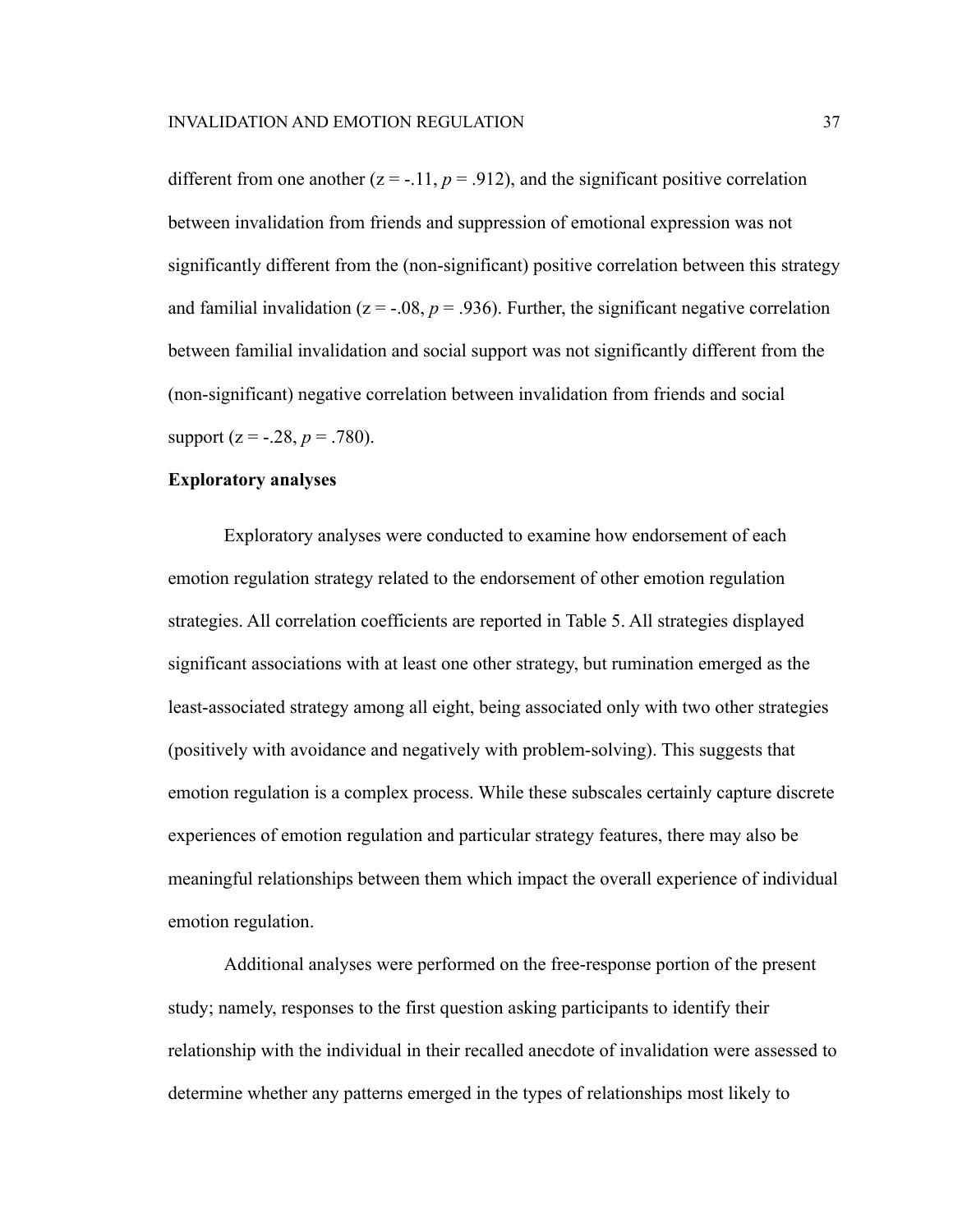involve memorable instances of invalidation. Of the 118 participants included in these analyses, 91 provided an answer to this question. Of these 91 responses, 40.66% ( $n = 37$ ) provided anecdotes of being invalidated by a parent,  $30.77\%$  (n = 28) recalled an invalidating experience with a friend,  $14.29\%$  (n = 13) described being invalidated by a romantic partner, 8.79% ( $N = 8$ ) reported having been invalidated by a sibling, 3.30% (n  $=$  3) identified the source of invalidation in their recollection as a coworker, and 2.20% (n = 2) mentioned being invalidated by a "family member" not captured by parents or siblings ("grandparent;"  $n = 1$ ) or not otherwise specified ( $n = 1$ ).

### **Discussion**

The present study sought to determine whether a meaningful relationship exists between the experience of emotional invalidation and the endorsement of particular emotion regulation strategies as well as to examine the nature of this relationship, should it emerge. First and foremost, the results presented above provide support for the existence of meaningful relationships between invalidation and emotion regulation, as evidenced by the significant correlations. Additionally, given that differential associations emerged for particular sources of invalidation (family vs. friends), these results also establish support for the importance of the source of invalidation in examining its relationships with emotion regulation. The interpretations and implications of the results presented above will be discussed below, followed by a summary of the strengths and limitations of the present study, and finally a presentation of potential avenues for future research will be provided.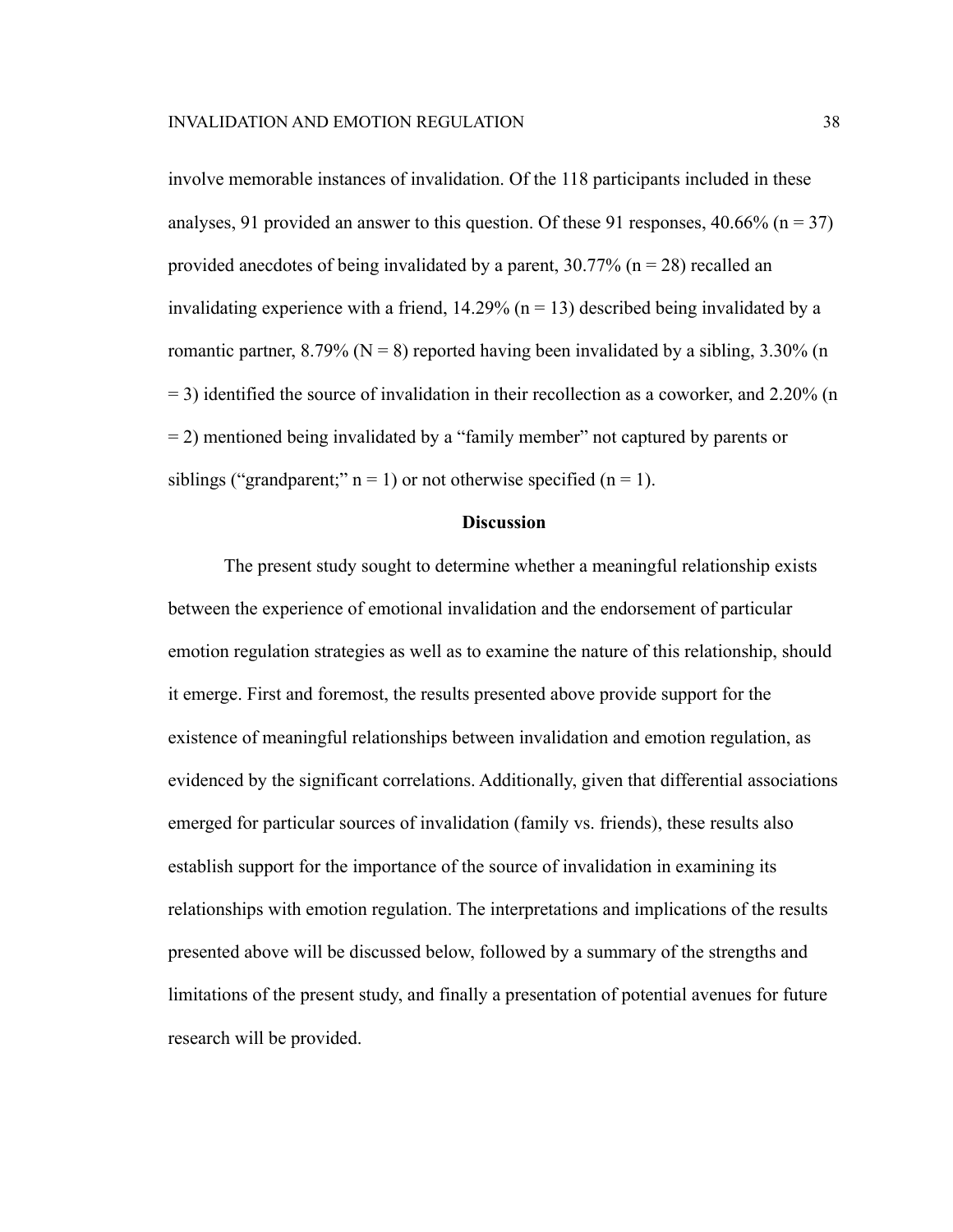#### **Strategies associated with general invalidation**

I expected to find that invalidation was associated with higher endorsement of suppressive strategies and lower endorsement of acceptance of emotions and social support strategies. General invalidation (a composite score representing invalidation from both family and friends) was associated with greater endorsement of suppressive emotion regulation strategies (suppression of emotional experience and expression) and lower endorsement of problem-solving and social support strategies. No significant relationship was found between emotional acceptance and invalidation. This may be due to the fact that no such relationship exists, or due to issues of measurement; while I expected to find this association based on previous work that has found negative associations between emotional invalidation and facets of mindfulness such as non-judgement and non-reaction toward emotion (which approximate some form of acceptance of emotions), the items that measure acceptance on the HFERST do not refer to emotions specifically, but rather one's ability to accept or tolerate the situation at hand (Warner et al., 2020). Perhaps a scale which more directly measures the degree to which one is accepting of their emotional states and experiences may better elucidate this proposed association.

## *Suppressive strategies*

In line with the research on emotion regulation which suggests that contextual factors (such as type of social setting or evaluated appropriateness of emotional display) and emotion goals (e.g., desire to experience and/or express one's emotions) shape the employment of emotion regulation strategies, the positive association between invalidation and endorsement of suppressive strategies suggest that emotional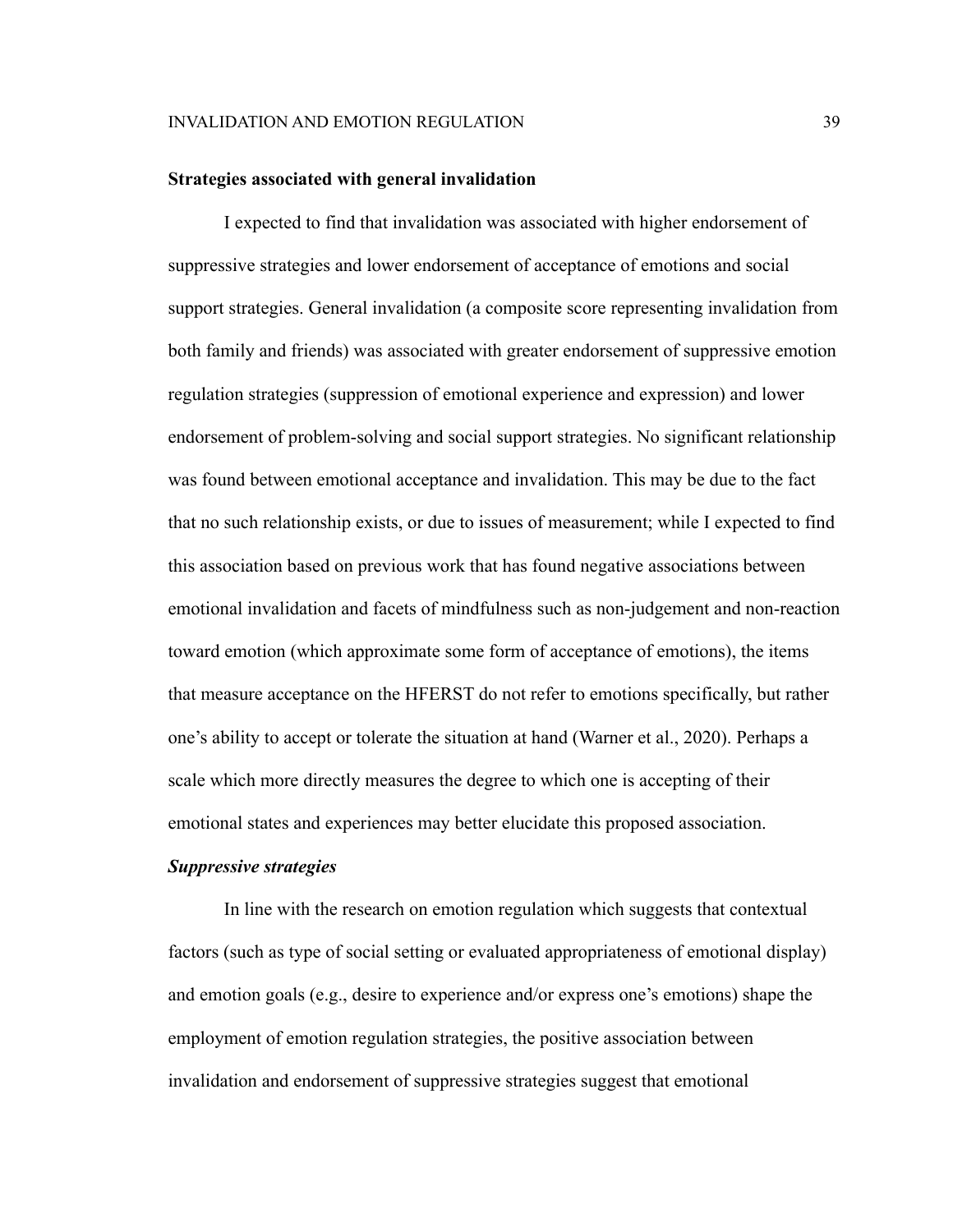invalidation represents a particular social context in which individuals wish to neither express nor experience emotion; if an individual has been invalidated by others in the past, they may choose to keep their emotional state more private and thus resist expressing or even experiencing emotion for fear of repeated invalidating experiences. Alternatively, because causation cannot be assumed in a correlational study, it is also possible that individuals who prefer to suppress their emotional experience and expression are more likely to perceive invalidation from others; for example, revealing verbally that one is feeling sad while also suppressing the expressive features of sadness (such as frowning or crying) may lead others to perceive that this individual is only feeling small degrees of sadness, and their responses to the sad individual may reflect this perception. The person who admitted their sadness may, in turn, feel as though the individual with whom they have shared their experience didn't take them seriously enough, and thus invalidation may be experienced as a consequence—rather than a prerequisite—of this emotion regulation strategy choice.

### *Social support*

Similarly, the lower endorsement of social support associated with higher levels of invalidation may emerge either as a result of invalidating environments or as a contributor to the perception of invalidation in one's environment. On one hand, perhaps experiences with invalidation over time may make an individual reluctant to confide in another to deal with their feelings, instead preferring to keep their emotions private and process them alone. On the other hand, perhaps reluctance to seek social support perpetuates the perception that others have or will invalidate one's emotions. Theories of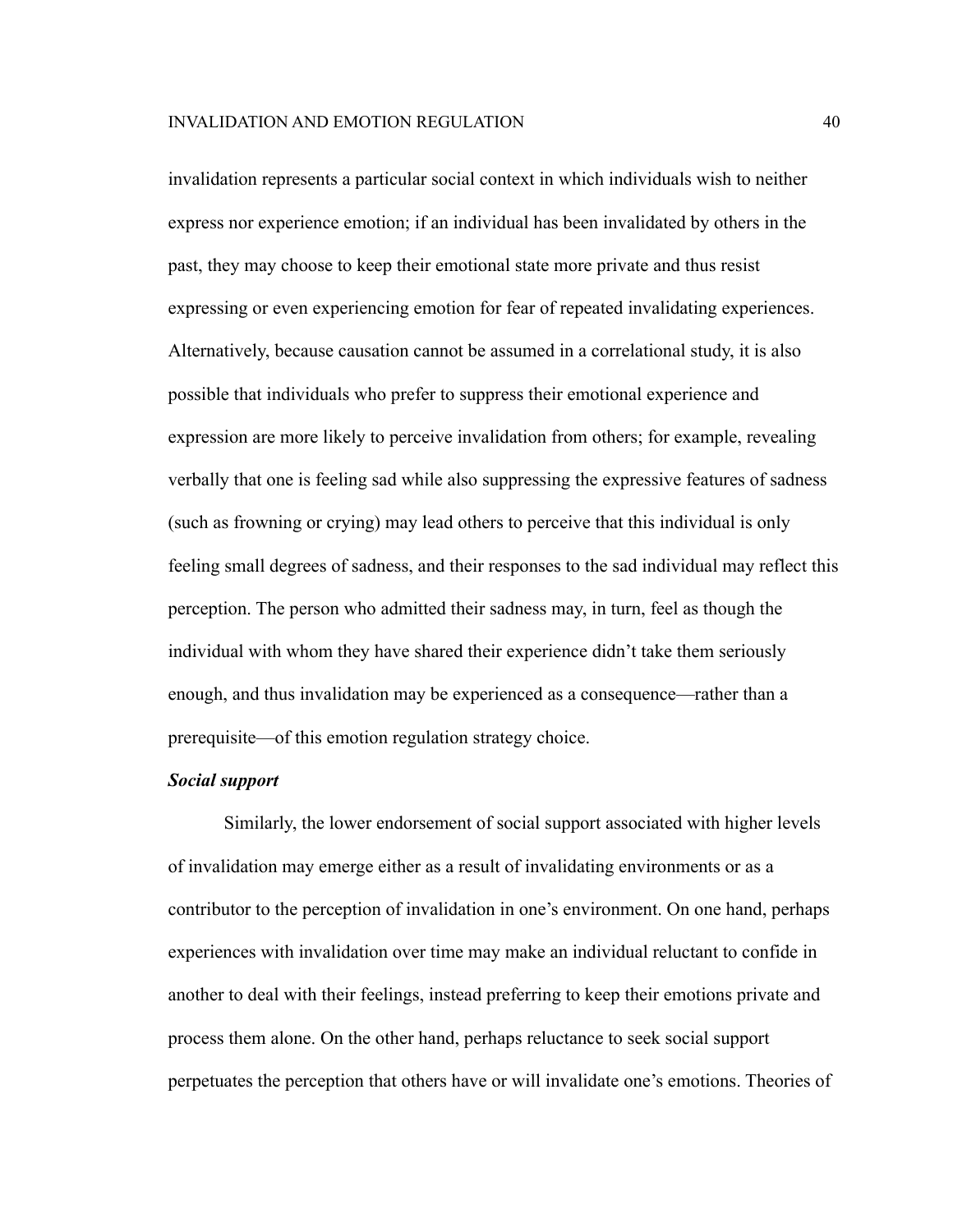anxiety lend well to this interpretation, suggesting that avoiding anxiety-provoking situations maintains anxiety symptoms because such habitual avoidance prevents the falsification of anxiety-based beliefs (e.g., Kimble et al., 2014; Barzeva et al., 2019). For example, one who is preoccupied with worries that others will judge them harshly in social situations may avoid such contexts altogether, therefore missing the opportunity to experience a positive social interaction that could alter these preconceived notions. Perhaps, then, individuals who aren't eager to seek social support as a means to process their emotions prevent themselves from redefining their expectations surrounding the interaction. Reluctance to seek social support and perception of invalidation from others may arise independently within an individual, but they may also serve to reinforce one another such that a lack of social support-seeking reinforces not only these avoidant behaviors, but also the perceptions that others will not take one's emotions seriously.

## *Problem-solving*

The negative association between the experience of emotional invalidation and endorsement of problem-solving as an emotion regulation strategy was not predicted, but nevertheless provides important insight into the relationships between invalidation and emotion regulation. Once again, given the correlational nature of the present study, causality cannot be assumed from this association. It may be the case that the experience of invalidation leads to what has been called the "deconstructed state:" a defensive state of cognitive deconstruction that avoids meaningful thought, emotion, and self-awareness, is characterized by lethargy and altered time flow, and arises as a result of social exclusion (Twenge et al., 2003; Twenge & Baumeister, 2005). Invalidation may be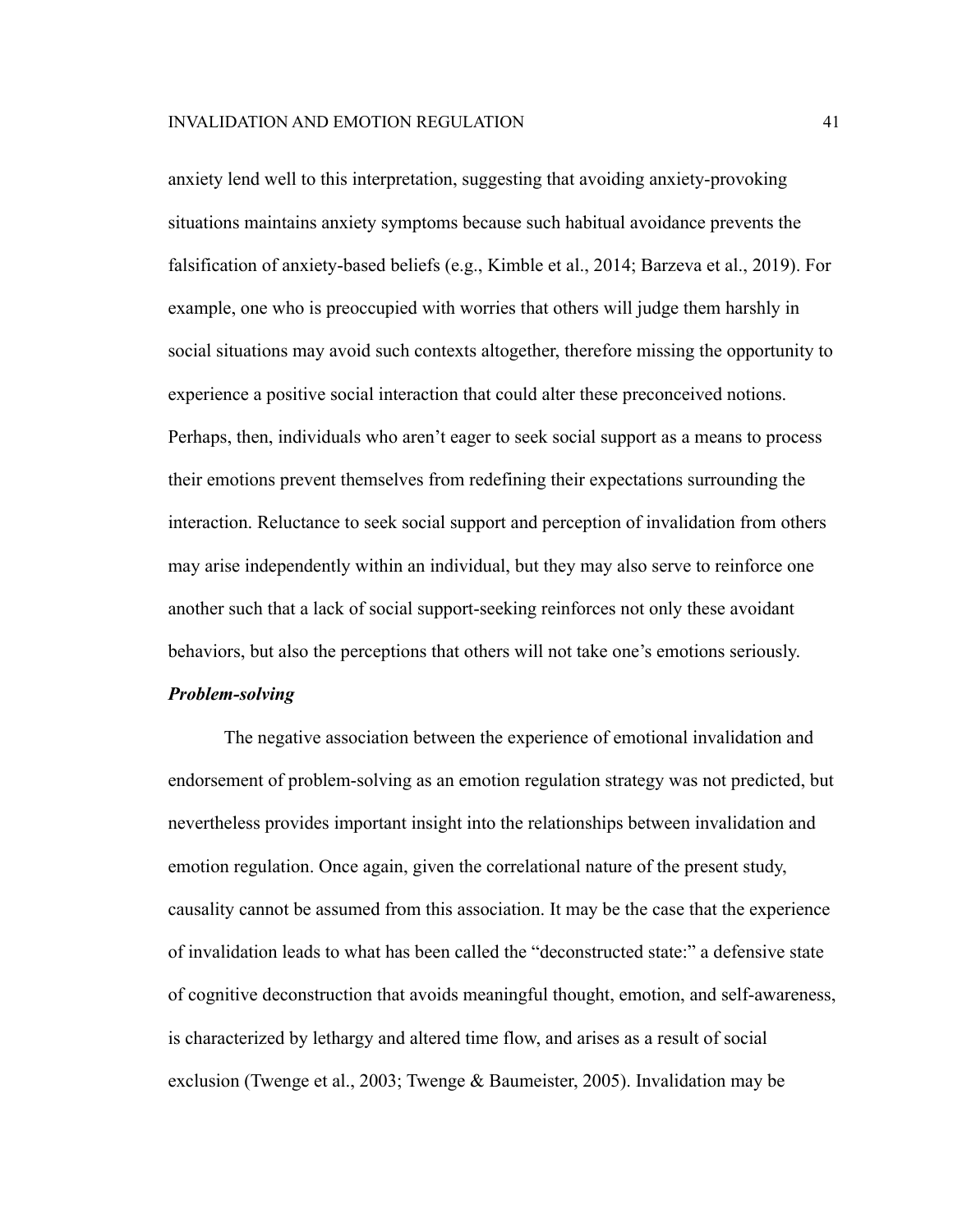conceptualized as a particular form of social exclusion which can lead to this deconstructed state when experienced—or perhaps even simply anticipated—and, consequently, higher-order cognitive processes that are necessary for rational exercises in decision-making are hindered. Alternatively, lower endorsement of problem-solving strategies of emotion regulation may instead reflect a general desire to rely on one's intuition in place of rational or scientific-minded thought. The negative association between emotional invalidation and the endorsement of problem-solving as an emotion regulation strategy may owe to a similar pattern of thought and behavior to that of anxiety, as discussed above; if one is not motivated or able to consider alternative outcomes or explanations for the reactions of their confidant, they may consequently be unable to falsify a pre-existing expectation that they will be invalidated. This, in turn, may lead to greater perceptions of invalidation in one's environment.

#### **Strategies associated with familial invalidation**

I expected that the predicted associations between invalidation (generally speaking) and suppressive strategies as well as acceptance would be consistent across sources of invalidation. While the association between invalidation and acceptance was neither supported by an analysis of invalidation as a whole nor an analysis of invalidation particularly from the family, a significant positive association emerged between familial invalidation and the strategy of suppression of emotional experience. The association between familial invalidation and suppression of emotional expression, though in the expected direction, failed to reach significance. This association may emerge as significant with a higher-powered study, though it is additionally possible that the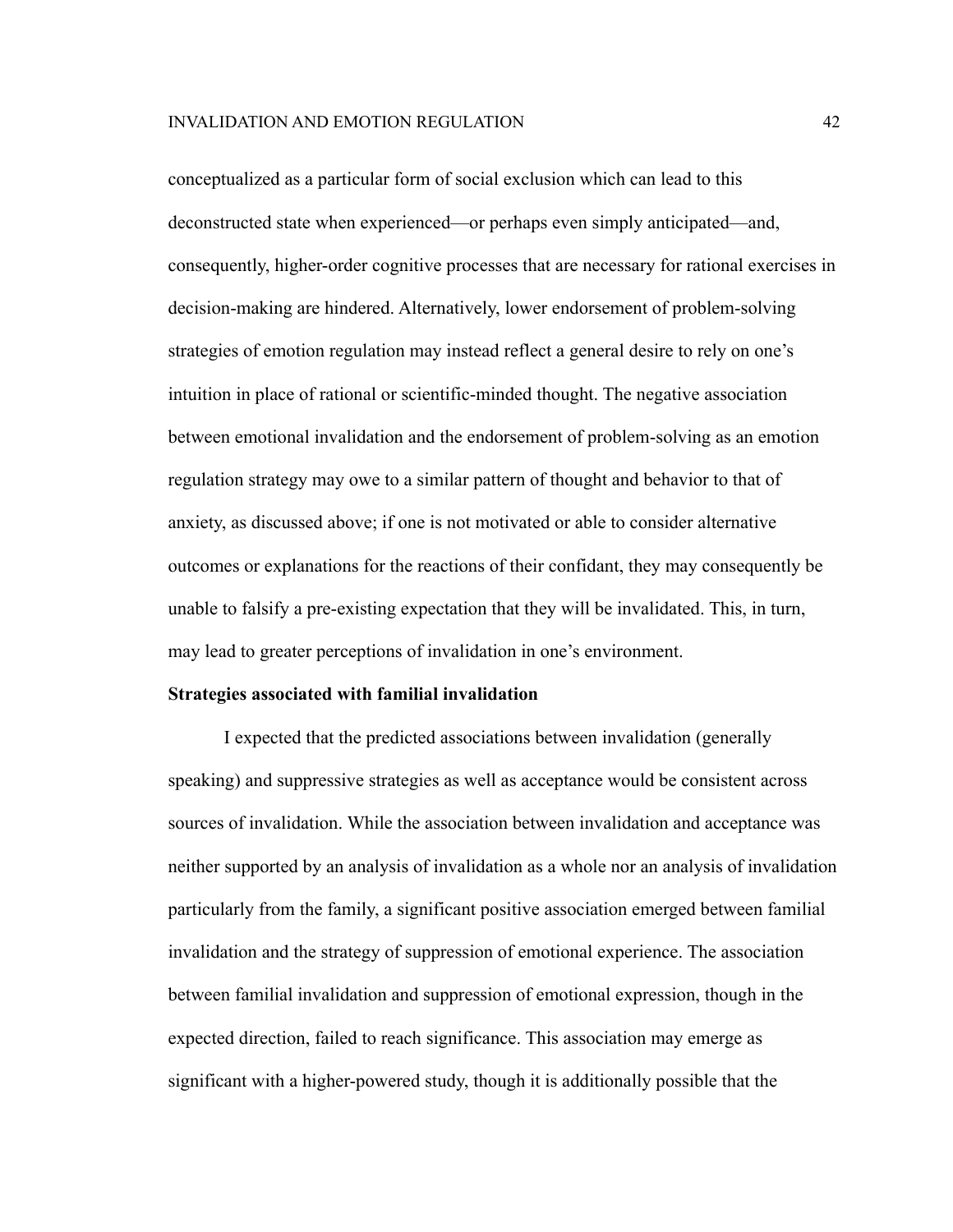observed approach to significance is spurious in the current analysis. Future work may seek to disambiguate this finding with a larger sample or a more targeted design.

I additionally predicted that social support would exhibit a negative relationship with invalidation as a whole, and that this relationship may differ based on the source of invalidation. In particular, I expected to find that social support would be more negatively associated with invalidation from friends than from family. However, a significant negative association emerged between familial invalidation and the endorsement of social support as an emotion regulation strategy; importantly, the significance of this relationship was not maintained in an analysis of invalidation from friends. Interestingly, the relationship between invalidation from friends and reduced endorsement of social support was not found to be significantly different from the relationship between this strategy and perceptions of familial invalidation. The latter relationship reached significance while the former did not—though the association was in the expected direction. While this may suggest that the relationships do not differ in any meaningful way, it may also suggest that familial relationships are more impactful to emotion socialization compared to friendships. Studies have indeed shown that familial invalidation poses a major risk factor for emotion dysregulation, and therefore it is possible that enduring invalidation from family members may lead individuals to avoid seeking support from others, more so than invalidation from friends (Buckholdt et al., 2014). Future work might test this supposition directly.

In line with models of familial emotion socialization, the present study also revealed a significant positive relationship between familial invalidation and the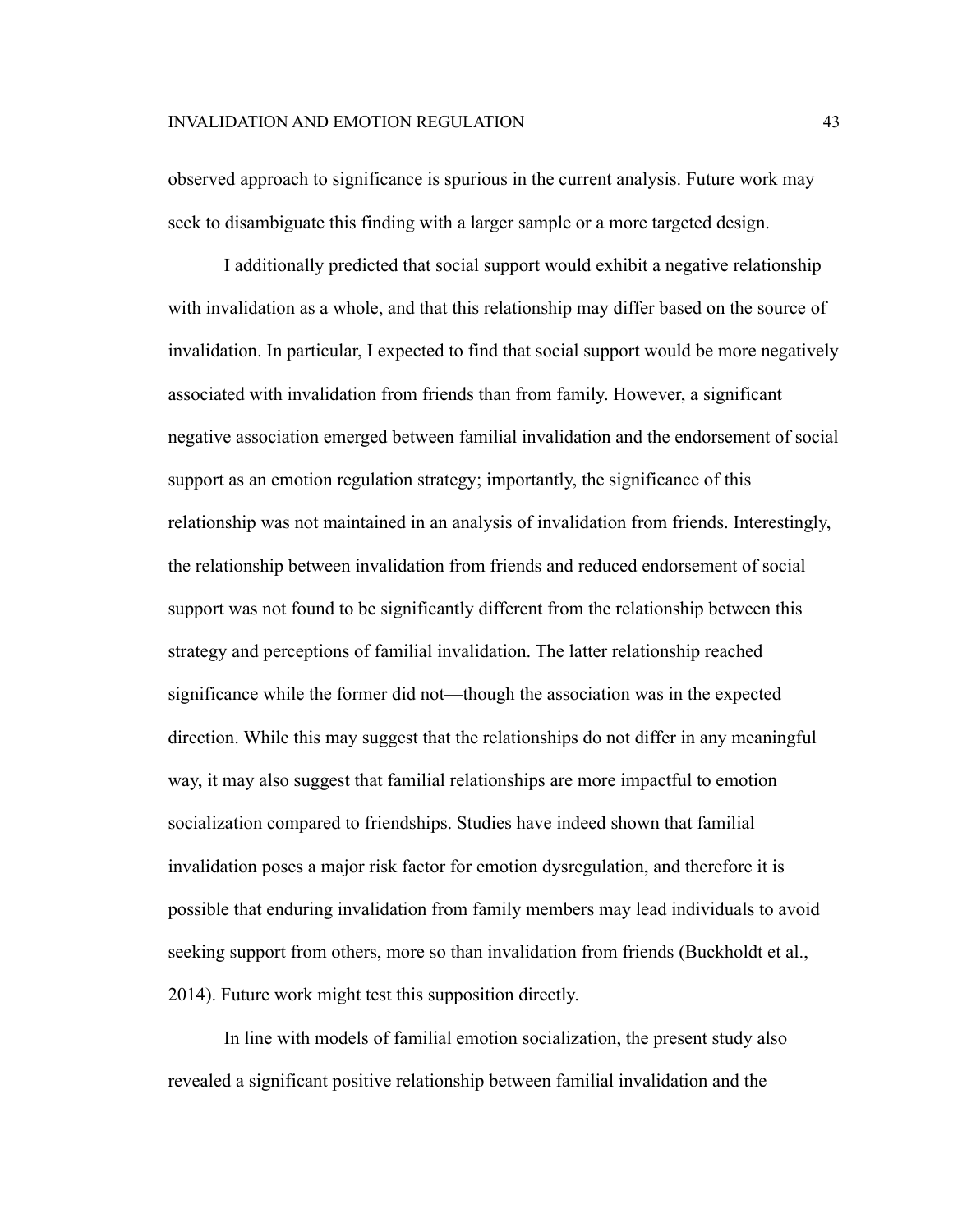endorsement of the emotion regulation strategy of rumination. This association was also found to be significantly distinct from the nonsignificant correlations found between rumination and both general and friendship-related invalidation. Despite not having been predicted, this finding lends itself well to the literature discussing the impacts of familial invalidation, which has been identified as a prominent risk factor for emotional dysregulation as well as diagnoses of pathology such as borderline personality disorder (BPD) and depression. While the correlational design of the present study prevents any assumptions of causality based on its results, past work has suggested that familial invalidation contributes to the development of pathology through its influence on emotion regulation strategy use such that greater invalidation is associated with greater use of maladaptive regulation strategies, and this in turn contributes to symptomology later in life (Yap et al., 2008). The association between familial invalidation and endorsement of rumination is consistent with such findings, and suggests that emotional invalidation may contribute to dysregulation through an influence on emotion regulation strategy endorsement and use.

#### **Strategies associated with invalidation from friends**

In accordance with the previously-discussed findings, the relationships between general invalidation and suppressive strategies were expected to be maintained in an analysis of invalidation from friends in particular; this hypothesis was supported. Also consistent with the findings presented above, no significant relationship was found between the strategy of acceptance and invalidation from friends. The associations found between invalidation from friends and both suppressive strategies provides further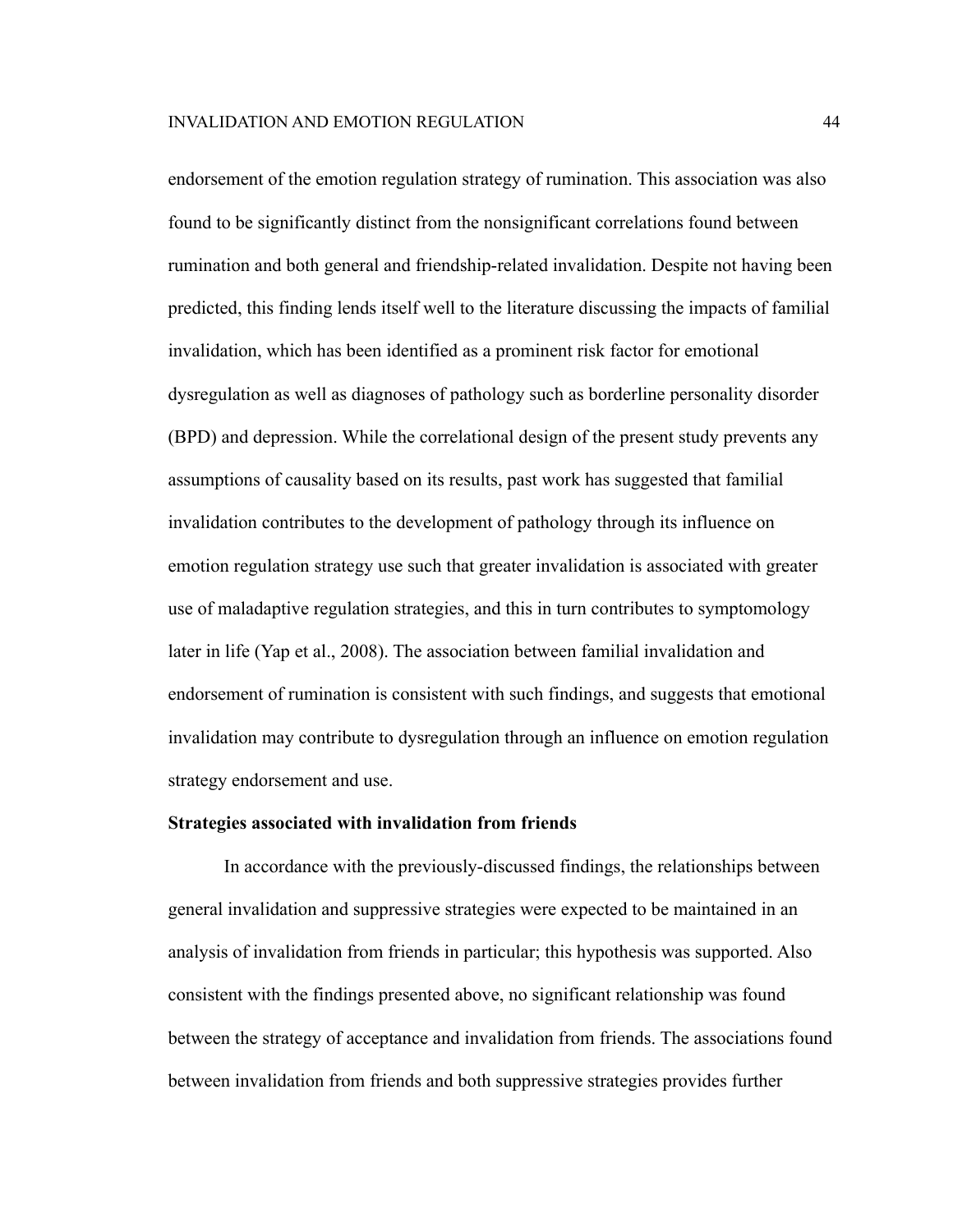support for a relationship between emotional invalidation and the desire to suppress one's emotional experience and its expression, though future work is necessary to determine whether emotional invalidation is the *cause* of suppression.

Although not explicitly predicted, invalidation from friends was found to exhibit a significant negative association with endorsement of the strategy of problem-solving, consistent with the findings brought forth by the analysis of general invalidation presented above. Interestingly, this association was not significant in the analysis of invalidation specifically from family members, nor was significance even marginally approached. These two associations were, surprisingly, not significantly different from one another, despite differences not only in significance, but also strength. These results provide ambiguous evidence which future research may attempt to clarify. On one hand, the lack of significance in the difference between each source of invalidation investigated may suggest that invalidation from any source is related to a lower endorsement of problem-solving as an emotion regulation strategy. On the other hand, there may be something meaningful in the fact that this association only emerged as significant when considering invalidation from friends. This latter supposition would provide support for the notion that the perception of invalidation may act as a form of social rejection and thus contribute to the "deconstructed state" in which problem-solving and other higher-order cognitive processes are less likely to occur. Invalidation as social rejection may be more salient among friends and peers than family, especially in a sample of young adults who may hold varying relationships to their families of origin but may rely heavily on peer support during this stage of life (De France & Hollenstein, 2021). Future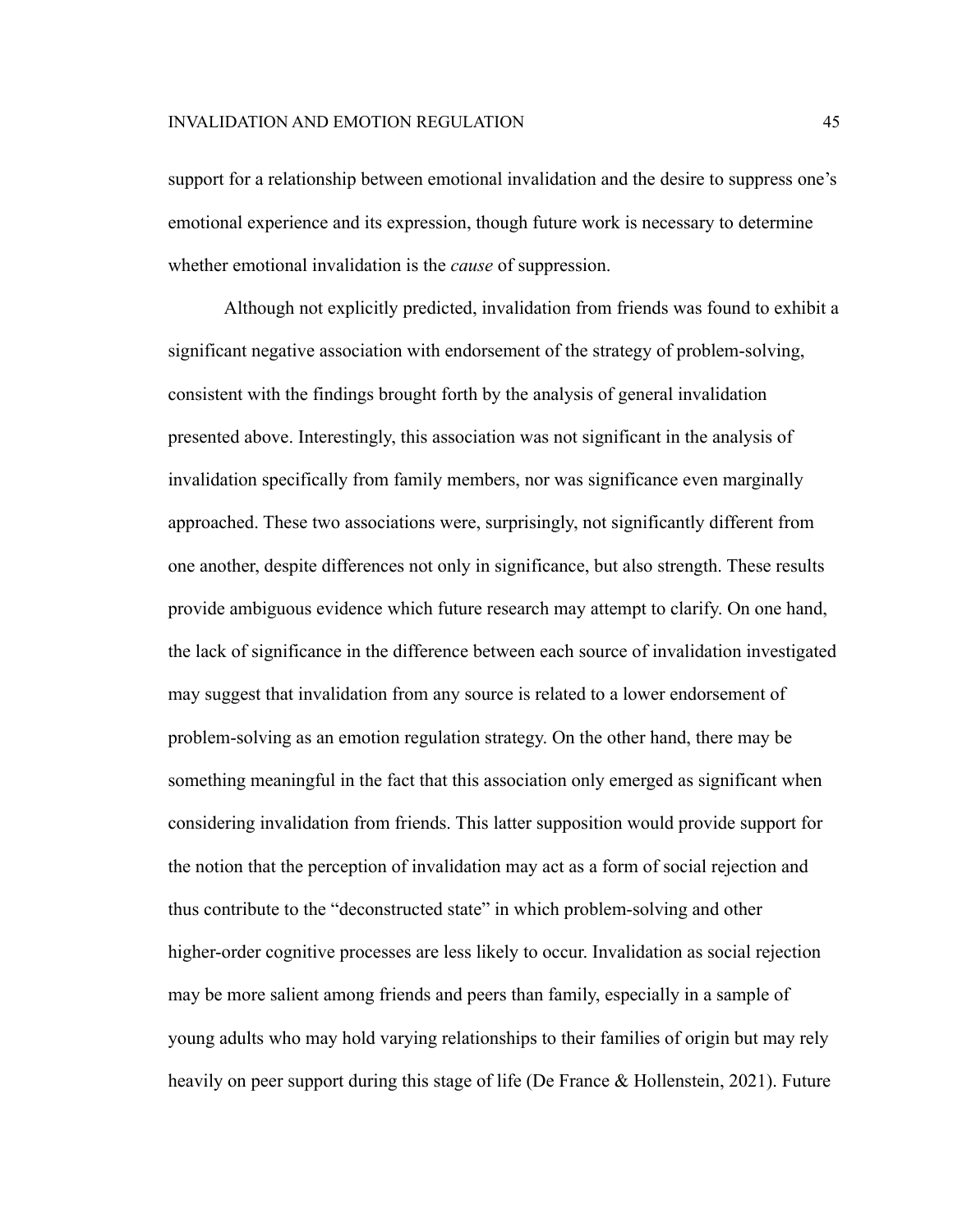research utilizing a larger sample or more direct measures of these constructs is warranted to further elucidate the nature of the relationship between invalidation, its sources, and the emotion regulation strategy of problem-solving.

# **Exploration of strategy-strategy relationships**

An exploratory analysis of the correlations among strategy endorsement on the Heidelberg Form for Emotion Regulation Strategies found a number of significant associations in both positive and negative directions. For example, endorsement of the strategy of social support was negatively associated with endorsement of suppressive strategies, while endorsement of the strategy of rumination was positively associated with endorsement of the strategy of avoidance. Additionally, some strategies—such as reappraisal and rumination—were associated with most other strategies, while others were only significantly correlated with one or two other strategies. Given the multiplicity of these associations, a clear conclusion is difficult to draw. What these relationships may suggest, though, is that emotion regulation is a complex process, and that each strategy may not represent a distinct domain of experience. Rather, individuals likely utilize a range of strategies both across contexts and within an isolated situation. Indeed, past research has supported the notion that it is not only common, but beneficial for one to be able to flexibly and variably employ emotion regulation strategies throughout day-to-day life (Livingstone & Isaacowitz, 2021). The observations generated from the present study extend this notion such that they identify the need to investigate whether there may be meaningful patterns which underlie the combination of strategies most likely to be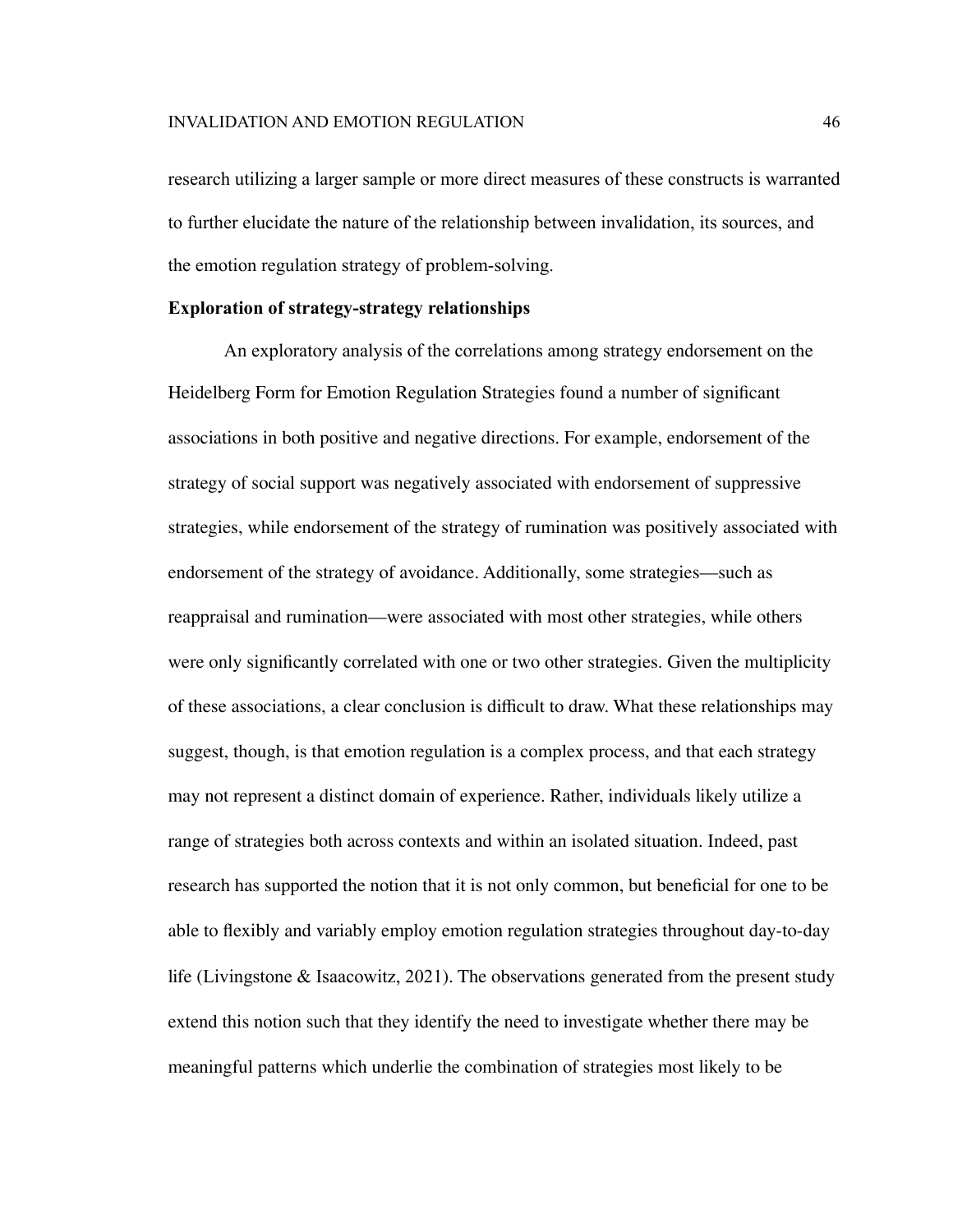endorsed and utilized by a given individual. This may be a valuable avenue for future work to embark upon.

## **Exploration of free-response data**

This study included free-response items at the end of the survey in hopes of collecting additional experiential information from participants to elucidate the impacts of invalidating feedback on emotional responding and social relationships. These questions asked participants to describe an instance in which they were invalidated after having shared an emotion with someone else, including the nature of their relationship with the other person, what they had shared, how the reaction of the other person made them feel, and what they had done in response. An examination of the responses revealed that a large proportion of respondents recalled invalidating experiences with family members and friends, while others provided anecdotes about relationships such as coworkers or romantic partners. The largest proportion of responses discussed experiences of invalidation from parents in particular, and the next-largest proportion of responses represented invalidating experiences with friends. While much research has investigated the impacts of familial invalidation, fewer studies look particularly at friendships or peer relationships. These anecdotes suggest that, while family members' invalidation is indeed salient, so too is invalidation from friends. This finding supports the intention of the present study to investigate particular sources of invalidation, rather than only invalidation from family members or invalidation broadly-defined. Additionally, given the emergence of additional sources of invalidation among the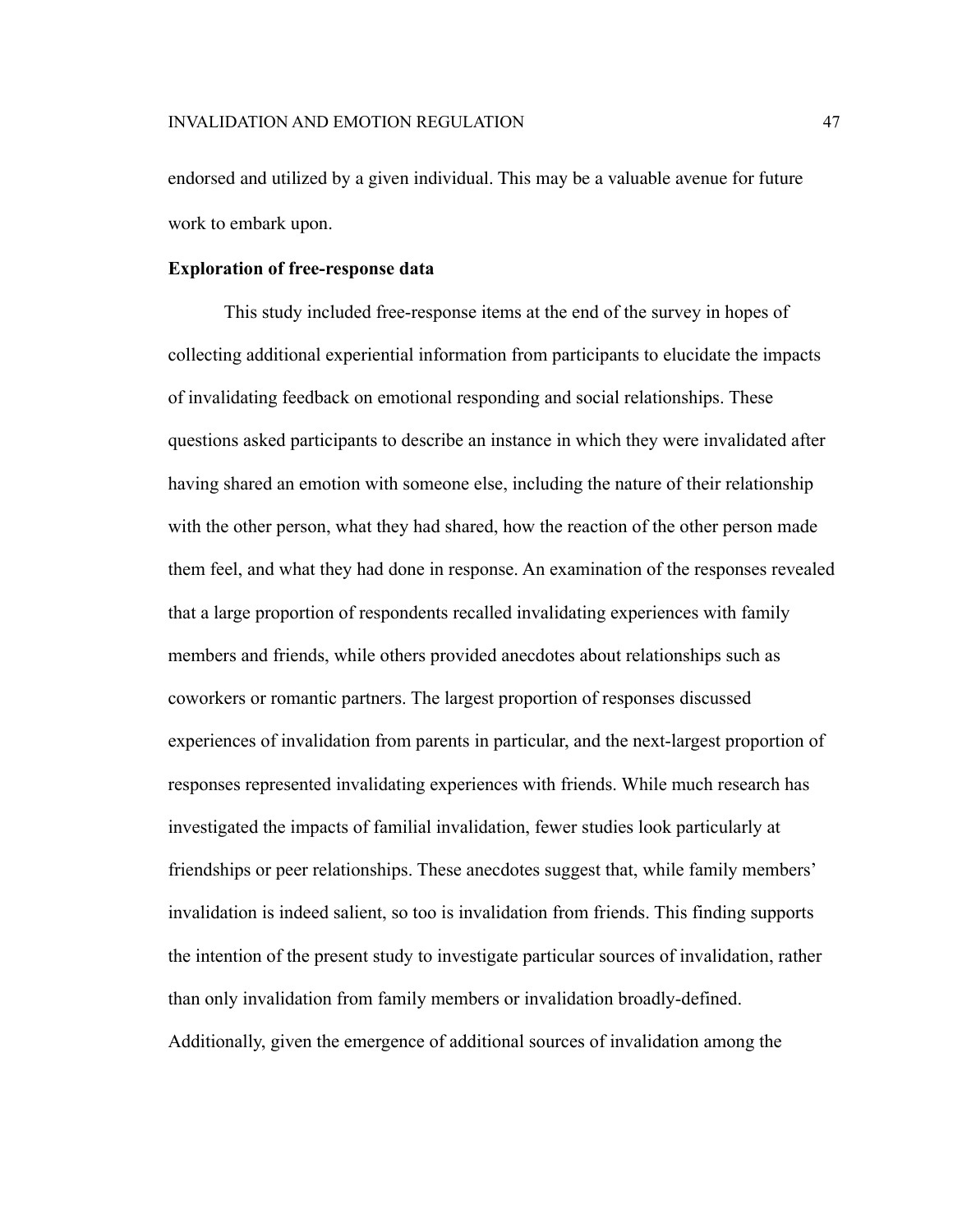responses from this sample, future work may also benefit from considering invalidation from other sources—for example, invalidation in the workplace.

Although no scientific analyses were conducted on the narrative accounts of invalidation collected in the present study, impressionistic examinations of these responses provided notable insights. Most prominently, the vast majority of participants indicated that they had been trying to share a negatively-valenced emotion or experience, and the magnitude of such emotions ranged from sadness and disappointment to anger and frustration and further still to suicidality and self-harm. This suggests that some of the most salient experiences of invalidation occur when one is trying to seek support for a negative experience, though it is additionally worth noting that some participants also described situations in which they felt invalidated because another person hadn't shared in their happiness over good news or pride in their accomplishments. Future work may therefore investigate whether there are distinct consequences to invalidation with regard to whether the invalidated emotion (or experience) was positive or negative in nature.

Additionally noteworthy is the discussion of social consequences of invalidation as revealed in these responses. While some participants described having stood up against the invalidating feedback, many were faced with the urge to disengage with the other person. Some of this disengagement was more mild in nature (e.g., simply changing the subject of conversation), while in other cases participants reported physically removing themselves from the presence of the other person. Others mentioned that their relationship to this person suffered consequences and, in some cases, was dissolved. Around a third of participants (35) recalled choosing to hide their feelings or refrain from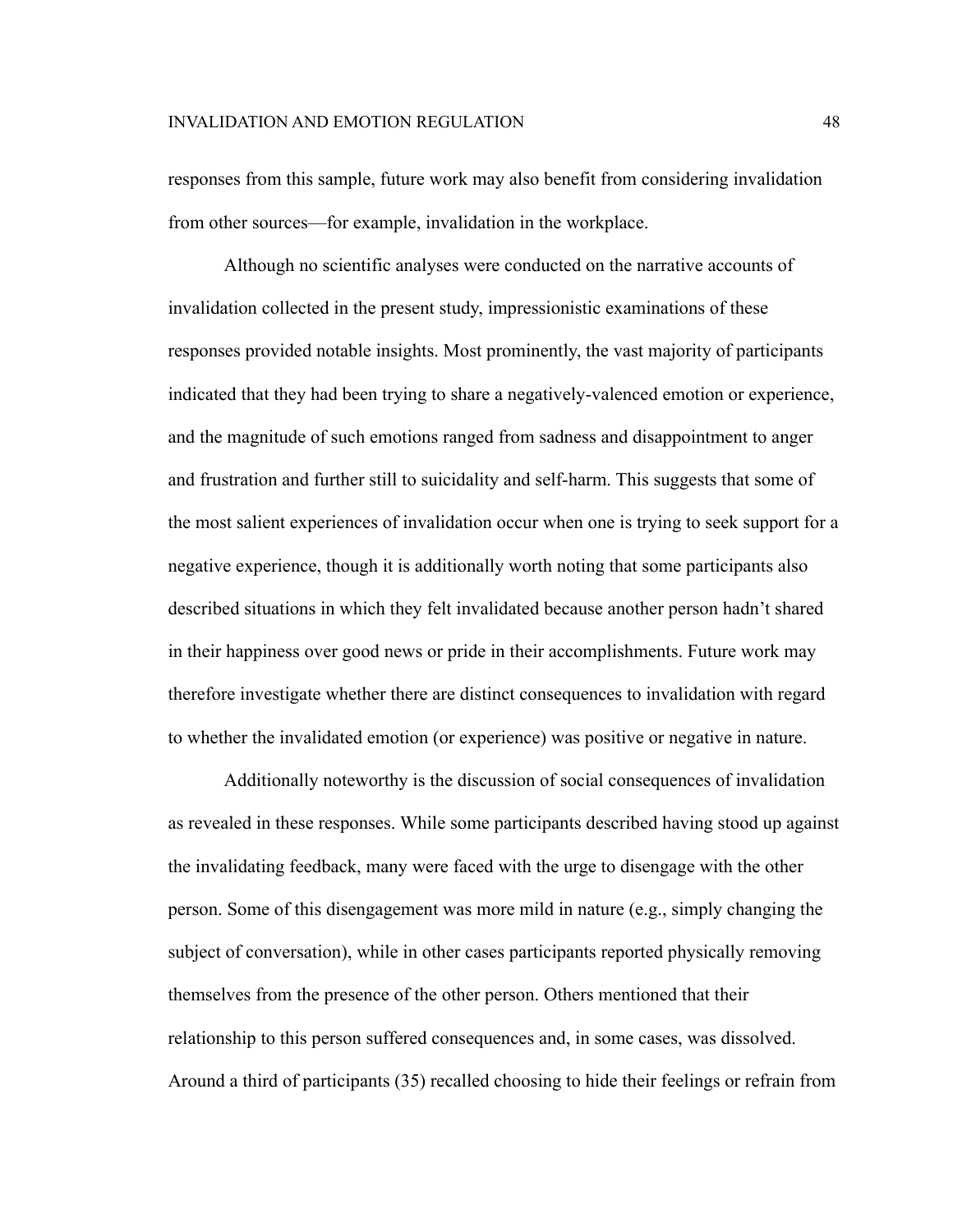processing or expressing them until they found solitude, perhaps supporting the notion that invalidation may be associated with greater desire to suppress emotional expression and experience. Interestingly, although the correlational analyses between invalidation measures and those measuring the endorsement of emotion regulation strategies found that increased perceptions of invalidation are associated with decreased endorsement of social support as a regulation strategy, a number of participants mentioned that one of their responses to being invalidated by one person was seeking others to talk with about the experience. This suggests that the relationship between invalidation and the regulation strategy of social support may be more complex than that which is represented in the present study. Perhaps this relationship is impacted by individual-level characteristics such as the presence of other supportive, non-invalidating relationships, or the nature of the emotion or situation for which support may (or may not) be sought.

## **Strengths**

The present study aimed to determine whether meaningful relationships exist between the perception of emotional invalidation and the endorsement (or lack thereof) of various emotion regulation strategies, as well as to investigate whether these relationships differed based on the source of invalidation. The results presented and discussed above provide evidence in support of the existence of such relationships, and suggest that there is merit in isolating and comparing particular sources of invalidation when examining their relationship to emotion regulation. The present study also introduces an investigation of how invalidation is related to a multitude of emotion regulation strategies; while some past work has investigated the relationship between invalidation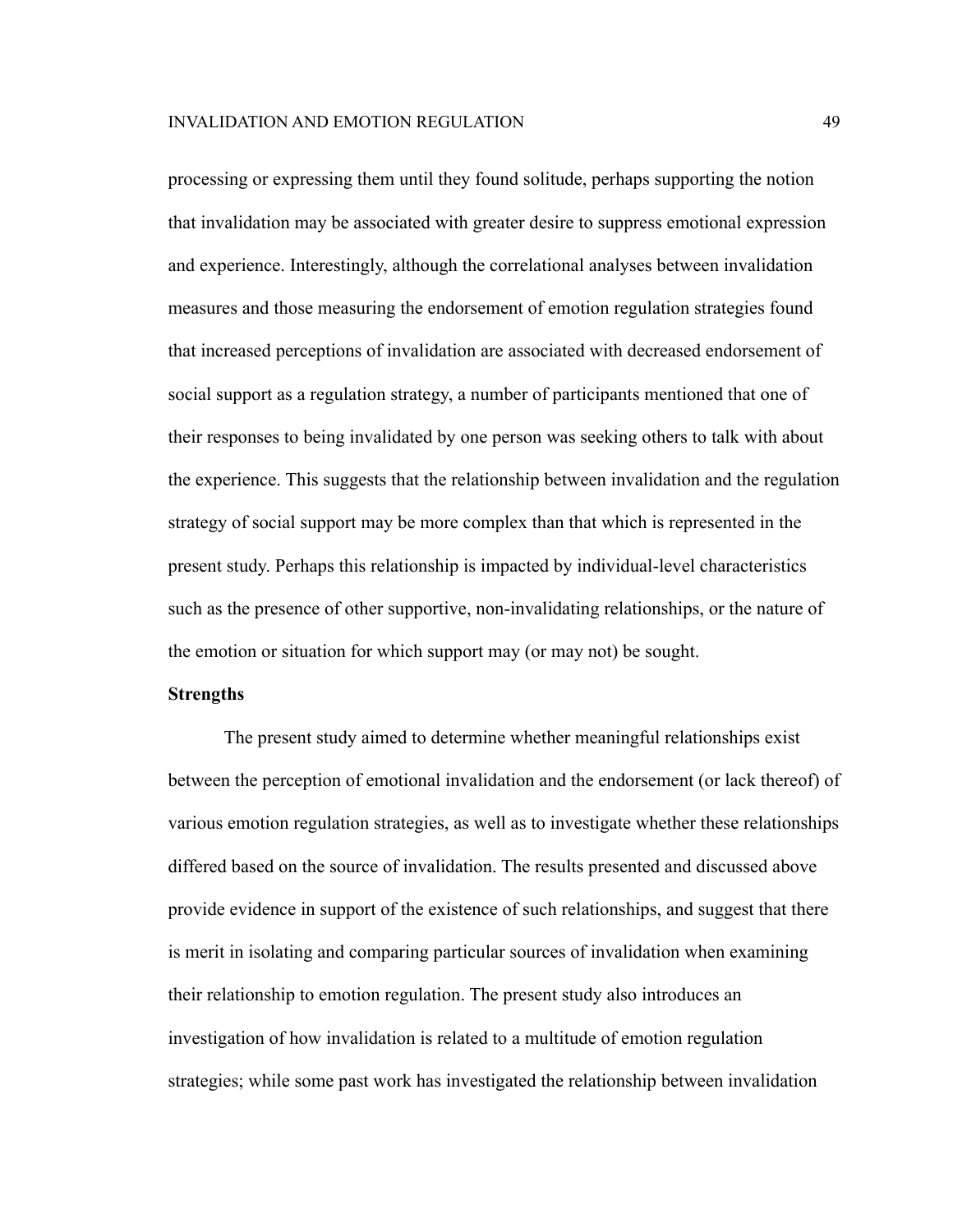and emotion dysregulation (e.g., Buckholdt et al., 2014) or the relationships between invalidation and a few particular emotion regulation strategies (e.g., Brandão et al., 2022), the results of this endeavor extend these previous findings by identifying additional strategies which exhibit relationships with emotional invalidation. This study is therefore not only in support of previous findings—for example, that invalidation in the family environment contributes to ruminative tendencies—but also supplements this literature with the emergence of strategies such as problem-solving and social support that are also meaningfully related to the perception of invalidation.

Additionally, the present study included free-response questions in order to collect the kind of qualitative data that is unobtainable using scale-response measurement items. These data provide anecdotal evidence of the consequences of receiving invalidating feedback in real-life settings, and allow for more nuanced representations of the individual experience of being invalidated. These responses underscored the importance of familial and friendship relationships in emotional experience, as well as identify interesting future avenues for the investigation of other sources of invalidation that may also be impactful in emotion regulation (i.e., romantic partners or coworkers). Further, the responses generated from these items make clear that invalidation poses a major strain to social relationships, and may contribute to their eventual dissolution. Importantly, the variety observed among these responses highlights the ways in which the contexts and outcomes associated with invalidating feedback differ amongst individuals. This serves as a valuable reminder that, while some experiences surrounding invalidation may be common, others are more particular to one's circumstance. Also notably, although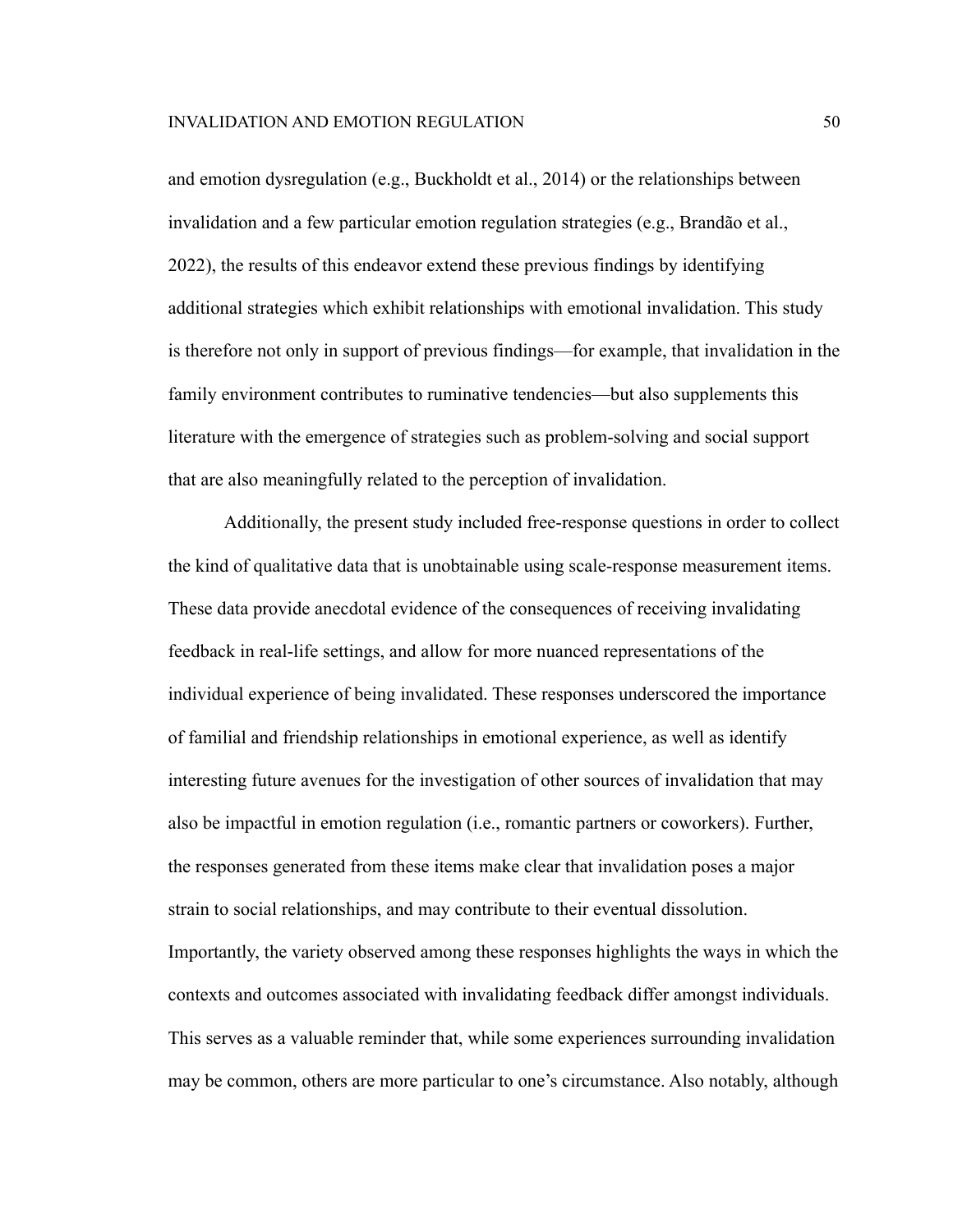many participants provided anecdotes about having felt invalidated after sharing a negative emotion, others recalled an instance in which their experience of invalidation stemmed from a lackluster—or, in some cases, explicitly negative—reaction to a positive emotion or experience. Though much literature focuses on the consequences of invalidation in the context of negative emotions, these observations identify the need for investigations of how this experience may compare to invalidation involving more positive emotions such as pride or happiness.

# **Limitations**

Alongside the strengths discussed above, the present study is also limited in some respects. First, the use of recollection-based survey items prevents the investigation of more real-time experiences with emotional invalidation and emotion regulation. Rather than investigating how an individual goes about regulating their emotions in the face of invalidation, the correlational design of the present study explores how rated perceptions of invalidation relate to rated endorsements of various emotion regulation strategies. Notably, participants' *actual* use of emotion strategies could not be measured using this design, but instead their reflection on the extent to which they *believe* they utilize certain strategies must stand in its place. Relying on participants' ability to accurately recall and represent their experiences with invalidation and emotion regulation may not allow for a full insight into the relationships between these constructs, and thus additional work is needed to understand the nature of these relationships more clearly.

Additionally, not all participants provided responses to the qualitative measures at the end of the survey. This may have led to bias in the types of experiences that are (and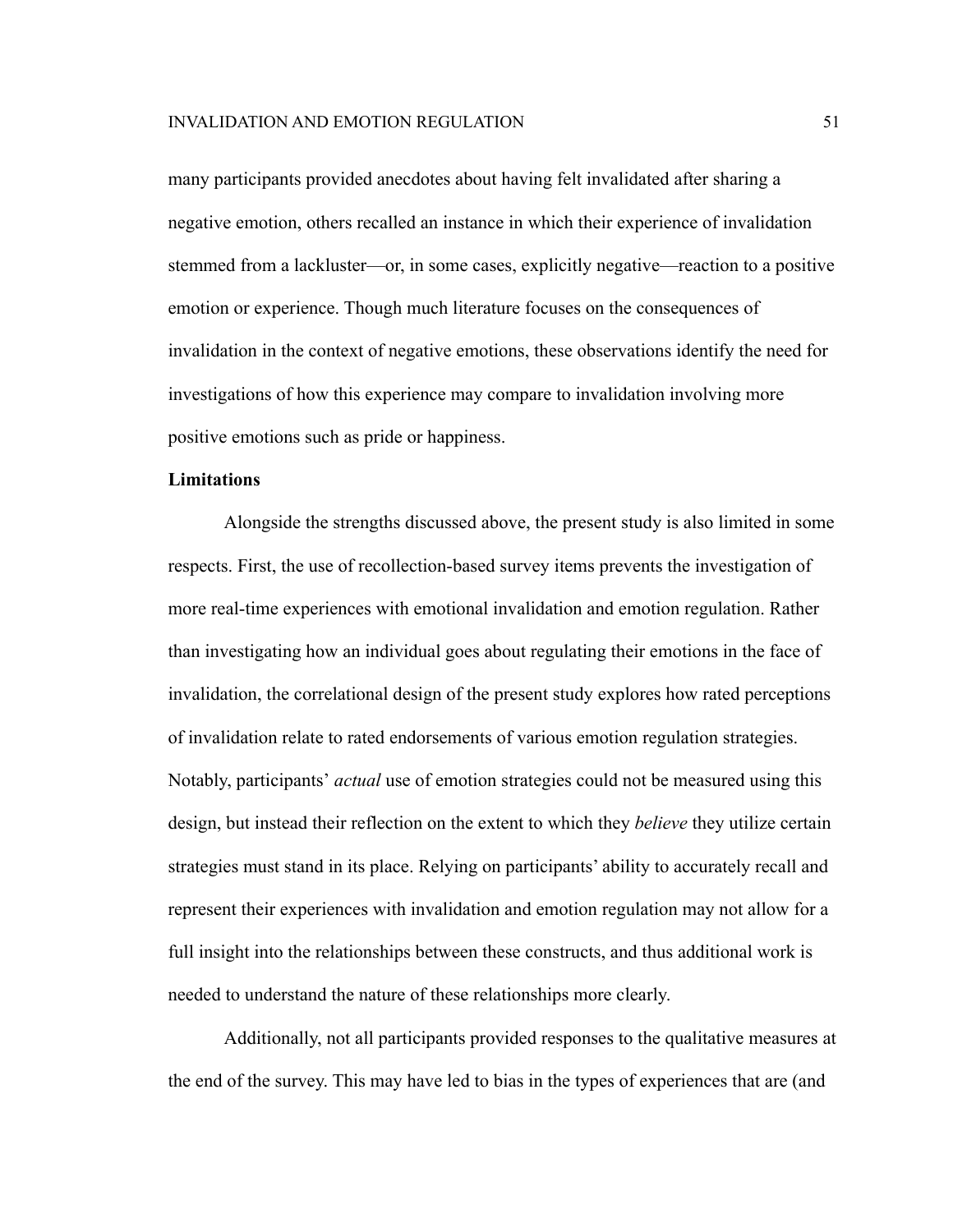are not) part of the present analysis. It is also worth noting that participants' ratings of the extent to which they experienced invalidation within their relationships with family members and friends was relatively low. While some participants did indeed indicate experiencing high levels of invalidation, the majority of the sample did not. This prevents the drawing of conclusions about more extreme and chronic experiences of emotional invalidation. Perhaps, with more variability in the levels of invalidation experienced by participants, clearer relationships between this invalidation and emotion regulation processes may emerge. Future work may therefore benefit from the examination of invalidation in populations which may experience higher levels of invalidation, such as clinical samples.

Furthermore, while the data collected from the free-response portion of the survey suggest that a wide range of relationships may involve invalidation, the present study only investigated the invalidation participants perceived from the particular sources of friends and family. Although these relationships proved important in understanding the connections between invalidation and emotion regulation, additional insight could be gathered through a more thorough investigation of a broader range of relationships within which invalidation may occur. Romantic partners, for example, made up 15% of the reported instances of invalidation collected through the free-response questions. These relationships are undoubtedly important in the lives of young adults, but at this life-stage they may not fit into either categories of friends or family. The relationship between invalidation from this source and emotion regulation is therefore not accounted for in the present study, but this particular invalidation from romantic partners would likely prove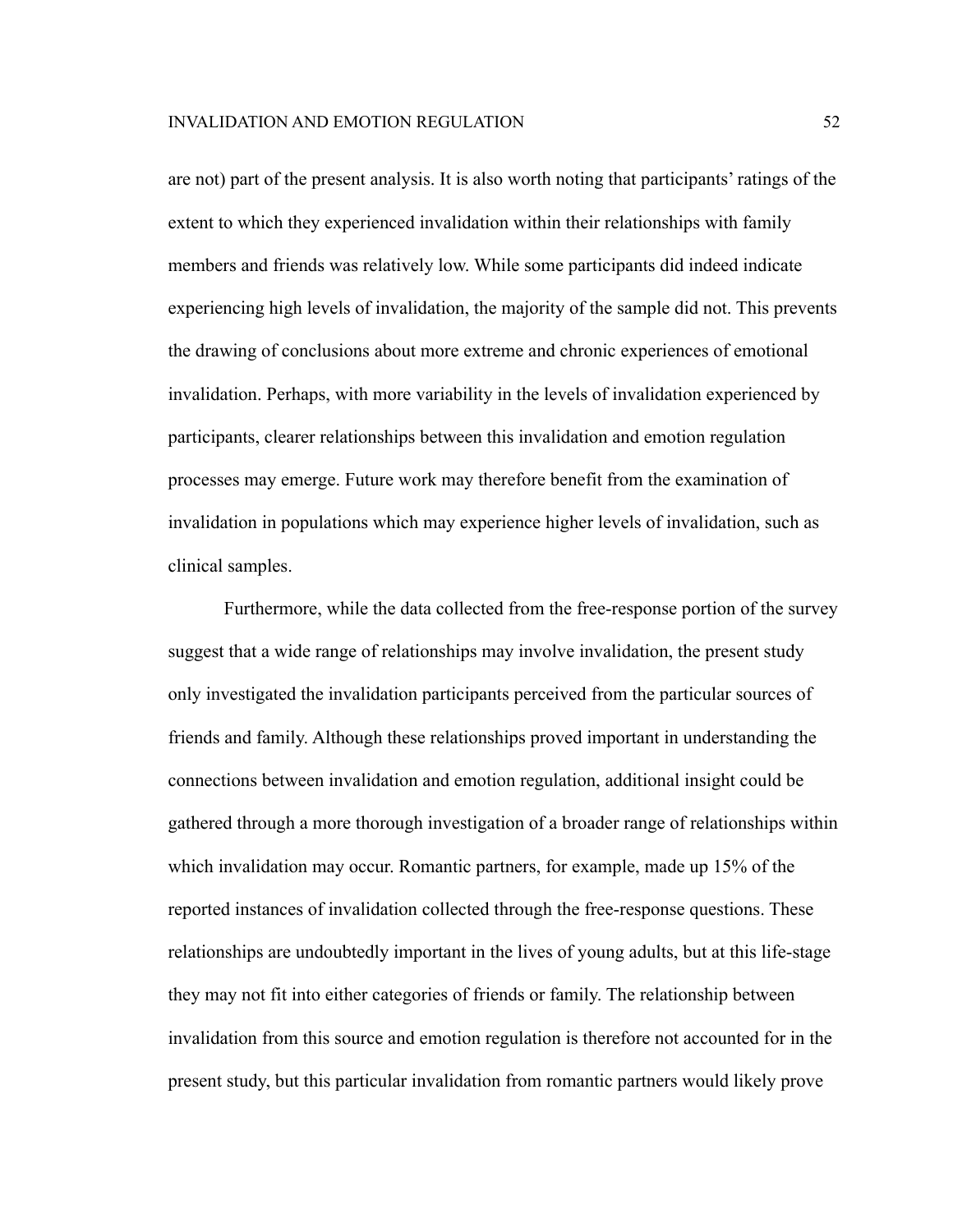relevant in understanding both the broad and specific correlates of emotional invalidation and emotion regulation.

Not only may the present study exclude important relationships such as romantic partners from the understanding of the associations between perceptions of invalidation and emotion regulation strategy endorsement, but there may also be some ambiguity in whom participants were considering when reflecting on their experiences of invalidation from "family members." The instructions for the version of the Perceived Invalidation of Emotions Scale (PIES) modified for family members asked participants to consider "their family of origin, the people who cared for them in childhood." This was intended to disambiguate between the family of childhood and one which an individual may have created for themselves, such as their romantic partner and/or any children they may have, as well as to avoid the specificity of simply asking about "parents" when a number of family figures may also act as one's primary caregiver or hold an important role within an individual's childhood. However, participants may have reflected on interactions with a number of family members, rather than just the immediate family. Additionally, although parents emerged as a popular source of invalidation among the free-response data, some participants also recalled interactions with their siblings that were perceived as invalidating. While the adaptation of the PIES to specifically investigate particular sources of invalidation (family and friends) was meant to narrow the scope of such reflections on invalidation, perhaps "family" itself is still too broad a category. Future work may therefore benefit from investigations of or comparisons between invalidation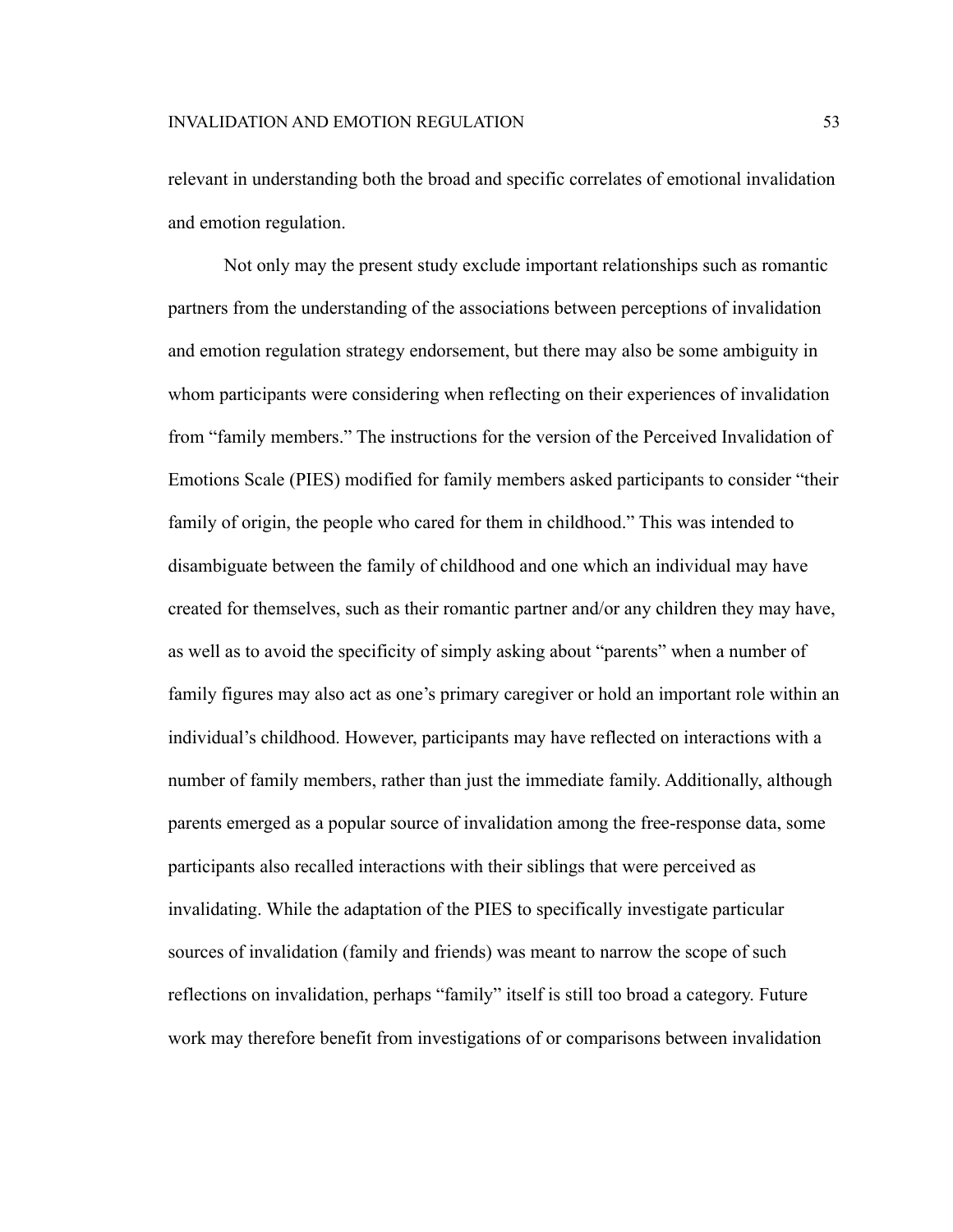from parents or caregivers as opposed to invalidation from siblings, cousins, or peer-aged relatives.

# **Future directions**

The results of the present study lay the groundwork for a number of subsequent avenues of inquiry. First, because the present study was correlational in design, the current findings may be better understood through more direct experimental manipulations. While these results indicate that the perception of invalidation is associated with greater endorsement of suppressive strategies, for example, it is unknown whether either causes the other, or whether they are related through a third variable. Future work might manipulate invalidation directly, perhaps as controlled "feedback" given to participants, and investigate whether this type of feedback predicts how participants engage in subsequent emotion regulation compared to validating or neutral feedback. It may also be worthwhile to examine whether other factors moderate the presently-observed associations; for instance, might invalidation also relate to one's perceptions of social exclusion and thus impact the endorsement of strategies like problem-solving or social support? Or, does one's tendency to "deconstruct" following invalidating feedback relate to the degree to which such strategies are (or are not) endorsed? Further, a more direct examination of the *actual* strategies that individuals employ to regulate their emotions in the face of invalidation could be useful in more fully understanding the impacts of invalidation on emotion regulation. Rather than simply asking participants to reflect on the ways in which they engage with their emotional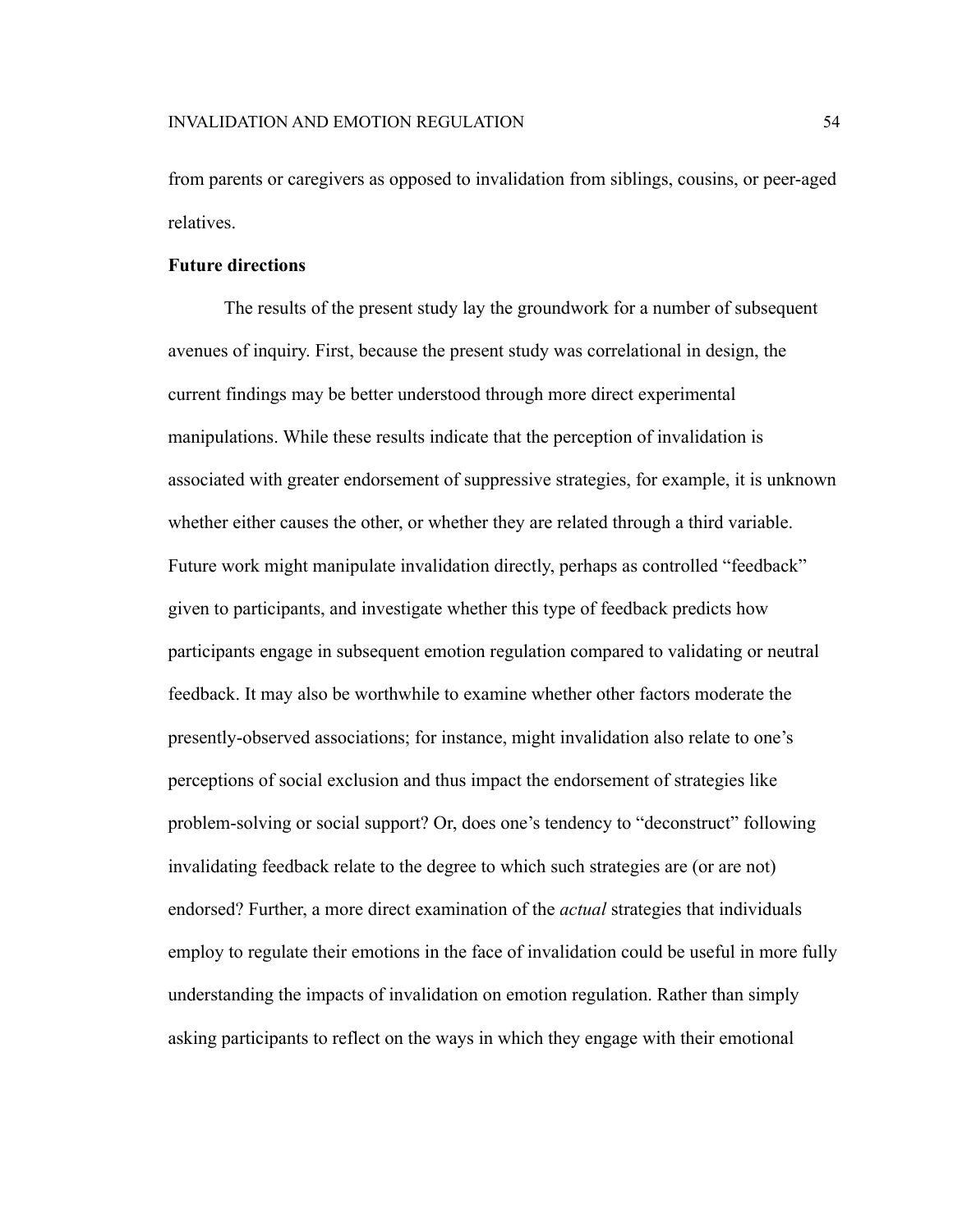experience, future work would benefit from observing the ways in which these emotions are regulated in real-time.

It would also be worthwhile to further investigate the hypothesis that invalidation is associated with a reduced acceptance of one's emotional experience. Past research on emotion regulation suggests that the ways in which we view our own emotions impacts how we choose to respond to them (Deperrois & Combalbert, 2021). Further, invalidation itself has been shown to relate to how one's emotions are treated and understood within the self (Edwards & Rupperman, 2019). Such findings as these make the case that invalidation may hinder one's ability to accept their emotional state, and perhaps therefore contribute to difficulties in employing constructive strategies to manage them. In the case of the present study, the lack of support for this hypothesis may owe to issues of measurement within the Heidelberg Form for Emotion Regulation Strategies (HFERST). The three items which comprise the "acceptance" scale make no explicit mention of one's emotional state; instead, participants are asked the extent to which they are able to "accept the situation as it is when it cannot be changed," "accept things as they are," and "tolerate uncomfortable situations." The first two items appear to assess the propensity of an individual to accept their circumstances in general, while the final item seems more akin to a measure of distress tolerance. A scale which more directly interrogates respondents' ability to accept their emotional state may be better able to detect a relationship between invalidation and the emotion regulation strategy of acceptance, should such a proposed relationship truly exist.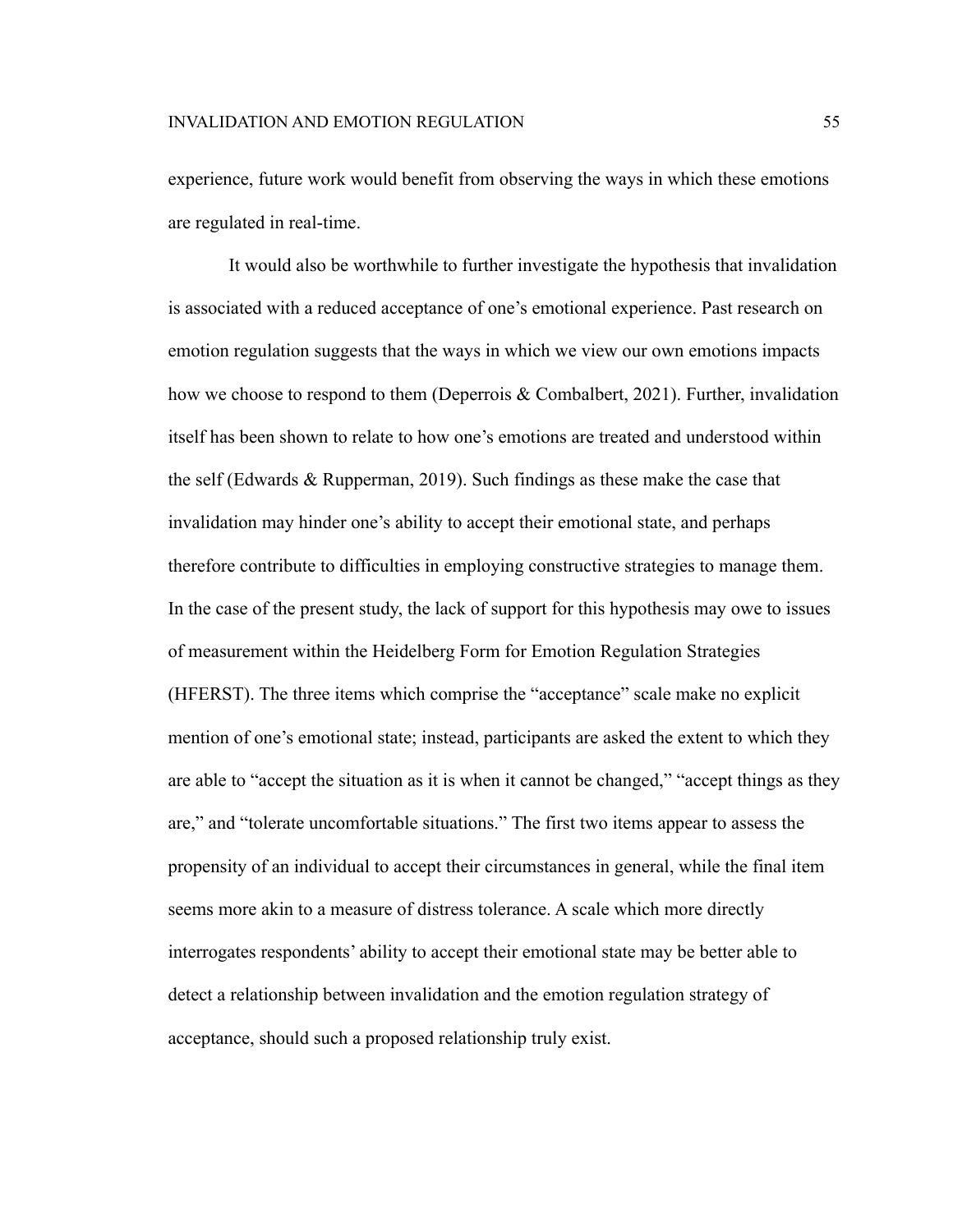Additionally, given the number of significant relationships which emerged among endorsement of various emotion regulation strategies, a more thorough, intentional investigation of these relationships is warranted. Perhaps individuals may exhibit discrete profiles of emotion regulation, such that they are likely to endorse and employ certain strategies more than others. Or, it may be the case that certain strategies are meaningfully related to one another while others operate more independently or variably. Further still, it would be interesting to investigate whether particular strategies which exhibit relationships with one another are related on a neural or physiological level. While many strategies of emotion regulation utilize overlapping brain regions, perhaps there are distinct circuits which differentiate some strategies from others. If this is the case, the relationships between strategy endorsement may reflect brain pathways that are more habitually or instinctively utilized when regulating emotional experiences.

In light of the responses to the qualitative measurement items, a more thorough investigation of the converging and differential relationships between particular sources of invalidation and emotion regulation is warranted. Participants who responded to these items described instances of invalidation from a wide variety of sources, and it is likely that the variation in the source of invalidating feedback has consequences for the nature of the relationship between such invalidation and consequent emotion regulation. For instance, invalidation from closer relationships such as family members, romantic partners, and close friends may be more impactful to an individual's emotion regulation capacity when compared to potentially less salient relationships like coworkers or more distant friendships. However, given that chronic invalidation in particular has been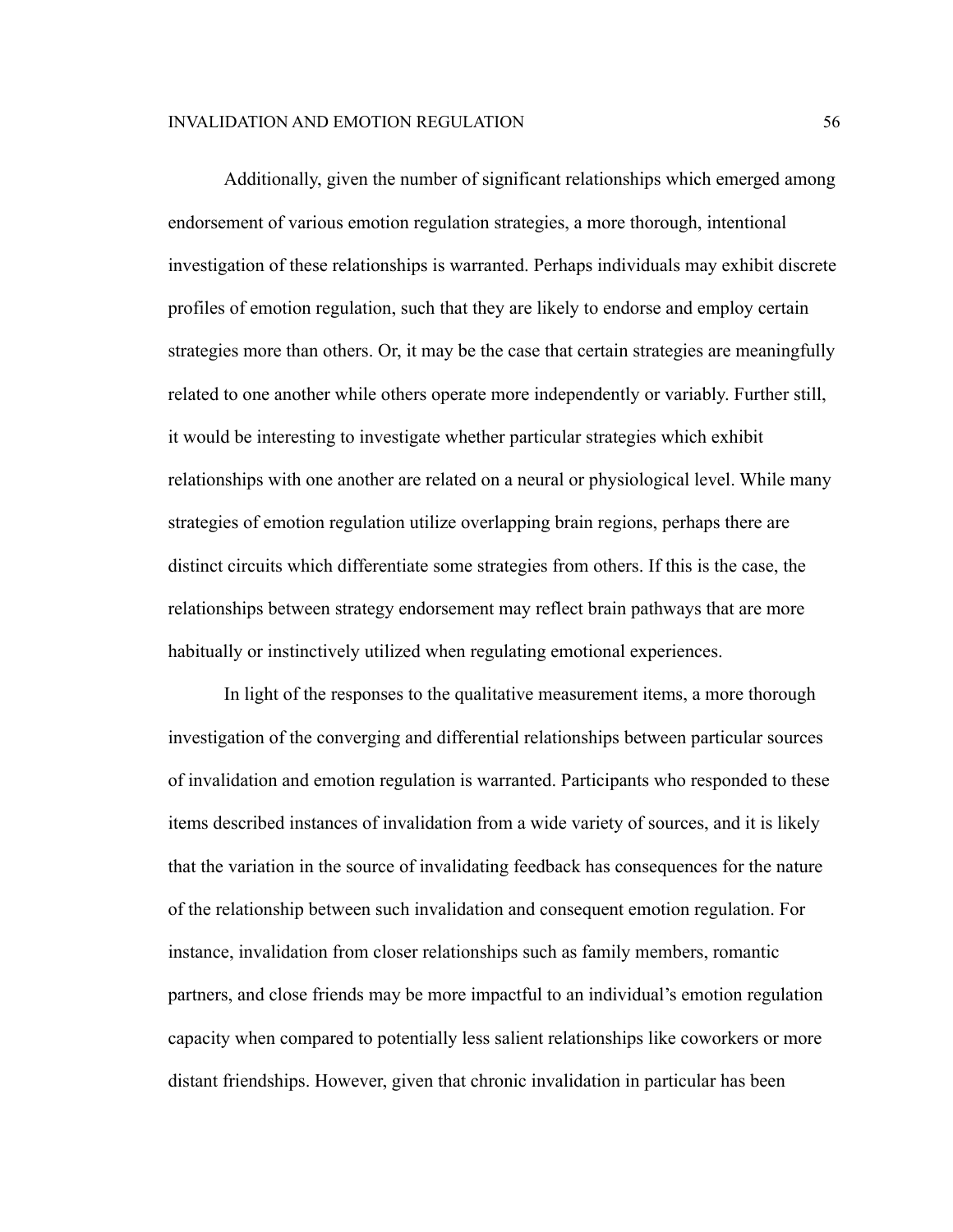identified as a major risk factor for emotion dysregulation, it may be that the source is less important than the degree to which invalidation is present within a given relationship. A single instance of invalidation from one's parent, for example, is likely to be less detrimental than the ongoing experience of invalidation in the workplace. Such questions as these may provide interesting and nuanced insights into the broad experience of invalidation.

The free-response items also revealed that, while invalidation in the case of negative emotions appears highly salient, the invalidation of one's positive emotions also leaves a mark. The current literature on emotional invalidation focuses largely on the experience of invalidation when support for a negative emotion is sought. However, the present study has shown that one may feel hurt, disappointed, and dismissed when their pride or excitement is not shared by someone else. Indeed, individuals often wish to share happy news with others in an effort to savor the positive experience and invite others to join (Quoidbach et al., 2010). Although invalidation in the face of negative emotions may be more pervasive in both the literature and individual experience, future work might consider whether there are differential consequences of invalidation in the context of positive emotions compared with the invalidation of one's negative emotions. It may be the case that such consequences are more severe in one case than the other, or that certain elements of the emotion regulation experience are impacted more directly than others based on the nature of the emotion being shared. Additional work is necessary to more fully understand these relationships.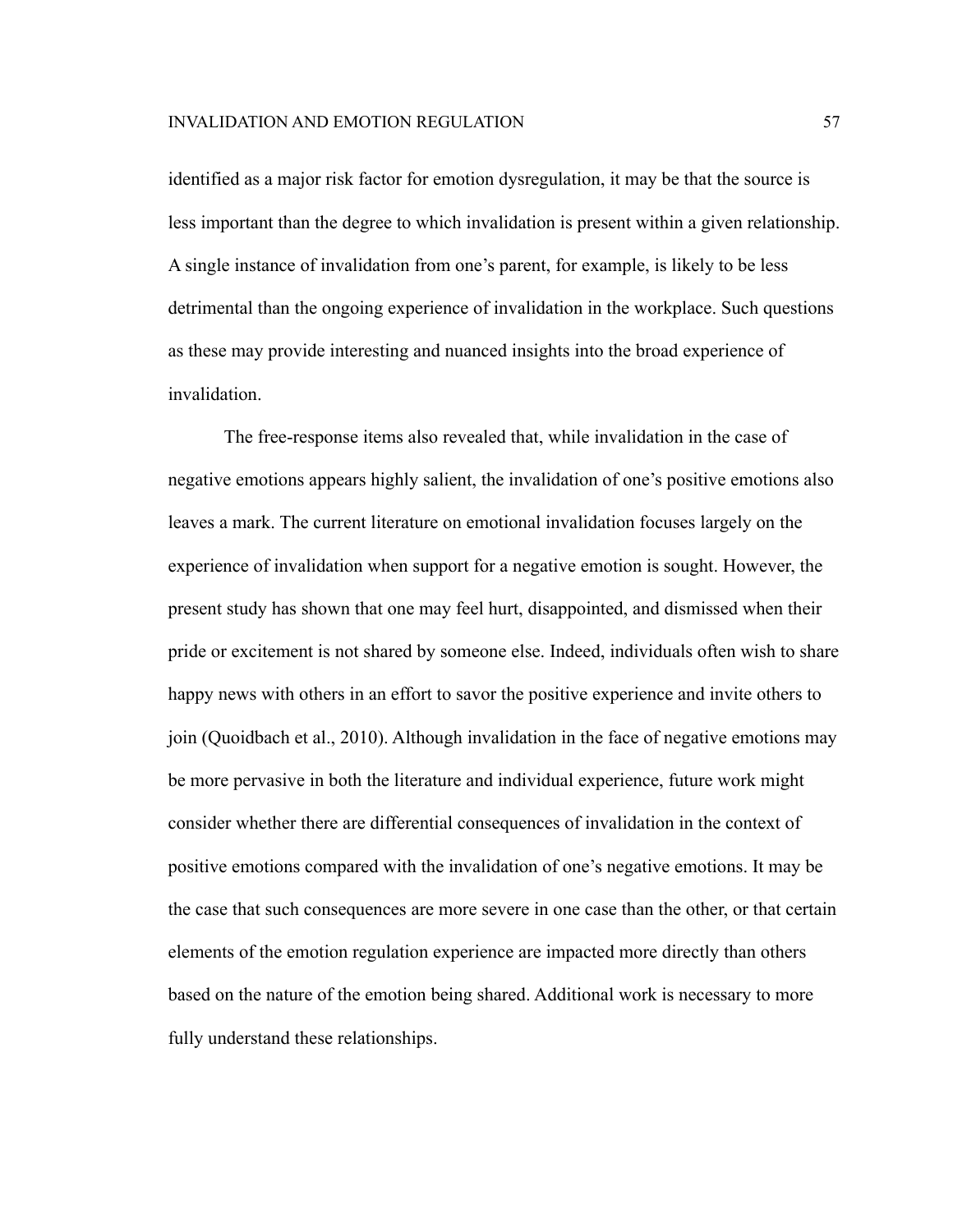Finally, although no scientific analyses were conducted on the qualitative data collected in the present study, the responses generated provided invaluable insights into the individual experience of emotional invalidation and emotion regulation. A number of invalidating sources were identified, as well as common themes in the emotions that individuals were hoping to find support in dealing with and the strategies they employed to manage their response to feeling invalidated. The body of literature surrounding emotional invalidation and its consequences for emotion regulation would undoubtedly benefit from further endeavors that are more qualitative in nature to better understand not only the internal, individual experiences of emotional invalidation, but also to investigate real-life reactions to invalidation—perhaps through the use of ecological momentary assessment (EMA). For example, a number of responses mentioned that this kind of behavior was expected from the particular individual named as the "invalidator," suggesting that these individuals may have been experiencing more chronic forms of invalidation beyond the acute instance which was described. Their responses to this invaliation may have differed from those respondents who found the invalidating experience to be unexpected or uncommon. Further, a number of individuals mentioned in their responses that they were no longer in contact with the individual by whom they had recalled being invalidated. Future research may more thoroughly investigate such social consequences of invalidation as these to more fully understand the aftermath of emotional invalidation.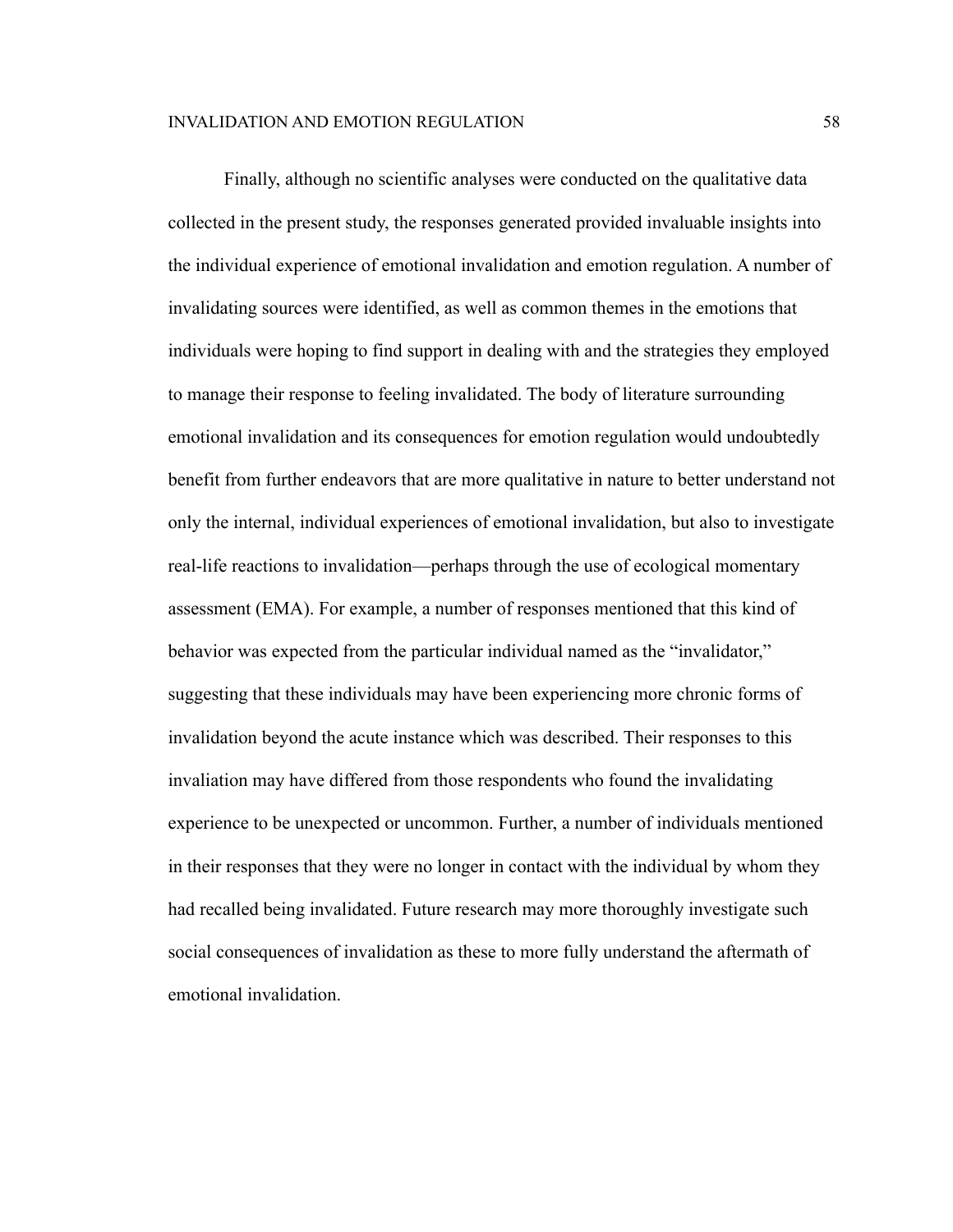# **General Conclusion**

The pair of studies presently discussed sought to understand how perceptions of emotional invalidation relate to the success (Study 1) and endorsement (Study 2) of emotion regulation strategies. Study 1 did not provide support for the prediction that perceptions of invalidation would undermine the success of the particular emotion regulation strategy of affect labeling, generating a new hypothesis: invalidation may be more related to how we conceive of the process of regulating our emotions, rather than whether a specific strategy is successful. Study 2 tested this hypothesis and found that invalidation (defined generally) is associated with higher endorsement of suppressive emotion regulation strategies and lower endorsement of the strategies of problem-solving and social support. Study 2 also examined whether there were differences in this relationship based on the source of invalidation (family vs. friends), and found that invalidation from family members in particular was associated with increased endorsement of rumination. This supports previous work identifying the emotion socialization behaviors (e.g., whether a child's emotional expressions are validated or invalidated, punished or rewarded, etc.) of the family as predictors of later symptoms of anxiety and depression, such as ruminative thought (Krause et al., 2003). The results of Study 2 suggest that the reactions of others to our emotional states may impact how we come to understand these states ourselves—and, in turn, how we choose to respond to them.

We are social beings by nature, and we consequently come to understand the world both around and within ourselves through a great deal of social learning.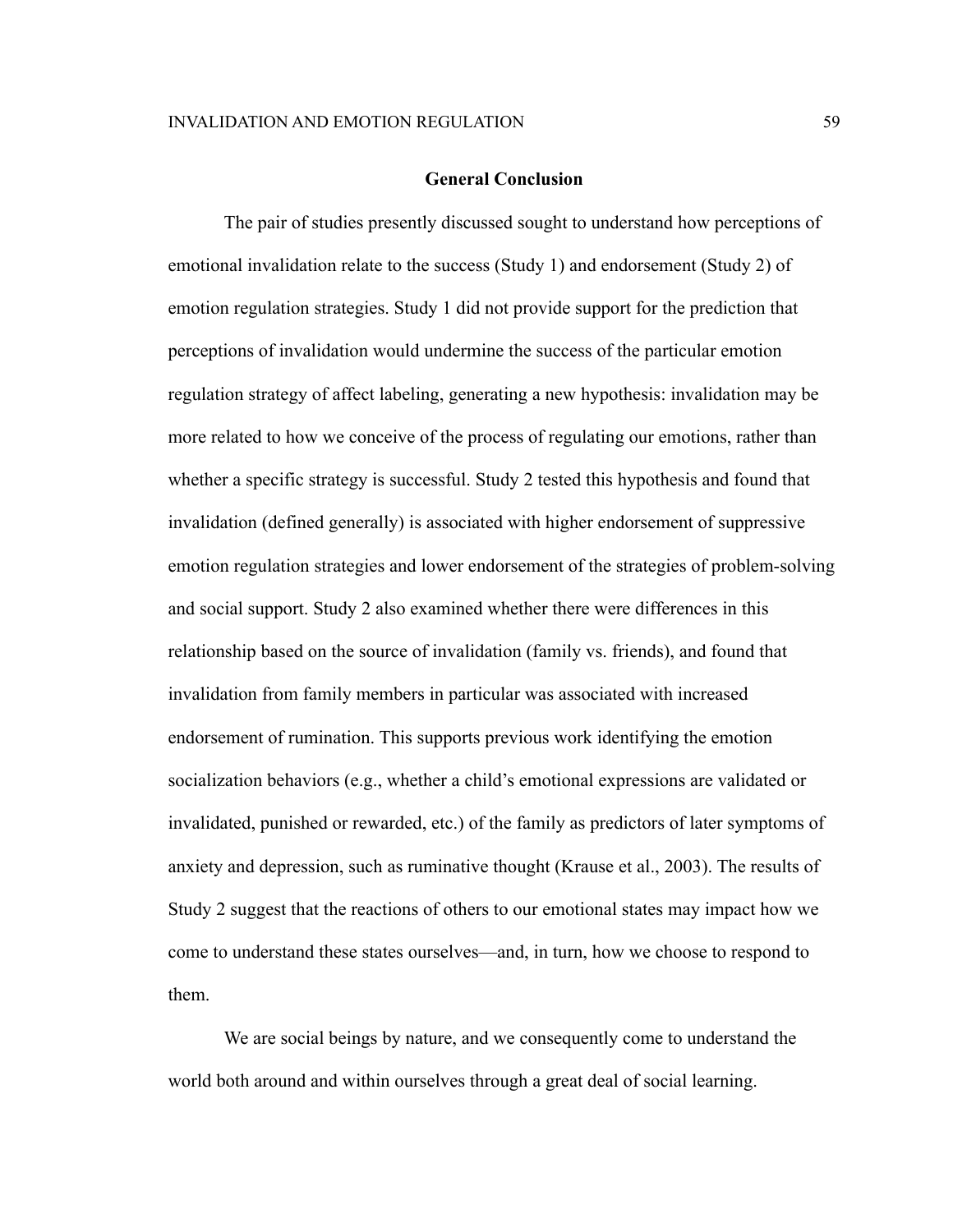Constructionist perspectives of emotion, for example, argue that we hold particular constructs of emotions within the mind, and that these constructs are acquired and shaped through the teachings of our caregivers, our own experiences, and our interactions with our peers (Feldman Barrett, 2012). Invalidation may therefore represent a powerful form of social learning through which we may come to understand our emotions in negative ways. An understanding of the relationship between invalidation and emotion regulation is invaluable to the understanding of emotional well-being broadly defined, as it will offer insight into the ways in which we can more constructively deal with our own emotions, as well as respond to the emotions of others.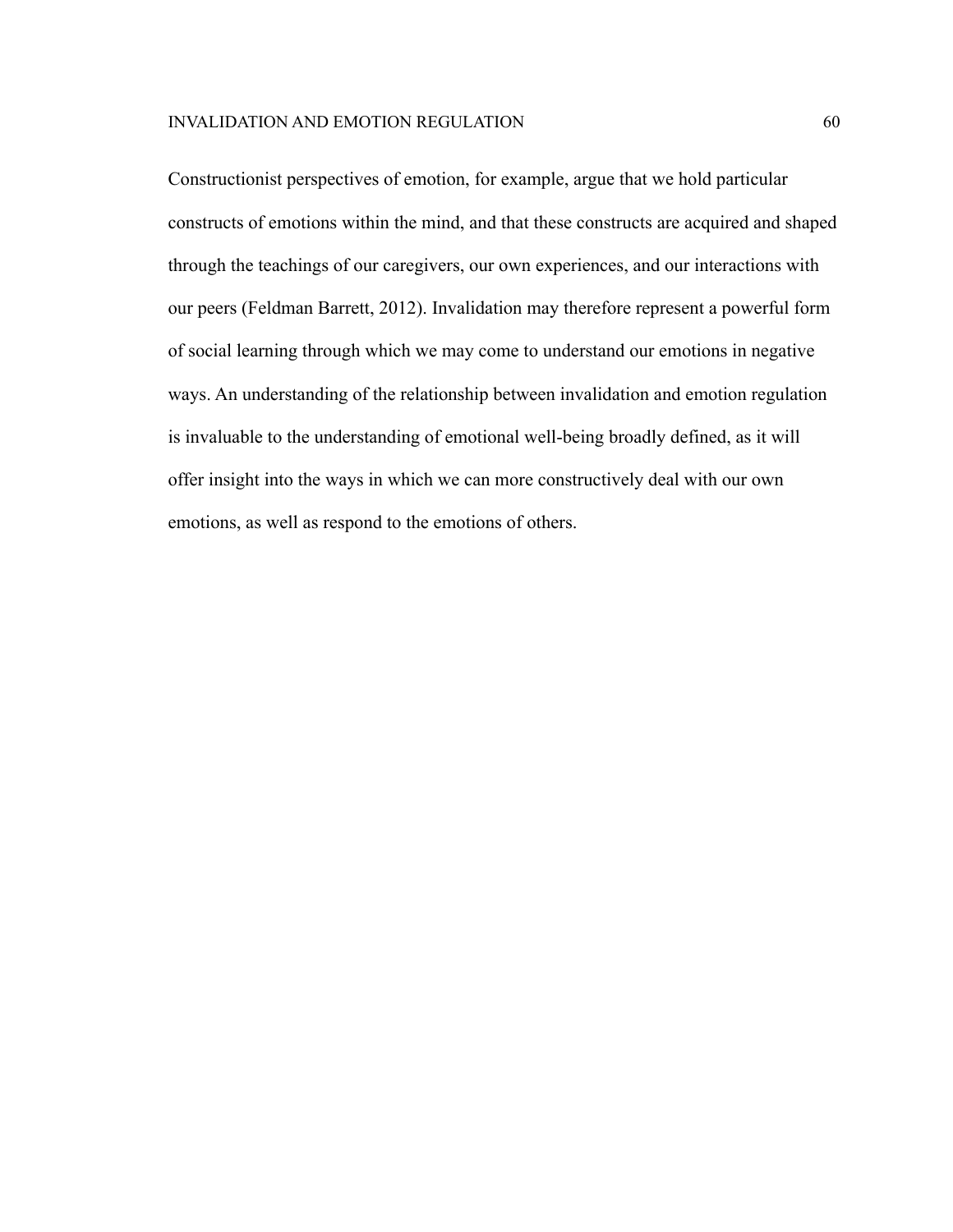#### **References**

- Bai, X., & Yue, P. (2013). Affect labeling can reduce negative emotions: Evidences from autonomic nervous activity. *Acta Psychologica Sinica*, *45*(7), 715–724. doi: [10.3724/SP.J.1041.2013.00715](https://doi.org/10.3724/SP.J.1041.2013.00715)
- Barzeva, S., Richards, J., Meeus, W., & Oldehinkel, A. (2020). The social withdrawal and social anxiety feedback loop and the role of peer victimization and acceptance in the pathways. *Development and Psychopathology, 32(4),* 1402-1417. doi:10.1017/S0954579419001354
- Brandão, T., Brites, R., Hipólito, J., & Nunes, O. (2022). Perceived emotional invalidation, emotion regulation, depression, and attachment in adults: A moderated-mediation analysis. *Current Psychology.* doi: [10.1007/s12144-022-02809-5](http://dx.doi.org/10.1007/s12144-022-02809-5)
- Buckholdt, K. E., Parra, G. R., & Jobe-Shields, L. (2014). Intergenerational transmission of emotion dysregulation through parental invalidation of emotions: Implications for adolescent internalizing and externalizing behaviors. *Journal of Child and Family Studies*, *23*(2), 324–332. doi: [10.1007/s10826-013-9768-4](https://doi.org/10.1007/s10826-013-9768-4)
- Burklund, L. J., Creswell, J. D., Irwin, M. R., & Lieberman, M. D. (2014). The common and distinct neural bases of affect labeling and reappraisal in healthy adults. *Frontiers in Psychology*, *5*. <https://doi.org/10.3389/fpsyg.2014.00221>
- Calkins, S. (1994). Origins and Outcomes of Individual Differences in Emotion Regulation. *Monographs of the Society for Research in Child Development, 59(2-3),* 53-72. doi: [10.1111/j.1540-5834.1994.tb01277.x](https://doi.org/10.1111/j.1540-5834.1994.tb01277.x)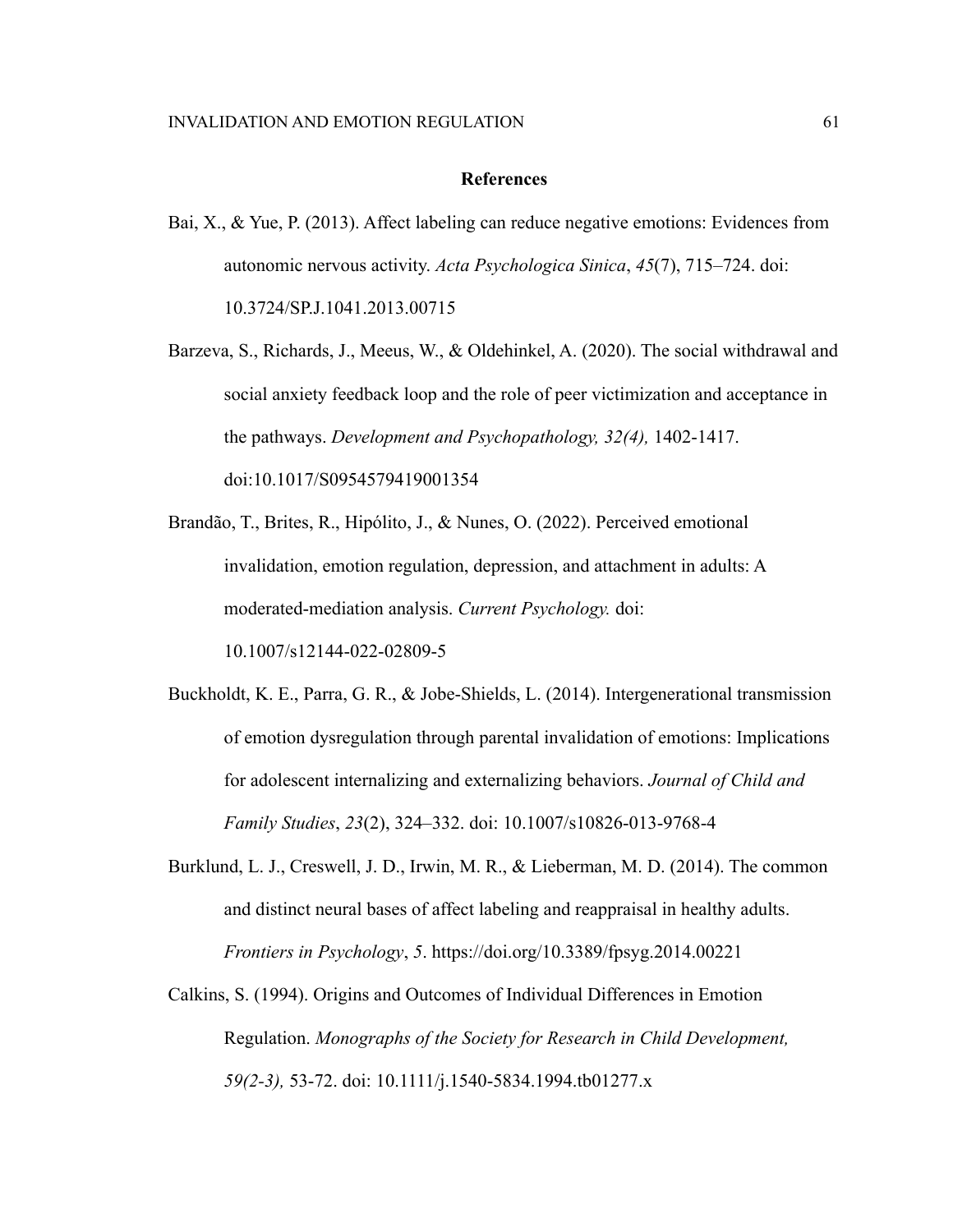- Cludius, B., Mennin, D., & Ehring, T. (2020). Emotion regulation as a transdiagnostic process. *Emotion, 20*(1), 37–42. doi: [10.1037/emo0000646](http://dx.doi.org/10.1037/emo0000646)
- Constantinou, E., Bogaerts, K., Van Oudenhove, L., Tack, J., Van Diest, I., Van den Bergh, O. (2015). Healing Words: Using Affect Labeling to Reduce the Effects of Unpleasant Cues on Symptom Reporting in IBS Patients. *International Journal of Behavioral Medicine, 22,* 512–520. doi: 10.1007/s12529-014-9449-8
- Czeisler, M., Lane, R., Petrosky, E., Wiley, J., Christensen, A., Njai, R., Weaver, M., Robbins, R., Facer-Childs, E., Barger, L., Czeisler, C., Howard, M., Rajarnatam., S. (2020). Mental Health, Substance Use, and Suicidal Ideation During the COVID-19 Pandemic — United States, June 24–30, 2020. *MMWR; Morbidity and Mortality Weekly Report, 69,* 1049-1057. doi: [10.15585/mmwr.mm6932a1](http://dx.doi.org/10.15585/mmwr.mm6932a1)
- Daros, A. R., & Ruocco, A. C. (2021). Which emotion regulation strategies are most associated with trait emotion dysregulation? A transdiagnostic examination. *Journal of Psychopathology and Behavioral Assessment*, *43*(3), 478–490. doi: 10.1007/s10862-020-09864-x
- Daros, A. R., & Williams, G. E. (2019). A Meta-analysis and Systematic Review of Emotion-Regulation Strategies in Borderline Personality Disorder. *Harvard Review of Psychiatry, 27(4),* 217-232 doi: 10.1097/HRP.0000000000000212
- Davidson, R. J. (2003). Affective neuroscience and psychophysiology: Toward a synthesis. *Psychophysiology*, *40*(5), 655–665.doi: [10.1111/1469-8986.00067](https://doi.org/10.1111/1469-8986.00067)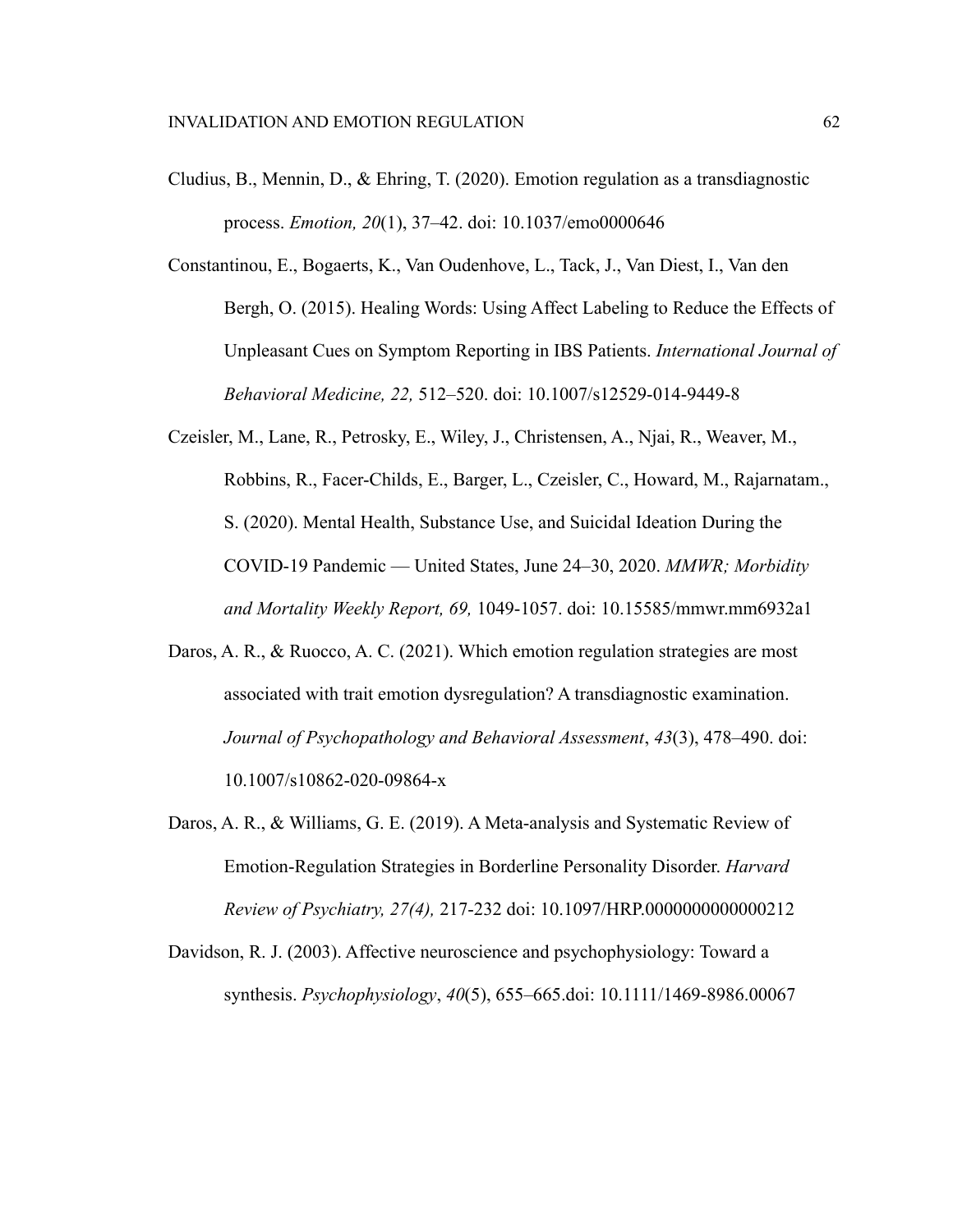- Davidson, R. J., Jackson, D. C., & Kalin, N. H. (2000). Emotion, plasticity, context, and regulation: Perspectives from affective neuroscience. *Psychological Bulletin*, *126*(6), 890–909. doi: [10.1037/0033-2909.126.6.890](https://doi.org/10.1037/0033-2909.126.6.890)
- De France, K., & Hollenstein, T. (2021). Emotion Regulation Strategy Use and Success During Adolescence: Assessing the Role of Context. *Journal of Research on Adolescence, (in print)*. doi: 10.1111/jora.12672
- Deperrois, R., & Combalbert, N. (2021). Links between cognitive distortions and cognitive emotion regulation strategies in non-clinical young adulthood. *Cognitive Processing*. doi: [10.1007/s10339-021-01057-y](https://doi.org/10.1007/s10339-021-01057-y)
- Edwards, E. R., & Wupperman, P. (2019). Research on emotional schemas: A review of findings and challenges. *Clinical Psychologist, 23(1),* 3-14. doi: 10.1111/cp.12171
- Elzy M, Karver M. (2018). Behaviour vs. perception: An investigation into the components of emotional invalidation. *Personal Mental Health, 12(1),* 59-72. doi: 10.1002/pmh.1403
- Faustino, B., & Branco Vasco, A. (2021). Relationships between emotional processing difficulties and early maladaptive schemas on the regulation of psychological needs. *Clinical Psychology & Psychotherapy, 27(6),* 804-813. doi: 10.1002/cpp.2464
- Feldman Barrett, L. (2012). Emotions are real. *Emotion, 12(3),* 413-429. doi: 10.1037/a1127555
- Gilman, T. L., Shaheen, R., Nylocks, K. M., Halachoff, D., Chapman, J., Flynn, J. J., Matt, L., & Coifman, K. G. (2017). A film set for the elicitation of emotion in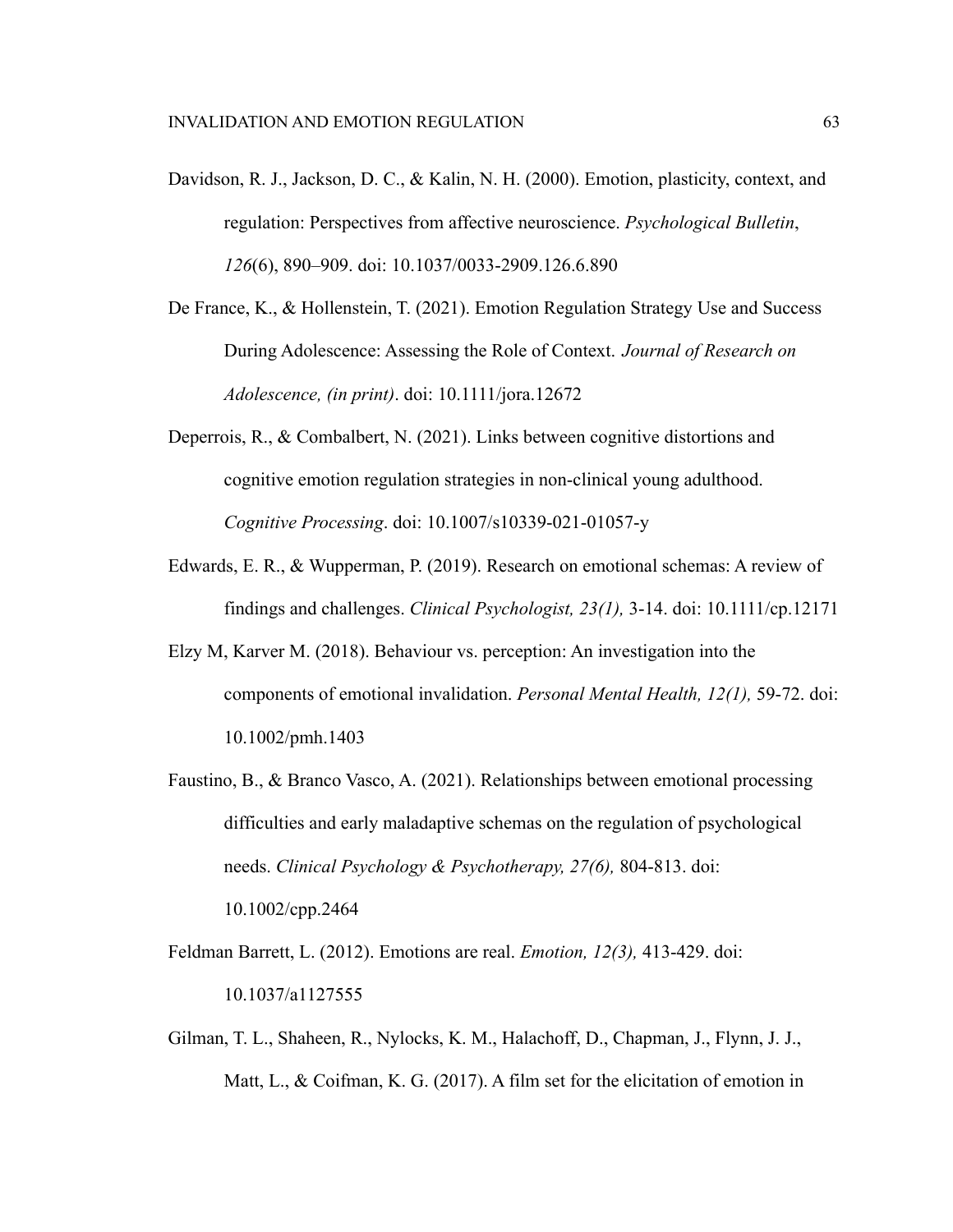research: A comprehensive catalog derived from four decades of investigation. *Behavioral Research Methods, 49,* 2061–2082. doi: 10.3758/s13428-016-0842-x

- Greenaway, K. H., Kalokerinos, E. K., Hinton, S., & Hawkins, G. E. (2021). Emotion experience and expression goals shape emotion regulation strategy choice. *Emotion*. doi: 10.1037/emo0001012.supp (Supplemental)
- Greville-Harris, M., Hempel, R., Karl, A., Dieppe, P., & Lynch, T., R. (2016). The Power of Invalidating Communication: Receiving Invalidating Feedback Predicts Threat-Related Emotional, Physiological, and Social Responses. *Journal of Social and Clinical Psychology, 35(6),* 471-493. doi: 10.1521/jscp.2016.35.6.471
- Gross, J. J. (2002). Emotion regulation: Affective, cognitive, and social consequences. *Psychophysiology*, *39*(3), 281–291. doi: [10.1017/S0048577201393198](https://doi.org/10.1017/S0048577201393198)
- Herr, N. R., Jones, A. C., Cohn, D. M., & Weber, D. M. (2015). The impact of validation and invalidation on aggression in individuals with emotion regulation difficulties. Personality Disorders: Theory, Research, and Treatment, 6(4), 310–314. doi: [10.1037/per0000129](https://doi.org/10.1037/per0000129)
- Hong, P. Y., & Lishner, D. A. (2016). General invalidation and trauma-specific invalidation as predictors of personality and subclinical psychopathology. *Personality and Individual Differences, 89,* 211-216. doi:

10.1016/j.paid.2015.10.016

Izadpanah, S., Barnow, S., Neubauer, A. B., & Holl, J. (2019). Development and Validation of the Heidelberg Form for Emotion Regulation Strategies (HFERST):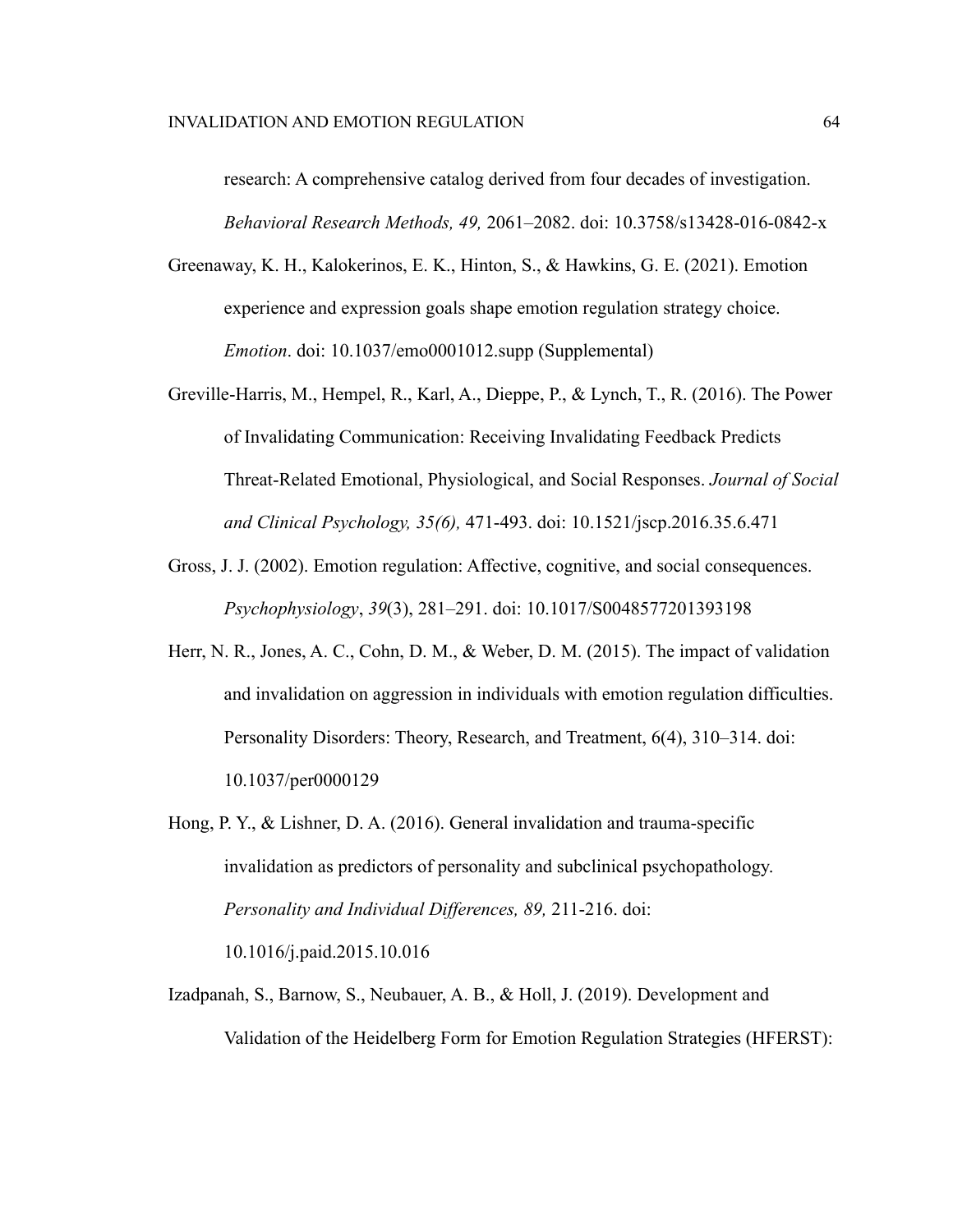Factor Structure, Reliability, and Validity. Assessment, 26(5), 880–906. doi: 10.1177/1073191117720283

- Kimble, M., Boxwala, M., Bean, W., Maletsky, K., Halper, J., Spollen, K., & Fleming, K. (2014). The impact of hypervigilance: Evidence for a forward feedback loop. *Journal of Anxiety Disorders, 28(2)*, 241-245. doi: [10.1016/j.janxdis.2013.12.006](https://doi.org/10.1016/j.janxdis.2013.12.006)
- Kneeland, E. T., Goodman, F. R., & Dovidio, J. F. (2020). Emotion beliefs, emotion regulation, and emotional experiences in daily life. *Behavior Therapy, 51(5),* 728–738. doi: 10.1016/j.beth.2019.10.007
- Krause, E. D., Mendelson, T., & Lynch, T. (2003). Childhood emotional invalidation and adult psychological distress: the mediating role of emotional inhibition. *Child Abuse & Neglect, 27(2),* 199-213. doi: [10.1016/S0145-2134\(02\)00536-7](https://doi.org/10.1016/S0145-2134(02)00536-7)
- Lieberman, M. D., Eisenberger, N. I., Crockett, M. J., Tom, S. M., Pfeifer, J. H., & Way, B. M. (2007). Putting feelings into words: Affect labeling disrupts amygdala activity in response to affective stimuli. *Psychological Science*, *18*(5), 421–428. doi: [10.1111/j.1467-9280.2007.01916.x](https://doi.org/10.1111/j.1467-9280.2007.01916.x)
- Livingstone, K. M., & Isaacowitz, D. M. (2021). Age and emotion regulation in daily life: Frequency, strategies, tactics, and effectiveness. *Emotion*, *21*(1), 39–51. doi: 10.1037/emo0000672.supp (Supplemental)
- Manser, R., Cooper, M., & Trefusis, J. (2012). Beliefs about emotions as a metacognitive construct: initial development of a self-report questionnaire measure and preliminary investigation in relation to emotion regulation. *Clinical Psychology & Psychotherapy, 19(3),* 235–246. doi: 10.1002/cpp.745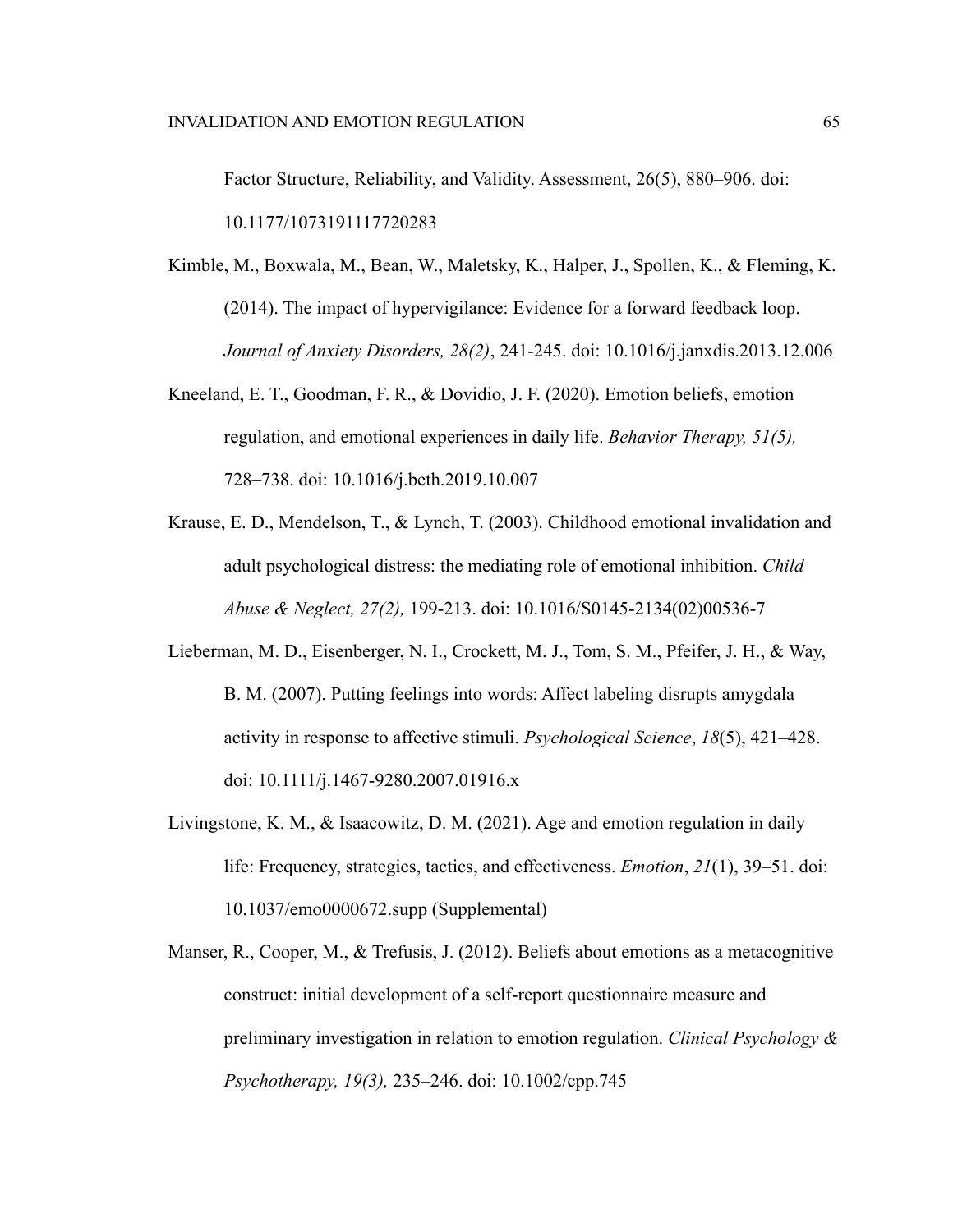- Mohammadkhani, S., Attar, F., & Akbari, M. (2021). The linkage between negative affectivity with emotional distress in college student: The mediator and moderator role of difficulty in emotion regulation, repetitive negative thinking, and emotional invalidation. *Current Psychology: A Journal for Diverse Perspectives on Diverse Psychological Issues*. doi: [10.1007/s12144-021-01904-3](https://doi.org/10.1007/s12144-021-01904-3)
- New, A., Hazlett, E., Buchsbaum, M., Goodman, M., Mitelman, S., Newmark, R., Trisdorfer, R., Haznedar, M.m Koenigsberg, H., Flory, J., Siever, L. (2007). Amygdala–Prefrontal Disconnection in Borderline Personality Disorder. *Neuropsychopharmacology, 32*, 1629–1640 (2007). doi: 10.1038/sj.npp.1301283
- Ortner, C. N. M. (2015). Divergent effects of reappraisal and labeling internal affective feelings on subjective emotional experience. Motivation and Emotion, 39(4), 563–570. doi: 10.1007/s11031-015-9473-2
- Quirin, M., Kazén, M., & Kuhl, J. (2009). Implicit Positive and Negative Affect Test. PsycTESTS. doi: [10.1037/t01914-000](https://doi.org/10.1037/t01914-000)
- Quoidbach, J., Berry, E. V., Hansenne, M., & Mikolajczak, M. (2010). Positive emotion regulation and well-being: Comparing the impact of eight savoring and dampening strategies. *Personality and Individual Differences, 49(5),* 368-373. doi: [10.1016/j.paid.2010.03.048](https://doi.org/10.1016/j.paid.2010.03.048)
- Rasia-Filho, A. A., Londero, R. G., & Achaval, M. (2000). Functional activities of the amygdala: an overview. *Journal of Psychiatry & Neuroscience, 25(1),* 14–23.
- Substance Abuse and Mental Health Service Administration. (2019). *Key Substance Use and Mental Health Indicators in the United States: Results from the 2019*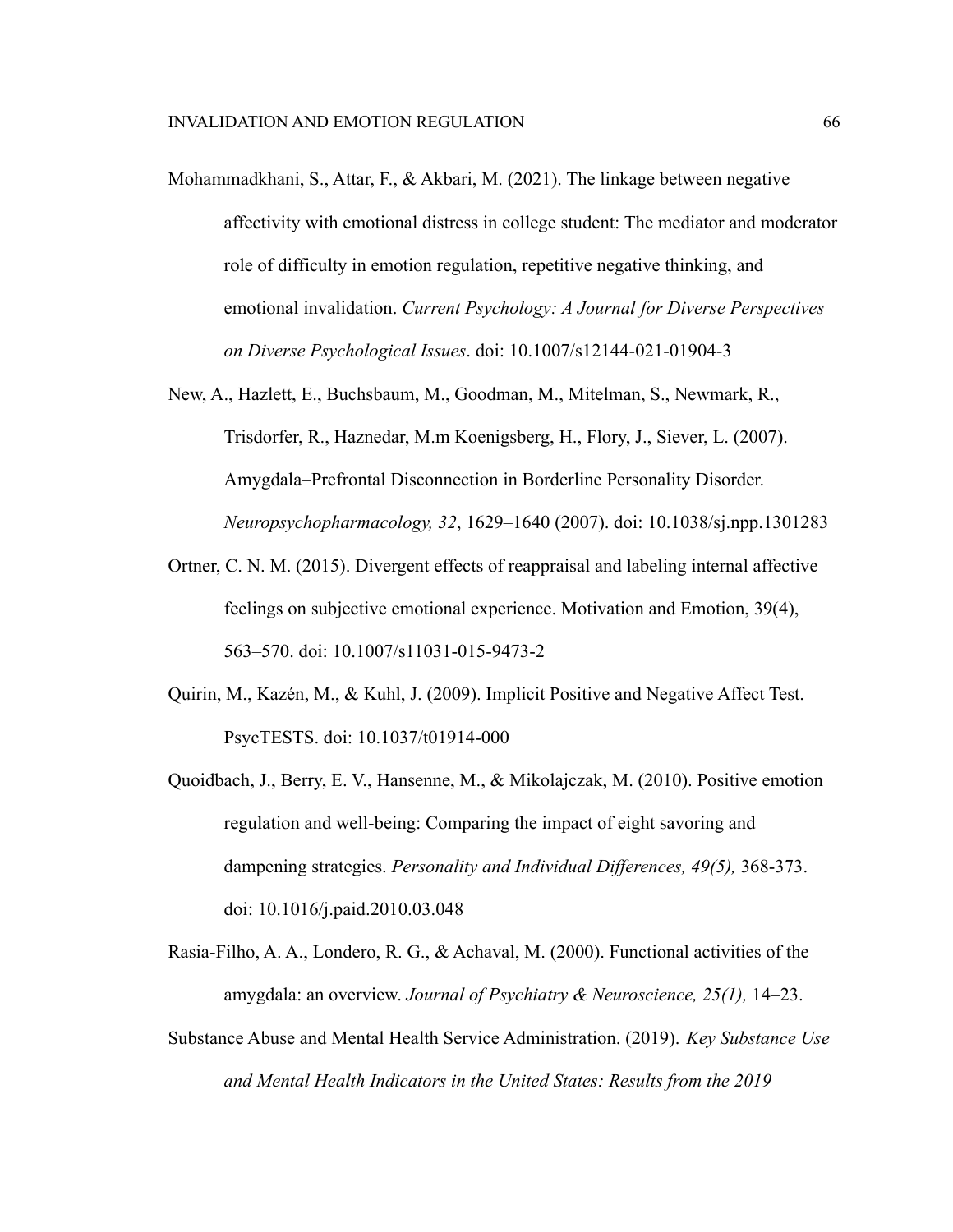*National Survey on Drug Use and Health.* [https://www.samhsa.gov/data/sites/default/files/reports/rpt29393/2019NSDUHFF](https://www.samhsa.gov/data/sites/default/files/reports/rpt29393/2019NSDUHFFRPDFWHTML/2019NSDUHFFR1PDFW090120.pdf) [RPDFWHTML/2019NSDUHFFR1PDFW090120.pdf](https://www.samhsa.gov/data/sites/default/files/reports/rpt29393/2019NSDUHFFRPDFWHTML/2019NSDUHFFR1PDFW090120.pdf)

- Selby, E. A., Braithwaite, S. R., Joiner, T. E., Jr., & Fincham, F. D. (2008). Features of borderline personality disorder, perceived childhood emotional invalidation, and dysfunction within current romantic relationships. *Journal of Family Psychology, 22(6),* 885–893. doi: 10.1037/a0013673
- Siddiqui, S. V., Chatterjee, U., Kumar, D., Siddiqui, A., & Goyal, N. (2008). Neuropsychology of prefrontal cortex. Indian journal of psychiatry, 50(3), 202–208. https://doi.org/10.4103/0019-5545.43634
- Sturrock, B., Mellor, D. (2014), Perceived emotional invalidation and borderline personality disorder features: A test of theory. *Personality and Mental Health, 8,* 128-142. doi: 10.1002/pmh.1249
- Tang, Y., & Huang, Y. (2019). Contextual factors influence the selection of specific and broad types of emotion regulation strategies. *British Journal of Social Psychology*, *58*(4), 1008–1033. doi: [10.1111/bjso.12313](https://doi.org/10.1111/bjso.12313)
- Thompson, R. A. (1991). Emotional regulation and emotional development. *Educational Psychology Review*, *3*(4), 269–307. doi: [10.1007/BF01319934](https://doi.org/10.1007/BF01319934)

Torre, J. (2017). How putting feelings into words reduces our emotional experiences: Understanding mechanisms of affect labeling [ProQuest Information & Learning]. In *Dissertation Abstracts International: Section B: The Sciences and Engineering 77(10–B(E))*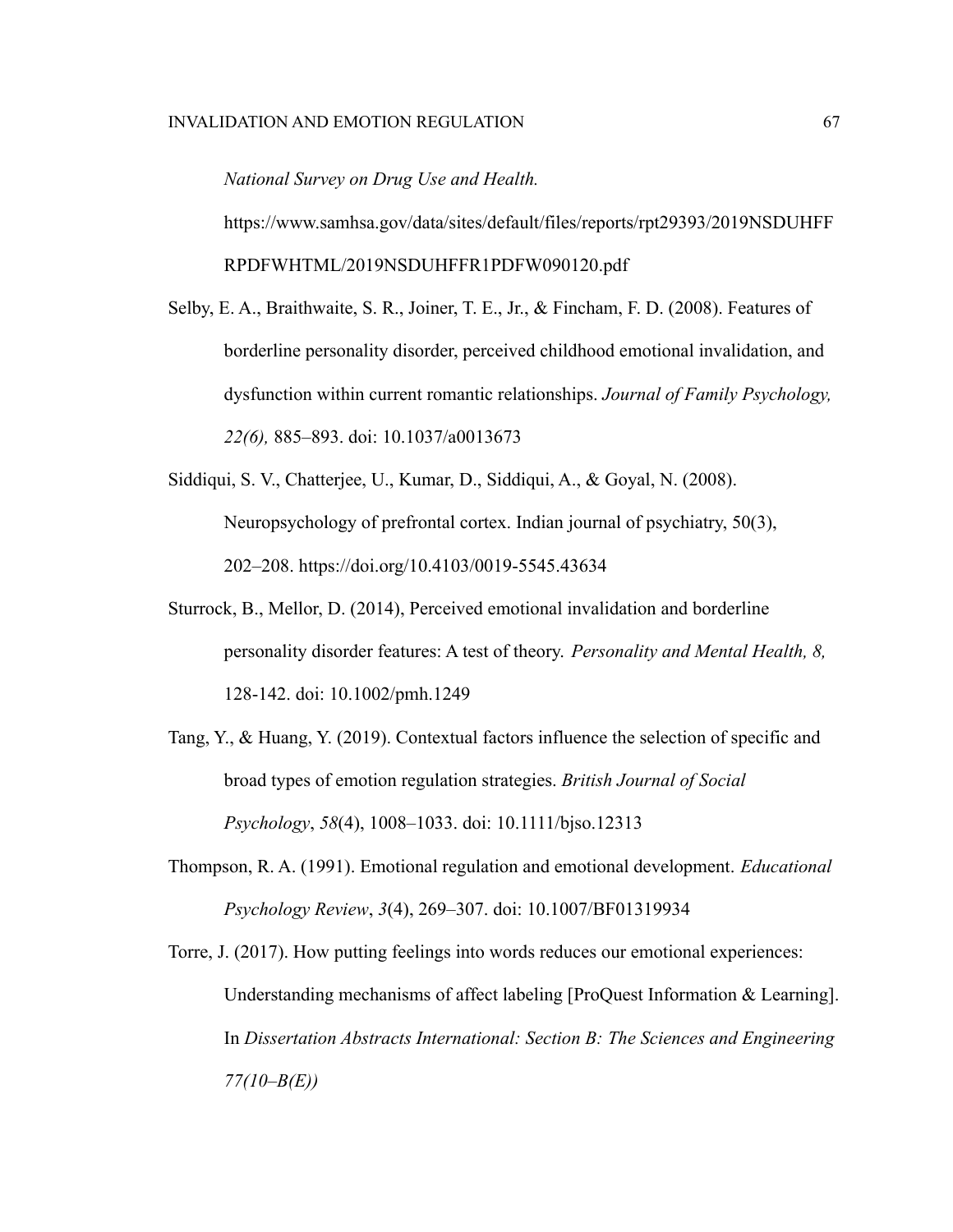Torre, J. B., & Lieberman, M. D. (2018). Putting feelings into words: Affect labeling as implicit emotion regulation. *Emotion Review*, *10*(2), 116–124. doi: [10.1177/1754073917742706](https://doi.org/10.1177/1754073917742706)

Twenge, J. M., & Baumeister, R. F. (2005). Social Exclusion Increases Aggression and Self-Defeating Behavior while Reducing Intelligent Thought and Prosocial Behavior. In D. Abrams, M. A. Hogg, & J. M. Marques (Eds.), *The social psychology of inclusion and exclusion* (pp. 27–46). Psychology Press.

- Twenge, J. M., Catanese, K. R., & Baumeister, R. F. (2003). Social exclusion and the deconstructed state: time perception, meaninglessness, lethargy, lack of emotion, and self-awareness. *Journal of Personality and Social Psychology, 85(3),* 409–423. doi: 10.1037/0022-3514.85.3.409
- Veilleux, J. C., Pollert, G. A., Skinner, K. D., Chamberlain, K. D., Baker, D. E., & Hill, M. A. (2021). Individual beliefs about emotion and perceptions of belief stability are associated with symptoms of psychopathology and emotional processes. *Personality and Individual Differences, 171,* 110541. doi:

10.1016/j.paid.2020.110541

- Vine, V., Bernstein, E, & Nolen-Hoeksema, S. (2018). Less is More? Effects of Exhaustive vs. Minimal Emotion Labeling on Emotion Regulation Strategy Planning. *Cognition and Emotion, 33.* doi: 10.1080/02699931.2018.1486286
- Vlasenko, V. V., Rogers, E. G., & Waugh, C. E. (2021). Affect labelling increases the intensity of positive emotions. *Cognition and Emotion, 35(7)*, 1350-1364. doi: 10.1080/02699931.2021.1959302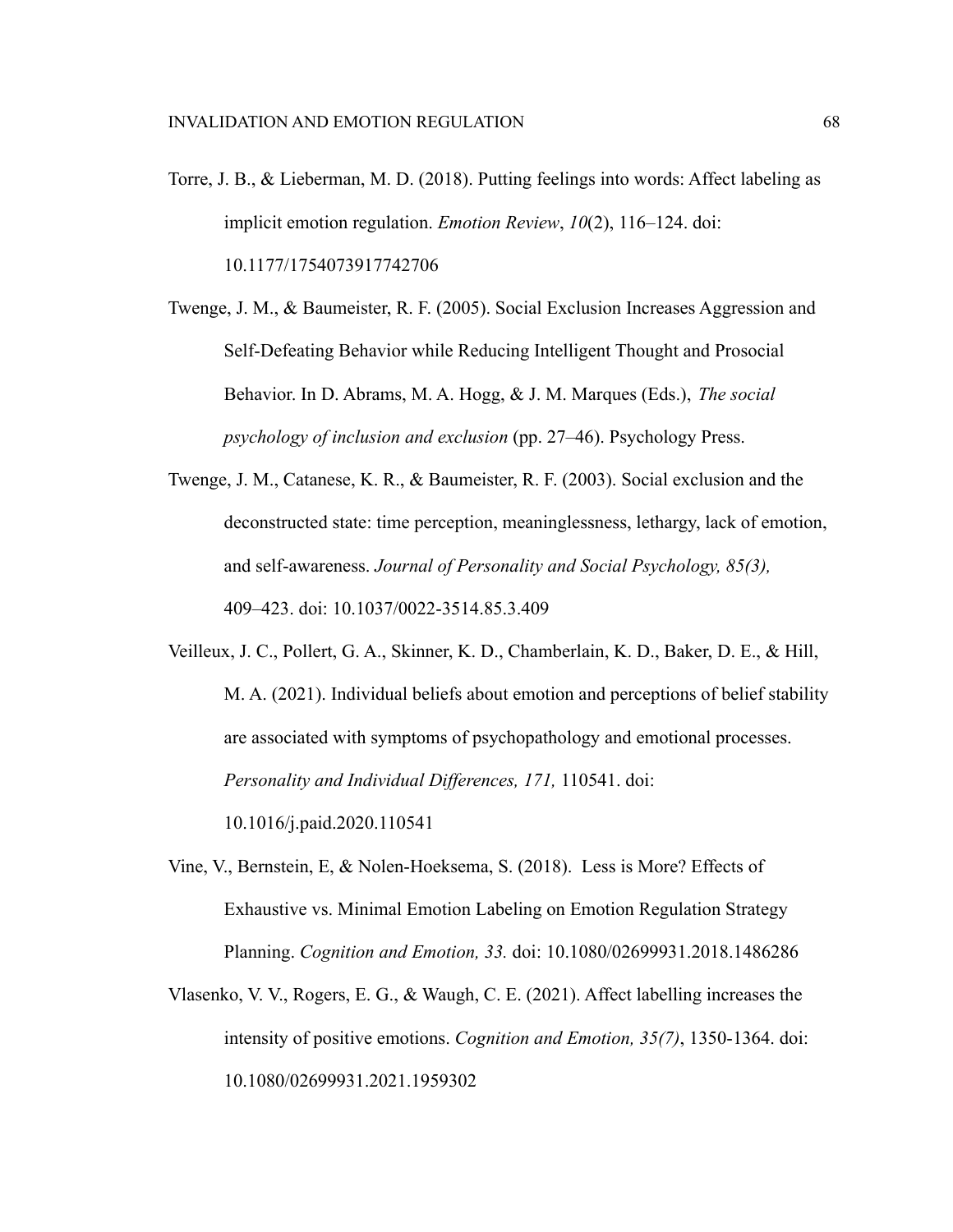- Warner, E. A., Hernandez, T., & Veilleux, J. C. (2021). Examining Facets of Mindfulness in the Relationship Between Invalidating Childhood Environments and Emotion Regulation. *Psychological Reports, 124(3),* 1134–1149. doi: 10.1177/0033294120933151
- Wenzel, M., Blanke, E. S., Rowland, Z., & Kubiak, T. (2021). Emotion regulation dynamics in daily life: Adaptive strategy use may be variable without being unstable and predictable without being autoregressive. *Emotion*. doi: [10.1037/emo0000967](https://doi.org/10.1037/emo0000967)
- Yap, M. B., Allen, N. B., & Ladouceur, C. D. (2008). Maternal socialization of positive affect: The impact of invalidation on adolescent emotion regulation and depressive symptomatology. *Child Development, 79(5),* 1415-1431. Doi: [10.1111/j.1467-8624.2008.01196.x](https://doi.org/10.1111/j.1467-8624.2008.01196.x)
- Zielinski, M. J., & Veilleux, J. C. (2018). Perceived Invalidation of Emotion Scale. PsycTESTS. doi: 10.1037/t67538-000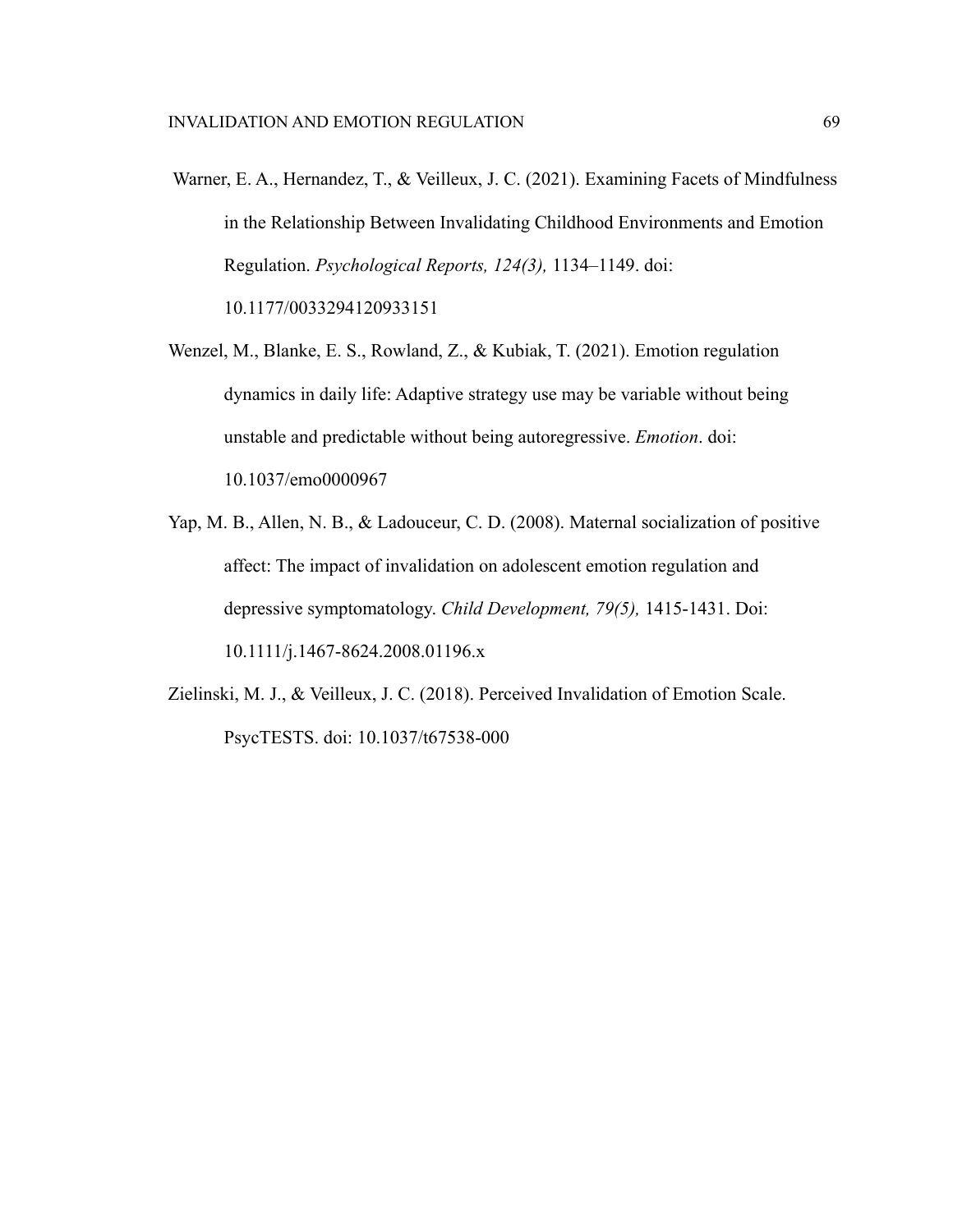# **Table 1.**

PIES and HFERST scale means and standard deviations.

| Scale                                   | Mean | <b>Standard Deviation</b> |
|-----------------------------------------|------|---------------------------|
| General Invalidation                    | 1.76 | .688                      |
| Invalidation - Family                   | 2.08 | 1.00                      |
| <b>Invalidation - Friends</b>           | 1.45 | .591                      |
| Problem-solving <sup>a</sup>            | 3.73 | .804                      |
| Rumination <sup>b</sup>                 | 3.43 | .836                      |
| Acceptancebc                            | 3.22 | .891                      |
| Avoidance <sup>c</sup>                  | 3.19 | .779                      |
| Suppression of Expression <sup>cd</sup> | 3.05 | .838                      |
| Social Support <sup>ed</sup>            | 2.98 | 1.16                      |
| Reappraisal <sup>d</sup>                | 2.98 | .849                      |
| Suppression of Experience <sup>e</sup>  | 2.63 | .818                      |

*Note. Variables with the same superscripts do not differ significantly from one another (p > .05)*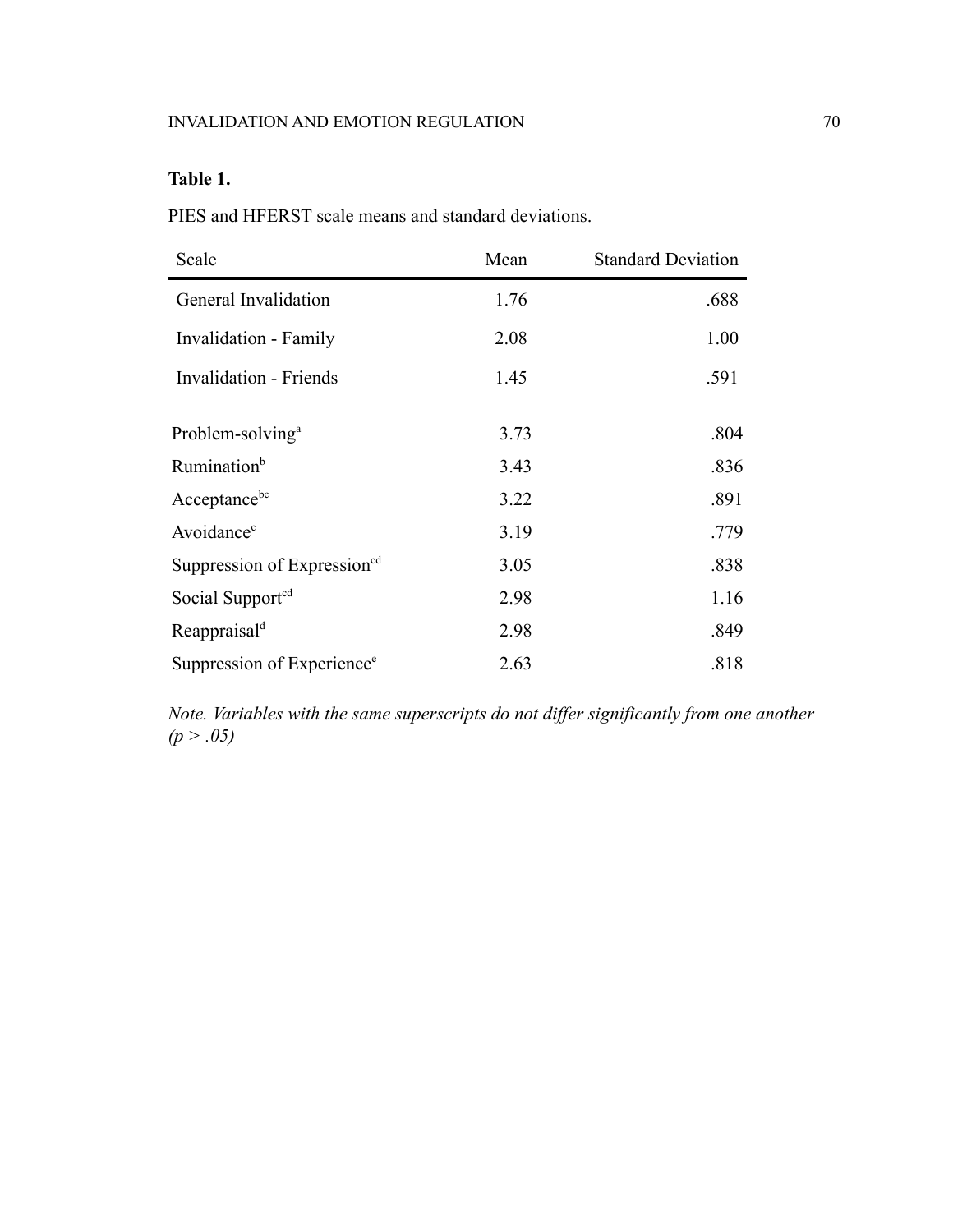# **Table 2.**

Correlational analysis between general invalidation and emotion regulation strategy endorsement.

| Strategy                                                             | Pearson's r | Significance |  |
|----------------------------------------------------------------------|-------------|--------------|--|
| Rumination                                                           | .148        | .110         |  |
| Reappraisal                                                          | $-.138$     | .136         |  |
| Acceptance                                                           | $-153$      | .099         |  |
| Problem-solving                                                      | $-.193*$    | .037         |  |
| Suppression of Experience                                            | $.250*$     | .006         |  |
| Suppression of Expression                                            | $.212*$     | .021         |  |
| Avoidance                                                            | .041        | .660         |  |
| Social Support                                                       | $-.208*$    | .025         |  |
| Note. Significant correlations are identified with "*' ( $p < .05$ ) |             |              |  |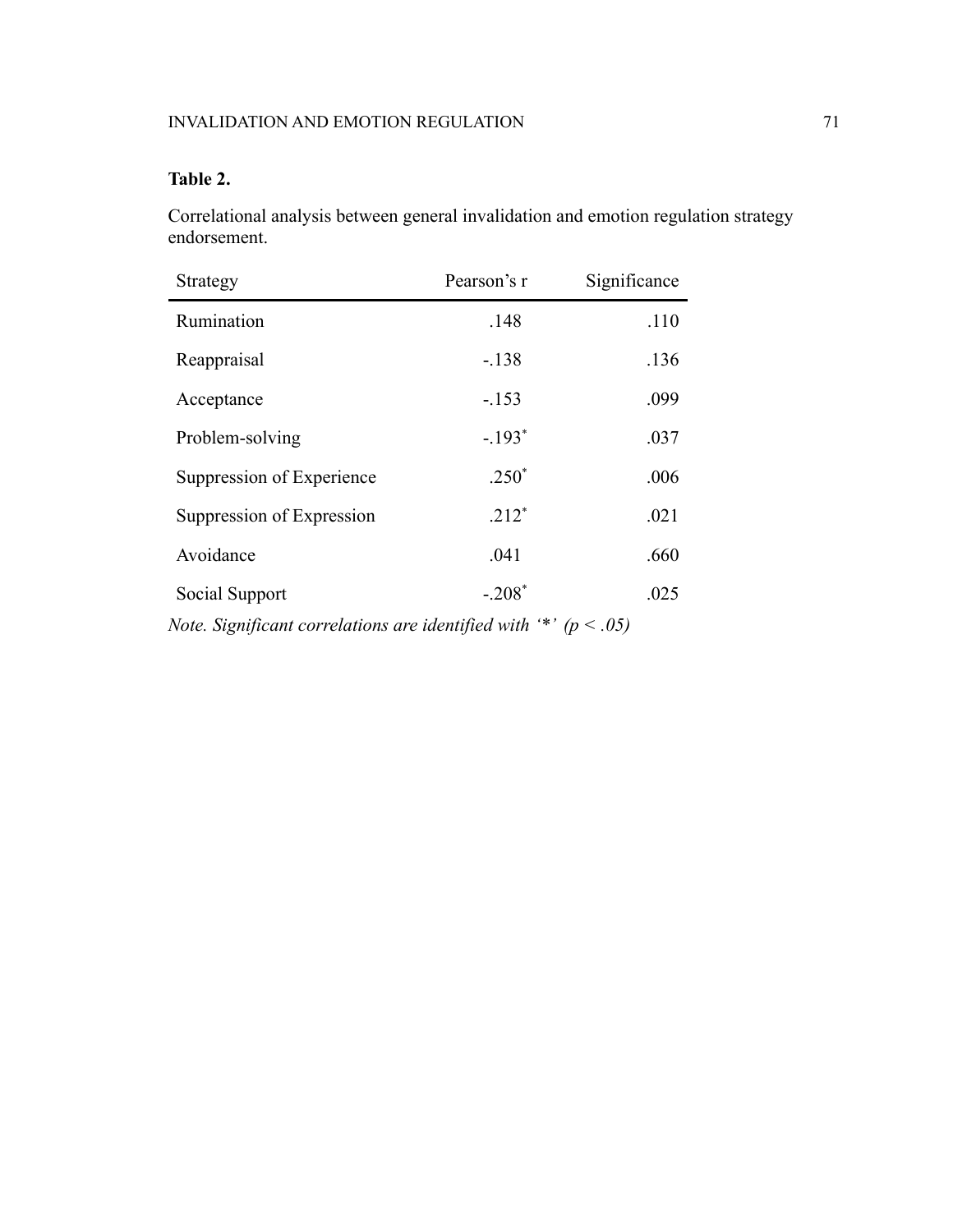## **Table 3.**

Correlational analysis between invalidation from family and emotion regulation strategy endorsement.

| Strategy                                                                   | Pearson's r | Significance |  |  |  |
|----------------------------------------------------------------------------|-------------|--------------|--|--|--|
| Rumination                                                                 | $.248*$     | .007         |  |  |  |
| Reappraisal                                                                | $-.118$     | .204         |  |  |  |
| Acceptance                                                                 | $-162$      | .082         |  |  |  |
| Problem-solving                                                            | $-.091$     | .330         |  |  |  |
| Suppression of Experience                                                  | $.223*$     | .016         |  |  |  |
| Suppression of Expression                                                  | .176        | .058         |  |  |  |
| Avoidance                                                                  | .036        | .702         |  |  |  |
| Social Support                                                             | $-.198*$    | .033         |  |  |  |
| <i>Note. Significant correlations are identified with '*' (p &lt; .05)</i> |             |              |  |  |  |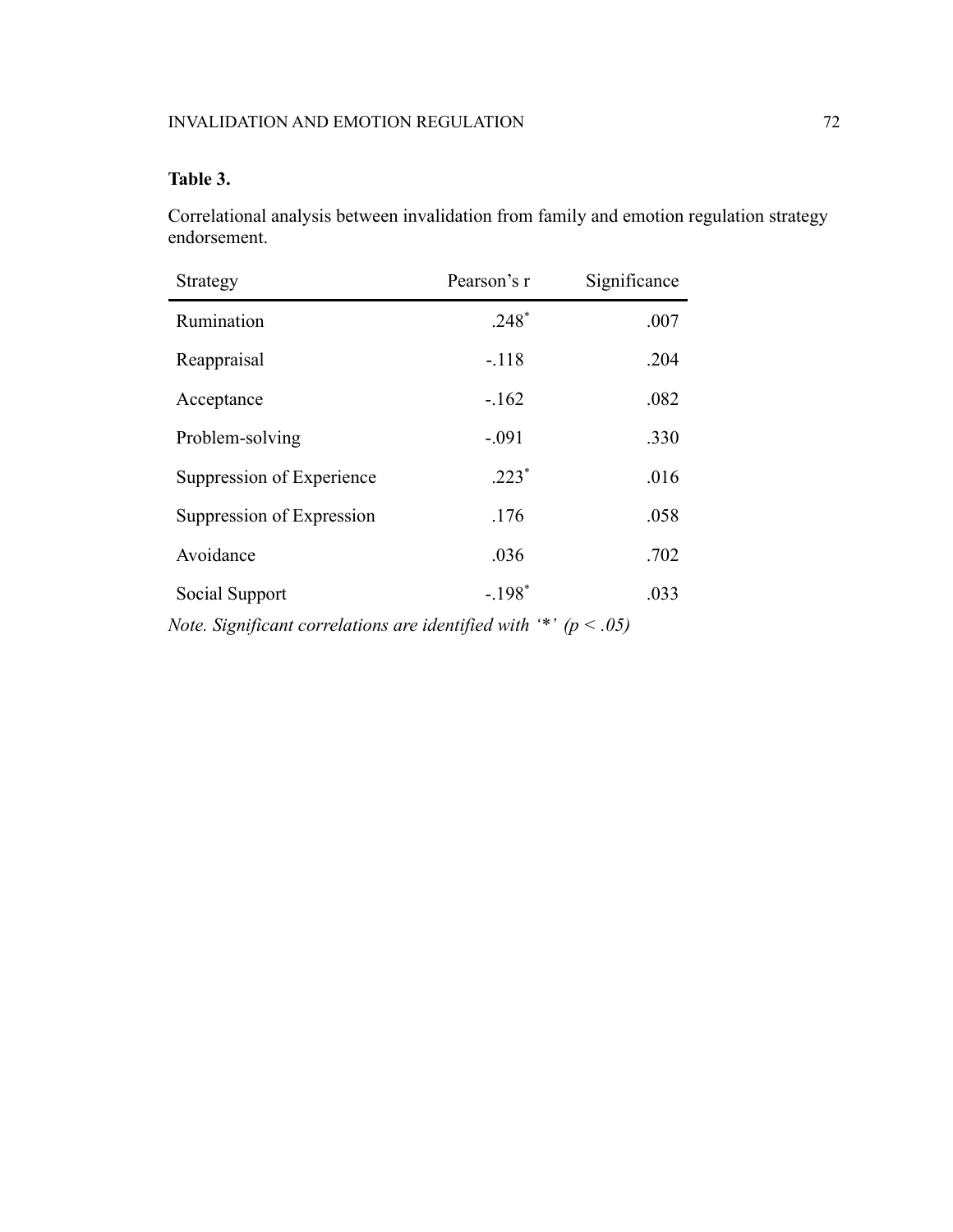## **Table 4.**

Correlational analysis between invalidation from friends and emotion regulation strategy endorsement.

| Strategy                                                                     | Pearson's r | Significance |  |  |  |
|------------------------------------------------------------------------------|-------------|--------------|--|--|--|
| Rumination                                                                   | $-.044$     | .636         |  |  |  |
| Reappraisal                                                                  | $-.123$     | .187         |  |  |  |
| Acceptance                                                                   | $-.082$     | .380         |  |  |  |
| Problem-solving                                                              | $-.284*$    | .002         |  |  |  |
| Suppression of Experience                                                    | $.237*$     | .011         |  |  |  |
| Suppression of Expression                                                    | $.186*$     | .045         |  |  |  |
| Avoidance                                                                    | .005        | .957         |  |  |  |
| Social Support                                                               | $-.162$     | .081         |  |  |  |
| Note. Significant correlations are identified with $\dot{\bullet}$ (p < .05) |             |              |  |  |  |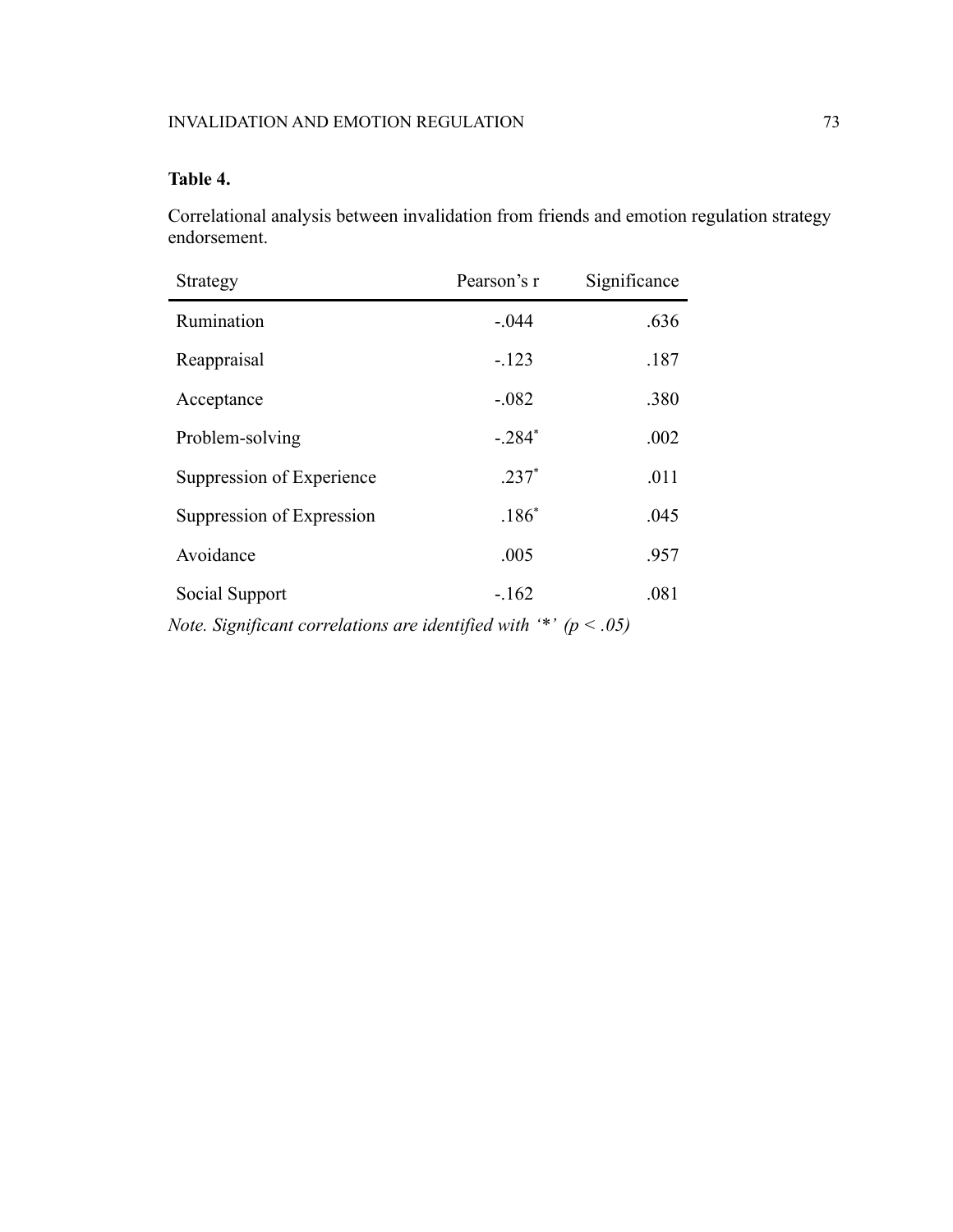# **Table 5.**

Correlational analysis of endorsement of emotion regulation strategy between strategies.

|                                                                                                                  |          | 2         | 3                                                      | 4                                          | 5 | 6 |       |
|------------------------------------------------------------------------------------------------------------------|----------|-----------|--------------------------------------------------------|--------------------------------------------|---|---|-------|
| 1. Rumination                                                                                                    |          |           |                                                        |                                            |   |   |       |
| 2. Reappraisal                                                                                                   | .017     |           |                                                        |                                            |   |   |       |
| 3. Acceptance                                                                                                    | $-0.018$ | $.543***$ |                                                        |                                            |   |   |       |
| 4. Problem-solving                                                                                               | $-287**$ |           | $.493***$ $.514***$                                    |                                            |   |   |       |
| 5. Supp. Experience                                                                                              | .110     |           | $311***$ $239**$                                       | $.208*$                                    |   |   |       |
| 6. Supp. Expression                                                                                              | .078     |           | $.268^{**}$ $.311^{***}$ $.287^{**}$ $.549^{***}$      |                                            |   |   |       |
| 7. Avoidance                                                                                                     | $.217*$  |           | $.196^*$ $.156$ $.302^{***}$ $.459^{***}$ $.369^{***}$ |                                            |   |   |       |
| 8. Social support                                                                                                | .133     | $.264***$ |                                                        | $.159$ $.191^*$ $-.276^{**}$ $-.323^{***}$ |   |   | - 089 |
| Note. Significant correlations are identified with "*' $(p < .05)$ , "**' $(p < .01)$ "***' $(p < .01)$<br>.001) |          |           |                                                        |                                            |   |   |       |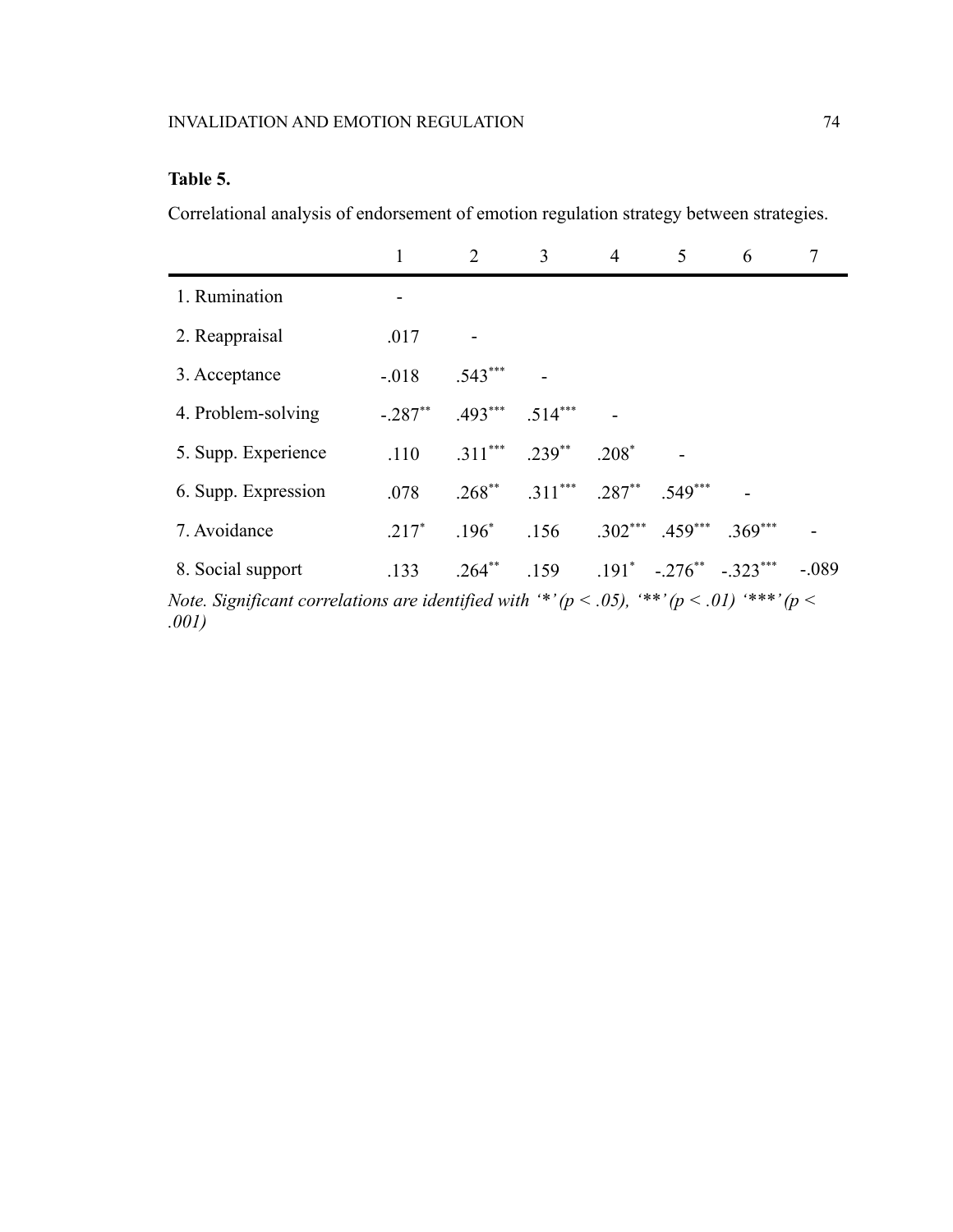# **Appendix A Investigating Equality of Implicit Positive and Negative Affect Test (IPANAT) Items**

This study was conducted to determine whether the items used in pre- and post-test measures of implicit affect in the principal study (Invalidation & Emotion Regulation) were indeed equivalent. I expected to find no significant differences between items at the individual level (comparisons between one another) as well as at the group level (comparisons between pre-test and post-test subsets).

#### **Method**

#### **Participants**

45 participants were recruited using convenience sampling via social media advertising and electronic correspondence in the form of text messages and emails disseminating the online survey link. Demographic information was not collected from these participants.

#### **Materials**

All participants were presented with the Implicit Positive and Negative Affect Test (IPANAT,  $\alpha$  = 0.81; Quirin et al., 2009). This measure included six items, each of which consisted of one nonsense word (SUKOV, TALEP, BELNI, SAFME, VIKES, TUNBA) and 6 emotion words (happy, tense, cheerful, helpless, energetic, inhibited). Participants were asked to judge how well each of the six emotion words were represented by the provided nonsense word using a 5-point scale  $(1 = 20$ oesn't fit at all,"  $2 =$  "Fits somewhat,"  $3 =$  "Fits fairly well,"  $4 =$  "Fits very well"). In making these judgments, participants were instructed to rely on their "spontaneous feelings."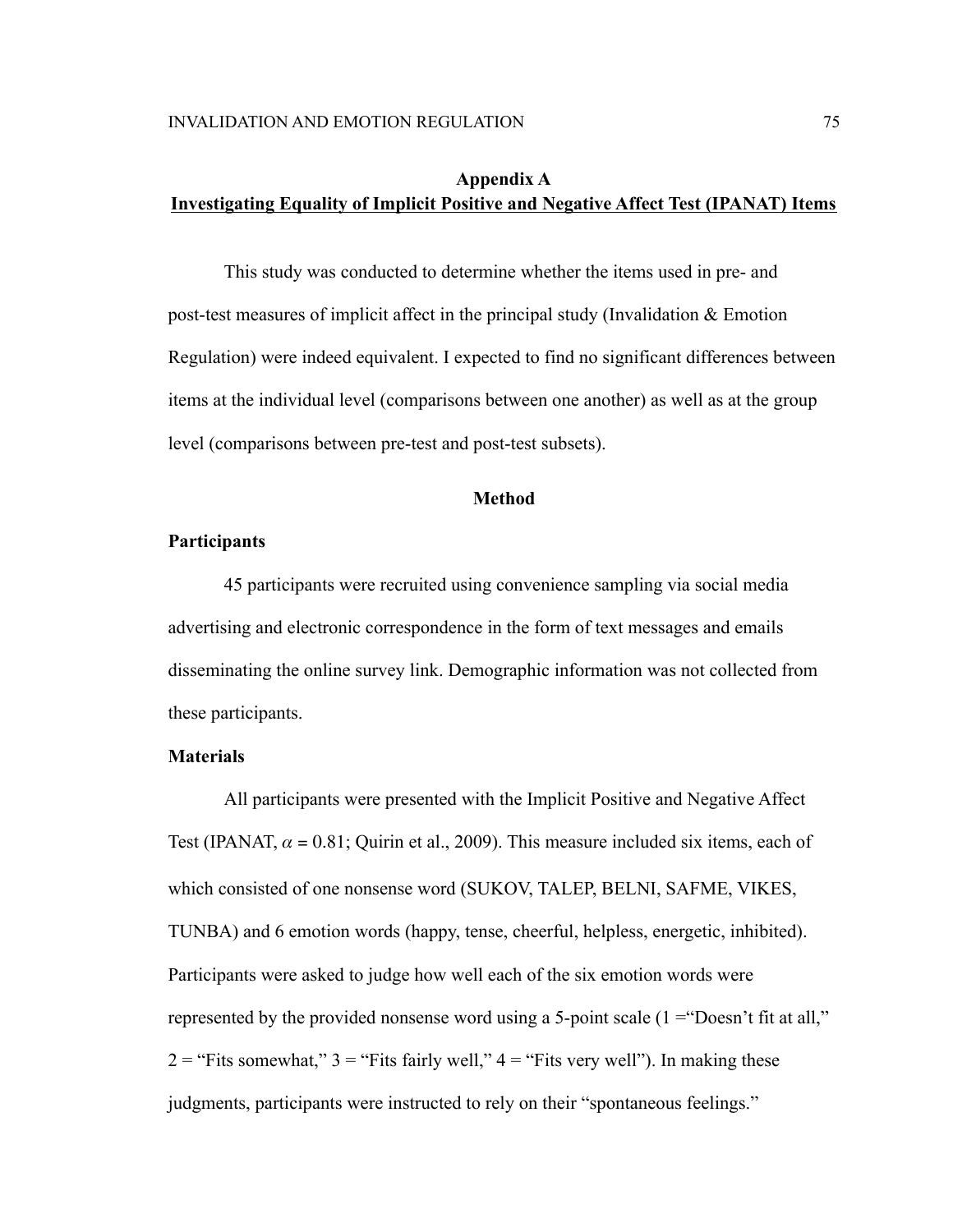### **Procedure**

Participants were presented with a brief consent form describing the nature of the study, and informing them that they would be asked to make judgements about various words. They were then presented with the six IPANAT items in random order. Upon completion of the IPANAT, participants were thanked for their time and the survey was ended.

#### **Results**

IPANAT items were divided into pre-test (T0) and post-test (T1) groupings consistent with those used in the principal study. BELNI, TALEP, and TUNBA comprised T0 items, and SAFME, SUKOV, and VIKES comprised items pertaining to the T1 group. Each group of items produced two scores, IPANAT-P and IPANAT-N (representing implicit positive and negative affect, respectively) computed by averaging the ratings given to positive (IPANAT-P: Mean(T0) = 2.04, SD(T0) = .496; Mean(T1) = 1.67,  $SD(T1) = .410$ ) and negative (IPANAT-N: Mean(T0) = 1.73,  $SD(T0) = .411$ ;  $Mean(T1) = 2.02, SD(T1) = .522$  emotion words.

Paired-samples *t*-tests revealed that T0 and T1 item groups were significantly different in terms of both positive ( $t(44) = 4.06$ ,  $p < .001$ ) and negative ( $t(44) = .3.23$ ,  $p =$ .002) ratings. Pairwise comparisons between all six items using repeated measures analysis of variance (ANOVA) revealed that one item, BELNI (used at T0), was consistently rated as significantly more positive than all other items (all pairwise  $p <$ .001). Additionally, the item SUKOV (used at T1) was generally rated as more negative than all other items, though it was only significantly different from TUNBA (in terms of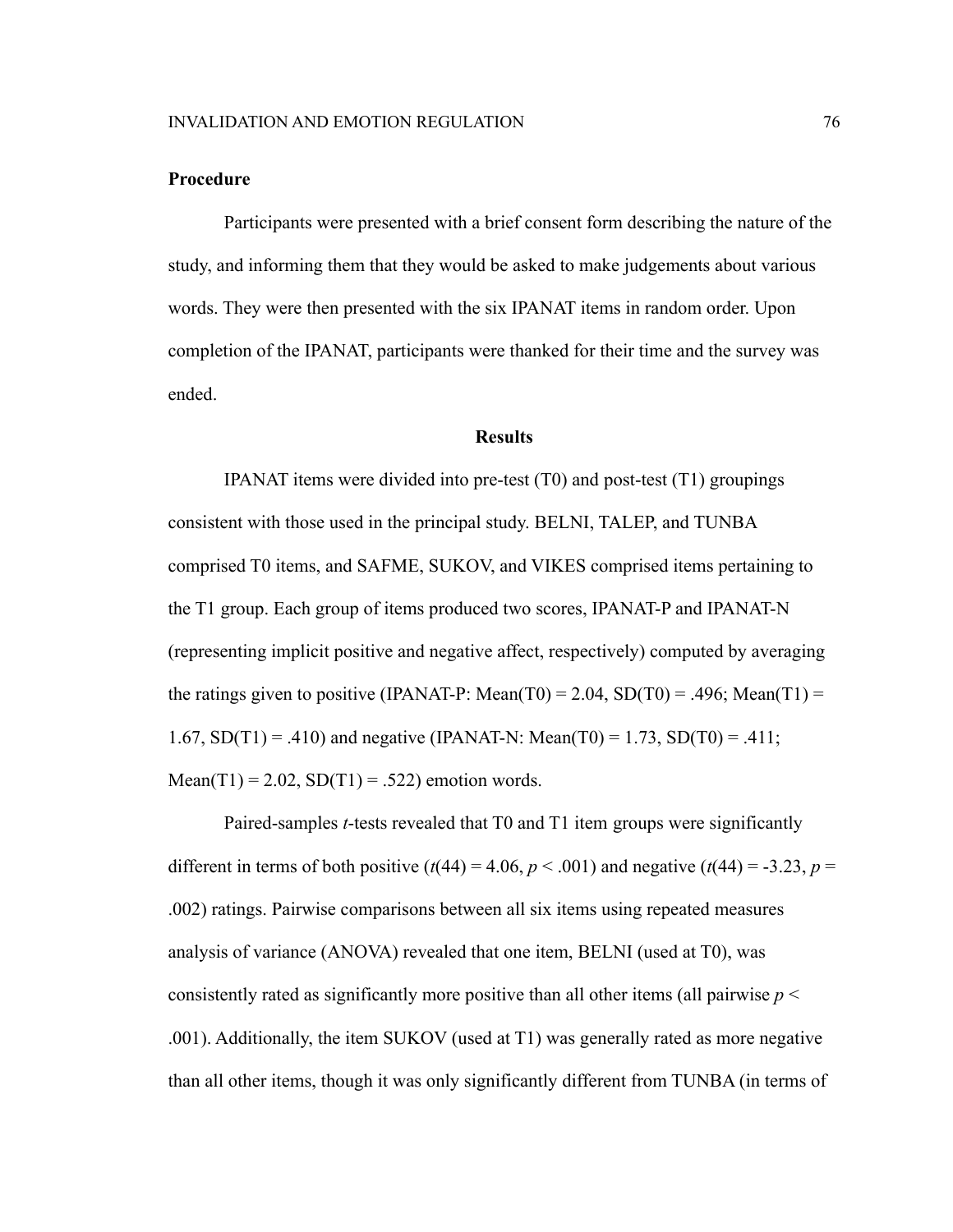positive emotion words;  $p = .015$ ) and SAFME (in terms of negative emotion words;  $p =$ .023). See Table 6 for full pairwise comparisons on ratings given to positive emotion words, and see Table 7 for full pairwise comparisons on ratings given to negative emotion words.

#### **Table 6.**

| Pairwise comparisons of IPANAT items' positive emotion ratings. |              |                                              |      |              |  |
|-----------------------------------------------------------------|--------------|----------------------------------------------|------|--------------|--|
|                                                                 |              | Item Compared Mean Difference Standard Error |      | Significance |  |
| <b>BELNI</b>                                                    | <b>SUKOV</b> | $.962*$                                      | .171 | < 0.001      |  |
|                                                                 | <b>SAFME</b> | .898*                                        | .166 | < 0.001      |  |
|                                                                 | <b>VIKES</b> | $.716*$                                      | .174 | < 0.001      |  |
|                                                                 | <b>TUNBA</b> | $.640*$                                      | .203 | .003         |  |
|                                                                 | <b>TALEP</b> | $.845*$                                      | .175 | < 0.001      |  |
| <b>SUKOV</b>                                                    | <b>SAFME</b> | $-64$                                        | .155 | .680         |  |
|                                                                 | <b>VIKES</b> | $-.246$                                      | .158 | .127         |  |
|                                                                 | <b>TUNBA</b> | $-.322*$                                     | .127 | .015         |  |
|                                                                 | <b>TALEP</b> | $-117$                                       | .185 | .530         |  |
| <b>SAFME</b>                                                    | <b>VIKES</b> | $-182$                                       | .156 | .252         |  |
|                                                                 | <b>TUNBA</b> | $-.258$                                      | .167 | .130         |  |
|                                                                 | <b>TALEP</b> | $-.053$                                      | .190 | .782         |  |

VIKES TUNBA -.076 .187 .687

TUNBA TALEP .205 .212 .340

TALEP .129 .178 .474

*Note. Significant values are identified with '\*'*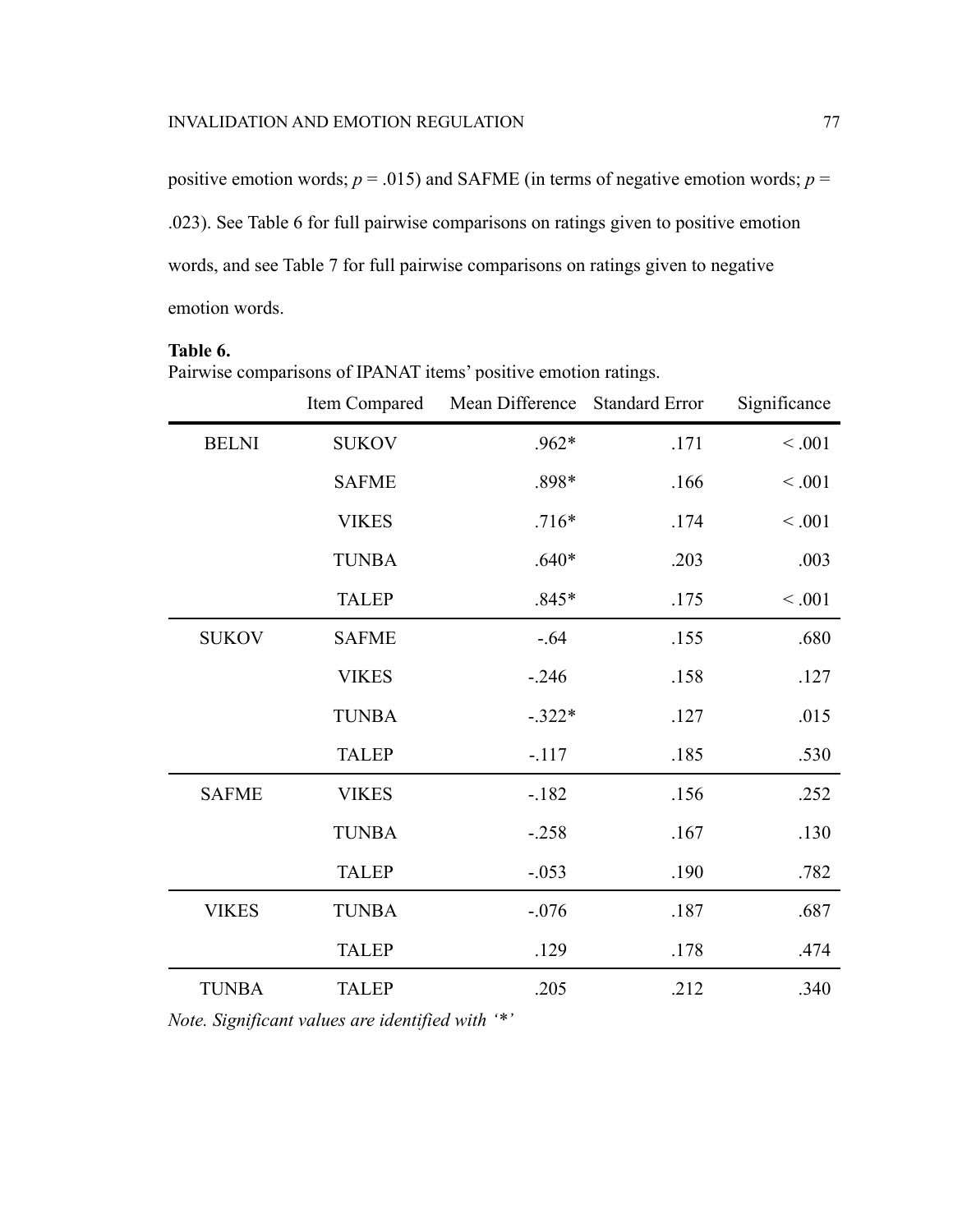| mı<br>H<br>и |
|--------------|
|--------------|

Pairwise comparisons of IPANAT items' negative emotion ratings.

|              | Item Compared | Mean Difference | <b>Standard Error</b> | Significance |
|--------------|---------------|-----------------|-----------------------|--------------|
| <b>BELNI</b> | <b>SUKOV</b>  | $-742*$         | .136                  | < 0.001      |
|              | <b>SAFME</b>  | $-451*$         | .129                  | .001         |
|              | <b>VIKES</b>  | $-.621*$        | .137                  | < 0.001      |
|              | <b>TUNBA</b>  | $-455*$         | .156                  | .006         |
|              | <b>TALEP</b>  | $-485$          | .111                  | < 0.001      |
| <b>SUKOV</b> | <b>SAFME</b>  | .292*           | .124                  | .023         |
|              | <b>VIKES</b>  | .121            | .130                  | .357         |
|              | <b>TUNBA</b>  | .288            | .151                  | .063         |
|              | <b>TALEP</b>  | .258            | .142                  | .077         |
| <b>SAFME</b> | <b>VIKES</b>  | $-170$          | .148                  | .257         |
|              | <b>TUNBA</b>  | $-.004$         | .166                  | .982         |
|              | <b>TALEP</b>  | $-.034$         | .149                  | .820         |
| <b>VIKES</b> | <b>TUNBA</b>  | $-167$          | .168                  | .328         |
|              | <b>TALEP</b>  | .136            | .147                  | .359         |
| <b>TUNBA</b> | <b>TALEP</b>  | $-.030$         | .165                  | .855         |

*Note. Significant values are identified with '\*'*

Removal of BELNI and SUKOV from T0 and T1 item groups, respectively, neutralized the differences observed between these item groups. In other words, items presented at pre-test were no longer significantly different from items presented at post-test in terms of positive ( $t$ (44) = .426,  $p$  = .672) and negative affect ( $t$ (44) = -.589,  $p$ = .559) once they no longer included the ratings given to BELNI and SUKOV.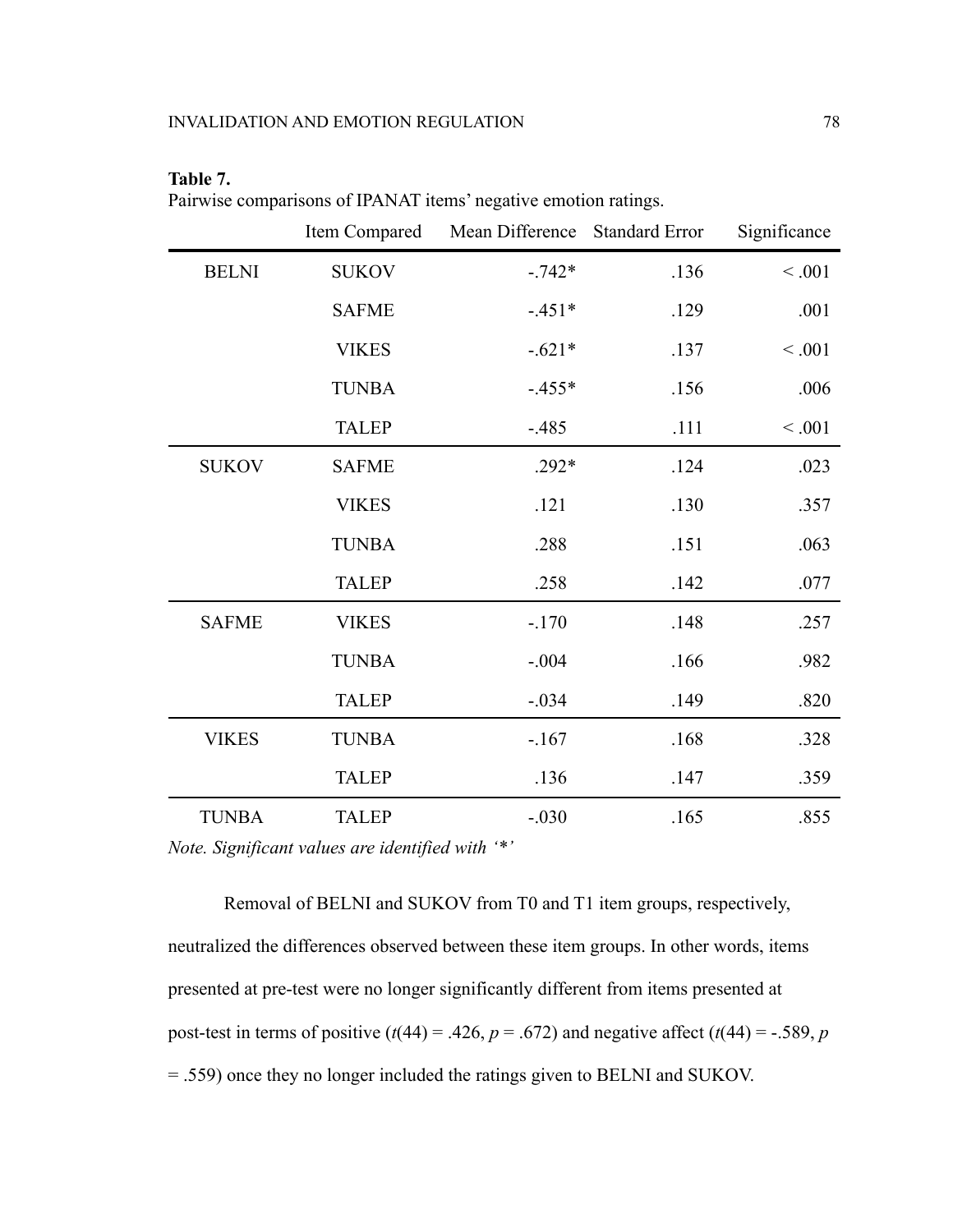#### **Discussion**

This study represents an endeavor to determine whether all IPANAT items are indeed rated equally amongst participants. I expected to find that, given that participants all experience varying levels of implicit affect at a given point in time, the ratings given to each nonsense word item (i.e., "TUNBA" vs. "VIKES") would not demonstrate any significant patterns at individual (word vs. word) and group (pre- vs. post-test) levels. Contrary to these hypotheses, results indicated that the original pre- and post-test item groups produced significantly different ratings when aggregated. An investigation at the item-level revealed two nonsense word items, BELNI and SUKOV, that were consistently differentiated from all other test items. Specifically, BELNI was rated as significantly more positive than all other items, and SUKOV was rated as generally (but not always significantly) more negative than all other items. Once these items were removed from the pre- and post-test aggregate scores, item groups were no longer significantly different from one another.

These results have implications for the principal investigation of the relationship between emotional invalidation and emotion regulation in that these skewed items influence the dependent measure of implicit affect such that the pre-test measure including BELNI will be positively skewed while the post-test measure including SUKOV will be negatively skewed. This would create a confound in the dependent variable, misrepresenting the levels of positive and negative implicit affect experienced at baseline and at post-test measurements. Therefore, the results of this investigation require that BELNI and SUKOV be excluded from analysis in the principal investigation.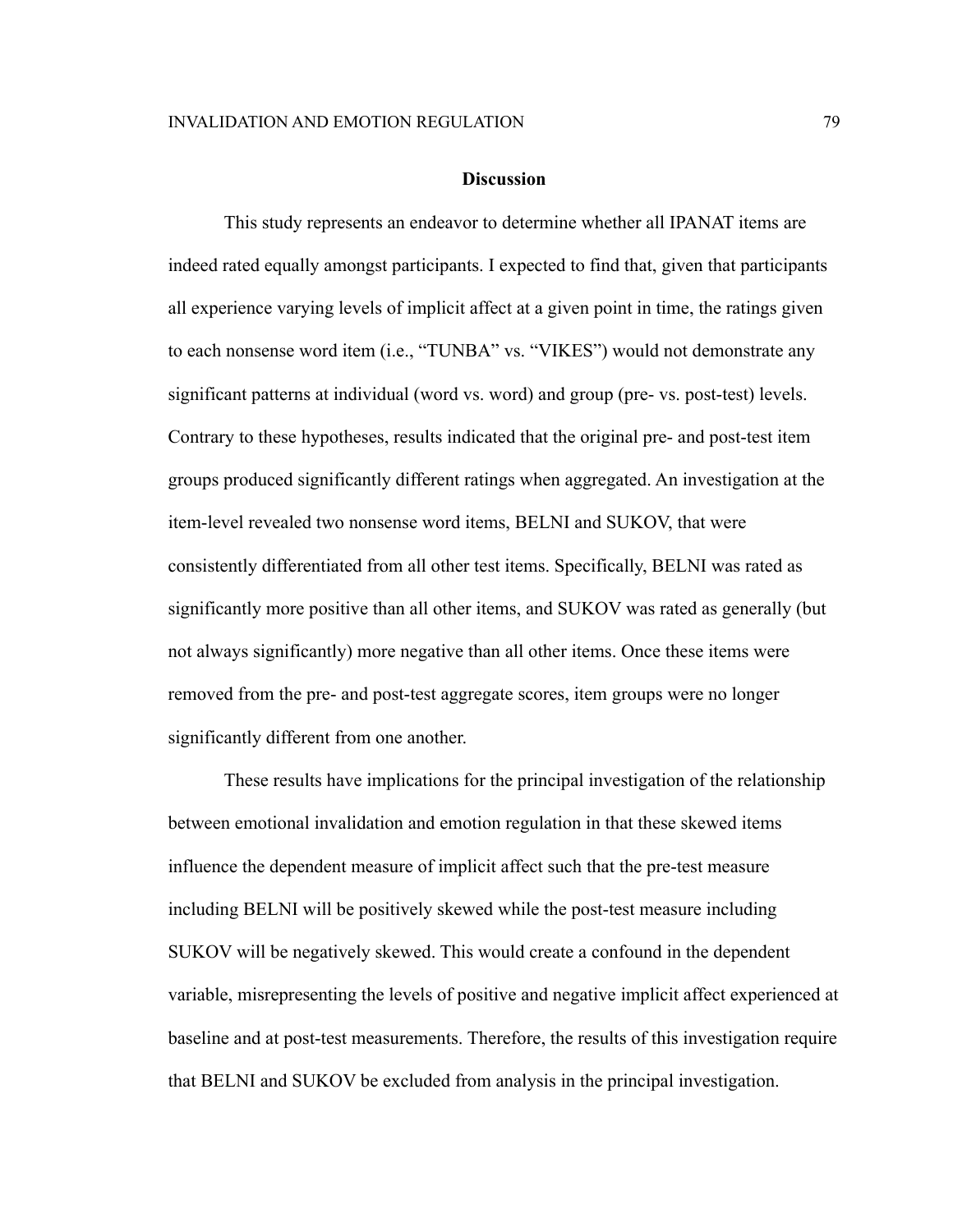The present results also call into question the validity of these two test items for the IPANAT as a whole. When applied in other studies, it may be the case that these two items misrepresent the levels of implicit positive and negative affect in participants. Subsequent research should approach these items (and perhaps the measure as a whole) with caution, recognizing that some words may be inherently more positive or negative than others. This is in contrast with the findings reported in the original validation of this measure (Quirin et al., 2009). Future research may therefore also benefit from further testing of the validity of these items.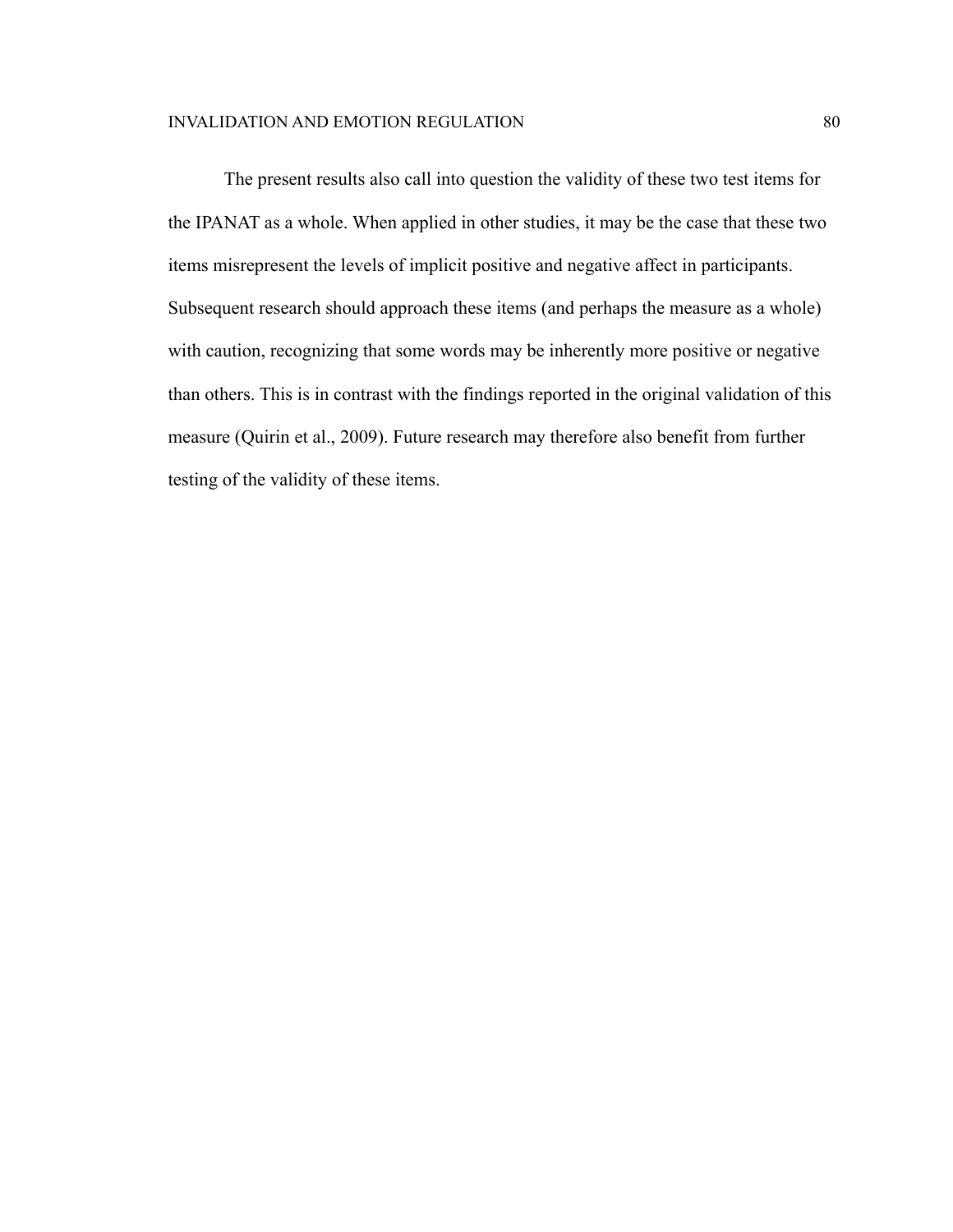# **Appendix B Demographic Questionnaire**

- 1. What is your age?
- 2. Please indicate your gender identity below (select all that apply):
	- □ Woman
	- $\square$  Man
	- $\Box$  Transgender
	- □ Non-binary
	- $\Box$  Other:
	- $\Box$  Prefer not to answer
- 3. Please indicate your race/ethnicity below (select all that apply):
	- □ American Indian or Alaskan Native
	- $\Box$  Asian
	- □ Black or African-American
	- $\Box$  Latinx
	- $\Box$  Native Hawaiian or other Pacific Islander
	- □ White
	- $\Box$  Other:
	- $\Box$  Prefer not to answer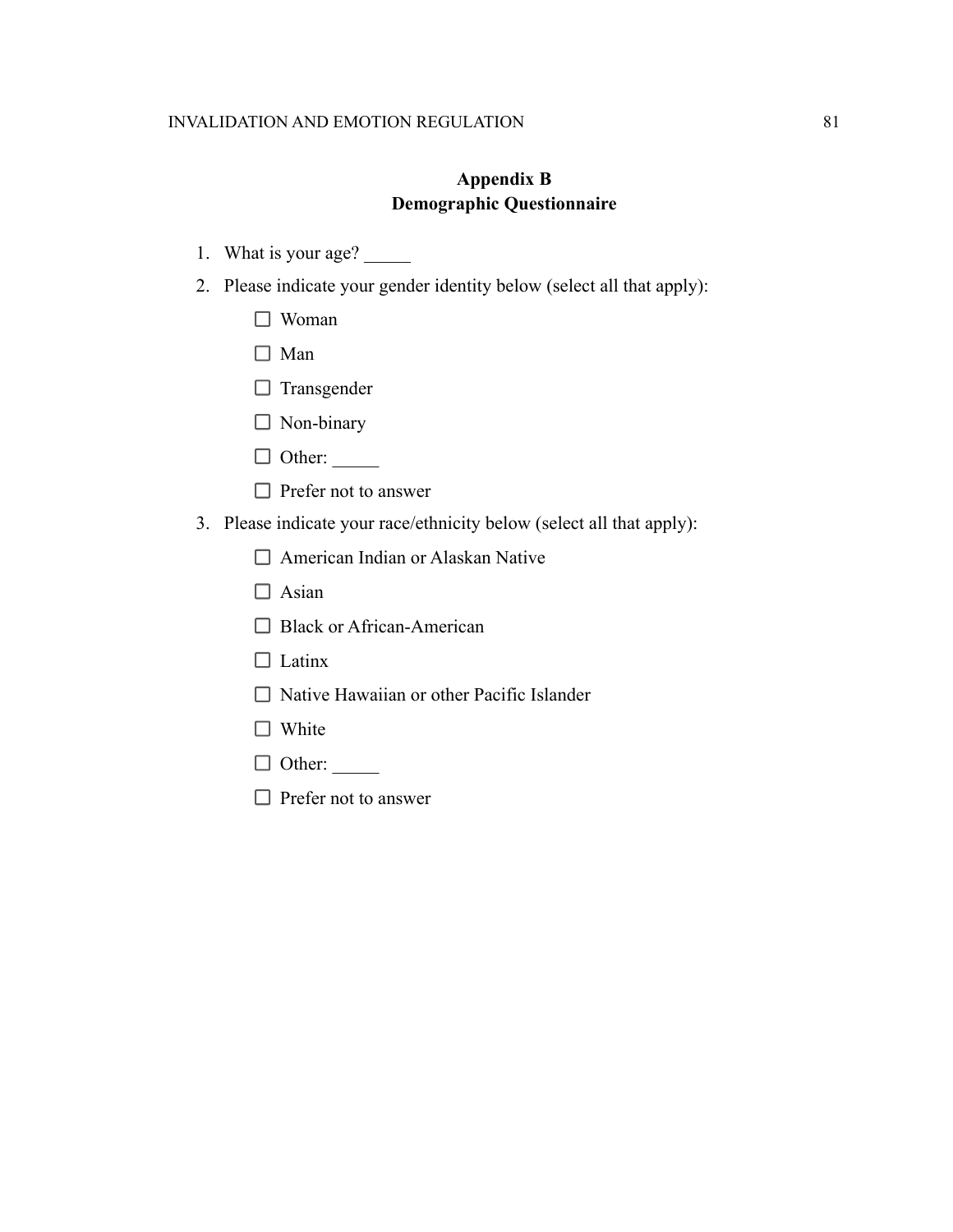## **Appendix C Implicit Positive and Negative Affect Test (IPANAT)**

*The following words are from an artificial language. They are intended to express various moods. In all languages, there are words that help to express their meanings by the way they sound (for example,the word rattle almost sounds like something that rattles). In poetry and literature, this is known as onomatopoeia. For each of the following words, please rate how well each artificial word expresses different moods. In making these ratings, let yourself be guided by your spontaneous feelings*

| Doesn't fit at all | Fits somewhat | Fits fairly well | Fits very well |
|--------------------|---------------|------------------|----------------|

#### **Word Pairs (36 total):**

| Word 1: | <b>SAFME</b> | <b>VIKES</b> | <b>TUNBA</b> | <b>TALEP</b> | <b>BELNI</b> | <b>SUKOV</b> |
|---------|--------------|--------------|--------------|--------------|--------------|--------------|
| Word 2: | happy        | happy        | happy        | happy        | happy        | happy        |
|         | helpless     | helpless     | helpless     | helpless     | helpless     | helpless     |
|         | energetic    | energetic    | energetic    | energetic    | energetic    | energetic    |
|         | tense        | tense        | tense        | tense        | tense        | tense        |
|         | cheerful     | cheerful     | cheerful     | cheerful     | cheerful     | cheerful     |
|         | inhibited    | inhibited    | inhibited    | inhibited    | inhibited    | inhibited    |
|         |              |              |              |              |              |              |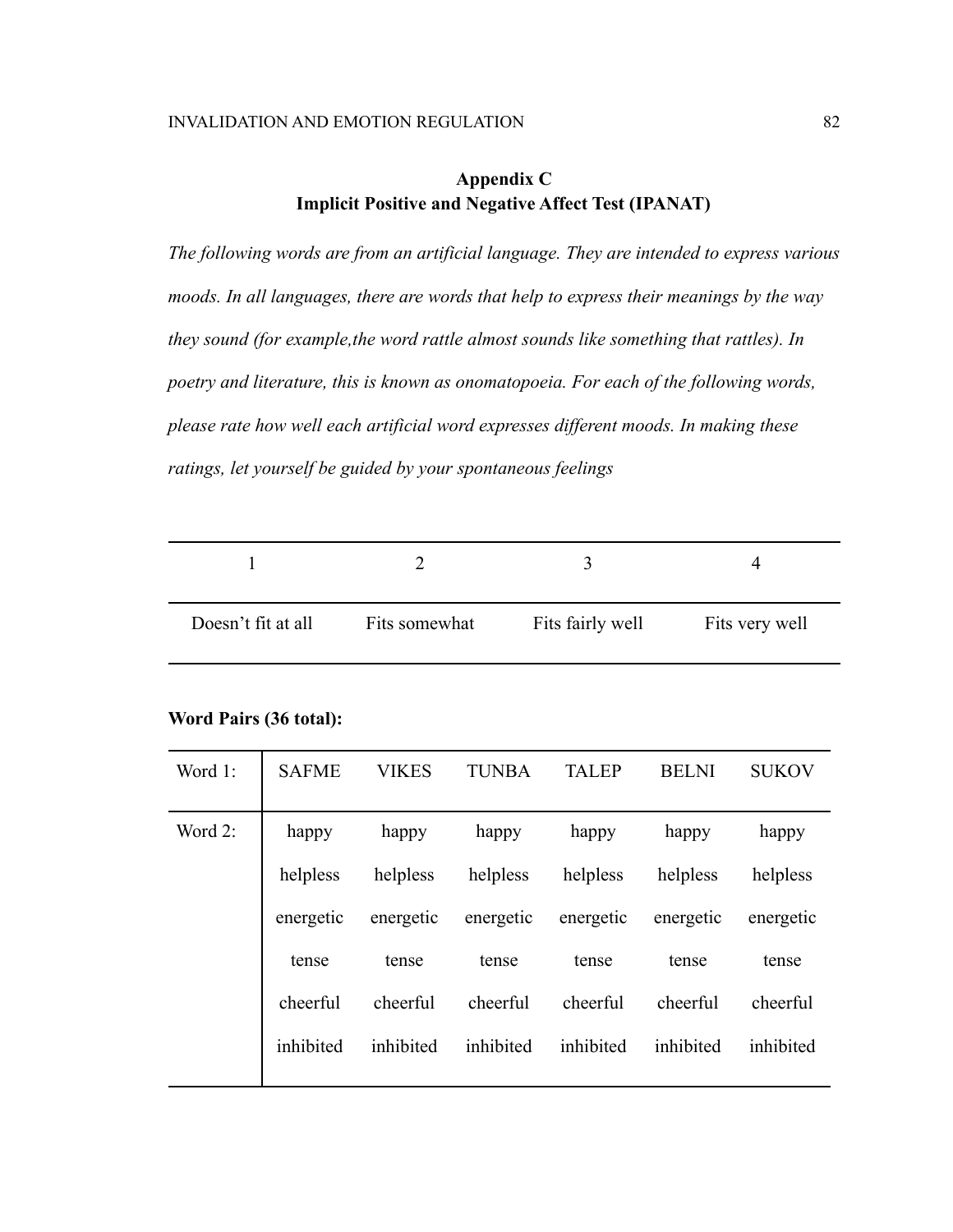## **Appendix D The Perceived Invalidation of Emotion Scale (PIES)**

Instructions: *Please take a moment to think about your relationships with the people who you are in contact with on a regular basis (i.e. at least once per week) and how they respond to your emotions when you share them. You may want to consider your relationships with family, friends, intimate partners, coworkers, and acquaintances. Please indicate how often each item has applied to you over the past month using the following scale:*

| Almost never | Sometimes | About half the<br>time | time | Most of the Almost always |
|--------------|-----------|------------------------|------|---------------------------|

- 1. When I share how I'm feeling, others don't seem to mirror or match my emotions. For example, they don't share sadness with me when I'm sad or happiness with me when I'm happy.
- 2. When I share how I'm feeling, others want me to "get over it" or "accept it and move on."
- 3. When I share how I'm feeling, others seem like they don't want to hear what I have to say.
- 4. When I share how I'm feeling, others look down on me or judge me.
- 5. When I share how I'm feeling, others don't take me seriously.
- 6. When I try to share how I'm feeling, others tell me or imply what I should actually feel.
- 7. Others get mad or upset when I express my feelings.
- 8. Others don't take my side or agree with how I'm feeling.
- 9. Others make me feel like it's not okay for me to feel the way I do.
- 10. Others make me feel that my emotions are unimportant.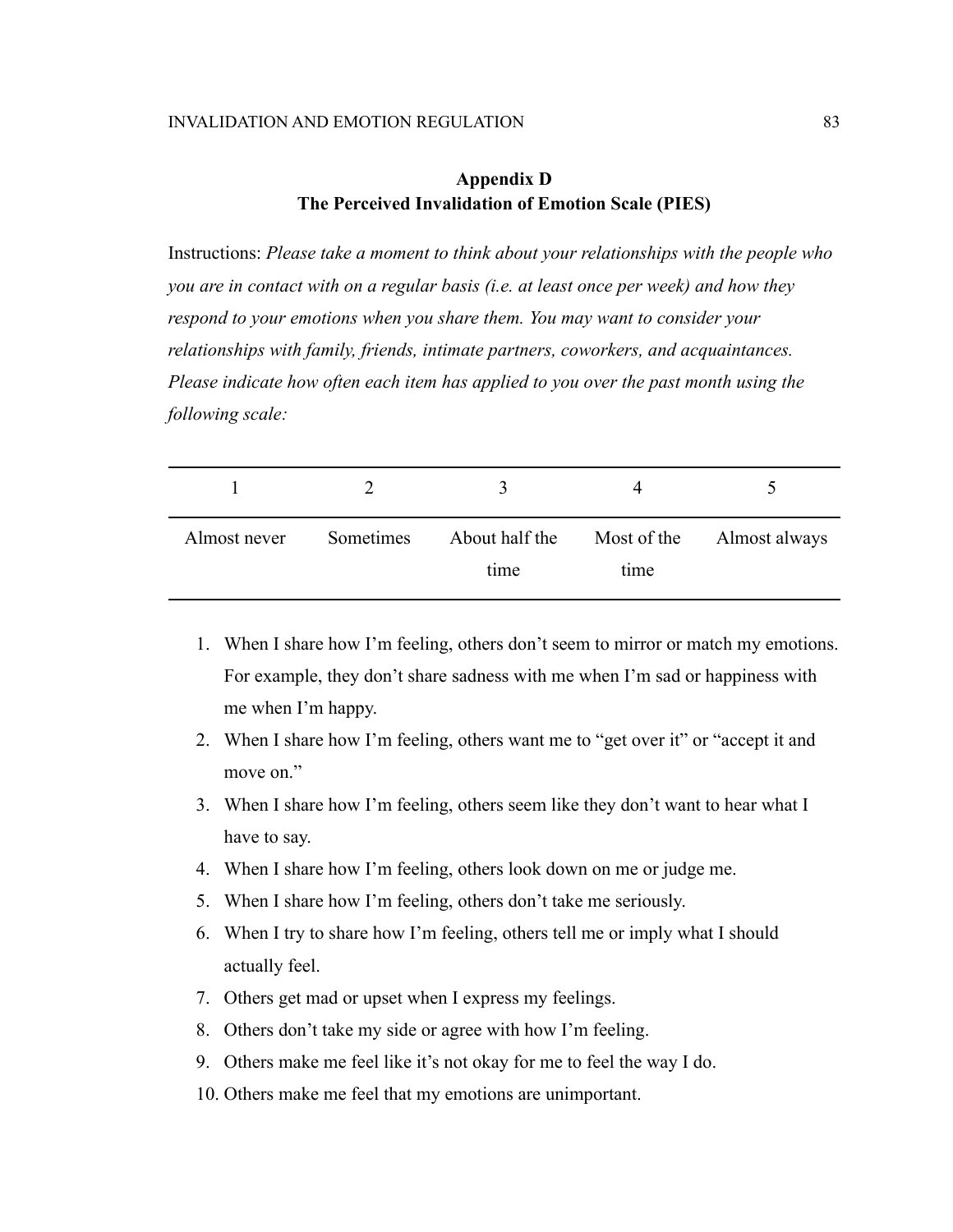## **Appendix E Mood Induction Vignette (Vine et al., 2018)**

*Read the following story and imagine yourself in the provided scenario. As you are reading, do your best to treat the story as if it were a real event that you are experiencing. You will be asked to answer questions about this story at a later point, so please read carefully.*

You are waiting at your favorite coffee shop for your friend. It has been a difficult week—you haven't done well on assignments at work or school, you had an argument with your significant other, and your activities just are not going as well as you would like. You have confided in your friend about your problems and asked this friend to meet you to talk about them. You could really use their ear and support. You made the plan for

3:00 and your friend told you they would be coming from another friend's apartment. You arrive on time and wait outside on the sidewalk. You check your phone to make sure you have the day and time right, which you do. After waiting outside for 30 minutes you go inside to get a table. Your friend is often a little late and easily distracted, so you keep waiting. Another 30 min go by. You call and text your friend. Other couples ask for the extra chair, but you insist that someone is coming. Your friend has still not responded, which is unlike them and worrying. You continue to wait alone. After an hour and a half,

it is clear that your friend is not going to show.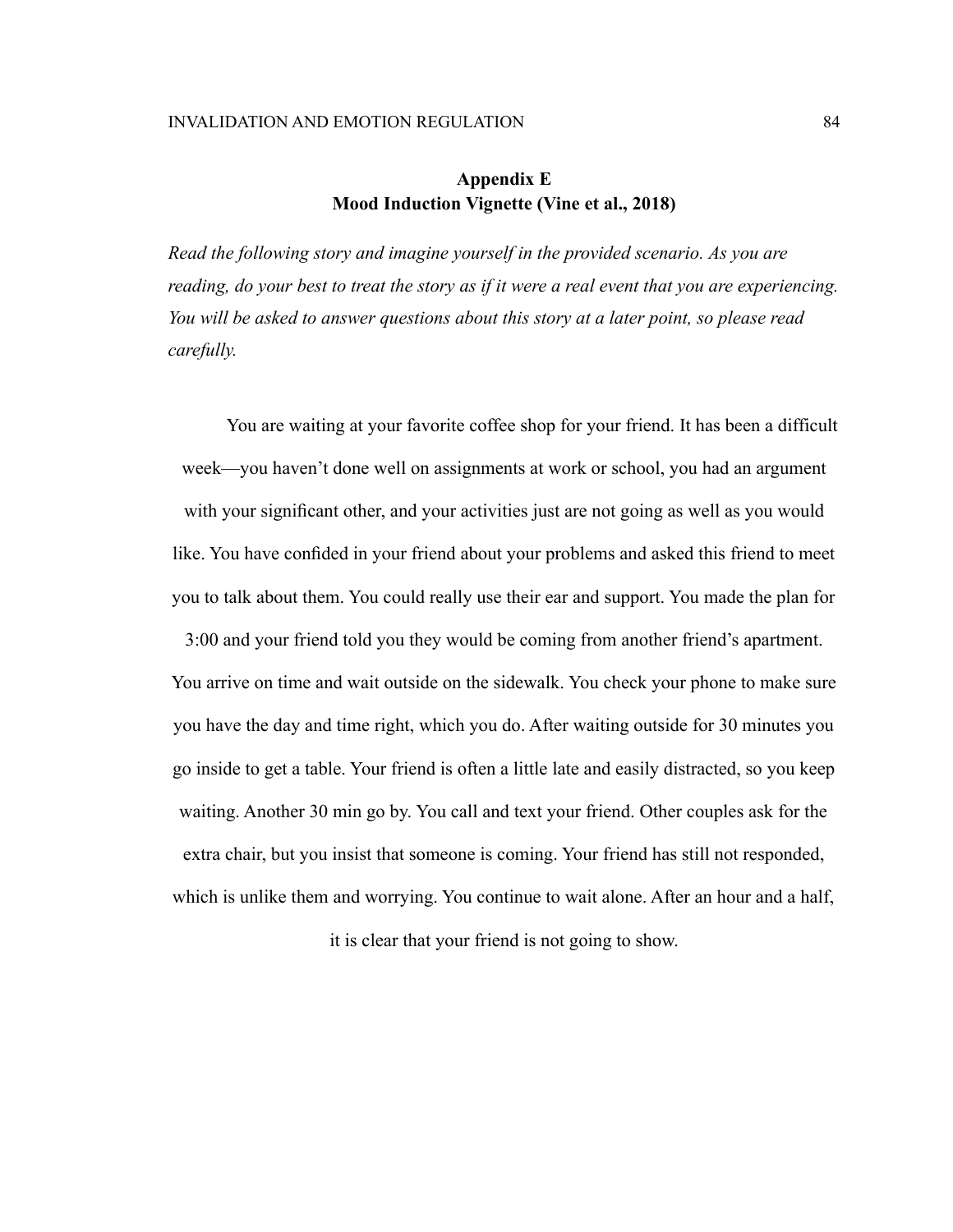# **Appendix F Task Prompts**

### *Affect labeling task:*

Reflect on the story you just read. List any emotions you notice yourself feeling in response. Provide as many labels as it takes to accurately represent your emotional experience. It may take a few moments to tune into what you are feeling, so you will not be able to advance until 2 minutes have passed.

#### *Content labeling task:*

Reflect on the story you just read. List anything you can remember. It may take a few moments to start recalling, so you will not be able to advance until 2 minutes have passed.

#### *Manipulation check:*

- 1. For what reasons was the character in the story ("you") feeling upset? Select all that apply.
	- $\Box$  rejection from a job interview
	- $\Box$  struggling with work and school
	- $\Box$  loss of a family member
	- $\Box$  injury
	- $\Box$  argument with significant other
- 2. For roughly how long was the character ("you") waiting in the coffee shop?
	- 5 minutes
	- 20 minutes
	- 45 minutes
	- over an hour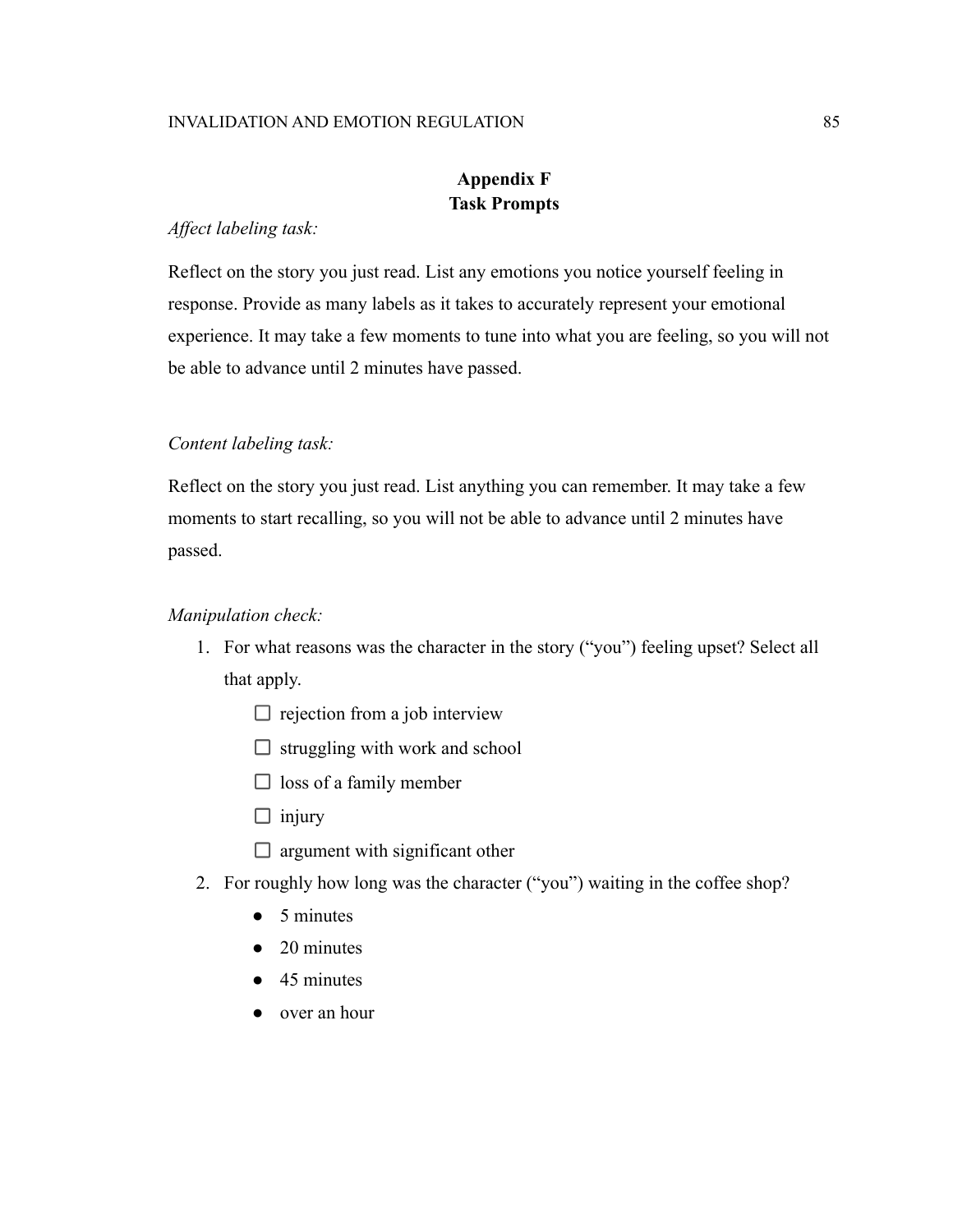# **Appendix G [ADAPTED] Perceived Invalidation of Emotion Scale (PIES)**

Instructions:

*Family: For the following questions, think about your family of origin (the people who cared for you in childhood). Friends: For the following questions, think about your friendships with others.*

*Please indicate how often each item has applied to you over the past month using the following scale.*

| Almost never | Sometimes | About half the<br>time | Most of the<br>time | Almost always |
|--------------|-----------|------------------------|---------------------|---------------|

- 1. When I share how I'm feeling, **my (family members/friends)** don't seem to mirror or match my emotions. For example, they don't share sadness with me when I'm sad or happiness with me when I'm happy.
- 2. When I share how I'm feeling, **my (family members/friends)** want me to "get over it" or "accept it and move on."
- 3. When I share how I'm feeling, **my (family members/friends)** seem like they don't want to hear what I have to say.
- 4. When I share how I'm feeling, **my (family members/friends)** look down on me or judge me.
- 5. When I share how I'm feeling, **my (family members/friends)** don't take me seriously.
- 6. When I try to share how I'm feeling, **my (family members/friends)** tell me or imply what I should actually feel.
- 7. **My (family members/friends)** get mad or upset when I express my feelings.
- 8. **My (family members/friends)** don't take my side or agree with how I'm feeling.
- 9. **My (family members/friends)** make me feel like it's not okay for me to feel the way I do.
- 10. **My (family members/friends)** make me feel that my emotions are unimportant.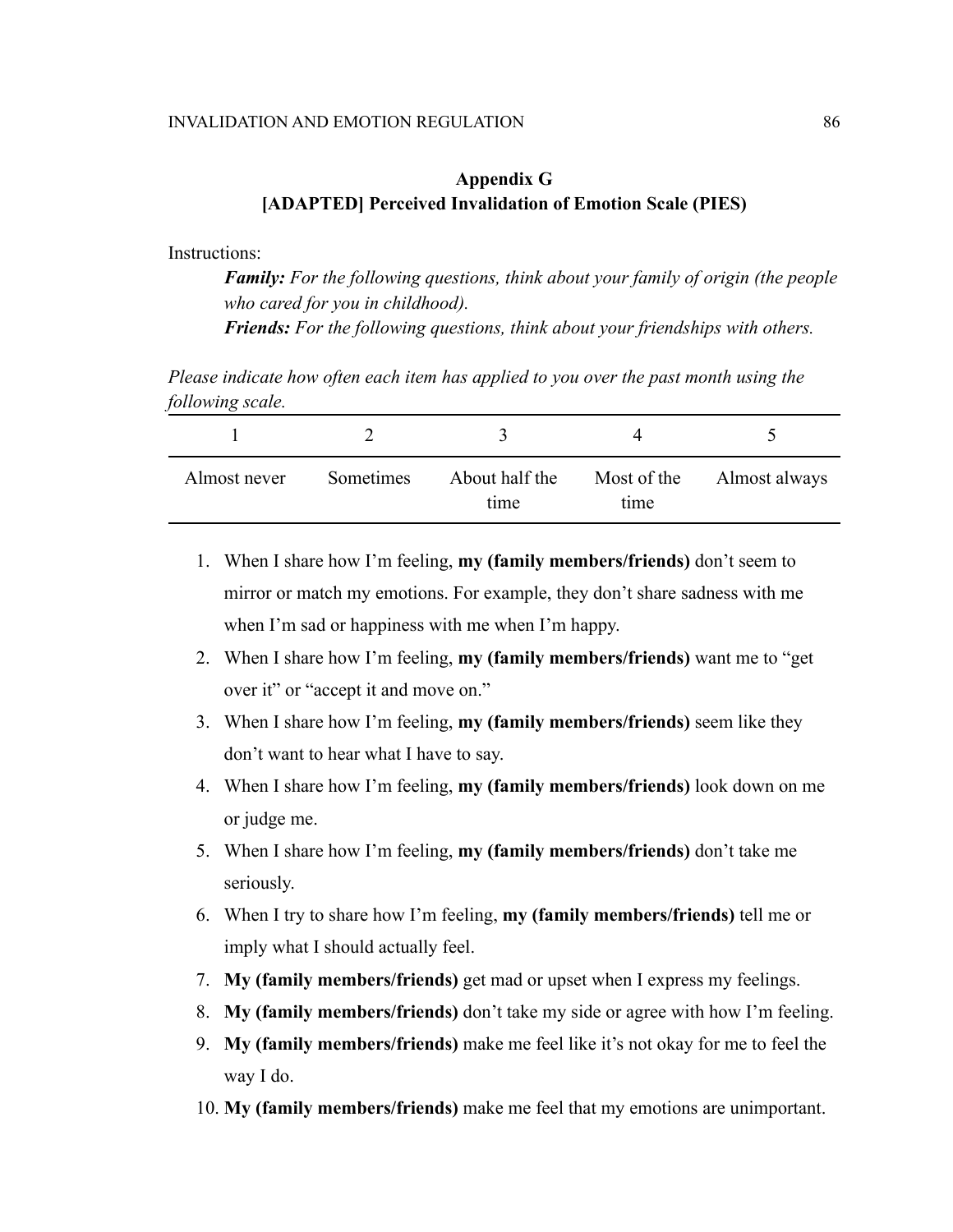# **Appendix H Heidelberg Form for Emotion Regulation Strategies—English Translation (HFERST)**

Instructions: *Please rate using the provided scale the extent to which the following statements applied to you in the last month.*

| Never | Occasionally | About half the<br>time | Usually | Always |
|-------|--------------|------------------------|---------|--------|

## **[Rumination]**

- 1. When I have negative feelings, I often brood about why I am feeling this way.
- 2. After emotional experiences or situations, I think a lot about what I did and said, so as to understand my feelings better.
- 3. I realize over and over again that I have to think about something that made me angry or sad.
- 4. I remember past conflicts often and think about what I could have done differently.

## **[Reappraisal]**

- 5. When I feel bad, I try to see the positive aspects of a situation.
- 6. When I find myself in a stressful situation, I change my thoughts about the situation in such a manner that I become calm.
- 7. When I want to feel better, I concentrate on the good aspects of a situation.
- 8. I change my feelings by thinking differently about my current situation.

### **[Acceptance]**

- 9. When I cannot change something, I accept the situation as it is.
- 10. I am able to tolerate and endure uncomfortable situations.
- 11. I am able to accept things as they are.

#### **[Problem solving]**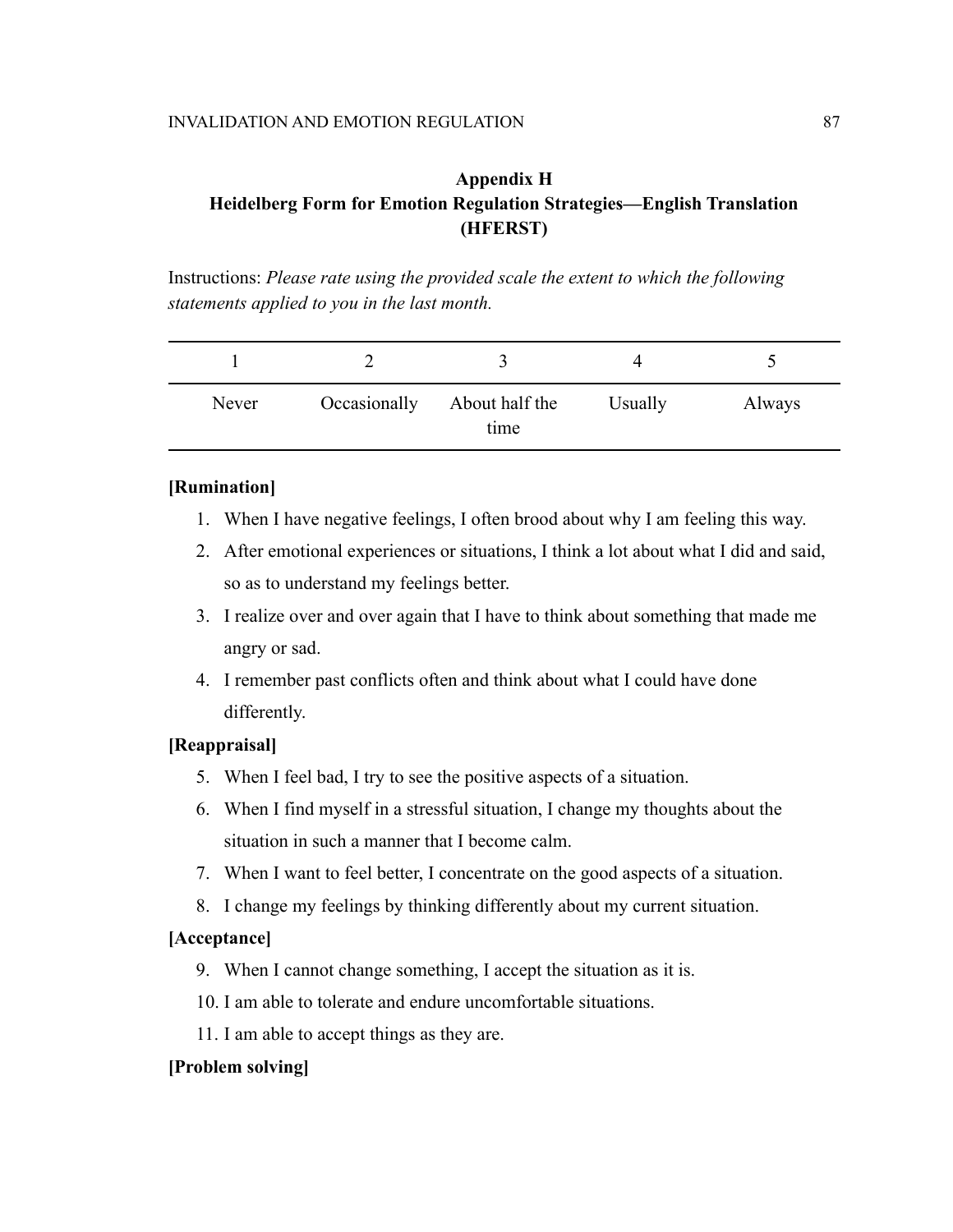#### INVALIDATION AND EMOTION REGULATION 88

- 12. When looking for solutions for a problem, I do not only rely on my instincts but try to think as rationally as possible.
- 13. I think about the possible solutions for how to change the situation.
- 14. When I am confronted with problems, I think very carefully about how I can deal best with the situation.
- 15. When I have to make a decision, I carefully weigh the different alternatives against each other.

### **[Suppression of emotional expression]**

- 16. When something makes me angry or sad, I try to hide my feelings from others.
- 17. I hide physical expressions of my feelings.
- 18. It is very hard for other people to tell how I am feeling at the moment.
- 19. Even when I am very agitated, I am able to keep a calm exterior.

### **[Suppression of emotional experience]**

- 20. I try not to allow for negative emotions to begin with.
- 21. I rarely let my emotions run high, but keep them down.
- 22. Whenever possible, I avoid realizing my feelings.
- 23. When I have strong emotions, I immediately push them aside.

### **[Avoidance]**

- 24. I prefer to avoid situations that could cause negative emotions in me.
- 25. I try to avoid thoughts about things that weigh me down.
- 26. Whenever possible, I take care that I am not confronted with uncomfortable situations.

#### **[Social support]**

- 27. I like to share negative and positive feelings by calling or meeting up with others and talking about them.
- 28. I often talk about my emotions with my partner or my close friends.